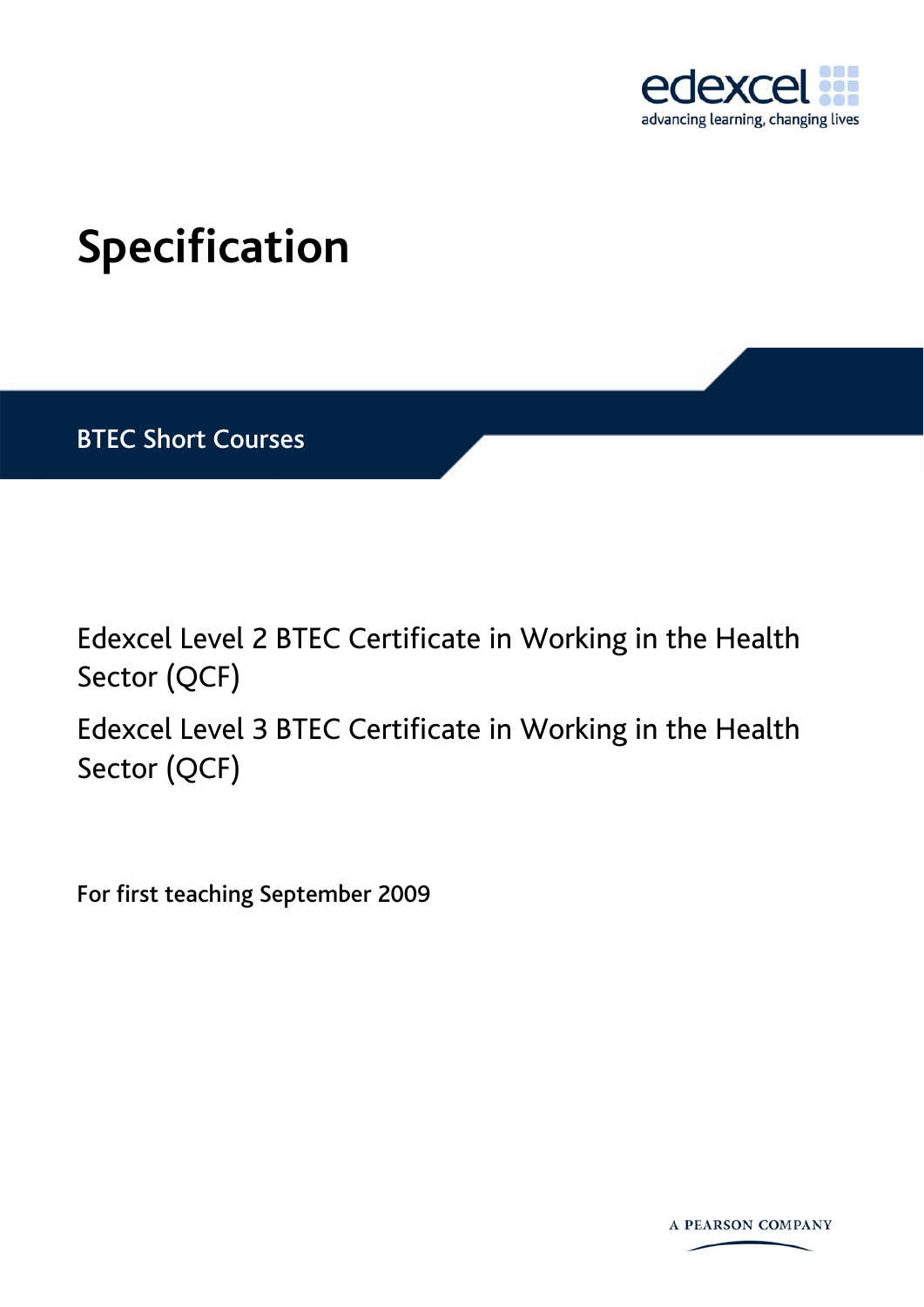Edexcel, a Pearson company, is the UK's largest awarding body, offering academic and vocational qualifications and testing to more than 25,000 schools, colleges, employers and other places of learning in the UK and in over 100 countries worldwide. Qualifications include GCSE, AS and A Level, NVQ and our BTEC suite of vocational qualifications from entry level to BTEC Higher National Diplomas, recognised by employers and higher education institutions worldwide.

We deliver 9.4 million exam scripts each year, with more than 90% of exam papers marked onscreen annually. As part of Pearson, Edexcel continues to invest in cutting-edge technology that has revolutionised the examinations and assessment system. This includes the ability to provide detailed performance data to teachers and students which helps to raise attainment.

*References to third party material made in this specification are made in good faith. Edexcel does not endorse, approve or accept responsibility for the content of materials, which may be subject to change, or any opinions expressed therein. (Material may include textbooks, journals, magazines and other publications and websites.)*

Authorised by Roger Beard Prepared by [John O'Reilly](#page-0-0)

Publications Code [BA022040](#page-0-0) 

All the material in this publication is copyright © Edexcel Limited 2009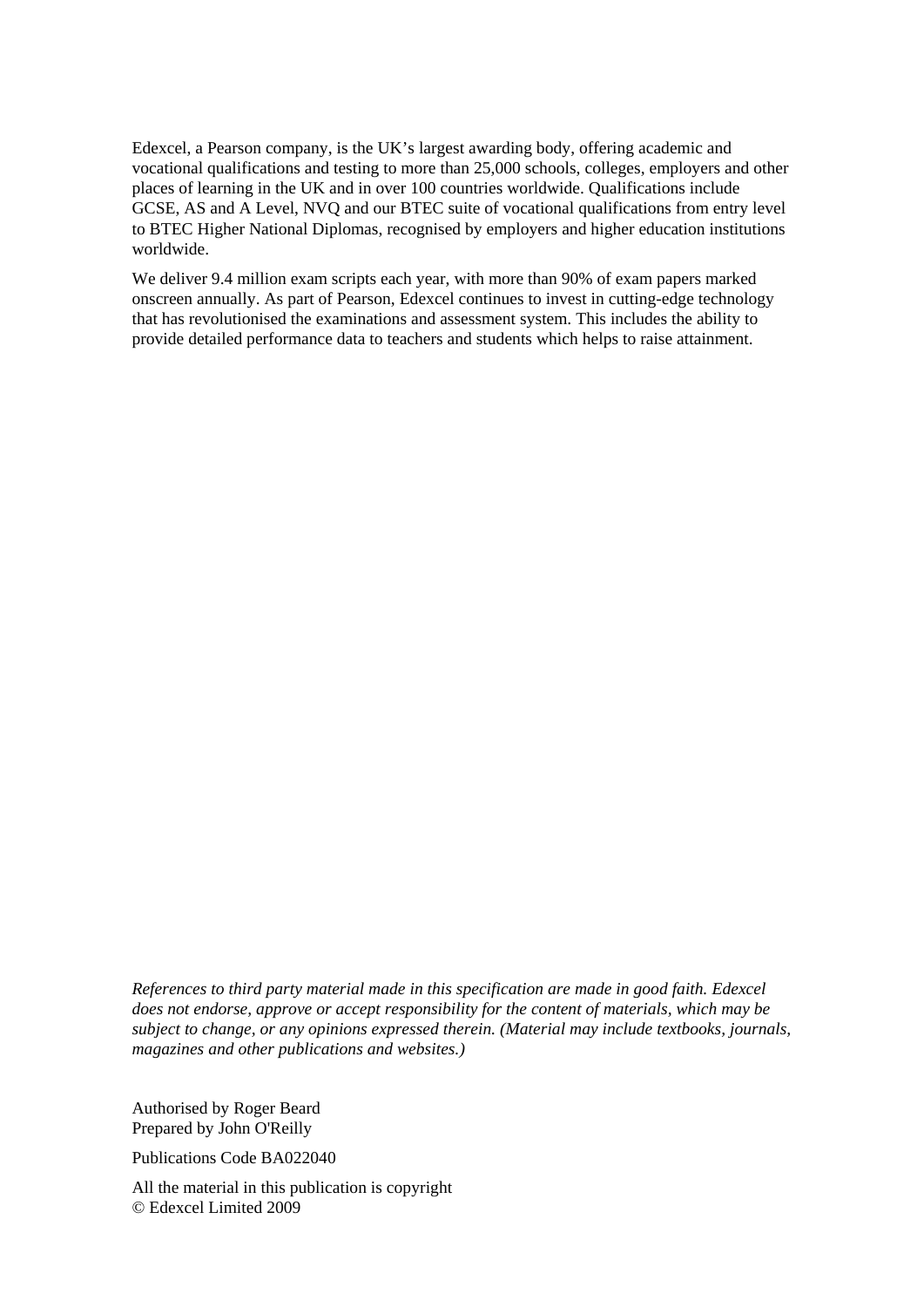## **Contents**

| Qualification titles covered by this specification                                                    | 1                 |
|-------------------------------------------------------------------------------------------------------|-------------------|
| What are BTEC Level 1-3 Short Course qualifications?                                                  | 2                 |
| Edexcel Level 2 BTEC Certificate in Working in the Health Sector (QCF)<br>$(13 \text{ credits})$      | $\overline{2}$    |
| Edexcel Level 3 BTEC Certificate in Working in the Health Sector (QCF)<br>$(18 \text{ credits})$      | $\overline{2}$    |
| Key features of the Edexcel Levels 2 and 3 BTEC Certificates in<br>Working in the Health Sector (QCF) | 3                 |
| NHS Knowledge and Skills Framework                                                                    | 3                 |
| <b>BTEC Short Courses at Levels 1-3</b>                                                               | 4                 |
| <b>Rules of combination</b>                                                                           | 5                 |
| Edexcel Level 2 BTEC Certificate in Working in the Health Sector                                      | 6                 |
| Edexcel Level 3 BTEC Certificate in Working in the Health Sector                                      | $\overline{7}$    |
| Assessment and grading                                                                                | 8                 |
| Quality assurance of centres for 2009-2010                                                            | 8                 |
| Internal verification                                                                                 | 8                 |
| <b>External verification</b>                                                                          | 9                 |
| Risk assessment                                                                                       | 9                 |
| Quality assurance arrangements from September 2010                                                    | 9                 |
| Programme design and delivery                                                                         | 10                |
| Mode of delivery                                                                                      | 10                |
| Resources                                                                                             | 10                |
| Delivery approach                                                                                     | 11                |
| Additional and specialist learning                                                                    | 11                |
| <b>Functional Skills</b>                                                                              | 11                |
| <b>Access and recruitment</b>                                                                         | $12 \overline{ }$ |
| Restrictions on learner entry                                                                         | 12 <sup>2</sup>   |
| Access arrangements and special considerations                                                        | 12 <sup>2</sup>   |
| Recognition of Prior Learning                                                                         | 13                |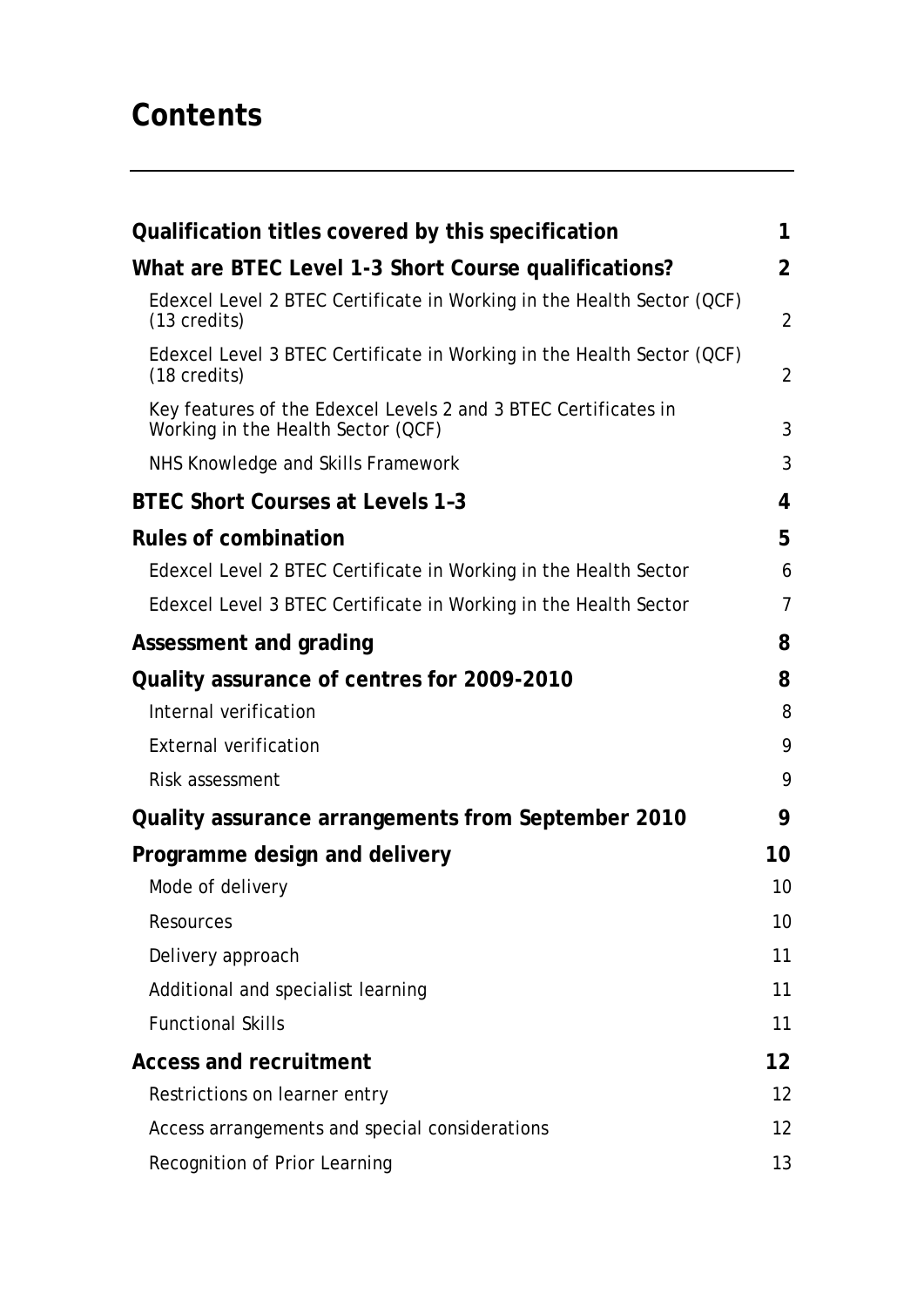| Unit format                                                       | 13  |
|-------------------------------------------------------------------|-----|
| Unit title                                                        | 13  |
| <b>QCF level</b>                                                  | 13  |
| Credit value                                                      | 13  |
| Unit aim                                                          | 13  |
| Unit introduction                                                 | 13  |
| Learning outcomes                                                 | 14  |
| Assessment criteria                                               | 14  |
| Unit content                                                      | 14  |
| Essential guidance for tutors                                     | 15  |
| Level 2 units                                                     | 17  |
| Unit 1: Communication Skills for Working in the Health Sector     | 19  |
| Unit 2: Equality and Diversity in the Health Sector               | 27  |
| Unit 3: Health, Safety and Security in the Health Sector          | 33  |
| Unit 4: Maintaining Quality Standards in the Health Sector        | 41  |
| Unit 5: People and Personal Development in the Health Sector      | 49  |
| Unit 6: Service Improvement in the Health Sector                  | 57  |
| Level 3 units                                                     | 65  |
| Unit 1: Communication Skills for Working in the Health Sector     | 67  |
| Unit 2: Equality and Diversity in the Health Sector               | 75  |
| Unit 3: Health, Safety and Security in the Health Sector          | 81  |
| Maintaining Quality Standards in the Health Sector<br>Unit $4$ :  | 89  |
| People and Personal Development in the Health Sector<br>Unit $5:$ | 97  |
| Unit 6: Service Improvement in the Health Sector                  | 103 |
| <b>Further information</b>                                        | 111 |
| Useful publications                                               | 111 |
| Professional development and training                             | 112 |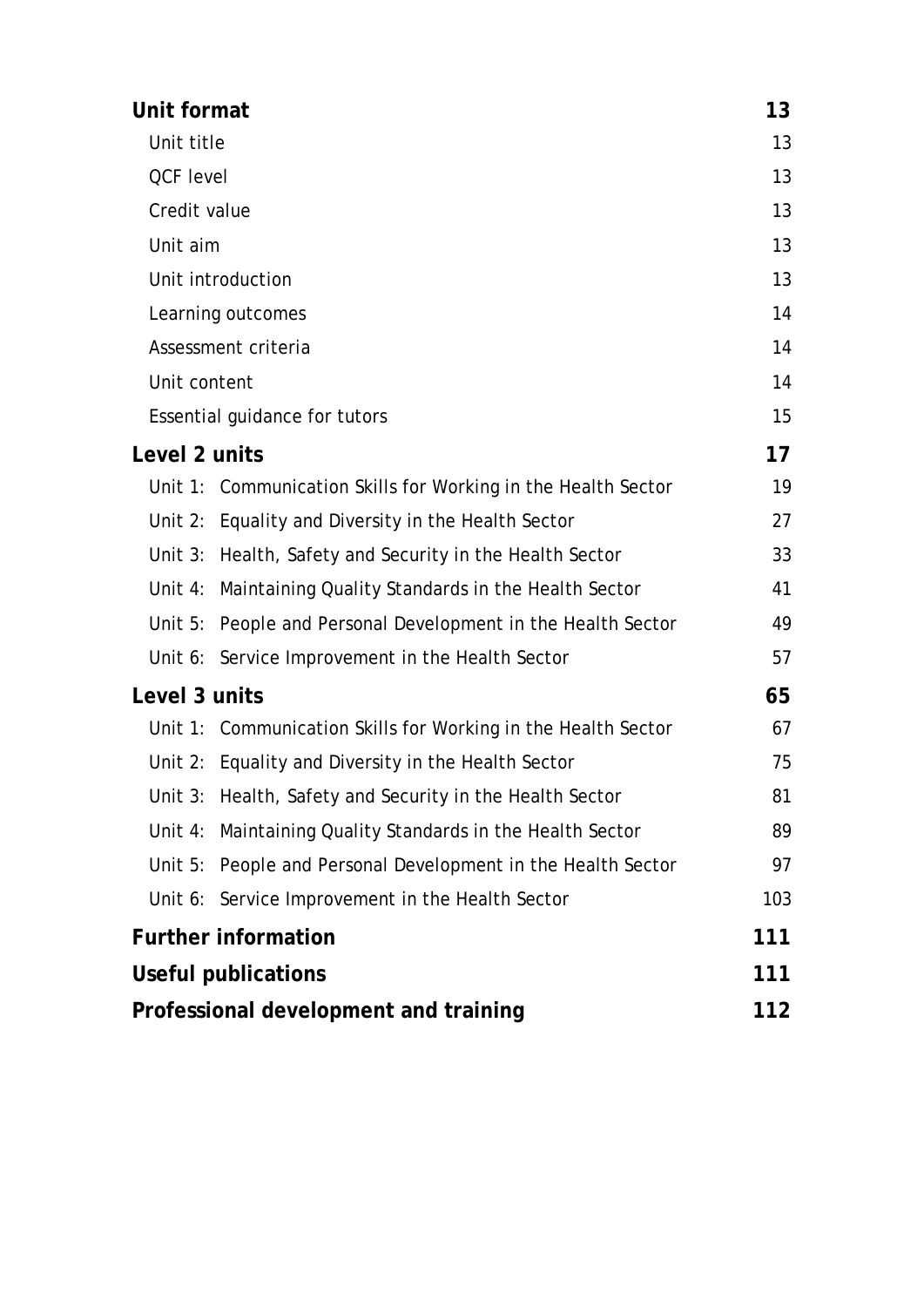| Annexe A                                                       | 113 |
|----------------------------------------------------------------|-----|
| The Edexcel/BTEC qualification framework for the health sector | 113 |
| Annexe B                                                       | 115 |
| Wider curriculum mapping                                       | 115 |
| Annexe C                                                       | 117 |
| NHS Knowledge and Skills Framework mapping                     | 117 |
| Annexe D                                                       | 119 |
| Mapping to Functional Skills                                   | 119 |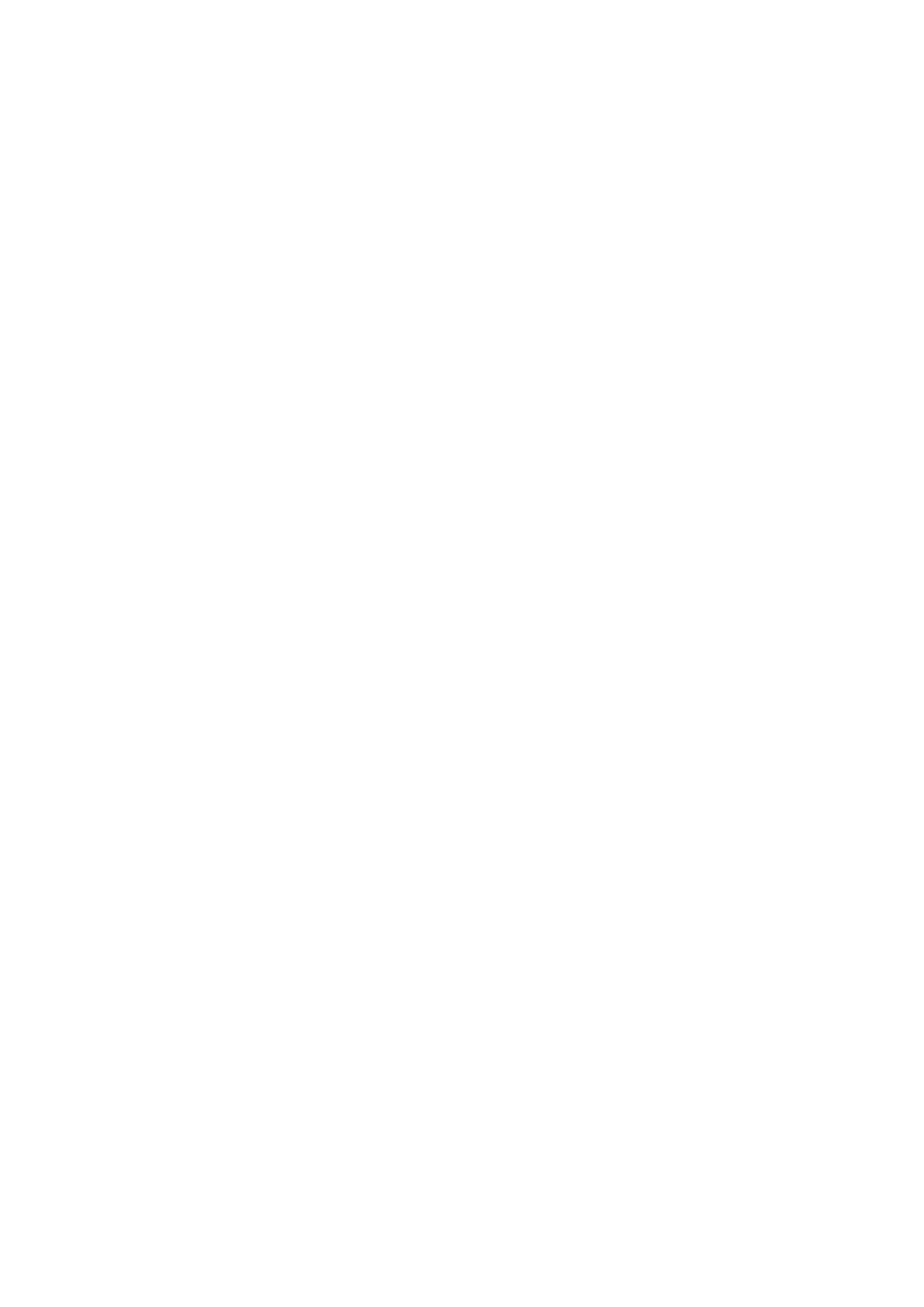## <span id="page-6-0"></span>**Qualification titles covered by this specification**

#### **Edexcel Level 2 BTEC Certificate in Working in the Health Sector (QCF)**

#### **Edexcel Level 3 BTEC Certificate in Working in the Health Sector (QCF)**

These qualifications have been accredited to the Qualifications and Credit Framework (QCF) and are eligible for public funding as determined by the Department for Children, Schools and Families (DCSF) under Sections 96 and 97 of the Learning and Skills Act 2000.

The qualification titles listed above feature in the funding lists published annually by the DCSF and the regularly updated website www.dcsf.gov.uk/. The QCF Qualifications Accreditation Number should be used by centres when they wish to seek public funding for their learners. Each unit within a qualification will also have a QCF unit code.

The QCF qualification and unit codes will appear on the learners' final certification documentation.

The QANs for the qualifications in this publication are:

Edexcel Level 2 BTEC Certificate in Working in the Health Sector (QCF) 500/6512/9

Edexcel Level 3 BTEC Certificate in Working in the Health Sector (QCF) 500/6510/5

These qualification titles will appear on the learners' certificates. Learners need to be made aware of this when they are recruited by the centre and registered with Edexcel.

#### **Technical certificates**

This qualification has been approved as a Technical Certificate for the Health and Social Care Apprenticeship framework.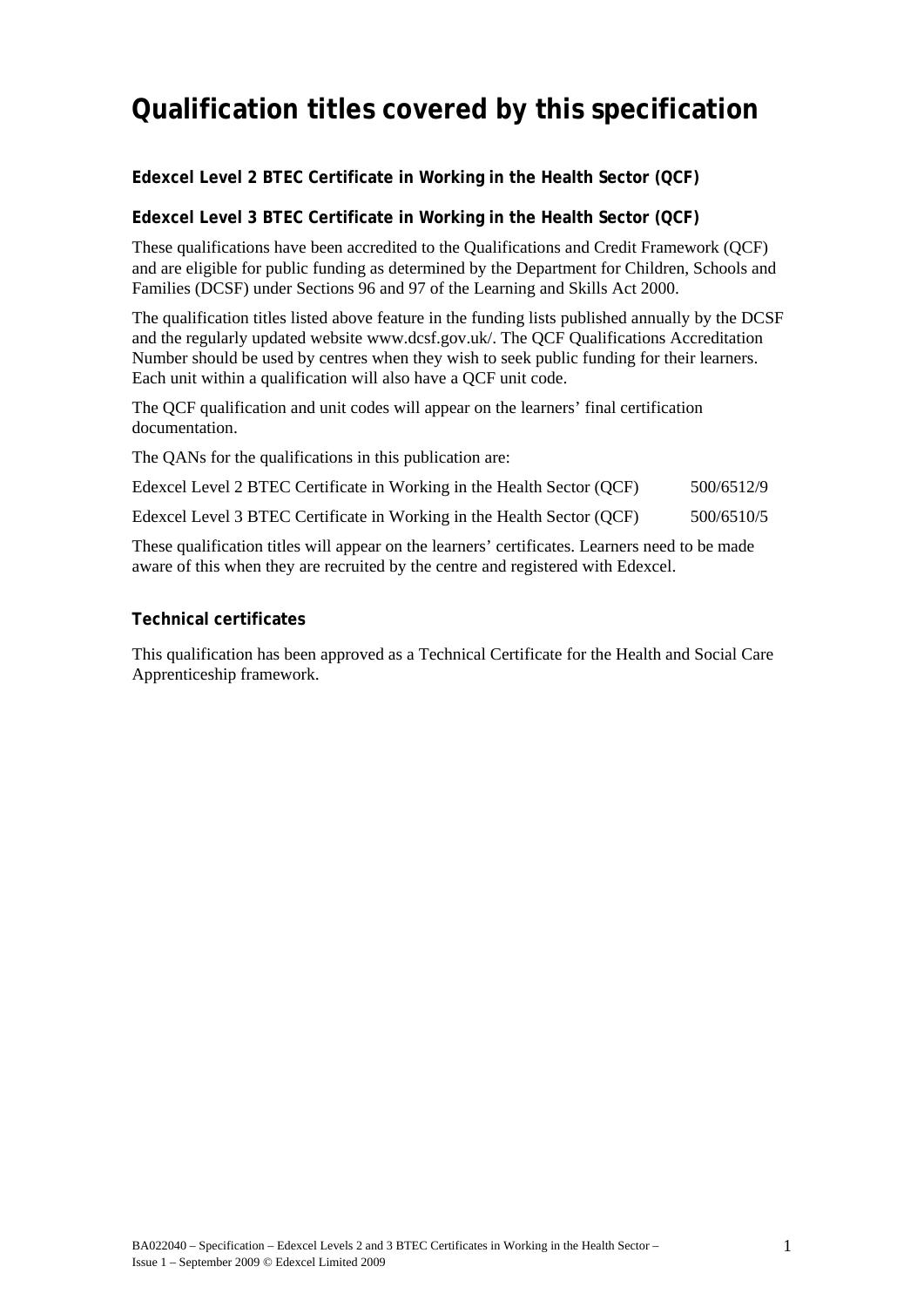## <span id="page-7-0"></span>**What are BTEC Level 1-3 Short Course qualifications?**

BTEC QCF Level 1-3 short course qualifications are designed to provide specialist work-related qualifications in a range of sectors. They give learners the knowledge, understanding and skills that they need to prepare for employment. The qualifications also provide career development opportunities for those already in work. Consequently they provide a course of study for fulltime or part-time learners in schools, colleges and training centres.

BTEC short courses also provide much of the underpinning knowledge and understanding for the National Occupational Standards for the sector, where these are appropriate. They are supported by the relevant Standards Setting Body (SSB) or Sector Skills Council (SSC).

On successful completion of a BTEC short course qualification, learners can progress to or within employment and/or continue their study in the same, or related vocational area.

#### **Edexcel Level 2 BTEC Certificate in Working in the Health Sector (QCF) (13 credits)**

The 13-credit Edexcel Level 2 BTEC Certificate in Working in the Health Sector (QCF) offers an engaging programme for those who are clear about the vocational area that they wish to learn more about. These learners may wish to extend their programme through the study of a complementary NVQ or other related vocational or personal and social development qualification. These learning programmes can be developed to allow learners to study complementary qualifications without duplication of content.

For adult learners' the Edexcel Level 2 BTEC Certificate (QCF) can extend their knowledge and understanding of work in a particular sector. It is a suitable qualification for those wishing to change career or move into a particular area of employment following a career break.

#### **Edexcel Level 3 BTEC Certificate in Working in the Health Sector (QCF) (18 credits)**

The 18-credit Edexcel Level 3 BTEC Certificate in Working in the Health Sector (QCF) offers an engaging programme for those who are clear about the vocational area that they wish to learn more about. These learners may wish to extend their programme through the study of a complementary NVQ or other related vocational or personal and social development qualification. These learning programmes can be developed to allow learners to study complementary qualifications without duplication of content.

For adult learners' the Edexcel Level 3 BTEC Certificate (QCF) can extend their knowledge and understanding of work in a particular sector. It is a suitable qualification for those wishing to change career or move into a particular area of employment following a career break.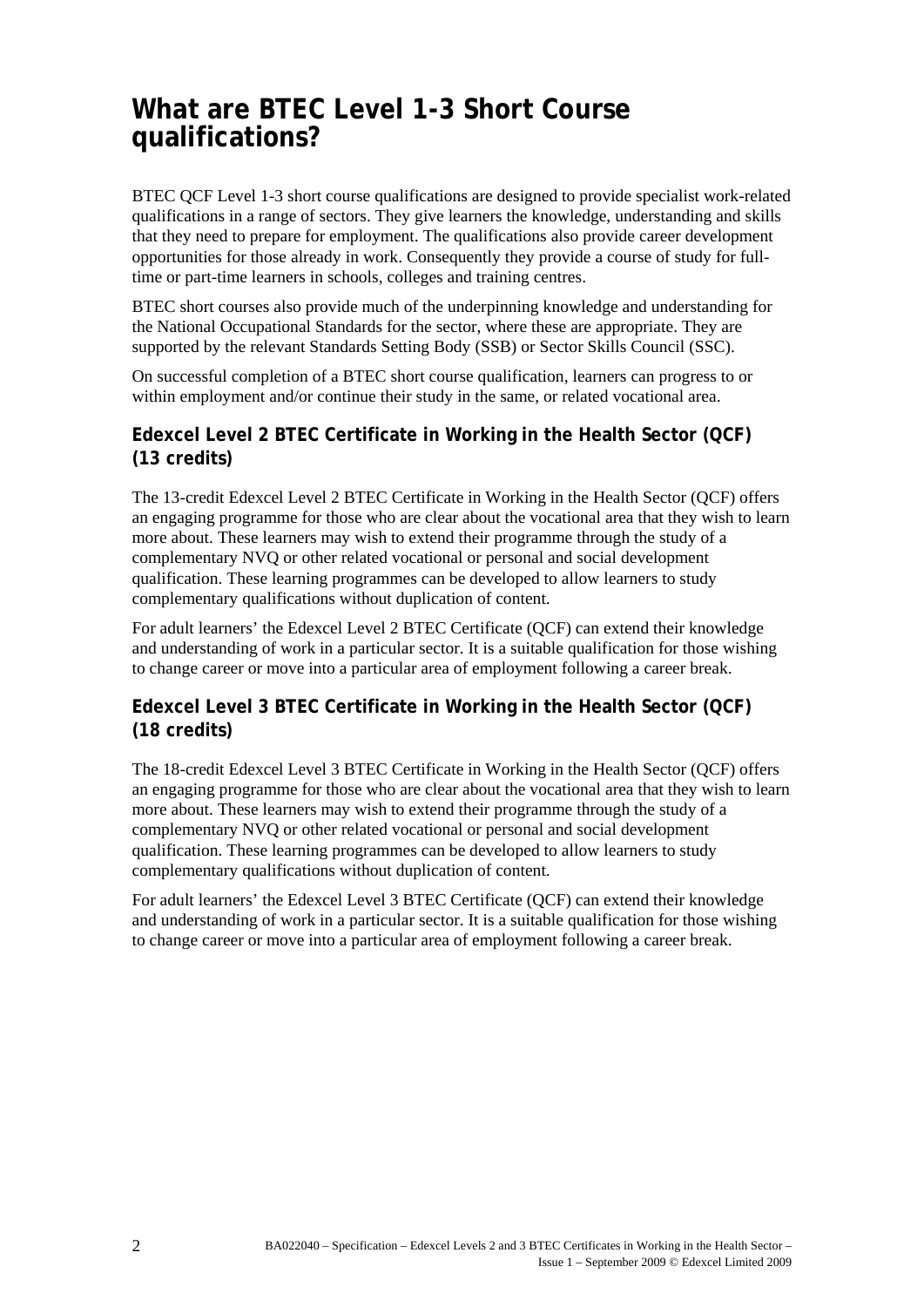#### <span id="page-8-0"></span>**Key features of the Edexcel Levels 2 and 3 BTEC Certificates in Working in the Health Sector (QCF)**

The Edexcel Levels 2 and 3 BTEC Certificates in Working in the Health Sector (QCF) have been developed to give learners the opportunity to:

- engage in learning which is relevant to them and will provide opportunities to develop a range of skills and techniques, personal skills and attributes essential for successful performance in working life
- gain knowledge, understanding and skills learners need to work in the health sector
- achieve a nationally recognised Level 2 or 3 vocationally related qualification
- progress to employment in a particular vocational sector
- progress to related general and/or vocational qualifications
- develop Functional Skills.

#### **NHS Knowledge and Skills Framework**

The technical certificates are based on the NHS Knowledge and Skills Framework (KSF) Core Dimensions (which applies to all NHS and increasingly the independent sector).

The KSF core dimensions, which the six mandatory units are based on are

- communication
- personal and people development
- health, safety and security
- service improvements
- quality
- equality and diversity.

The Edexcel BTEC Certificates in Working in the Health Sector have been approved as Technical Certificates for the Health and Social Care Apprenticeship framework. A mapping of the links between this qualification and the KSF Framework can be found in *Annexe C* on page [117](#page-122-0). **For candidates who are also registered with Edexcel for their NVQ**, successful completion of this qualification will therefore provide some evidence for the related underpinning knowledge of the appropriate NVQ units.

Assessments will vary between centres, but can be designed to link clearly to this partial coverage and provide evidence for underpinning knowledge in related NVQ units. Centres are advised to confirm this source of evidence for the NVQs with their **NVQ external verifier**.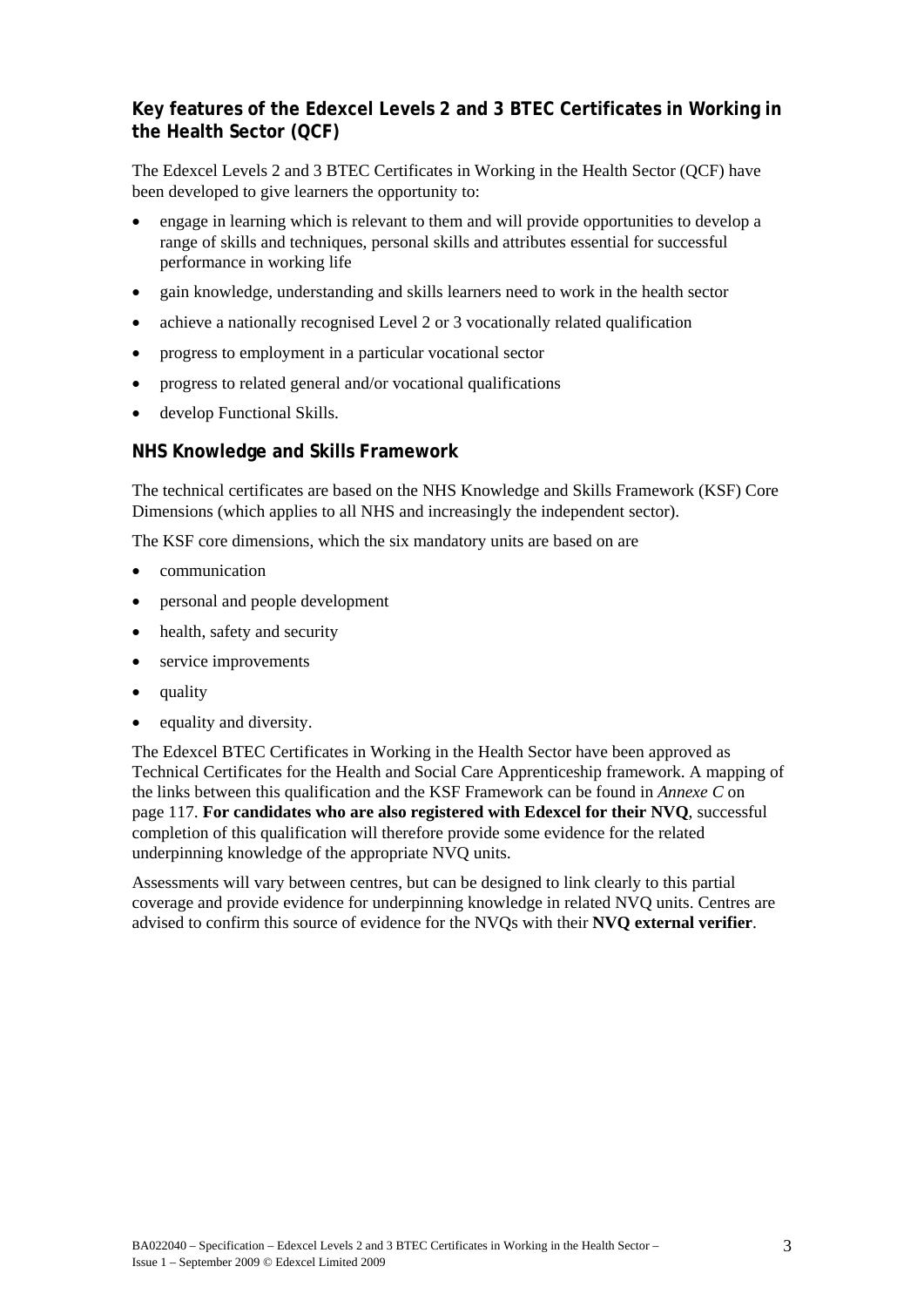<span id="page-9-0"></span>

| <b>QCF</b> level | <b>BTEC Short Courses at Levels 1-3</b> |                                  |                              |
|------------------|-----------------------------------------|----------------------------------|------------------------------|
|                  | Edexcel Level 3 BTEC Award              | Edexcel Level 3 BTEC Certificate | Edexcel Level 3 BTEC Diploma |
|                  | Edexcel Level 2 BTEC Award              | Edexcel Level 2 BTEC Certificate | Edexcel Level 2 BTEC Diploma |
|                  | Edexcel Level 1 BTEC Award              | Edexcel Level 1 BTEC Certificate | Edexcel Level 1 BTEC Diploma |
| Credit value     | 1 to 12                                 | 13 to 36                         | 37 and above                 |
|                  |                                         |                                  |                              |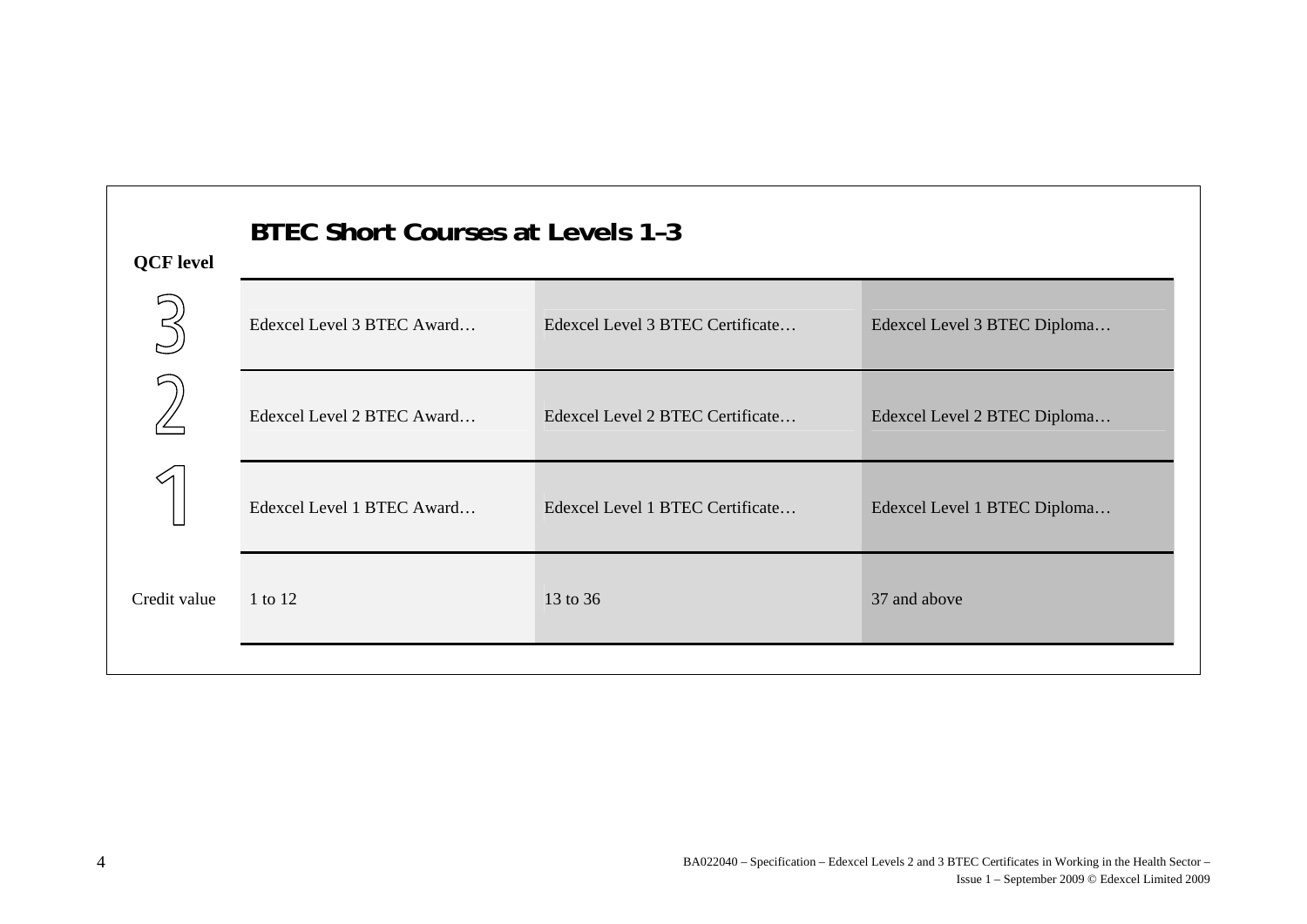## <span id="page-10-0"></span>**Rules of combination**

The rules of combination specify the credits that need to be achieved. All accredited qualifications within the QCF have a set rule of combination.

The rules of combination specify the:

- credit value of the qualification which sets out the number of credits required at all levels to achieve the qualification
- credits to be achieved at the level of the qualification or above
- credits from mandatory units, where relevant
- credits from optional units, where relevant
- credits from equivalent units
- exemptions
- time limits on the process of credit accumulation or exemptions.

When combining units for Edexcel Levels 2 and 3 BTEC (QCF), it is the centre's responsibility to ensure that the rules of combination are adhered – please see the following two pages.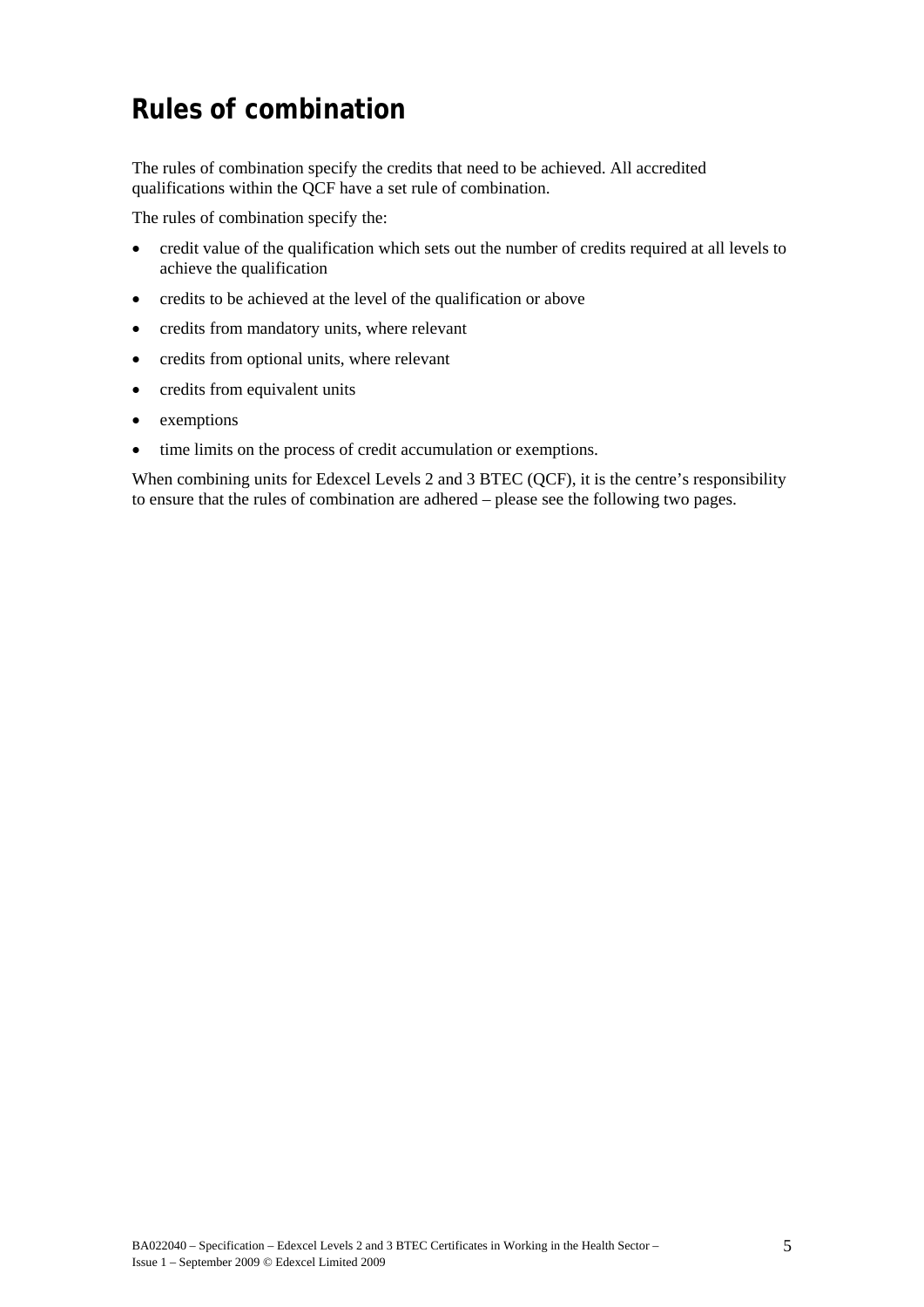#### <span id="page-11-0"></span>**Edexcel Level 2 BTEC Certificate in Working in the Health Sector**

The Edexcel Level 2 BTEC Certificate in Working in the Health Sector is a 13-credit and 75 guided learning hour (GLH) qualification that consists of six mandatory units.

#### **Rule of combination**

- 1 Qualification credit value: a minimum of 13 credits.
- 2 Minimum credit to be achieved at, or above, the level of the qualification: 13 credits.
- 3 All credits must be achieved from the units listed below.

| Edexcel Level 2 BTEC Certificate in Working in the Health Sector |                                                       |                             |                |
|------------------------------------------------------------------|-------------------------------------------------------|-----------------------------|----------------|
| <b>Unit</b>                                                      | <b>Mandatory units</b>                                | Credit                      | Level          |
| 1                                                                | Communication Skills for Working in the Health Sector | 3                           | 2              |
| 2                                                                | Equality and Diversity in the Health Sector           | 3                           | 2              |
| 3                                                                | Health, Safety and Security in the Health Sector      | $\overline{2}$              | 2              |
| $\overline{4}$                                                   | Maintaining Quality Standards in the Health Sector    |                             | 2              |
| 5                                                                | People and Personal Development in the Health Sector  | $\mathcal{D}_{\mathcal{A}}$ | $\overline{2}$ |
| 6                                                                | Service Improvement in the Health Sector              | $\mathcal{D}_{\mathcal{A}}$ | $\overline{2}$ |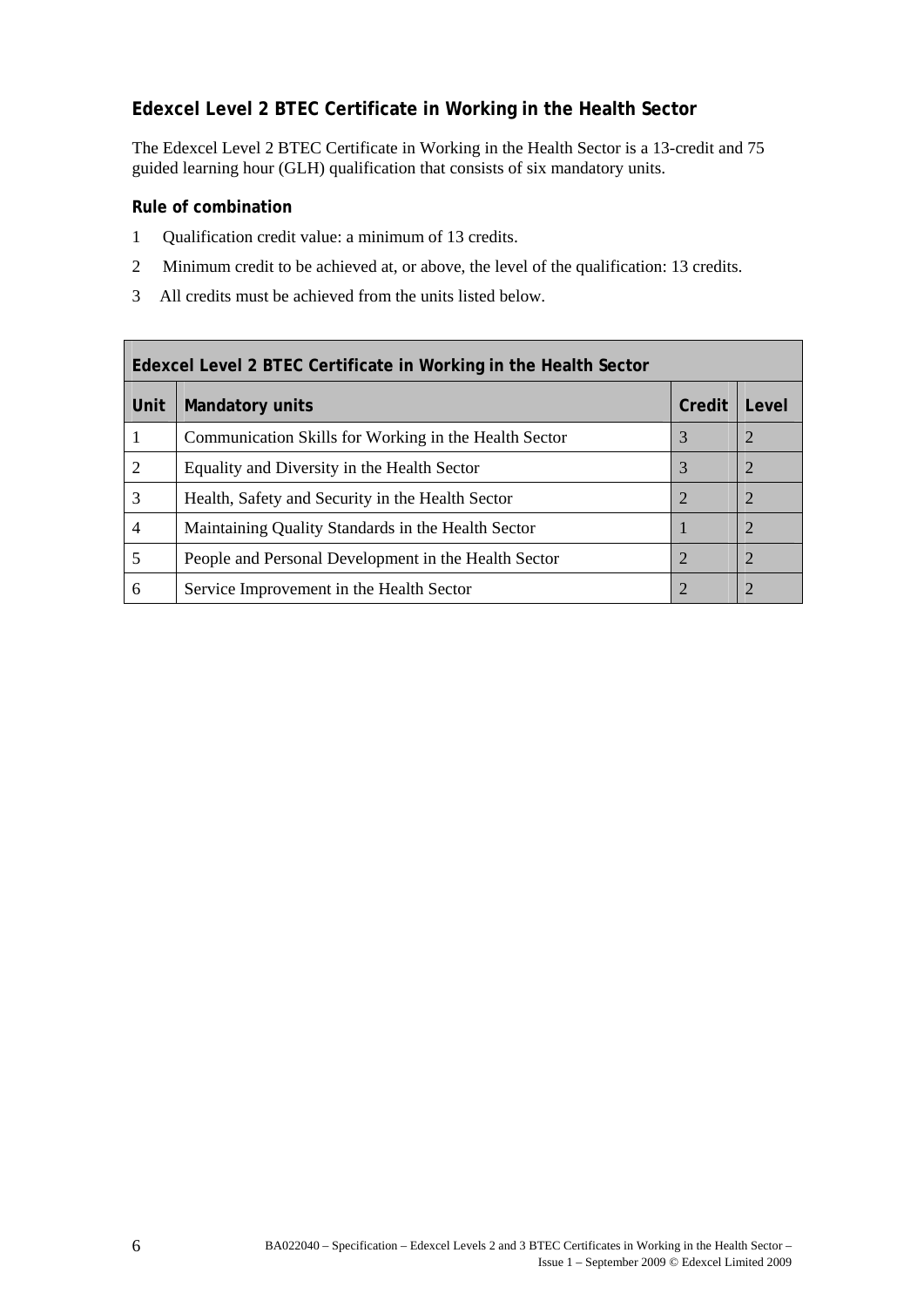#### <span id="page-12-0"></span>**Edexcel Level 3 BTEC Certificate in Working in the Health Sector**

The Edexcel Level 3 BTEC Certificate in Working in the Health Sector is a 18-credit and 110 guided learning hour (GLH) qualification that consists of six mandatory units.

#### **Rule of combination**

- 1 Qualification credit value: a minimum of 18 credits.
- 2 Minimum credit to be achieved at, or above, the level of the qualification: 18 credits.
- 3 All credits must be achieved from the units listed below.

| Edexcel Level 3 BTEC Certificate in Working in the Health Sector |                                                       |                |       |
|------------------------------------------------------------------|-------------------------------------------------------|----------------|-------|
| <b>Unit</b>                                                      | <b>Mandatory units</b>                                | Credit         | Level |
| 1                                                                | Communication Skills for Working in the Health Sector | 3              | 3     |
| 2                                                                | Equality and Diversity in the Health Sector           | $\overline{4}$ | 3     |
| 3                                                                | Health, Safety and Security in the Health Sector      | 3              | 3     |
| 4                                                                | Maintaining Quality Standards in the Health Sector    | 2              | 3     |
| 5                                                                | People and Personal Development in the Health Sector  | 3              | 3     |
| 6                                                                | Service Improvement in the Health Sector              | 3              | 3     |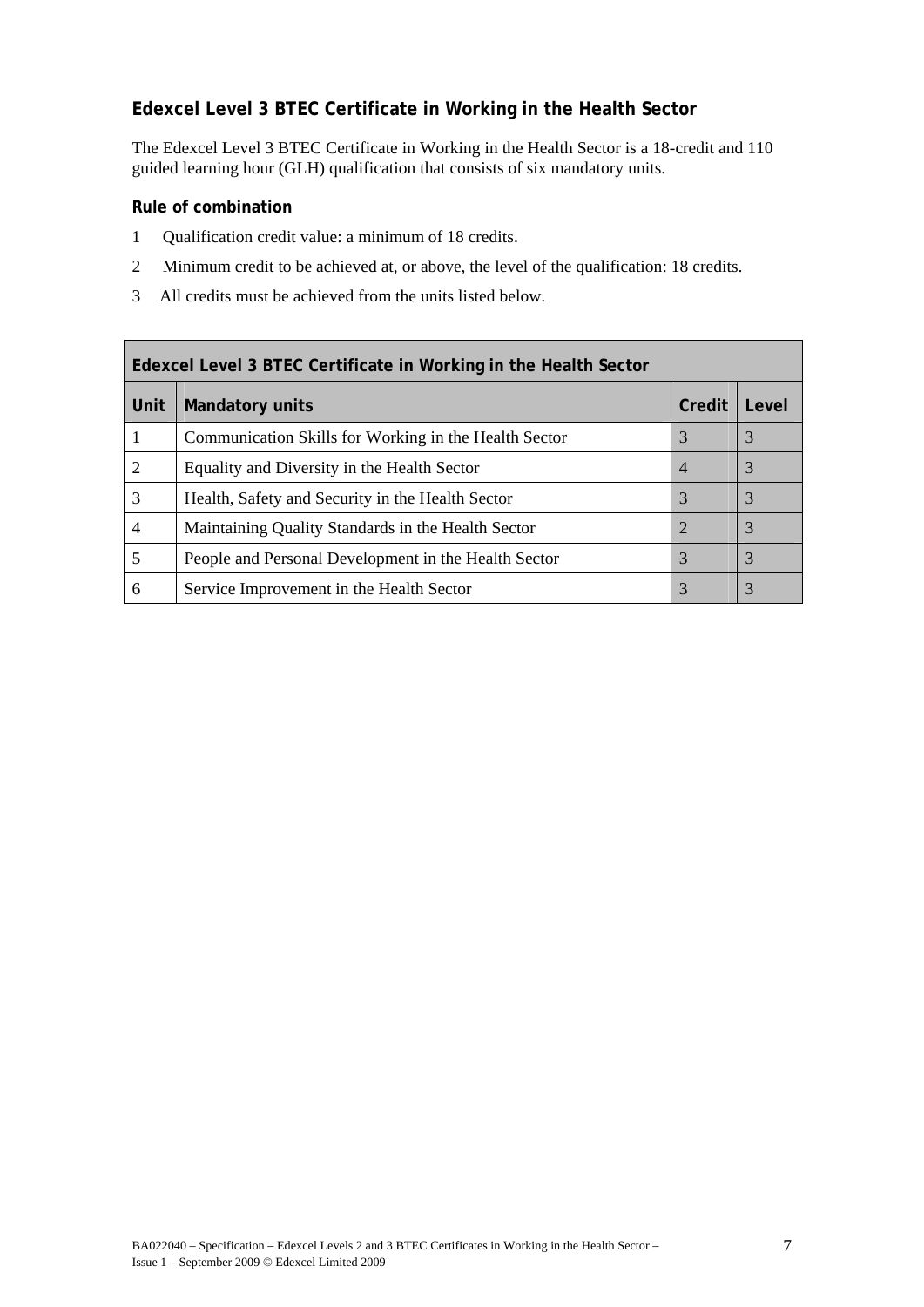## <span id="page-13-0"></span>**Assessment and grading**

The assessment for the Edexcel Levels 2 and 3 BTEC Certificates in Working in the Health Sector are criterion referenced, based on the achievement of specified assessment criteria. Each unit contains contextualised pass criteria for unit assessment.

In the Edexcel Levels 2 and 3 BTEC Certificates in Working in the Health Sector all units are internally assessed. Centre assessment will be externally verified through the National Standards Sampling process.

The overall grading for the Edexcel Levels 2 and 3 BTEC Certificates in Working in the Health Sector is a pass, based upon the successful completion of the minimum credit. **Learners must pass six mandatory units to achieve the Edexcel Level 2 or 3 BTEC Certificate in Working in the Health Sector**.

The purpose of assessment is to ensure that effective learning of the content of each unit has taken place.

Centres are encouraged to use a variety of assignments and assessment methods, including case studies and work-based assessments, along with projects, performance observation and timeconstrained assessments. Practical application of the assessment criteria in a realistic scenario should be emphasised and maximum use made of practical work experience.

Assignments constructed for assessment by centres should be valid, reliable and fit for purpose, building on the application of the assessment criteria. Care must be taken to ensure that assignments used for assessment of a unit cover all the criteria for that unit as set out in the *Assessment criteria grid* section of that unit. It is advised that the criteria which an assignment is designed to cover should be clearly indicated in the assignment to (a) provide a focus for learners (for transparency and to help ensure that feedback is specific to the criteria) and (b) assist with internal standardisation processes. Tasks and activities should enable learners to produce evidence that directly relates to the specified criteria.

The creation of assignments that are fit for purpose is vital to achievement by learners and their importance cannot be over emphasised.

## **Quality assurance of centres for 2009-2010**

The approach of quality assured assessment is made through a partnership between an approved centre and Edexcel. Edexcel is committed to ensuring that it follows best practice and employs appropriate technology to support quality assurance processes where practicable. Therefore, the specific arrangements for working with centres will vary. Edexcel seeks to ensure that the quality assurance processes that it uses do not place undue bureaucratic processes on centres and works to support centres in providing robust quality assurance processes.

Edexcel operates a quality assurance process, which is designed to ensure that these standards are maintained by all assessors and verifiers. It achieves this through the following activities:

#### **Internal verification**

Centres are required to have processes in place that ensure that each assessor's decisions are reviewed so that they are correctly interpreting and applying the standards set out in the specifications. Choice and application of an appropriate system is a matter for individual centres. Edexcel fully supports the use of the centre's own quality assurance systems where this ensures robust internal standardisation. Centres should refer to the *QCF BTEC Levels 2/3 (including Short Courses Levels 1–3) Handbook* (updated annually).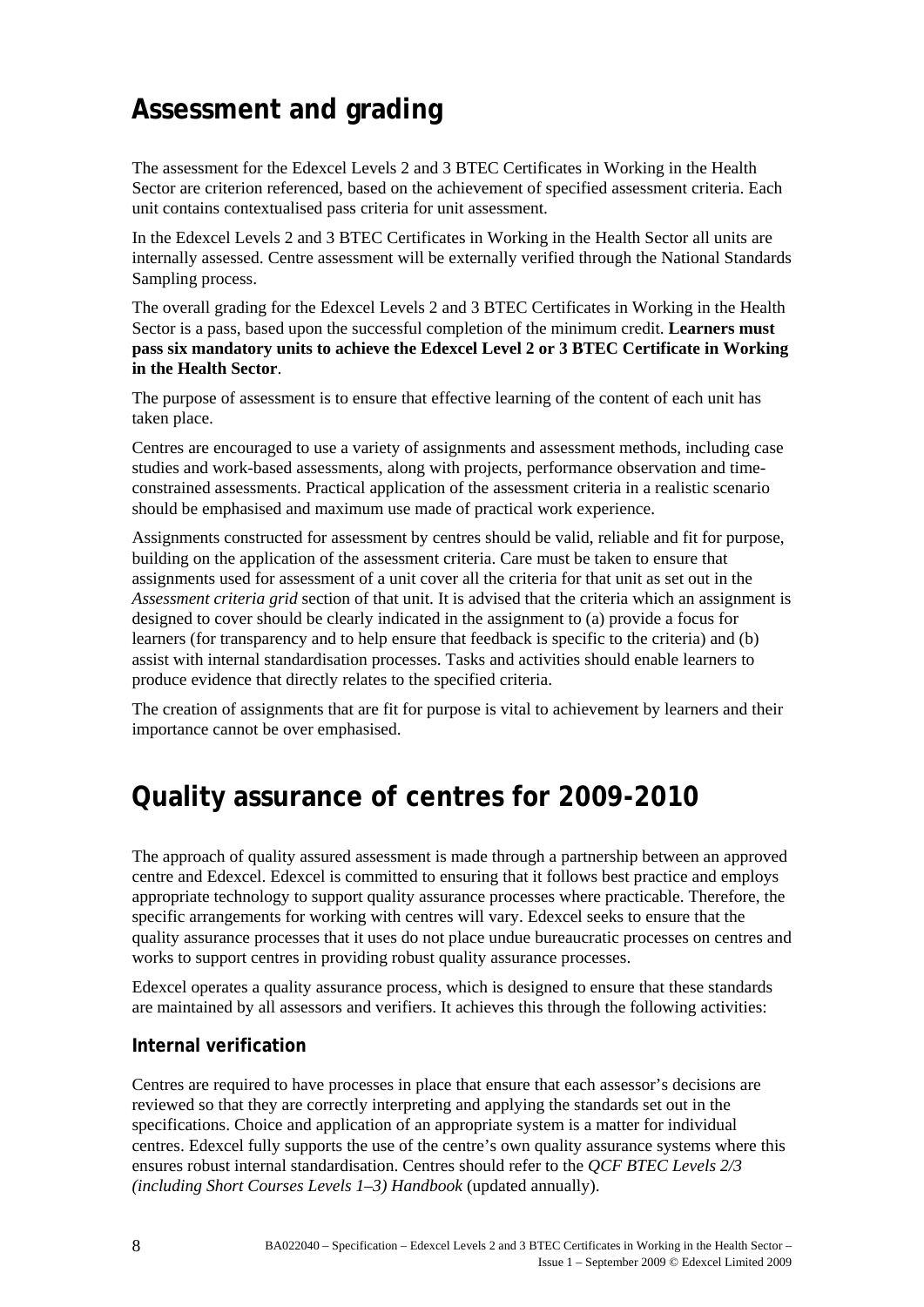#### <span id="page-14-0"></span>**External verification**

Edexcel will sample assessors' decisions using subject-specialist external verifiers. This process will follow the National Standards Sampling (NSS) protocol as set out in the *QCF BTEC Levels 2/3 (including Short Courses Levels 1–3) Handbook* (updated annually).

The external verifier assigned to the centre will identify, through negotiation with the programme coordinator, the unit (or units) which will be subject to NSS. Centres will be required to make available work produced by four learners which provides evidence for the assessment (in whole or in part) of the identified unit (or units). The assignment brief (or briefs) on which the work is based must have been internally verified. The learner work **must** have been internally assessed, and at least 50 per cent of it **must** have been internally verified.

#### **Risk assessment**

Edexcel has an approval process which creates a quality profile of each qualification programme in each centre and for the centre as a whole. This profile contributes to the determination of the nature of external verification activity for each programme and will also be used to initiate other quality control measures by Edexcel.

#### **Edexcel Quality Assurance Handbook**

Centres should refer to the *Handbook for Quality Assurance for BTEC QCF Qualifications*, issued annually, for detailed guidance.

An approved centre must make certification claims only when authorised by Edexcel and strictly in accordance with requirements for reporting.

Centres that do not fully address and maintain rigorous approaches to quality assurance will be prevented from seeking certification for individual programmes or for all BTEC programmes. Centres that do not comply with remedial action plans may have their approval to deliver qualifications removed.

## **Quality assurance arrangements from September 2010**

Edexcel monitors and supports centres in the effective operation of assessment and quality assurance. From September 2010, the methods which it uses to do this for BTEC Short Course programmes accredited under the Qualifications and Credit Framework (QCF) include:

- ensuring that all centres have completed appropriate declarations at the time of approval, undertaking approval visits to centres where necessary
- requiring all centres to appoint a Lead Internal Verifier for designated groups of programmes and to ensure that this person is trained and supported in carrying out that role
- requiring that the Lead Internal Verifier completes compulsory online standardisation related to assessment and verification decisions for the designated programme
- assessment sampling and verification, through requested samples of assessments, completed assessed learner work and associated documentation
- overarching review and assessment of a centre's strategy for assessing and quality assuring its BTEC programmes.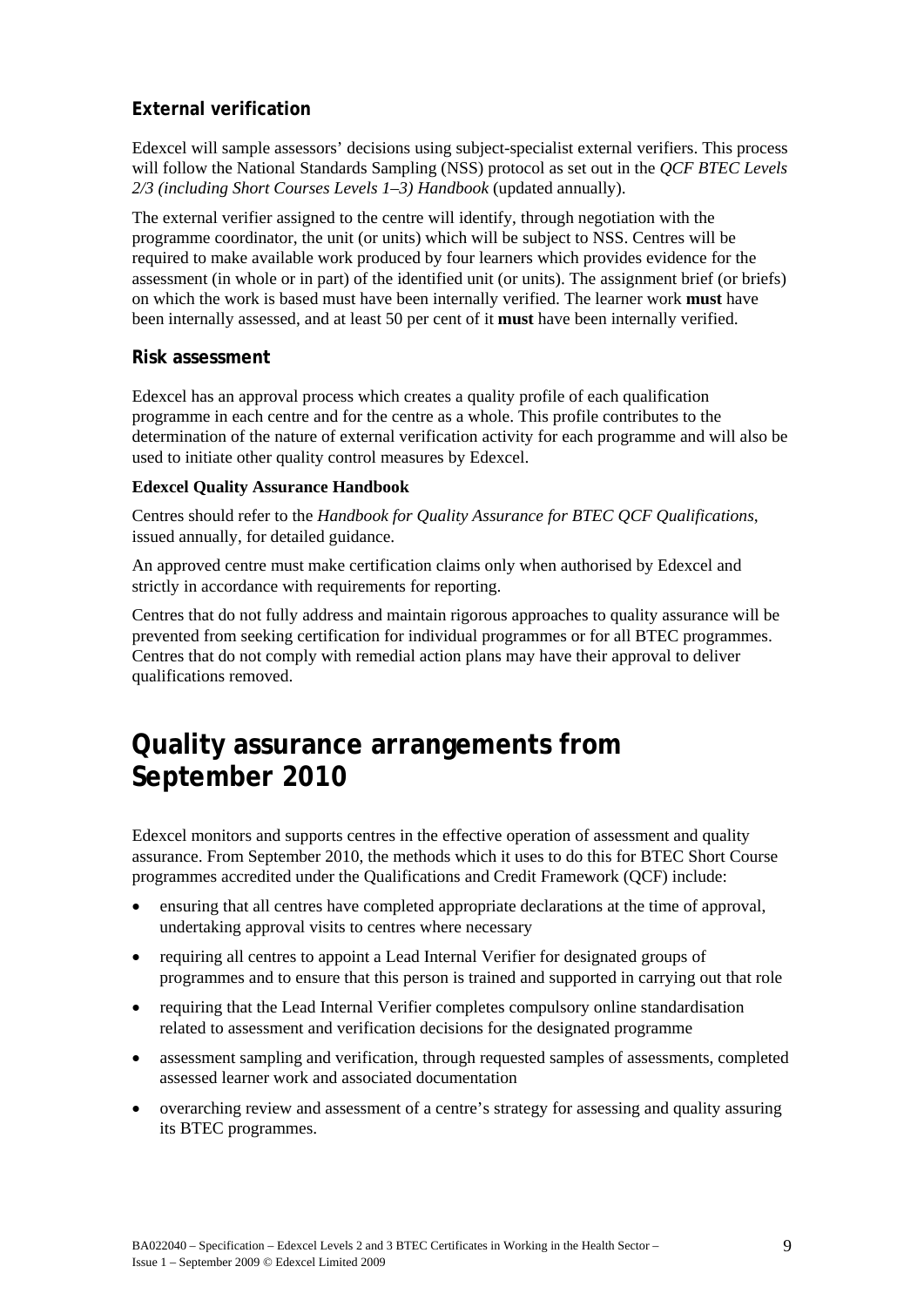## <span id="page-15-0"></span>**Programme design and delivery**

#### **Mode of delivery**

BTEC Short Course qualifications consist of mandatory units and optional units. Optional units are designed to provide a focus to the qualification and give more specialist opportunities.

In BTEC Short Courses each unit has a number of guided learning hours.

Guided learning hours are defined as all the times when a tutor, trainer or facilitator is present to give specific guidance towards the learning aim being studied on a programme. This definition includes lectures, tutorials and supervised study in, for example, open learning centres and learning workshops. It also includes time spent by staff assessing learner's achievements. It does not include time spent by staff in day to day marking of assignments where the learner is not present.

Centres are advised to consider this definition when planning the programme of study associated with this specification.

Edexcel does not define the mode of delivery for Edexcel Levels 2 and 3 BTEC (QCF) qualifications. Centres are free to offer the qualifications using any mode of delivery (such as full-time, part-time, evening only, distance learning) that meets their learner's needs. Whichever mode of delivery is used, centres must ensure that learners have appropriate access to the resources identified in the specification and to the subject specialists delivering the units. This is particularly important for learners studying for the qualification through open or distance learning.

Learners studying for the qualification on a part-time basis bring with them a wealth of experience that should be utilised to maximum effect by tutors and assessors. The use of assessment evidence drawn from learners' work environments should be encouraged. Those planning the programme should aim to enhance the vocational nature of the qualification by:

- liaising with employers to ensure a course relevant to learners' specific needs
- accessing and using non-confidential data and documents from learners' workplaces
- including sponsoring employers in the delivery of the programme and, where appropriate, in the assessment
- linking with company-based/workplace training programmes
- making full use of the variety of experience of work and life that learners bring to the programme.

#### **Resources**

Edexcel Levels 2 and 3 BTEC (QCF) qualifications are designed to give learners an understanding of the skills needed for specific vocational sectors. Physical resources need to support the delivery of the programme and the assessment of the learning outcomes, and should therefore normally be of industry standard. Staff delivering programmes and conducting the assessments should be familiar with current practice and standards in the sector concerned. Centres will need to meet any specific resource requirements to gain approval from Edexcel.

Where specific resources are required these have been indicated in individual units in the *Essential resources* sections.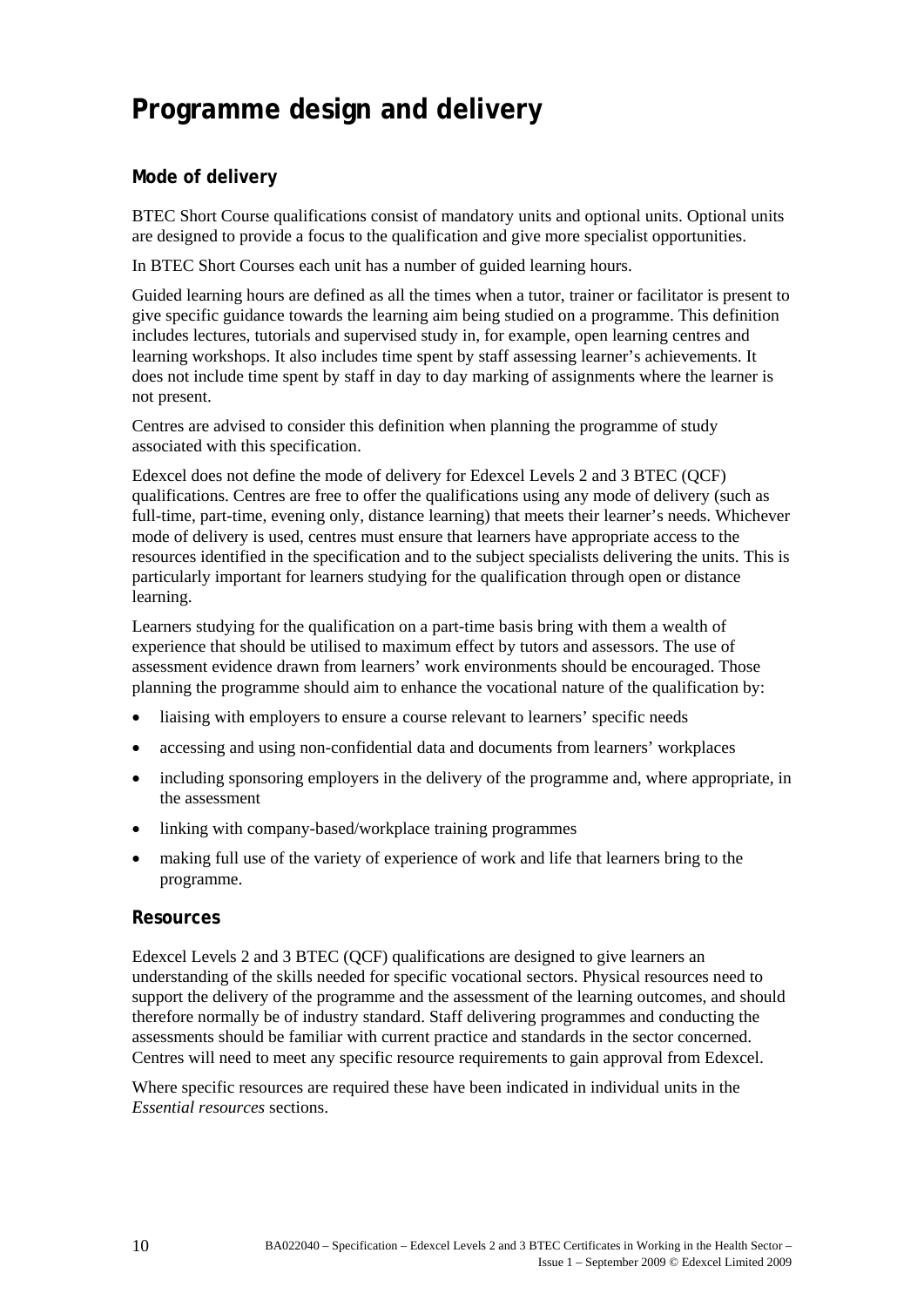#### <span id="page-16-0"></span>**Delivery approach**

It is important that centres develop an approach to teaching and learning that supports the vocational nature of Edexcel Levels 2 and 3 BTEC (QCF) qualifications and the mode of delivery. Specifications give a balance of practical skill development and knowledge requirements, some of which can be theoretical in nature. Tutors and assessors need to ensure that appropriate links are made between theory and practical application and that the knowledge base is applied to the sector. This requires the development of relevant and up-to-date teaching materials that allow learners to apply their learning to actual events and activity within the sector. Maximum use should be made of the learner's experience.

As the qualification has been designated and approved as a Technical Certificate and forms part of a Modern Apprenticeship scheme, particular care needs to be taken to build strong links between the learning and assessment for these BTEC Certificates and the NVQs and key skills that also contribute to the scheme.

#### **Additional and specialist learning**

Additional and specialist learning (ASL) consists of accredited qualifications at the same level as, or one level above the Diploma course of study, which have been approved under Section 96 of the Learning and Skills Act 2000. The ASL may include BTEC qualifications which are also available to learners not following a Diploma course of study.

Qualifications for ASL must be selected from the ASL catalogue through the National Database of Accredited Qualifications (NDAQ). The catalogue includes qualifications which have the approval of the Diploma Development Partnership (DDP) and will expand over time as more qualifications are approved. To access the catalogue go to www.ndaq.org.uk and select 'Browse Diploma Qualifications'.

Further units may be added to qualifications within the catalogue and centres undertaking, or preparing to undertake, ASL should refer regularly to the Edexcel website for information regarding additions.

#### **Functional Skills**

Edexcel Levels 2 and 3 BTEC (QCF) qualifications give learners opportunities to develop and apply Functional Skills. Functional Skills are also offered as stand-alone qualifications.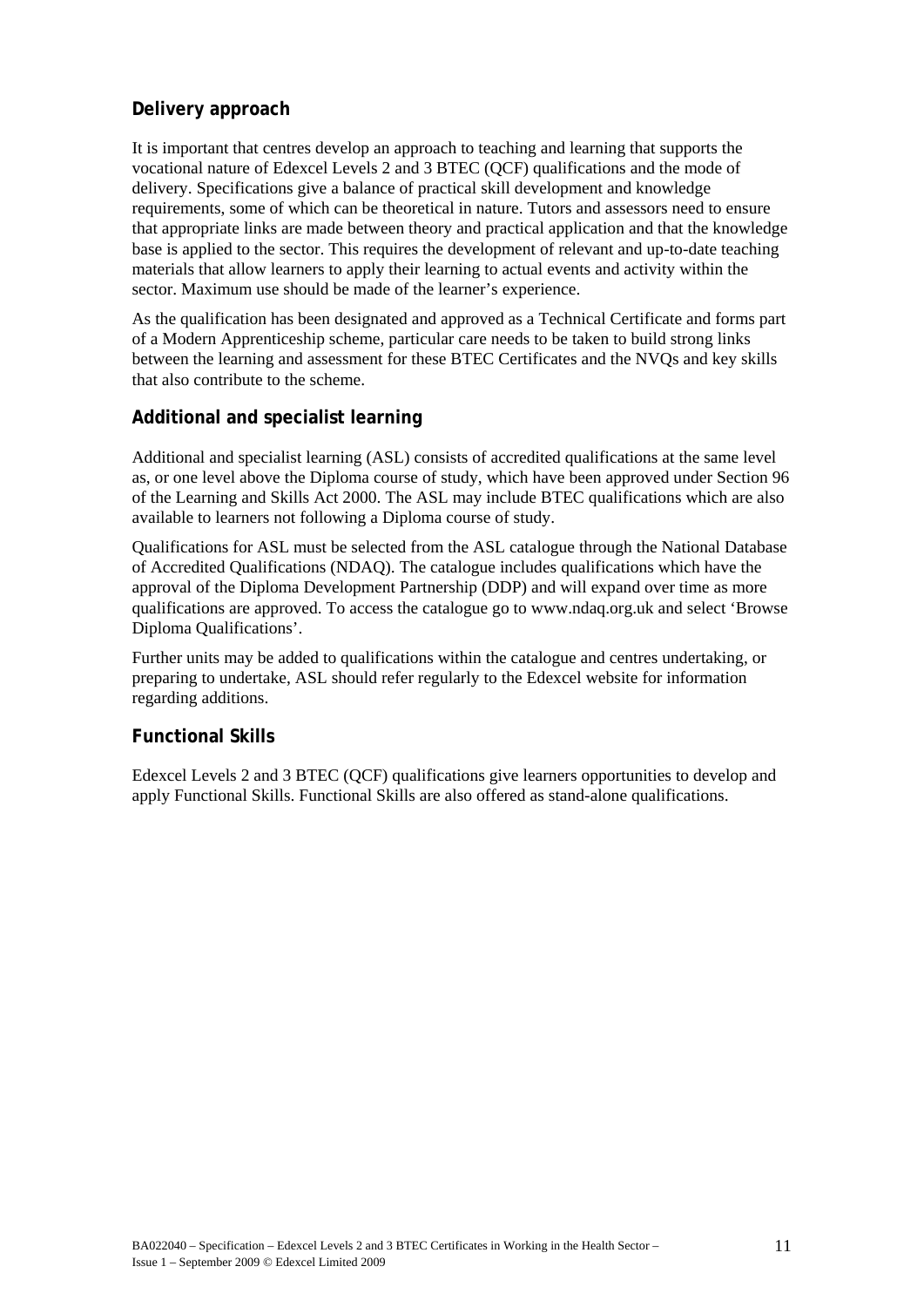## <span id="page-17-0"></span>**Access and recruitment**

Edexcel's policy regarding access to its qualifications is that:

- they should be available to everyone who is capable of reaching the required standards
- they should be free from any barriers that restrict access and progression
- there should be equal opportunities for all wishing to access the qualifications.

Centres are required to recruit learners to BTEC qualifications with integrity. This will include ensuring that applicants have appropriate information and advice about the qualifications and that the qualification will meet their needs. Centres should take appropriate steps to assess each applicant's potential and make a professional judgement about their ability to successfully complete the programme of study and achieve the qualification. This assessment will need to take account of the support available to the learner within the centre during their programme of study and any specific support that might be necessary to allow the learner to access the assessment for the qualification*.* Centres should consult Edexcel's policy on learners with particular requirements.

Centres will need to review the entry profile of qualifications and/or experience held by applicants, considering whether this profile shows an ability to progress to a higher level qualification.

#### **Restrictions on learner entry**

The Edexcel Level 2 BTEC Certificate in Working in the Health Sector (QCF) is accredited on the QCF for learners aged pre-16 and above.

The Edexcel Level 3 BTEC Certificate in Working in the Health Sector (QCF) is accredited on the QCF for learners aged 16 and above.

In particular sectors the restrictions on learner entry might also relate to any physical or legal barriers, for example people working in health, care or education are likely to be subject to police checks.

#### **Access arrangements and special considerations**

Edexcel's policy on access arrangements and special considerations for BTEC and Edexcel NVQ qualifications aims to enhance access to the qualifications for learners with disabilities and other difficulties (as defined by the 1995 Disability Discrimination Act and the amendments to the Act) without compromising the assessment of skills, knowledge, understanding or competence.

Further details are given in the policy document *Access Arrangements and Special Considerations for BTEC and Edexcel NVQ Qualifications*, which can be found on the Edexcel website [\(www.edexcel.com\)](http://www.edexcel.com/). This policy replaces the previous Edexcel policy (Assessment of Vocationally Related Qualification: Regulations and Guidance Relating to Learners with Special Requirements, 2002) concerning learners with particular requirements.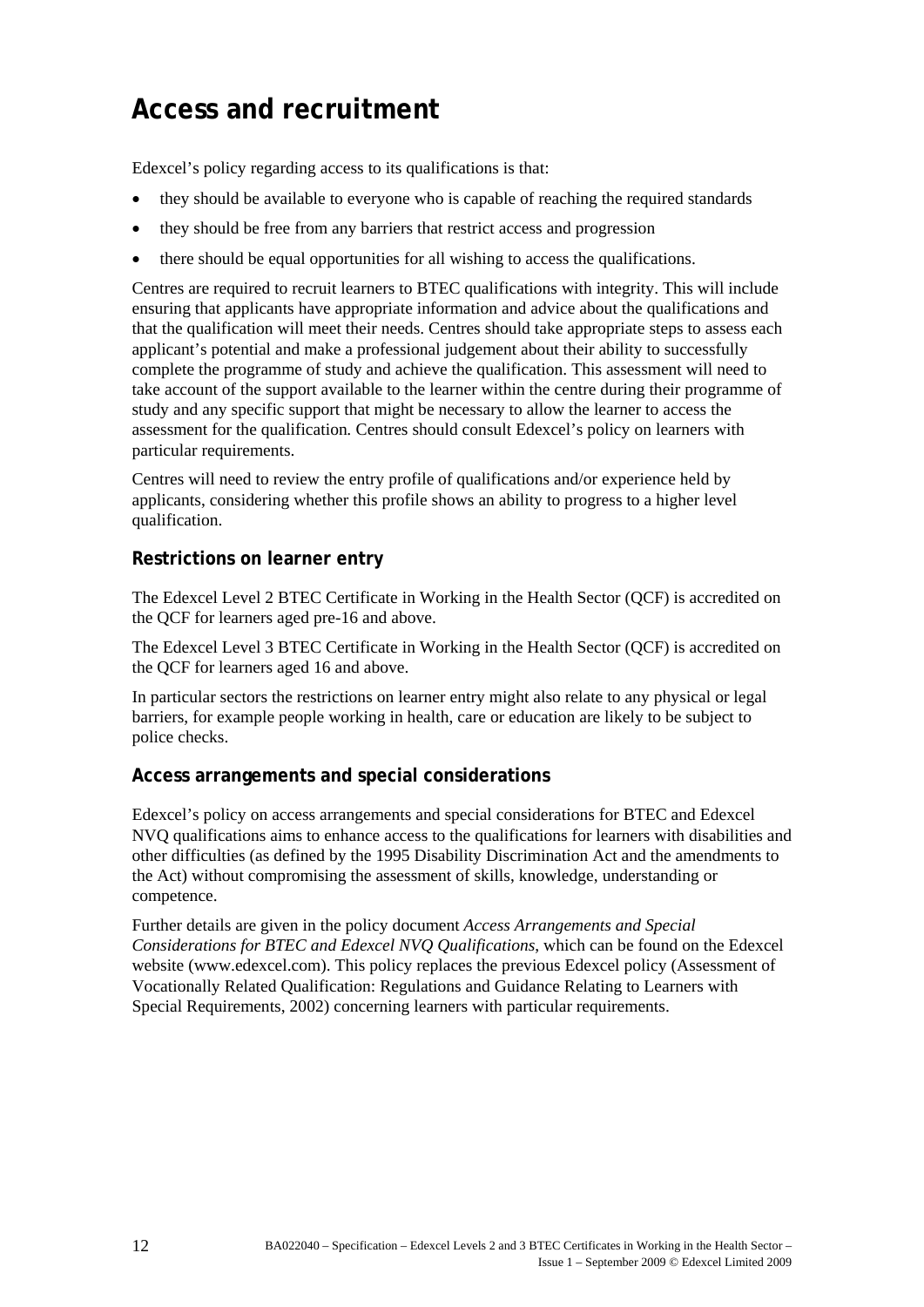#### <span id="page-18-0"></span>**Recognition of Prior Learning**

Recognition of Prior Learning (RPL) is a method of assessment (leading to the award of credit) that considers whether a learner can demonstrate that they can meet the assessment requirements for a unit through knowledge, understanding or skills they already possess and so do not need to develop through a course of learning.

Edexcel encourages centres to recognise learners' previous achievements and experiences whether at work, home and at leisure, as well as in the classroom. RPL provides a route for the recognition of the achievements resulting from continuous learning.

RPL enables recognition of achievement from a range of activities using any valid assessment methodology. Provided that the assessment requirements of a given unit or qualification have been met, the use of RPL is acceptable for accrediting a unit, units or a whole qualification. Evidence of learning must be sufficient, reliable and valid.

## **Unit format**

All units in the Edexcel Levels 2 and 3 BTEC (QCF) qualifications have a standard format. The unit format is designed to give guidance on the requirements of the qualification for learners, tutors, assessors and those responsible for monitoring national standards.

Each unit has the following sections.

#### **Unit title**

The unit title is accredited on the QCF and this form of words will appear on the learner's Notification of Performance (NOP).

#### **QCF level**

All units and qualifications within the QCF will have a level assigned to them, which represents the level of achievement. There are nine levels of achievement, from Entry Level to Level 8. The level of the unit has been informed by the QCF level descriptors and, where appropriate, sector/professional benchmarks.

#### **Credit value**

All units have a credit value. The minimum credit value that may be determined for a unit is one, and credits can only be awarded in whole numbers. Learners will be awarded credits for the successful completion of whole units.

#### **Unit aim**

The aim provides a clear summary of the purpose of the unit and is a succinct statement that summarises the learning outcomes of the unit.

#### **Unit introduction**

The unit introduction gives the reader an appreciation of the unit in the vocational setting of the qualification, as well as highlighting the focus of the unit. It gives the reader a snapshot of the unit and the key knowledge, skills and understanding gained while studying the unit. The unit introduction also highlights any links to the appropriate vocational sector by describing how the unit relates to that sector.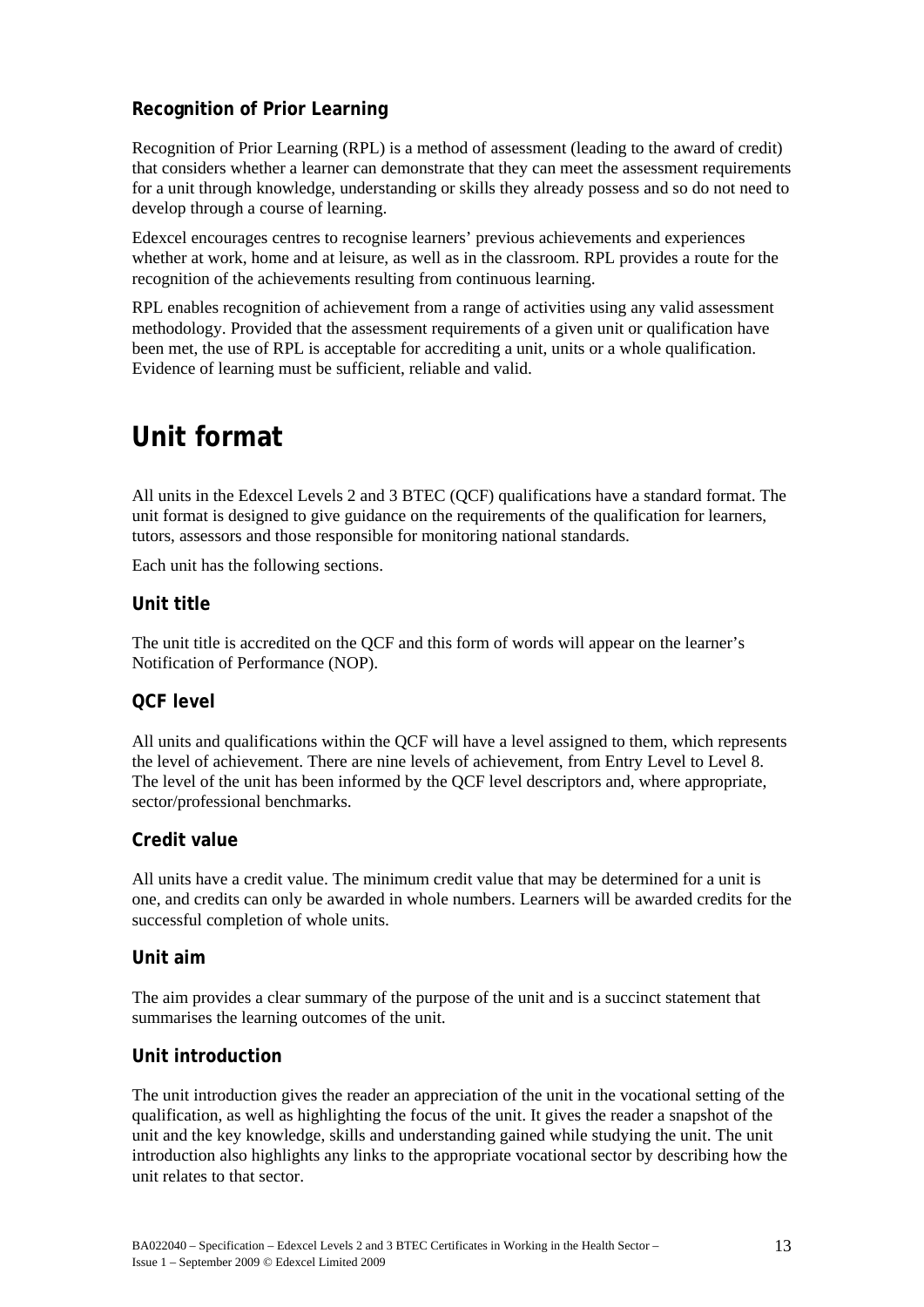#### <span id="page-19-0"></span>**Learning outcomes**

The learning outcomes of a unit set out what a learner is expected to know, understand or be able to do as the result of a process of learning.

#### **Assessment criteria**

The assessment criteria of a unit specify the standard a learner is expected to meet to demonstrate that a learning outcome, or set of learning outcomes, has been achieved. The learning outcomes and assessment criteria clearly articulate the learning achievement for which the credit will be awarded at the level assigned to the unit.

#### **Unit content**

The unit content identifies the breadth of knowledge, skills and understanding needed to design and deliver a programme of learning to achieve each of the learning outcomes. The content provides the range of subject material for the programme of learning and specifies the skills, knowledge and understanding required for achievement of the unit.

Each learning outcome is stated in full and then the key phrases or concepts related to that learning outcome are listed in italics followed by the subsequent range of related topics.

#### **Relationship between content and assessment criteria**

The learner should have the opportunity to cover all of the unit content.

It is not a requirement of the unit specification that all of the content is assessed. However, the indicative content will need to be covered in a programme of learning in order for learners to be able to meet the standard determined in the assessment criteria.

#### **Content structure and terminology**

The information below shows the unit content is structured and gives the terminology used to explain the different components within the content.

- Learning outcome: this is shown in bold at the beginning of each section of content.
- Italicised sub-heading: it contains a key phrase or concept. This is content which must be covered in the delivery of the unit. Colons mark the end of an italicised sub-heading.
- Elements of content: the elements are in plain text and amplify the sub-heading. The elements must be covered in the delivery of the unit. Semi-colons mark the end of an element.
- Brackets contain amplification of content which must be covered in the delivery of the unit.
- 'eg' is a list of examples, used for indicative amplification of an element (that is, the content specified in this amplification could be covered or could be replaced by other, similar material).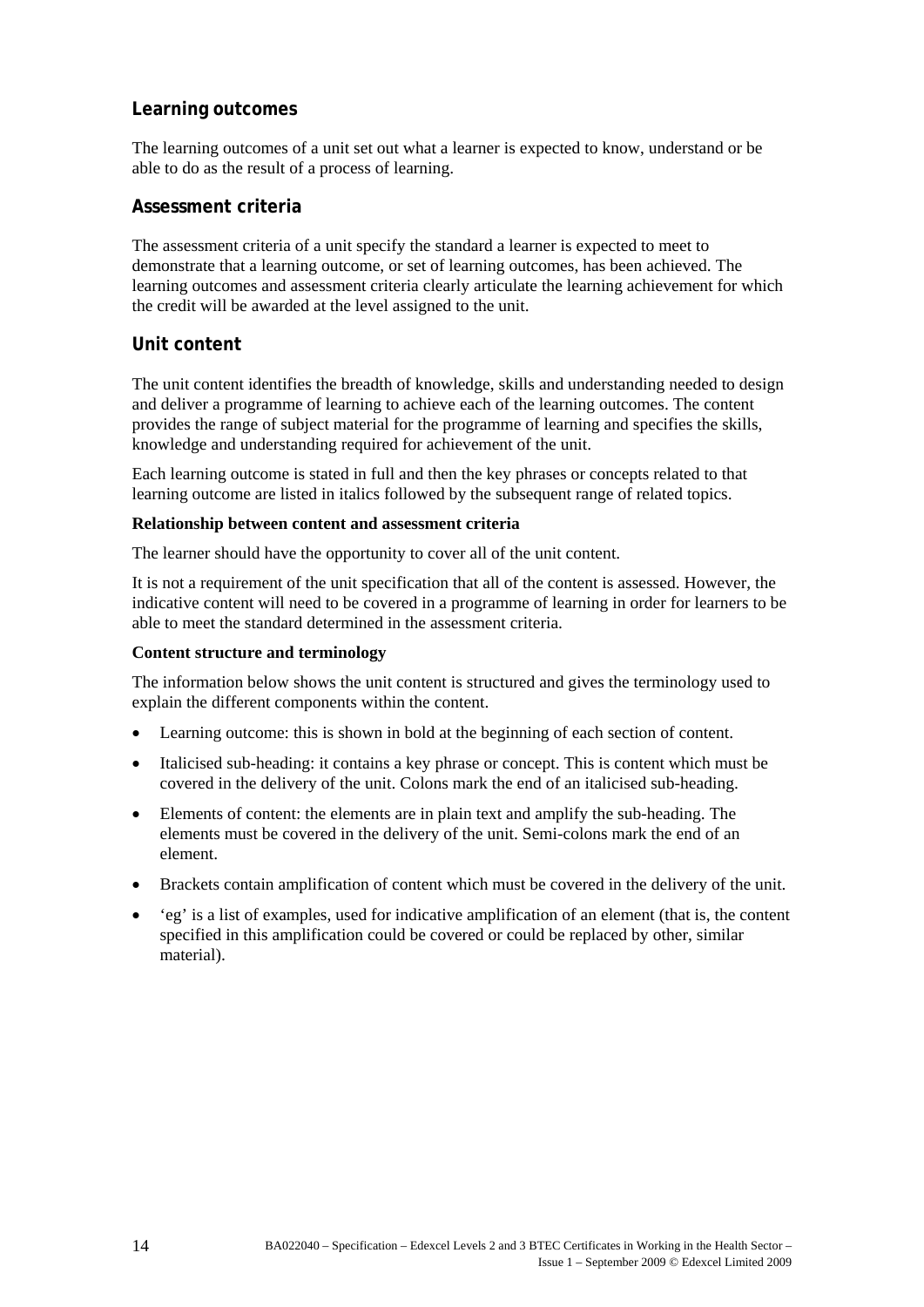#### <span id="page-20-0"></span>**Essential guidance for tutors**

This section gives tutors additional guidance and amplification to aid understanding and a consistent level of delivery and assessment. It is divided into the following sections.

- *Delivery* explains the content's relationship with the learning outcomes and offers guidance about possible approaches to delivery. This section is based on the more usual delivery modes but is not intended to rule out alternative approaches.
- *Assessment* gives amplification about the nature and type of evidence that learners need to produce in order to achieve the unit. This section should be read in conjunction with the assessment criteria.
- *Essential resources* identifies any specialist resources needed to allow learners to generate the evidence required for each unit. The centre will be asked to ensure that any requirements are in place when it seeks approval from Edexcel to offer the qualification.
- *Indicative resource materials* gives a list of learner resource material that benchmarks the level of study.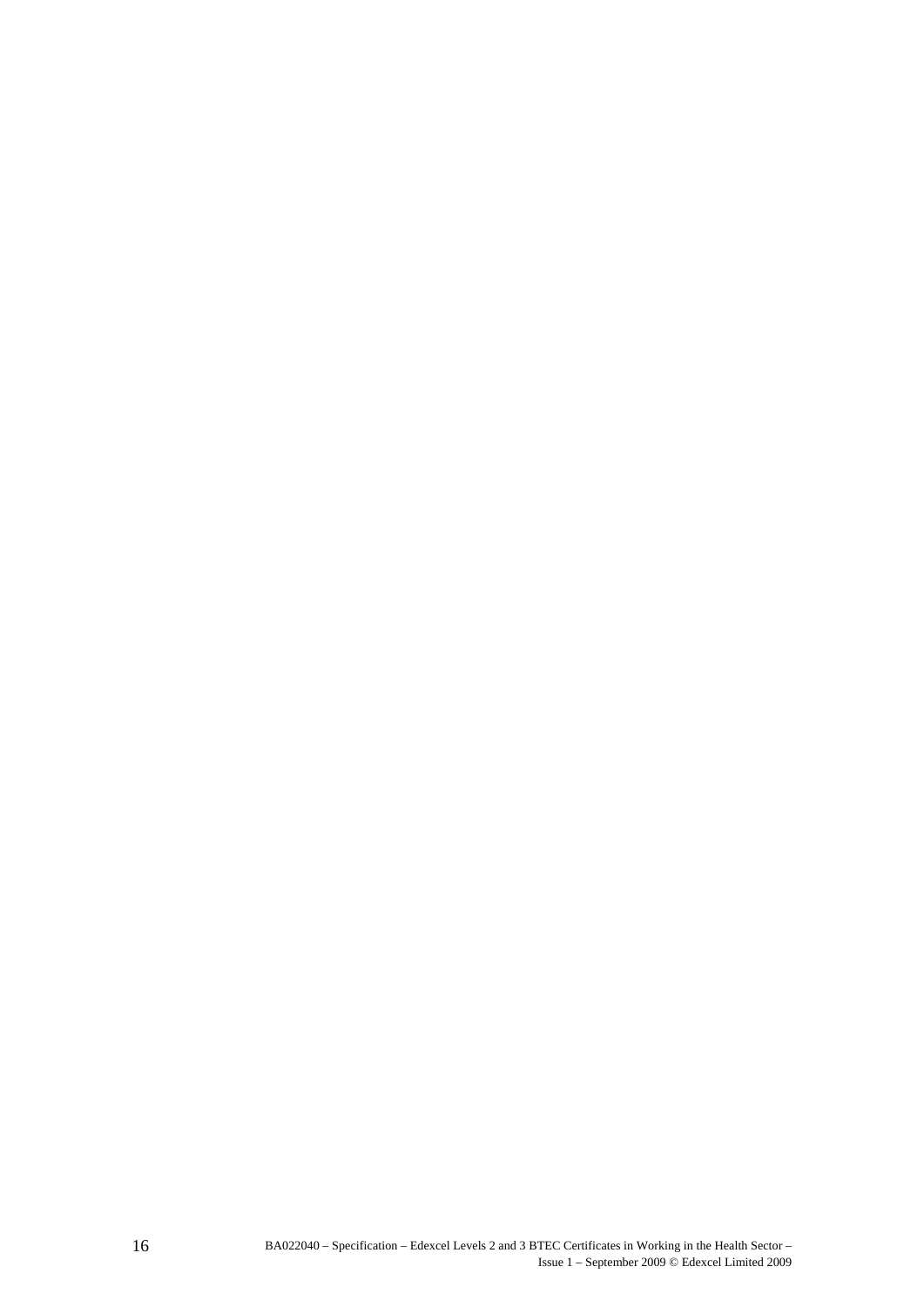# <span id="page-22-0"></span>**Level 2 units**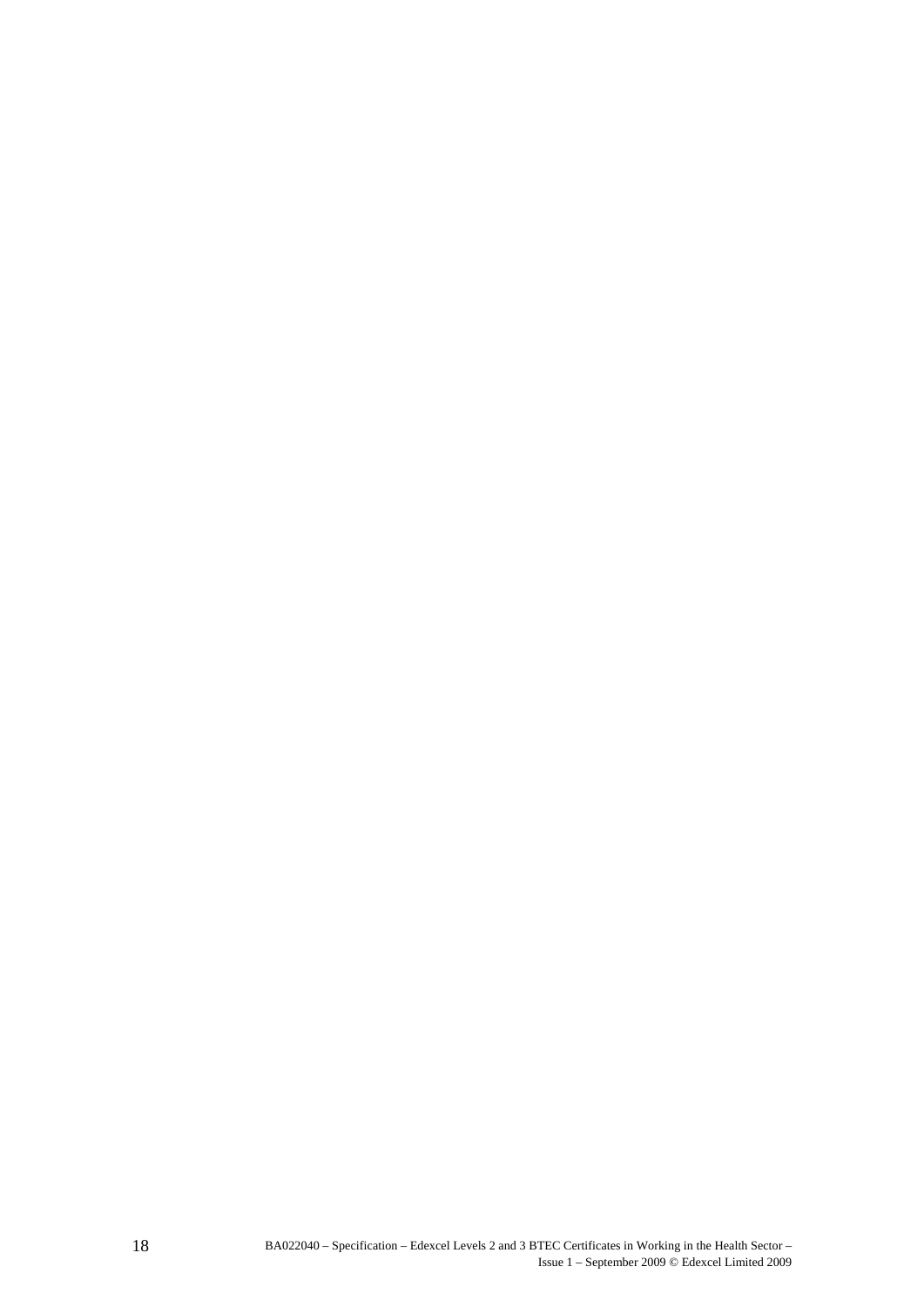## <span id="page-24-0"></span>**Unit 1: Communication Skills for Working in the Health Sector Unit code: T/502/3651**

**QCF Level 2: BTEC Short Course Credit value: 3** 

#### **Unit aim**

To develop an understanding of communication for working in the health sector. The unit covers the forms, types of communication and the barriers which may need to be overcome, as well as the importance of working within guidance. Learners will become aware of the different people they may need to communicate with and the importance of using appropriate communication in each case.

#### **Unit introduction**

The unit provides learners with knowledge and understanding of a wide range of communication methods. Emphasis is placed on accuracy, appropriateness and professionalism in communication. Barriers to communication cycles are described, together with ways of overcoming and minimising these. Accurate and complete record keeping is an essential component of a number of health sector roles and the unit provides learners with an understanding of communication methods in regular use, together with the need to maintain confidentiality and follow the relevant legislative guidelines. Learners will gain an understanding of how to use communication in order to present a professional and positive image of both themselves and the organisations they represent.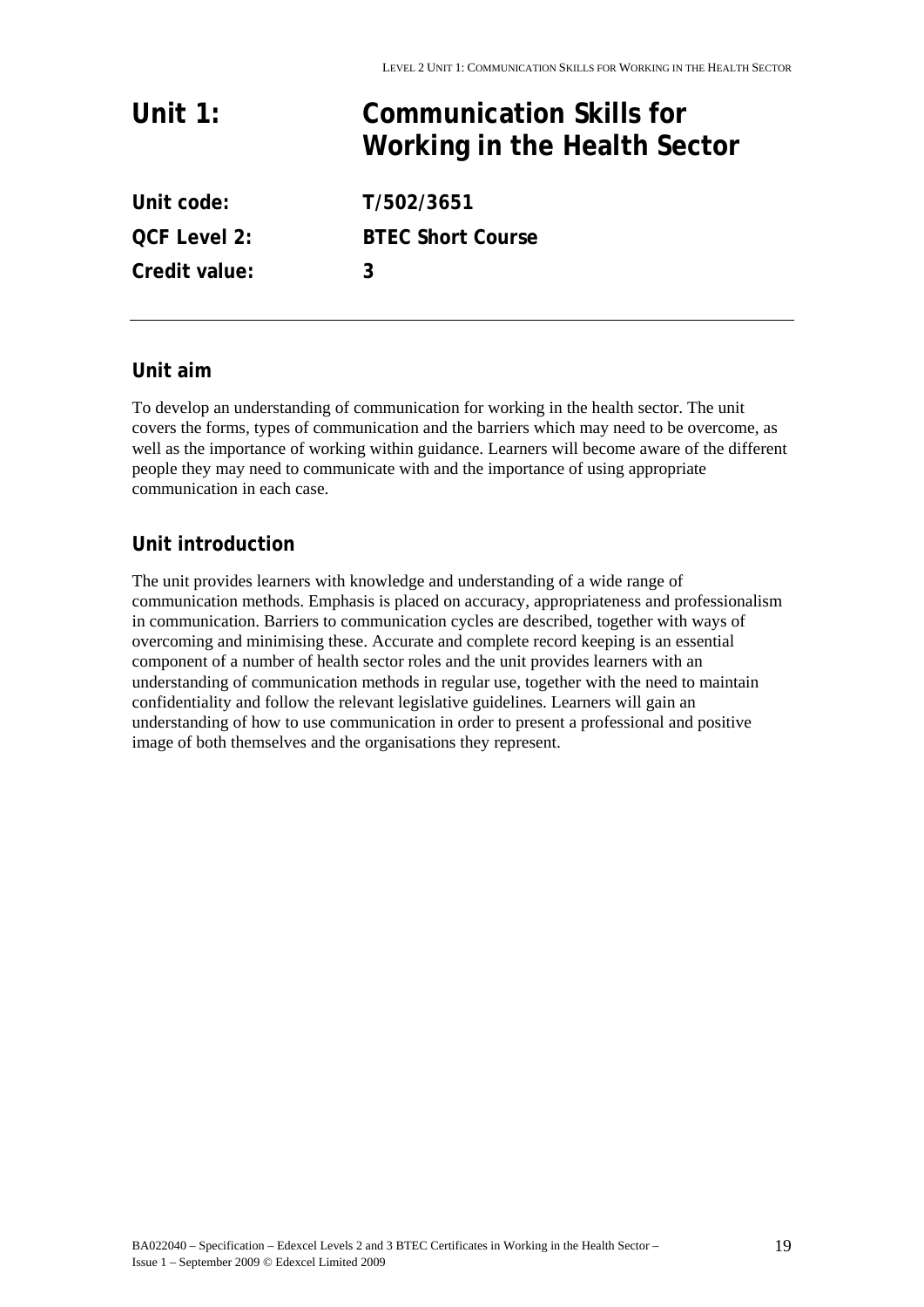#### **Learning outcomes and assessment criteria**

In order to pass this unit, the evidence the learners present for assessment needs to demonstrate that they can meet all the learning outcomes for the unit. The assessment criteria determine the standard required to achieve the unit.

| Learning outcomes |                                                                            | <b>Assessment criteria</b>                                                                               |
|-------------------|----------------------------------------------------------------------------|----------------------------------------------------------------------------------------------------------|
| 1                 | Understand how to communicate with a<br>range of people                    | 1.1 explain the forms of communication<br>available for use                                              |
|                   |                                                                            | 1.2 describe the range of people they might<br>communicate with during work activities                   |
|                   |                                                                            | 1.3 illustrate how to select forms of<br>communication appropriate to the person<br>and situation        |
| 2                 | Understand how to reduce barriers to                                       | 2.1 describe barriers to communication                                                                   |
|                   | effective communication                                                    | 2.2 suggest ways to overcome barriers to<br>communication                                                |
| 3                 | Understand how to maintain accurate and<br>complete records                | 3.1 explain how to report and record work<br>activities                                                  |
|                   |                                                                            | 3.2 explain the importance of accurate record<br>keeping                                                 |
| $\overline{4}$    | Understand how to maintain                                                 | 4.1 explain the importance of confidentiality                                                            |
|                   | confidentiality                                                            | 4.2 explain how to maintain confidentiality<br>when sharing information                                  |
|                   |                                                                            | 4.3 outline the relevant guidelines that affect<br>how information is shared                             |
| 5                 | Know how to present a positive image of<br>self, organisation and service. | 5.1 describe how to present a positive image<br>of self                                                  |
|                   |                                                                            | 5.2 describe how to present a positive image<br>of the organisation or service                           |
|                   |                                                                            | 5.3 state why presenting a positive image of<br>self, organisation or service to others is<br>important. |

**On completion of this unit a learner should:**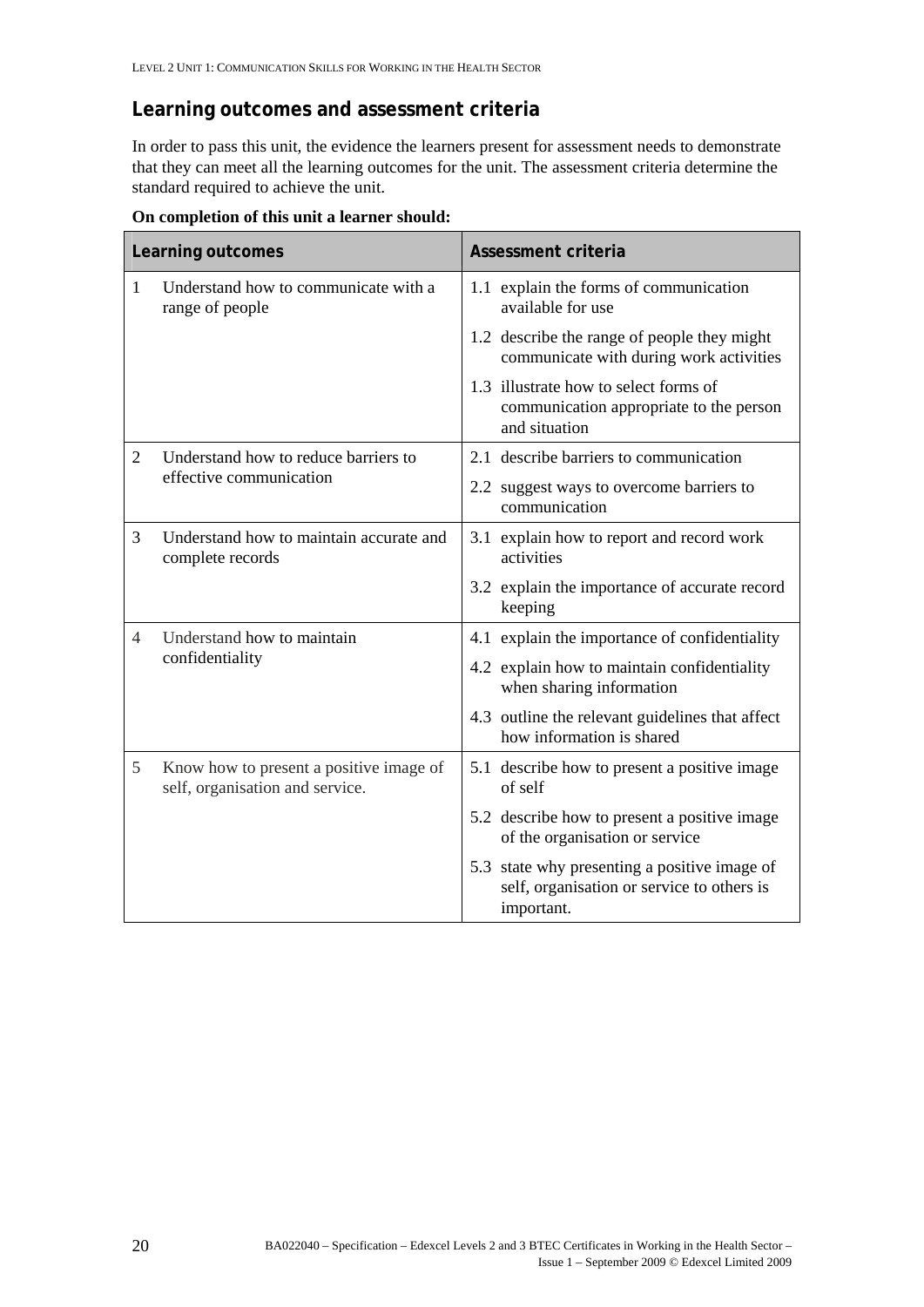#### **Unit content**

#### 1 **Understand how to communicate with a range of people**

*Forms of communication*: verbal eg use of speech; paralanguage; use of preferred spoken language; the communication cycle; non-verbal eg posture, body orientation, eye contact, gestures; appropriate use of touch and personal space; signs and symbols; Makaton; Braille; British Sign Language; listening skills; cultural variations

*Appropriate use of communication*: colleagues; managers; ancillary workers; people who use services; people with a disability eg sensory, physical, learning disabilities; English as a second language; situational differences; Integrated Workforce Strategy; multi-agency or multi-professional working

#### 2 **Understand how to reduce barriers to effective communication**

*Barriers*: disability; cognitive and sensory impairment; English as a second language; assumptions; stereotyping; prejudice; labelling; mental health issues; time; use of jargon and slang; aggressive behaviour

*Ways of overcoming barriers*: use of technological support eg hearing aids, minicom; use of text facility eg computer software; use of human support eg befrienders, advocates, translators, signers

#### 3 **Understand how to maintain accurate and complete records**

*Completion of records*: use of correct format eg diary, medication records, fluid balance charts, blood pressure charts; necessity of dating and signing records where appropriate; regular completion of records; reasons for accuracy

*Storage of records*: methods of secure storage; use of secure password for electronic storage; accurate filing systems; retrieval of files; concept of 'need to know'; keeping records confidential; relevant sections from Data Protection Act; Freedom of Information Act

#### 4 **Understand how to maintain confidentiality**

*Importance of confidentiality*: preserving trust; safeguarding individuals from abuse and exploitation; legal reasons; professionalism; reputation of the organisation

*Maintaining confidentiality when sharing information*: authorisation; observation of organisational protocols, policies and procedures; use of secure passwords; safe storage of emails; use of privacy when passing on information

*Legislation, regulations and guidelines*: knowledge of past, current and future legislation eg Access to Health Records Act, Freedom of Information Act, Computer Misuse Act, Data Protection Act, Human Rights Act, Health and Social Care Act, Mental Capacity Act; PMS and APMS Regulations and Directions; GMS; organisational guidelines; policies and procedures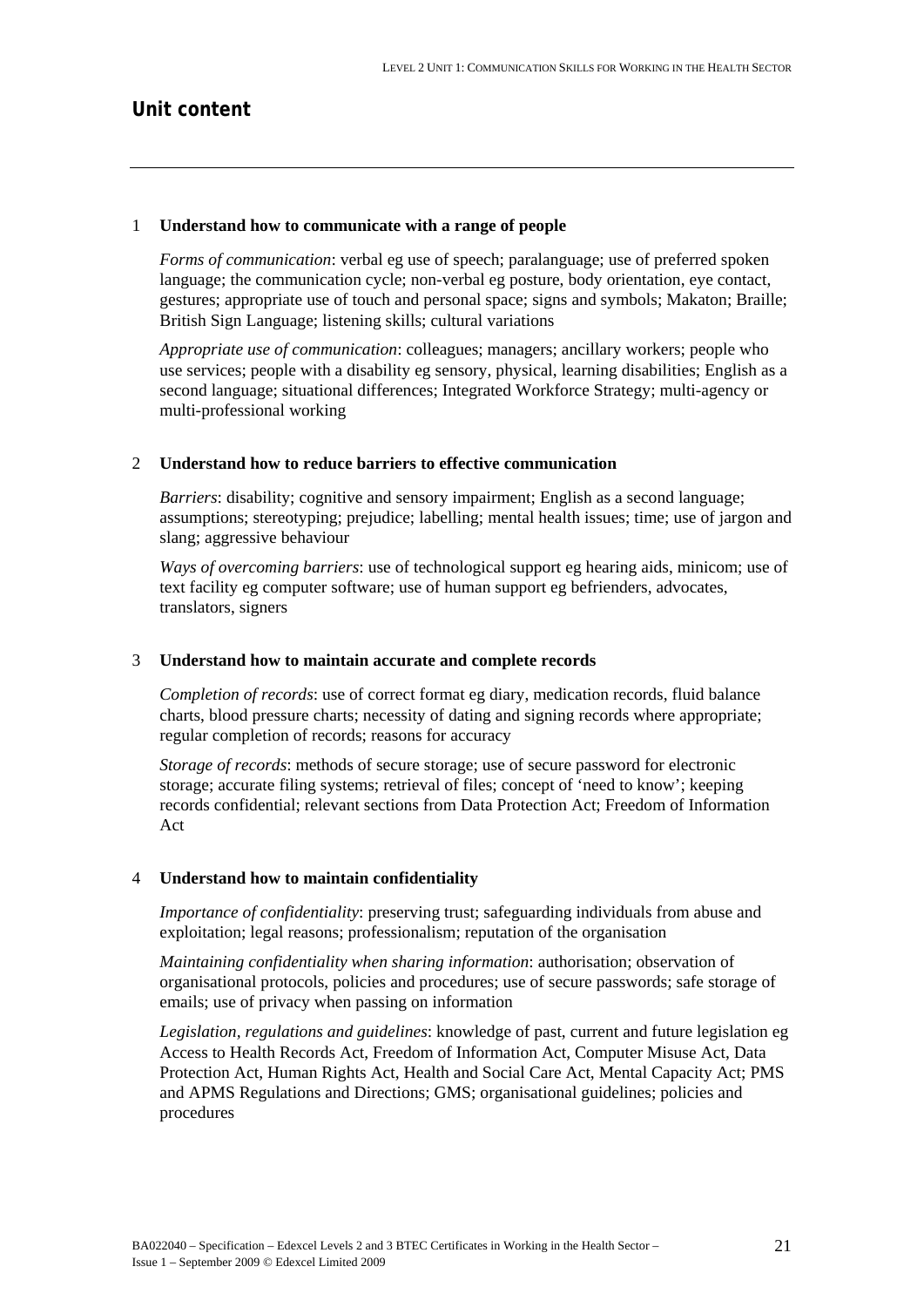#### 5 **Know how to present a positive image of self, organisation and service**

*Positive self-image*: use of professional terms; assertiveness; confident body language eg clear eye contact, non-defensive posture, clear and non hesitant speech; importance of positive self image; professional appearance; appropriate use of space

*Positive image of the organisation or service*: importance of presenting positive images; use of positive language; professional appearance; showing respect to visitors or individuals who use services, colleagues and managers; appropriate paralanguage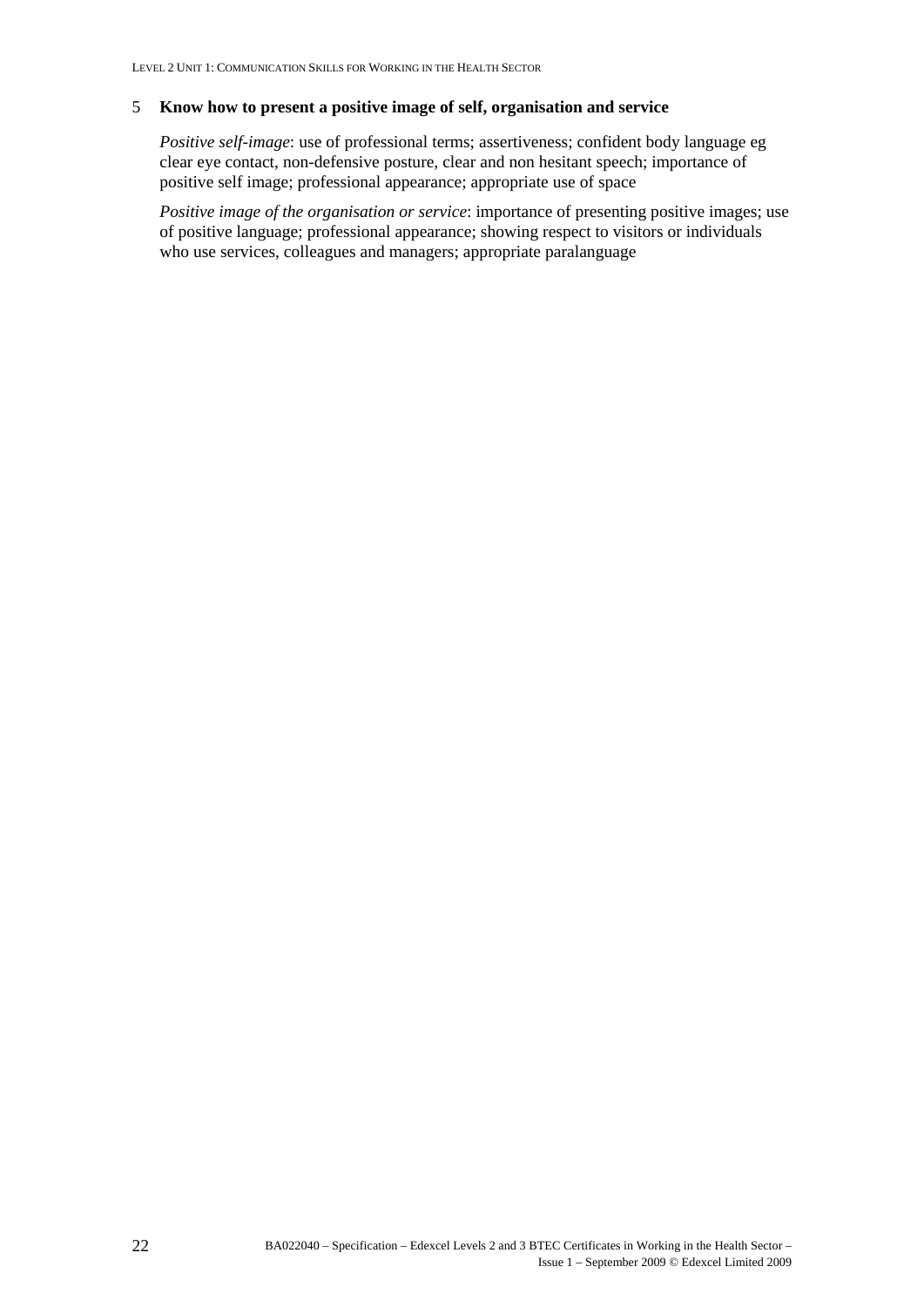#### **Essential guidance for tutors**

#### **Delivery**

The unit should be delivered by an appropriately qualified and experienced tutor. Although learners will need some tutor input, they would also benefit from observing a demonstration pf communication skills in the workplace. Role play and simulation activities would also benefit learners. Video recordings of these activities would help learners evaluate their own skills. Case studies could enable learners to consider communication skills appropriate to particular situations. Case studies could be used to introduce learners to the concept of barriers to communication and methods of overcoming these.

Learners could be encouraged to research the relevant legislation, regulations and guidelines for the recording and storage of sensitive information. This could then be used as a basis for class discussions on the importance of confidentiality. Examples of appropriate records would allow learners to practice the completion of professional documents under the guidance of the tutor. Attention should be paid to spelling and grammar, as part of a professional approach to recording information/data in the health sector.

Learners will require some tutor taught input on the key legislation and should be provided with a basic understanding of the concepts of the legislation and an awareness of the need to refer to legislation in specific instances.

Learners would benefit from guest speakers who model a professional self image and who present a positive image of their organisation. Participation in buzz groups and group discussions would also enhance learning.

#### **Assessment**

Assessment may be divided into several tasks, in order to provide learners with a variety of ways in which to achieve the unit requirements.

For assessment criteria 1.1 to 1.3 learners could produce a set of information sheets which identify four individuals who use services, describe the method of communication to be used with each one and explain, using examples, how learners would chose the appropriate form of communication.

For assessment criteria 2.1 and 2.2 learners could be asked to produce a short report, outlining four barriers to communication in the health sector, and describing, with examples, how those barriers could be overcome.

For assessment criteria 3.1 and 3.2 learners could be asked to produce two completed work records for a specific area of the health sector.

For assessment criteria 4.1 to 4.3 learners could be asked to produce a short explanation of the importance of accurate and confidential record keeping and a poster, outlining two pieces of relevant legislation or guidelines.

Assessment criteria 5.1 to 5.3 could be assessed by learners producing a booklet for new health care assistants on how to present positive images of both themselves and their organisation and followed this up with a presentation which reviews the importance of this.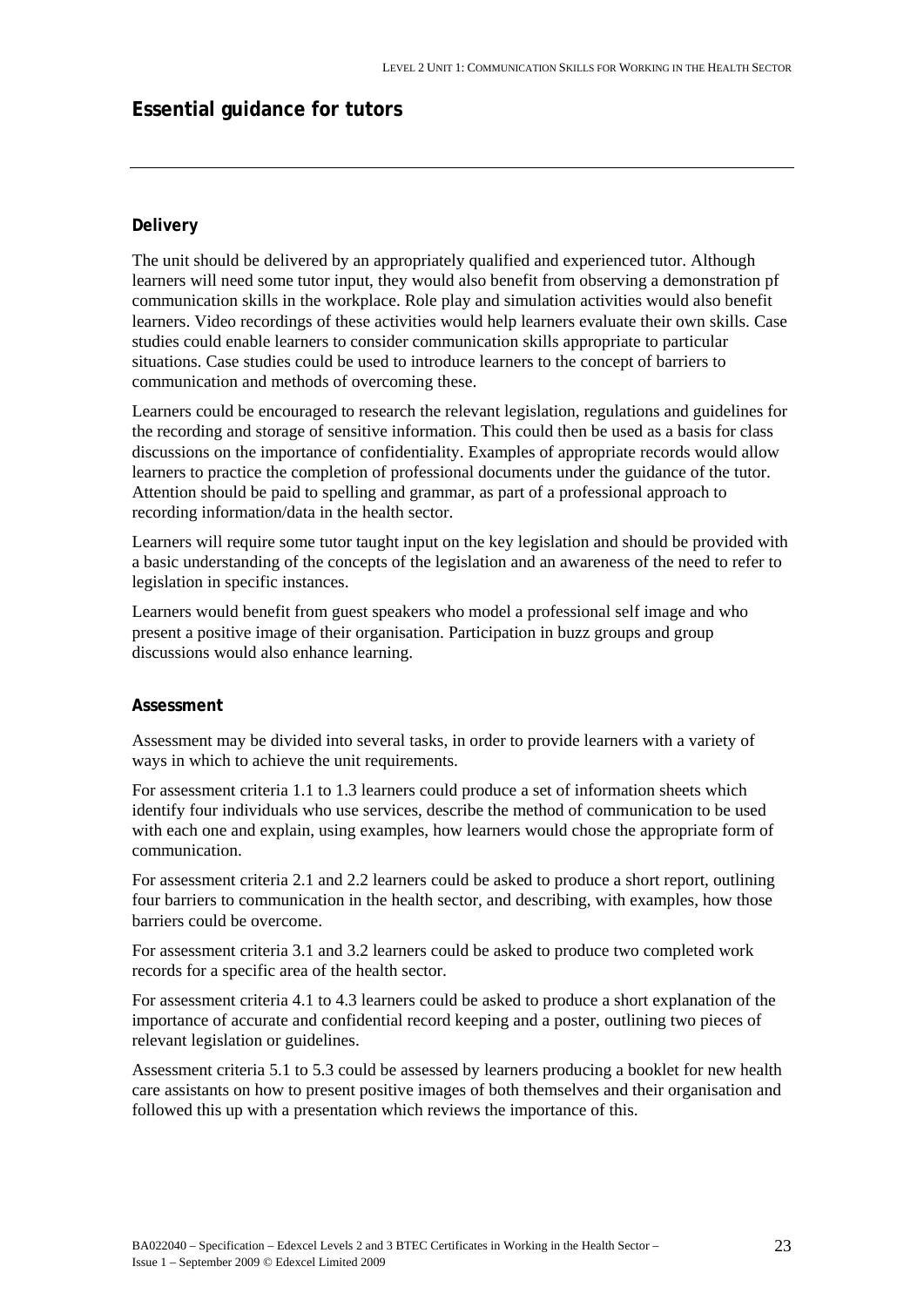#### **Essential resources**

Learners will require full access to library facilities including appropriate texts, current newspapers, CD ROMs, recordings of suitable television programmes, professional magazines, internet access and ICT facilities. Access to digital video recordings and photographs would enable learners to observe their own communication skills and which would help them to present how they develop self-evaluation skills.

#### **Indicative resource materials**

#### **Textbooks**

Burnard P and Morrison P – *Caring and Communicating* (Palgrave Macmillan, 1997) ISBN 0333664396

Meggit C – *A Special Needs Handbook for Health and Social Care* (Hodder Arnold, 1997) ISBN 0340683600

Miller J – *Social Care Practice* (Hodder and Stoughton, 1996) ISBN 034065516X

Nolan Y – *S/NVQ Level 2 in Care: Student Handbook* (Heinemann, 2003) ISBN 04355452215

#### **Journals**

*Community Care Magazine The Nursing Times* 

#### **Websites**

| www.communitycare.com      | <b>Community Care Magazine</b>                          |
|----------------------------|---------------------------------------------------------|
| www.dh.gov.uk              | Department of Health                                    |
| www.kingsfund.org.uk       | The King's Fund supporting equality in health<br>care   |
| www.rnib.org.uk            | Royal National Institute for the Blind                  |
| www.rnid.org.uk            | Royal National Institute for the Deaf                   |
| www.skillsforhealth.org.uk | Skills for Health – Sector Skills Council for<br>Health |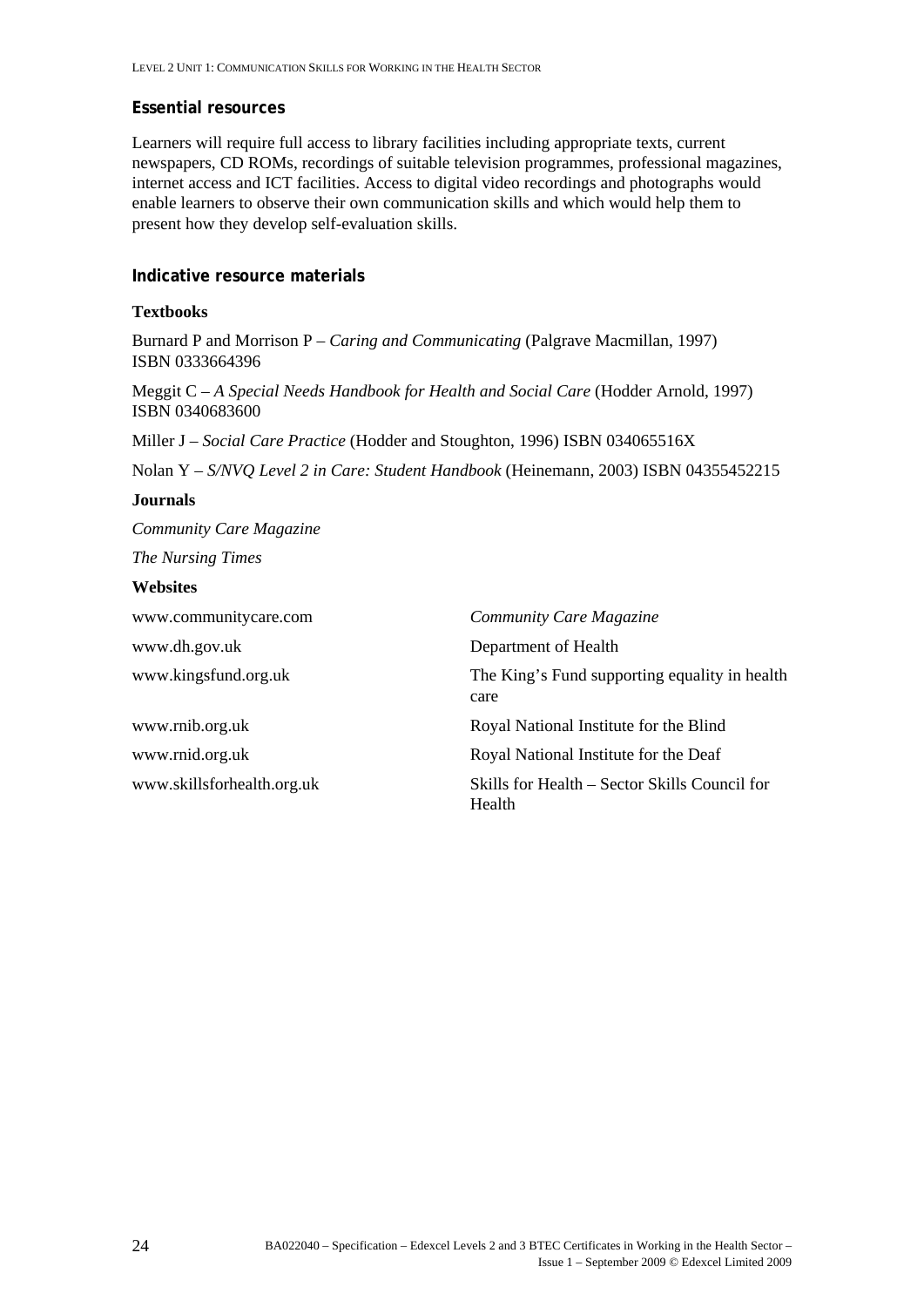#### **Functional Skills — Level 2**

| <b>Skill</b>                                                                                                                                            | When learners are                                                                                                             |
|---------------------------------------------------------------------------------------------------------------------------------------------------------|-------------------------------------------------------------------------------------------------------------------------------|
| ICT - Use ICT systems                                                                                                                                   |                                                                                                                               |
| Select, interact with and use ICT<br>systems independently for a complex<br>task to meet a variety of needs                                             | investigating websites to gain information for the<br>assessment tasks                                                        |
| Manage information storage to enable<br>efficient retrieval                                                                                             | storing incomplete work, relevant documents and<br>articles                                                                   |
| Follow and understand the need for<br>safety and security practices                                                                                     | saving work to an appropriate portable electronic storage<br>devise and using a password for security                         |
| ICT - Find and select<br>information                                                                                                                    |                                                                                                                               |
| Select and use a variety of sources of<br>information independently for a<br>complex task                                                               | independently investigating a variety of websites to<br>obtain relevant information                                           |
| Access, search for, select and use ICT-<br>based information and evaluate its<br>fitness for purpose                                                    | accessing appropriate websites and evaluate the<br>information for relevance                                                  |
| ICT - Develop, present and<br>communicate information                                                                                                   |                                                                                                                               |
| Bring together information to suit<br>content and purpose                                                                                               | combining information in a variety of formats for<br>presentation and assessment                                              |
| Present information in ways that are fit<br>for purpose and audience                                                                                    | presenting information in a variety of formats for<br>assessment                                                              |
| Select and use ICT to communicate<br>and exchange information safely,<br>responsibly and effectively including<br>storage of messages and contact lists | using email to contact tutors and discuss progress with<br>assessment tasks                                                   |
| English                                                                                                                                                 |                                                                                                                               |
| Speaking and listening – make a range<br>of contributions to discussions and<br>make effective presentations in a wide<br>range of contexts             | questioning guest speakers; participating in buzz groups<br>and group discussions; delivering presentations for<br>assessment |
| Reading – compare, select, read and<br>understand texts and use them to<br>gather information, ideas, arguments<br>and opinions                         | reading relevant texts and professional magazines or<br>journals to obtain relevant information                               |
| Writing - write documents, including<br>extended writing pieces,<br>communicating information, ideas and<br>opinions, effectively and persuasively      | producing information as reports; information sheets and<br>posters.                                                          |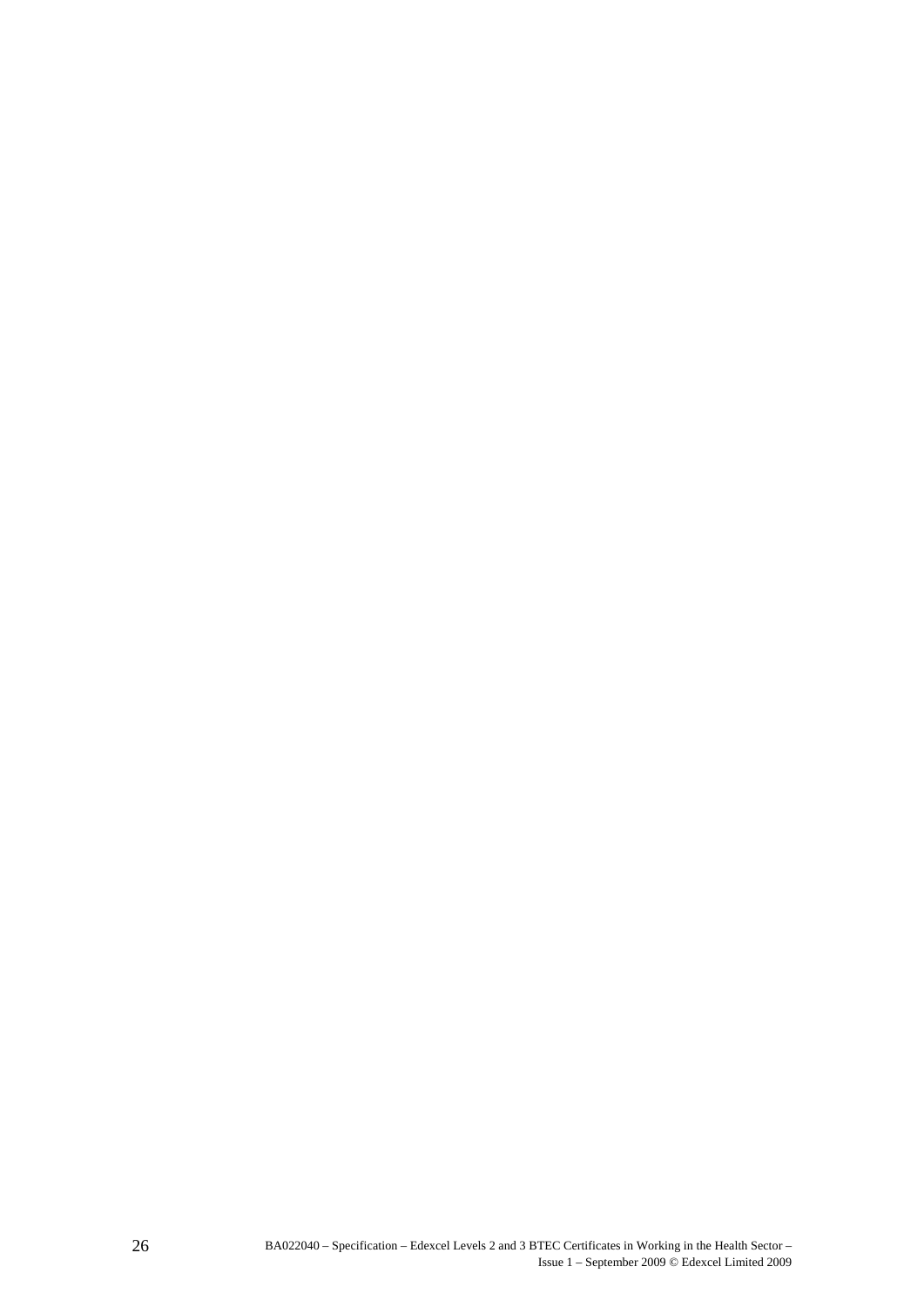<span id="page-32-0"></span>

| Unit $2:$           | Equality and Diversity in the<br><b>Health Sector</b> |
|---------------------|-------------------------------------------------------|
| Unit code:          | T/502/3665                                            |
| <b>QCF Level 2:</b> | <b>BTEC Short Course</b>                              |

**Unit aim** 

To develop an understanding of equality and diversity for working in the health sector. The unit covers equality and diversity in relation to everyone within the sector, including those who use the services, their supporters, staff, visitors and the general public. Learners will gain awareness that it is everyone's responsibility to act in ways that support equality and diversity and how this should be embedded in their working practice.

#### **Unit introduction**

**Credit value: 3** 

Equality and diversity are essential parts of a multicultural society. These concepts are of particular importance within the health sector, where individuals who require support may be vulnerable due to the nature of their needs.

Learners will investigate the rights of the various people involved in the health sector, and the legislation, guidelines, policies and procedures which form the framework within which services are delivered. The unit will identify ways in which people may be treated fairly and what sort of behaviour undermines equality and diversity. Factors which may give rise to, as well as methods of reporting, discrimination are examined.

This unit enables learners to gain an understanding of the ways in which people's values and beliefs may differ, and gives learners guidance on ways in which people may be treated according to their need.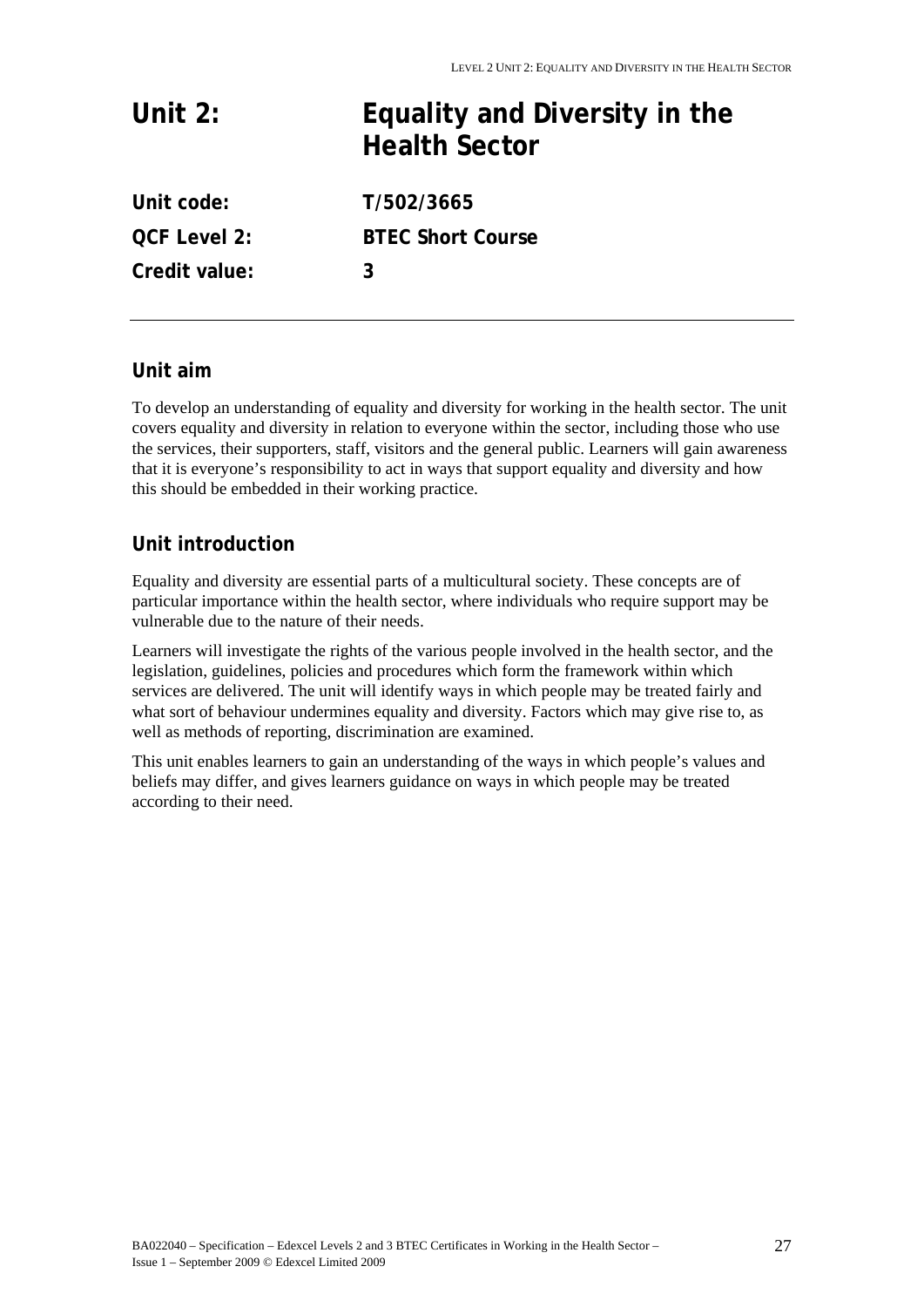#### **Learning outcomes and assessment criteria**

In order to pass this unit, the evidence that learners present for assessment needs to demonstrate that they can meet all the learning outcomes for the unit. The assessment criteria determine the standard required to achieve the unit.

| Learning outcomes |                                                                       | Assessment criteria                                                                             |
|-------------------|-----------------------------------------------------------------------|-------------------------------------------------------------------------------------------------|
| 1                 | Know how legislation and guidelines<br>support equality and diversity | 1.1 describe the rights of people involved in<br>the organisation or service                    |
|                   |                                                                       | 1.2 state how the law protects the rights of<br>individuals                                     |
|                   |                                                                       | 1.3 identify the guidelines to follow to<br>support equality, diversity, dignity and<br>respect |
| 2                 | Know how to work in ways that support<br>equality and diversity       | 2.1 list a range of factors which might be a<br>cause for discrimination                        |
|                   |                                                                       | 2.2 describe how people's values and beliefs<br>may differ                                      |
|                   |                                                                       | 2.3 identify ways to treat people fairly and<br>according to their individual needs             |
| 3                 | Know how to respond to behaviour that is<br>discriminatory.           | 3.1 identify behaviour which is<br>discriminatory and undermines equality<br>and diversity      |
|                   |                                                                       | 3.2 describe how to report discriminatory<br>behaviour.                                         |

**On completion of this unit a learner should:**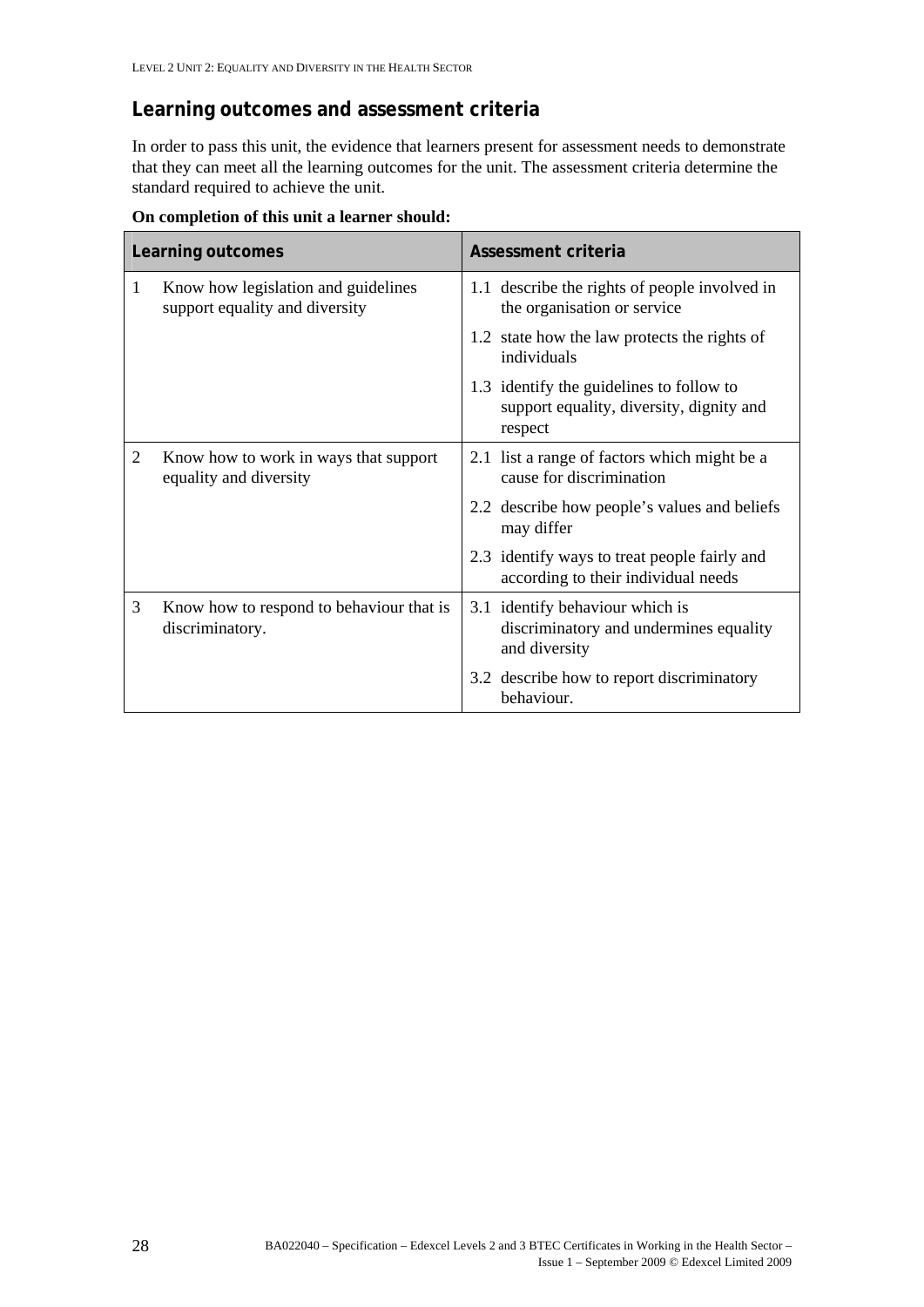#### 1 **Know how legislation and guidelines support equality and diversity**

*Legislation, regulation, codes of practice and guidelines*: relevant sections from past, current and future legislation eg Care Standards Act, Data Protection Act, Sex Discrimination Act, Mental Health Act, The Children Act, Race Relations (Amendment) Act, Disability Discrimination Act, Human Rights Act, Nursing and Residential Homes Regulations, Mental Capacity Act, Age Discrimination Act, Public Interest Act, Valuing People, Valuing People Now, National Minimum Standards; General Social Care Council Codes of Practice; Nursing and Midwifery Council Code of Practice; organisational/service policies and practices

#### 2 **Know how to work in ways that support equality and diversity**

*Factors which may be a cause for discrimination*: ethnicity; culture; faith; beliefs; values; disability; cognitive and sensory impairment; gender; sexuality; age; economic status; vulnerability

*Active promotion of anti-discriminatory practice*: valuing and respecting difference; use of correct names; use of preferred spoken language; providing choice; individual at the heart of service provision; promotion of rights; providing active support consistent with beliefs, culture and preferences; empowerment of individuals; use of appropriate language

*Rights of individuals*: treated with respect; treated equally without discrimination; treated as an individual; accorded dignity; allowed privacy; safeguarded against danger and harm; allowed access to information about themselves; allowed to communicate in their preferred manner; supported in a way which supports choice; provide for needs and recognises individuality

#### 3 **Know how to respond to behaviour that is discriminatory**

*Discriminatory practice*: use of discriminatory terms; infringement of rights; abuse of power; physical abuse; verbal abuse; bullying; prejudice; stereotyping; labelling; restriction of choices; direct and indirect discrimination

*Methods of reporting discriminatory practice*: challenging discriminatory practice; lines of reporting; following organisational and service policies and procedures; completing documentation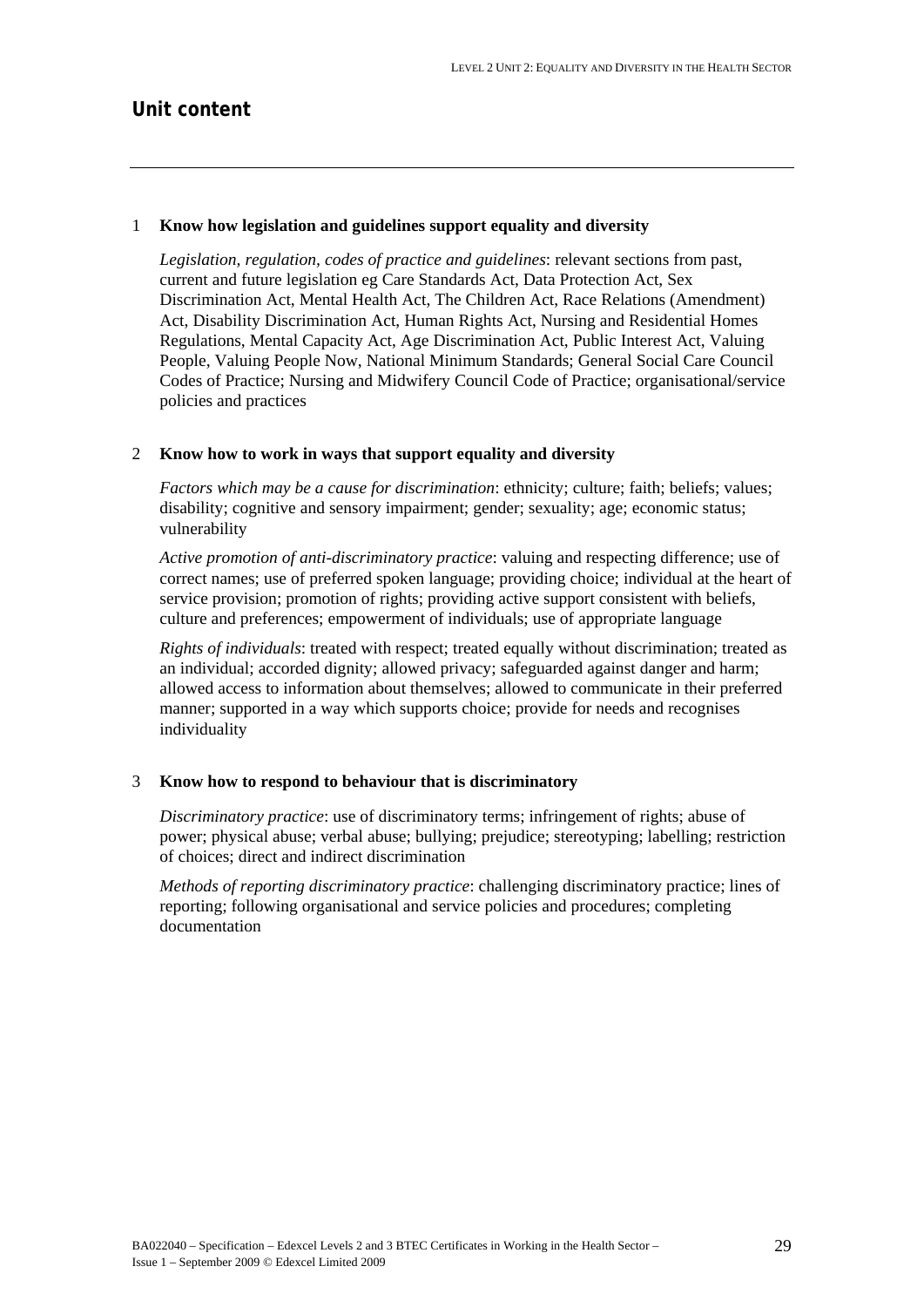#### **Essential guidance for tutors**

#### **Delivery**

The unit should be taught by an experienced and appropriately qualified tutor, who has a clear understanding of the concepts of equality and diversity in the health sector. Learners will need tutor input to help them develop a general understanding of the concepts of equality and diversity-based legislation and an awareness of the need to refer to this legislation in specific instances. Learners should also be given time to explore their own thoughts and feelings on the subject.

Learners should be encouraged to consider and challenge their own prejudices and misconceptions within a supportive environment. Internet research and group discussions or buzz groups focusing on equality and diversity issues would enable learners to develop the depth of understanding required, to provide appropriate support to individuals who use health services. Learners would benefit from visits to institutions such as a disability living centre or an international community centre. Guest speakers from community groups or centres of faith such as churches, synagogues or mosques would be beneficial to the unit's delivery; speakers from organisations such as the Terence Higgins Trust would also enhance understanding. Learners should investigate values and beliefs which are not their own such as humanism and vegetarianism, as well as a range of religious and cultural beliefs.

#### **Assessment**

It is essential that assessment reflects the vocational nature of the unit and enables learners to demonstrate a practical understanding of the pertinent issues. For assessment criteria 1.1 to 1.3 learners could produce a magazine article which identifies relevant guidelines, describes the rights of individuals within the NHS and explains the role of legislation in protecting those rights.

Assessment criteria 2.1 to 2.3 could be assessed by smaller tasks such as a list or a letter to a friend who is about to enter health sector employment, which demonstrate learners' ability to apply the knowledge they have gained.

Assessment criteria 3.1 to 3.2 could be assessed by the production of a poster which identifies types of discriminatory behaviour and links each with methods of reporting it, enabling learners to make links and to reinforce the message that discrimination is unacceptable.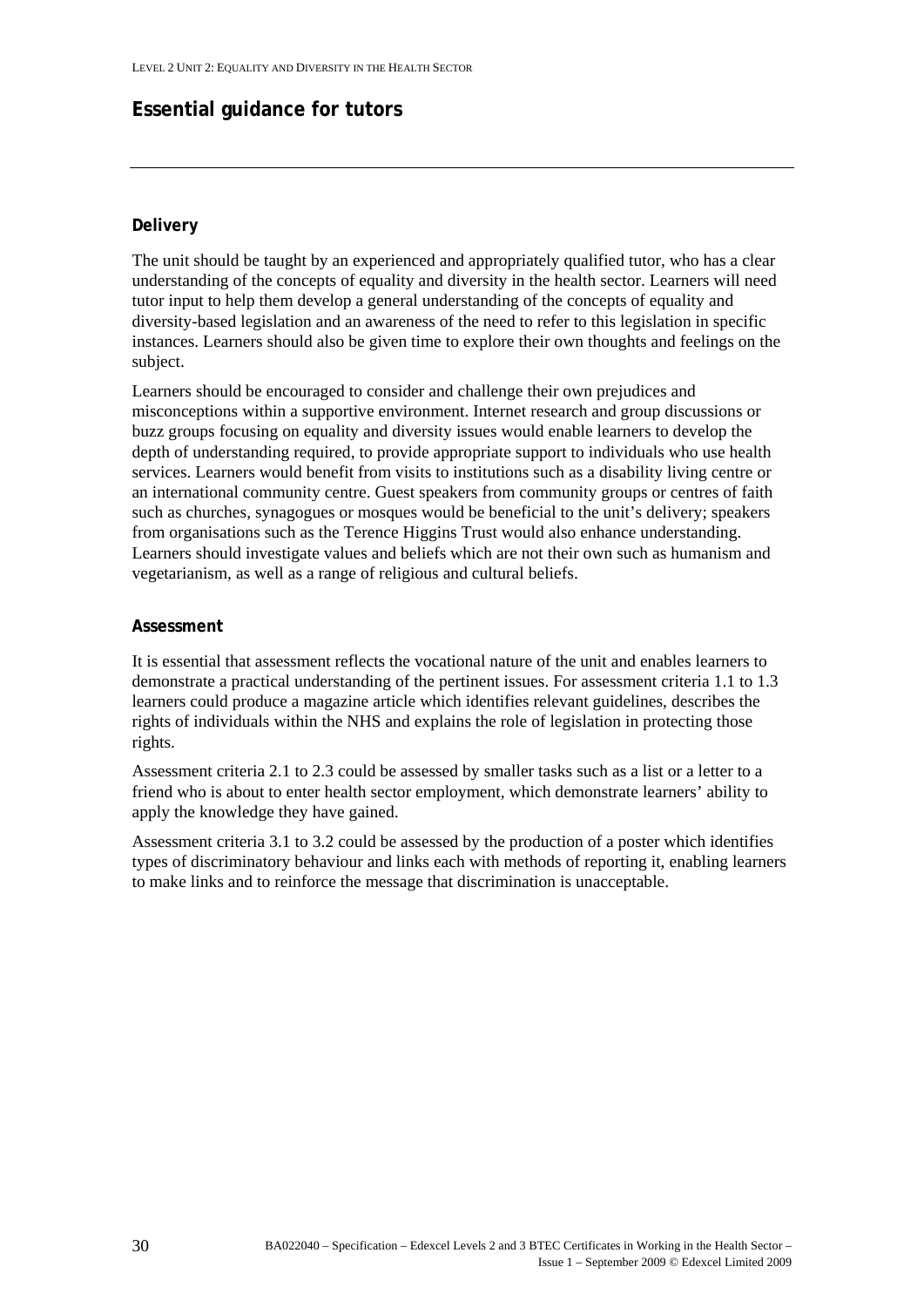# **Essential resources**

Learners will require full access to library facilities including relevant texts, professional magazines and journals, current newspapers and ICT facilities.

# **Indicative resource materials**

#### **Textbooks**

Clements P and Jones J – *The Diversity Training Handbook: A Practical Guide to Understanding and Changing Attitudes* (Kogan Page, 2002) ISBN 074943227

Department of Health – *Change your Mindset-an activity pack for youth groups about discrimination and mental health* (DOH, 2003) ASIN B001ON5I9U

Malik H – *A Practical Guide to Equal Opportunities* (Nelson Thornes, 2003) ISBN 0748770798

Thomas E – *What About Me? An Equal Opportunities Support Pack* (HLB Associates, 2003) ISBN 139780954736200

#### **Journals**

*Care and Health* 

*Community Care* 

*The Independent* newspaper

*The Nursing Times* 

#### **Websites**

| www.bcodp.org.uk           | <b>British Council for Disabled People</b>              |
|----------------------------|---------------------------------------------------------|
| www.dh.gov.uk              | Department of Health                                    |
| www.eoc.org.uk             | <b>Equal opportunities Commission</b>                   |
| www.kingsfund.org.uk       | The Kings Fund                                          |
| www.skillsforhealth.org.uk | Skills for Health – Sector Skills Council for<br>Health |
| www.tht.org.uk             | The Terence Higgins Trust                               |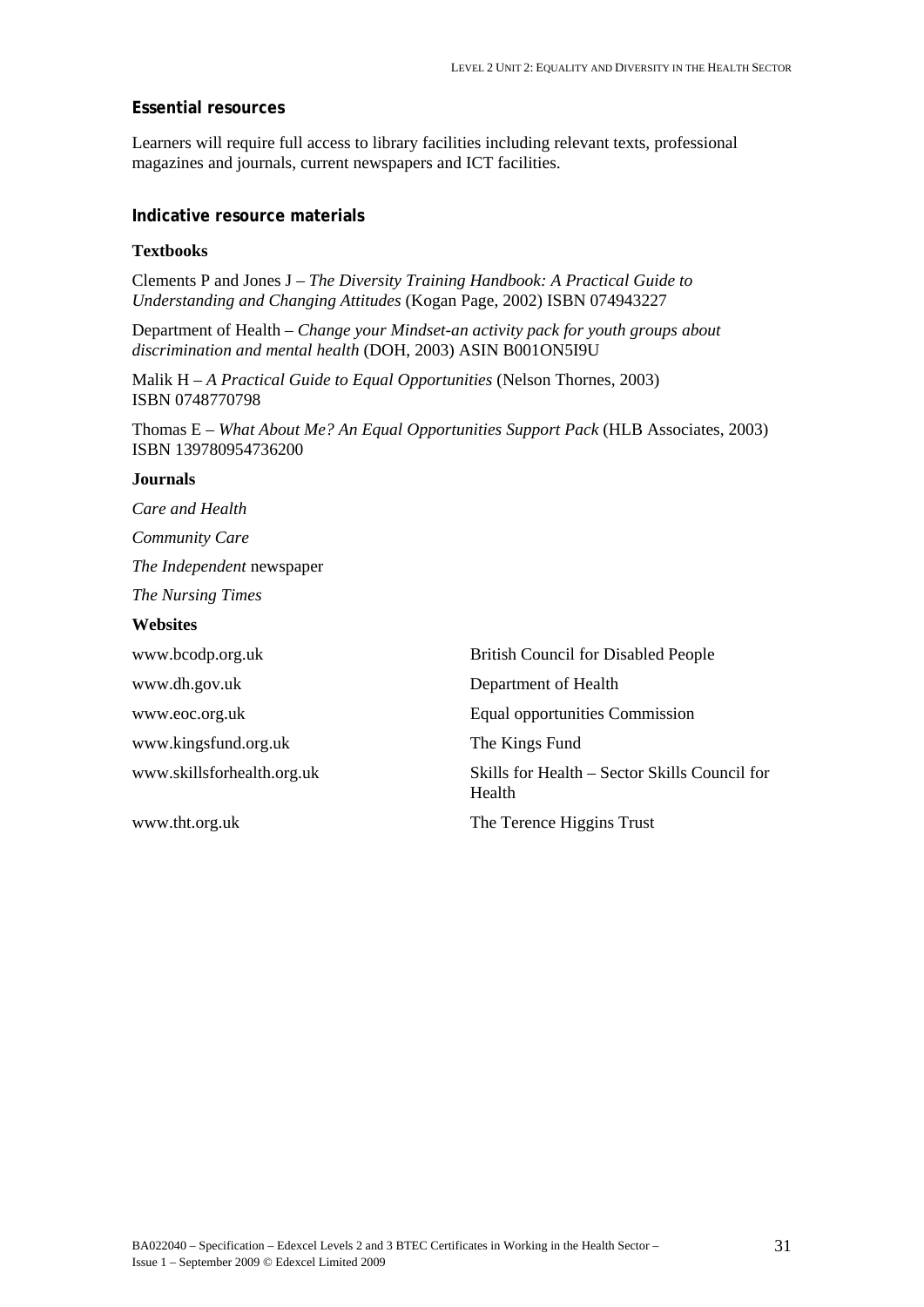# **Functional Skills — Level 2**

| <b>Skill</b>                                                                                                                                       | When learners are                                                                                      |
|----------------------------------------------------------------------------------------------------------------------------------------------------|--------------------------------------------------------------------------------------------------------|
| ICT - Use ICT systems                                                                                                                              |                                                                                                        |
| Select, interact with and use ICT<br>systems independently for a complex<br>task to meet a variety of needs                                        | conducting internet searches to find background<br>information on legislation and guidelines           |
| Use ICT to effectively plan work and<br>evaluate the effectiveness of the ICT<br>system they have used                                             | evaluating formats for presenting assessment tasks                                                     |
| Manage information storage to enable<br>efficient retrieval                                                                                        | storing incomplete work, articles and documents for<br>later use                                       |
| Follow and understand the need for<br>safety and security practices                                                                                | storing work on an appropriate portable electronic<br>storage devise and using a password for security |
| ICT - Find and select<br>information                                                                                                               |                                                                                                        |
| Select and use a variety of sources of<br>information independently for a<br>complex task                                                          | selecting information from a variety of websites                                                       |
| Access, search for, select and use ICT-<br>based information and evaluate its<br>fitness for purpose                                               | evaluating web-based information for its relevance and<br>use                                          |
| ICT - Develop, present and<br>communicate information                                                                                              |                                                                                                        |
| Bring together information to suit<br>content and purpose                                                                                          | producing the magazine article, chart and letter                                                       |
| Present information in ways that are fit<br>for purpose and audience                                                                               | presenting the magazine article, chart and letter                                                      |
| English                                                                                                                                            |                                                                                                        |
| Speaking and listening – make a range<br>of contributions to discussions and<br>make effective presentations in a wide<br>range of contexts        | participating in buzz groups, group discussions and<br>questioning visiting speakers                   |
| Reading – compare, select, read and<br>understand texts and use them to<br>gather information, ideas, arguments<br>and opinions                    | conducting literature searches to compare and select<br>relevant information                           |
| Writing – write documents, including<br>extended writing pieces,<br>communicating information, ideas and<br>opinions, effectively and persuasively | producing the article, chart and letter for assessment.                                                |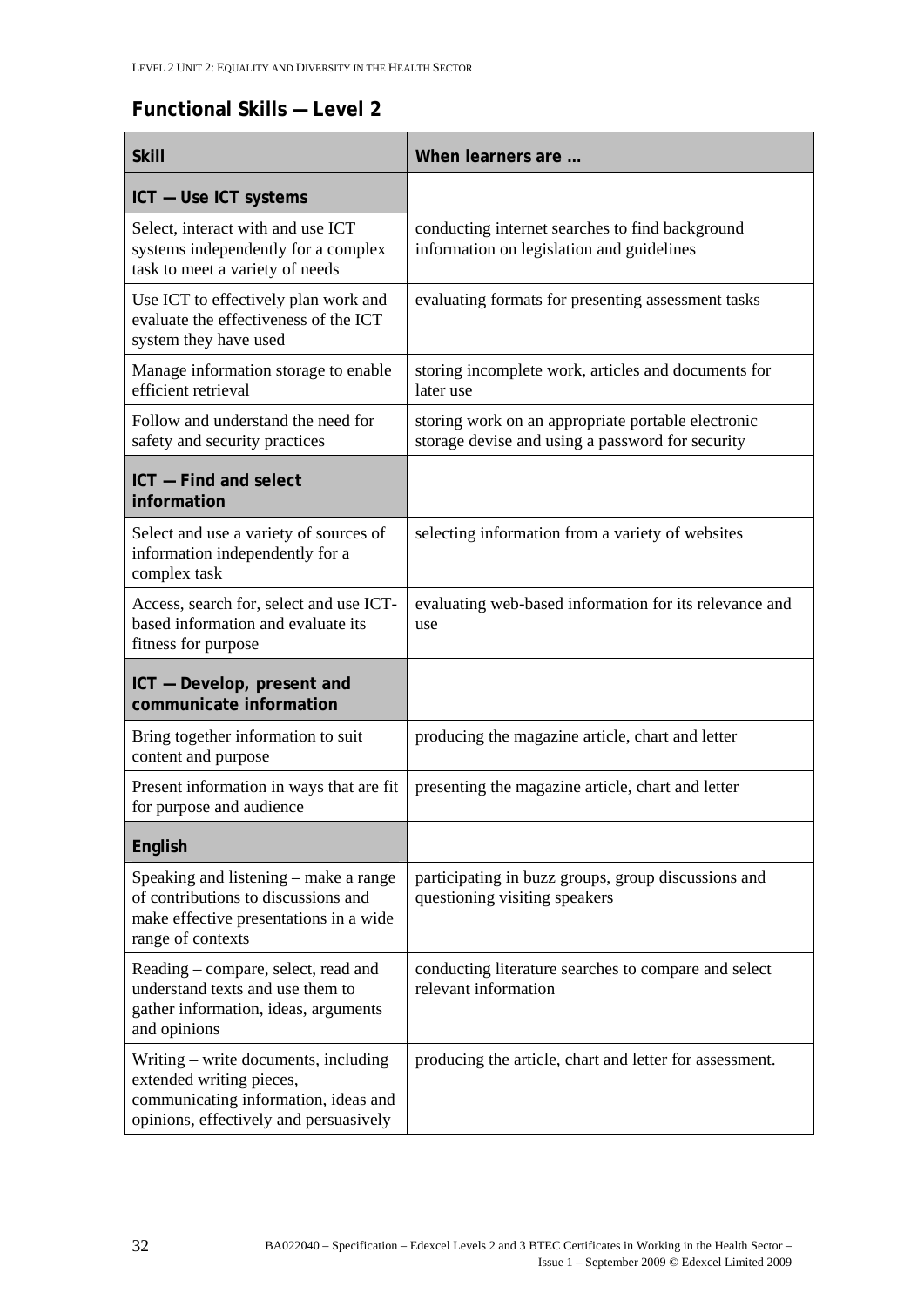| Unit $3:$           | Health, Safety and Security in<br>the Health Sector |
|---------------------|-----------------------------------------------------|
| Unit code:          | J/502/3668                                          |
| <b>QCF Level 2:</b> | <b>BTEC Short Course</b>                            |
| Credit value:       |                                                     |

# **Unit aim**

This unit aims to give the learner an understanding of how they can assist in maintaining health, safety and security in the healthcare environment. It incorporates aspects such as identifying risk; relevant legislation and workplace policies and procedures; how to respond to emergency situations and how to report issues.

# **Unit introduction**

Health, safety and security are essential components of any course preparing learners for work in the healthcare sector. Sometimes these can be matters of life and death. Individuals who receive the services of healthcare professionals may be exposed to a variety of potential hazards and it is therefore paramount that workers are equipped with an understanding of health and safety issues and the guidelines relating to these.

Learners will examine how following workplace policies and procedures, which are supported by key legislation, can minimise risk. They will also gain an understanding of the process of summoning emergency help and any actions they could take prior to that help arriving.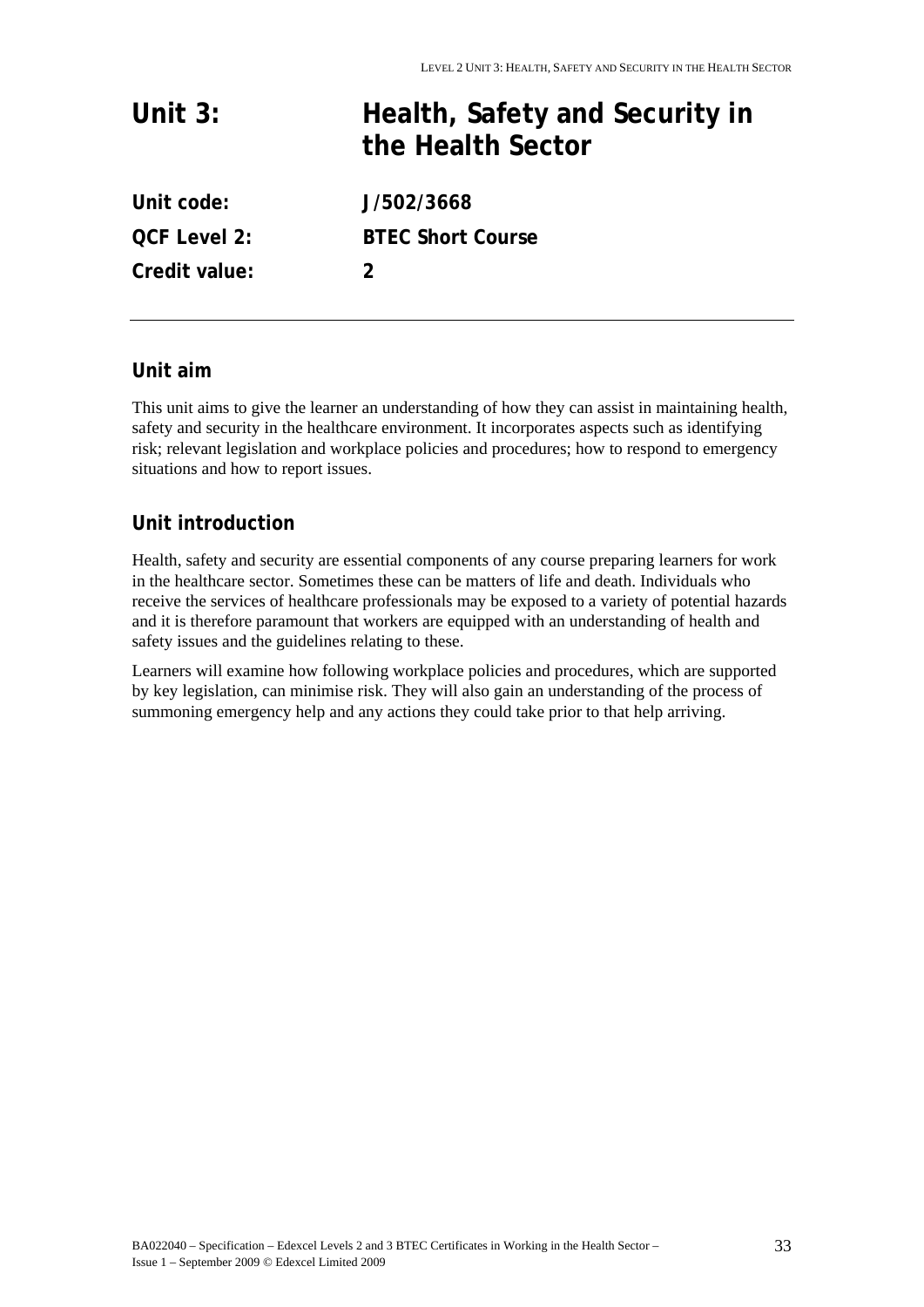# **Learning outcomes and assessment criteria**

In order to pass this unit, the evidence that learners present for assessment needs to demonstrate that they can meet all the learning outcomes for the unit. The assessment criteria determine the standard required to achieve the unit.

|                                                                                                                                                                                     | Learning outcomes                                                                                         | Assessment criteria                                                                                                             |
|-------------------------------------------------------------------------------------------------------------------------------------------------------------------------------------|-----------------------------------------------------------------------------------------------------------|---------------------------------------------------------------------------------------------------------------------------------|
| Know how to assist in maintaining a<br>$\mathbf{1}$<br>healthy, safe and secure working<br>environment consistent with legislation<br>and organisational policies and<br>procedures | 1.1 outline how risks to health, safety and<br>security can be minimised in an<br>organisation or service |                                                                                                                                 |
|                                                                                                                                                                                     | 1.2 identify the key legislation that relates to<br>health safety and security                            |                                                                                                                                 |
|                                                                                                                                                                                     |                                                                                                           | 1.3 identify how an organisation's policies<br>and procedures support key legislation                                           |
|                                                                                                                                                                                     |                                                                                                           | 1.4 outline ways of working that are<br>consistent with these policies or<br>procedures                                         |
| 2                                                                                                                                                                                   | Know how to summon immediate help in<br>an emergency                                                      | 2.1 identify situations that may need an<br>emergency response                                                                  |
|                                                                                                                                                                                     |                                                                                                           | 2.2 describe the process for summoning<br>immediate help in an emergency                                                        |
|                                                                                                                                                                                     |                                                                                                           | 2.3 outline the actions that could be taken to<br>contain the emergency until help arrives                                      |
| 3                                                                                                                                                                                   | Understand the need for, and ways of<br>reporting incidents related to health,<br>safety and security.    | 3.1 explain the importance of accurate and<br>timely reporting of incidents that may put<br>health, safety and security at risk |
|                                                                                                                                                                                     |                                                                                                           | 3.2 explain the method(s) used for reporting<br>incidents in line with the procedures of an<br>organisation or service.         |

**On completion of this unit a learner should:**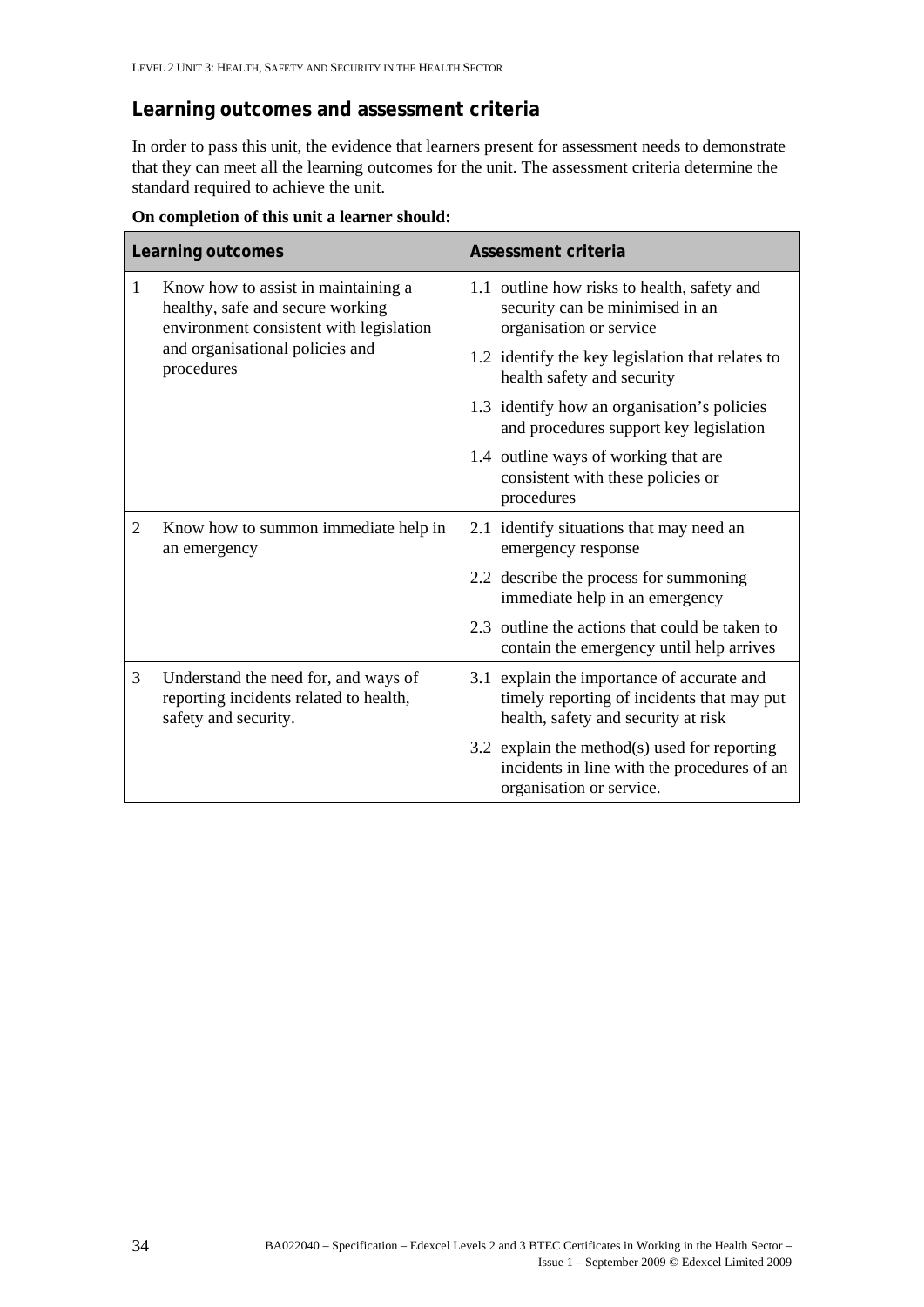# 1 **Know how to assist in maintaining a healthy, safe and secure working environment consistent with legislation and organisational policies and procedures**

*Minimising risks*: risk assessment; correct use of equipment; monitoring equipment; replacing broken equipment; use of safety measures eg covers for electric sockets; testing of electrical equipment; safe handling and storage of hazardous substances; maintaining food safety standards; correct procedures for lifting and handling; infection prevention and control eg hand washing; decontamination of surfaces and equipment

*Legislation and guidelines*: knowledge of relevant sections from past, current and future legislation eg Food Safety Act, Food Safety (General Food Hygiene) Regulations, Manual Handling Regulations; Reporting of Injuries, Diseases and Dangerous Occurrences Regulations (RIDDOR), Control of Substances Hazardous to Health Regulations (COSHH), Health and Safety at Work Act; organisational policies and procedures

#### 2 **Know how to summon immediate help in an emergency**

*Situations*: accidents due to falls; faulty equipment or other hazards; poor manual handling; illness; disability; frailty; sensory and cognitive impairment; aggressive behaviour; intruders

*Summoning help*: knowledge of named persons within the setting; knowledge of alarm systems; procedures for contacting the emergency services

*First aid procedures*: action at an emergency; life saving procedures; dealing with injuries; fractures; sprains; bleeding; burns; asthma attacks; epilepsy; diabetes; stings; bites; allergies

# 3 **Understand the need for, and ways of reporting incidents related to health, safety and security**

*Incidents*: contamination risk; biological spillages; chemical spillages; aggressive behaviour; intruders; lost keys or purses; missing individuals; individuals locked out of rooms or premises; fires within premises; bomb scares

*Procedures*: lines of reporting; named persons; methods of reporting including completion of incident and accident books/personal records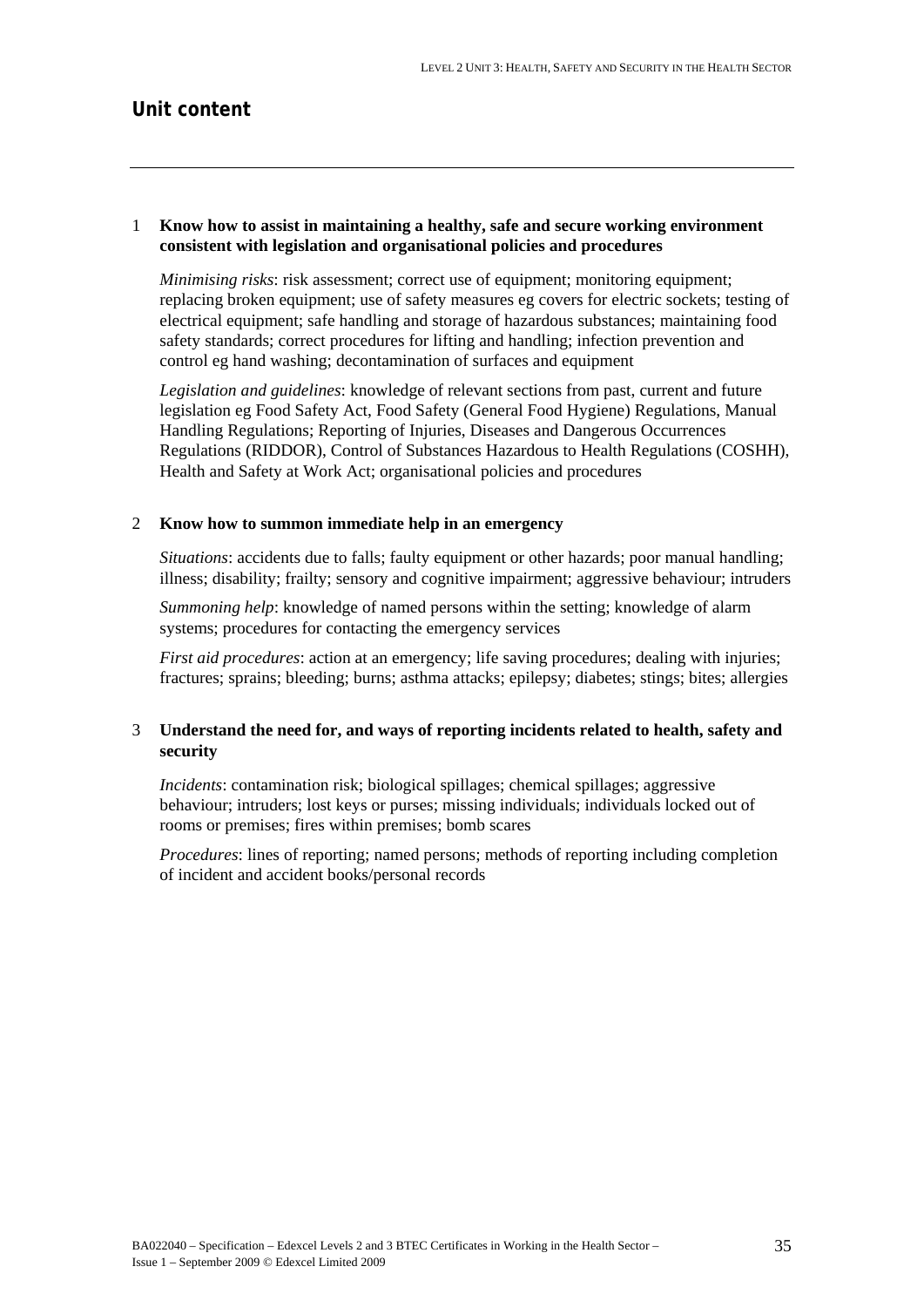# **Essential guidance for tutors**

# **Delivery**

It is essential that the unit is delivered by an experienced and suitably qualified tutor, who is familiar with the knowledge and practice contained in the content. Learners will require some tutor input on the relevant legislation, policies and procedures. Supported access to relevant internet sites will enhance learning and encourage independence. Learners should gain a basic understanding of the concepts of the legislation and an awareness of the need to refer to legislation in specific instances. DVDs and case studies can give learners a more realistic context to place their understanding in. Guest speakers from, for example, the Health and Safety Executive, environmental health agencies and the Royal Society for the Prevention of Accidents or local accident prevention units would enhance learners' understanding.

Learners would benefit from undertaking an appropriate certificated first aid course provided by an HSE approved training organisation, for example Appointed Person or First Aid at Work, as this would expose learners to training by a qualified professional in first aid.

Tutors should consider including first aid courses undertaken previously to this unit as Recognised Prior Learning (RPL). Learners would also benefit from a period of work experience in the healthcare industry as it would provide a vocational context for the unit and enable learners to link classroom learning with the world of work. Visits to vocational settings would be a suitable alternative.

Emphasis should be placed on the necessity to seek help and report incidents and the importance of recognising lines of reporting and adherence to guidelines, policies and procedures. Learners should be encouraged to explore the boundaries of their own role and that of others within healthcare settings. Simulated activities and role plays would also enhance learner experience and facilitate discussion of pertinent issues.

# **Assessment**

Assessment criteria 1.1 to 1.4 could be assessed by a presentation. However, it must be stressed that learners must present information as an individual, in order to fully meet Edexcel requirements. Learners could submit evidence of research and a bibliography in addition to the presentation of sources. Tutors would need to design a witness statement form which shows how learners have met each assessment criteria.

Assessment criteria 2.1 to 2.3 could be assessed in two parts. Firstly by an appropriate certified first aid course provided by an HSE approved training organisation to demonstrate learner understanding of emergency procedures and secondly by an assignment in three sections; a poster identifying emergency situations, a short report which describes the process for summoning help and a leaflet which explains how to contain the emergency until help comes.

Assessment criteria 3.1 and 3.2 could be assessed by producing a booklet for healthcare assistants which identifies, with examples, the importance of accurate and timely reporting of incidents and explains at least two methods of reporting.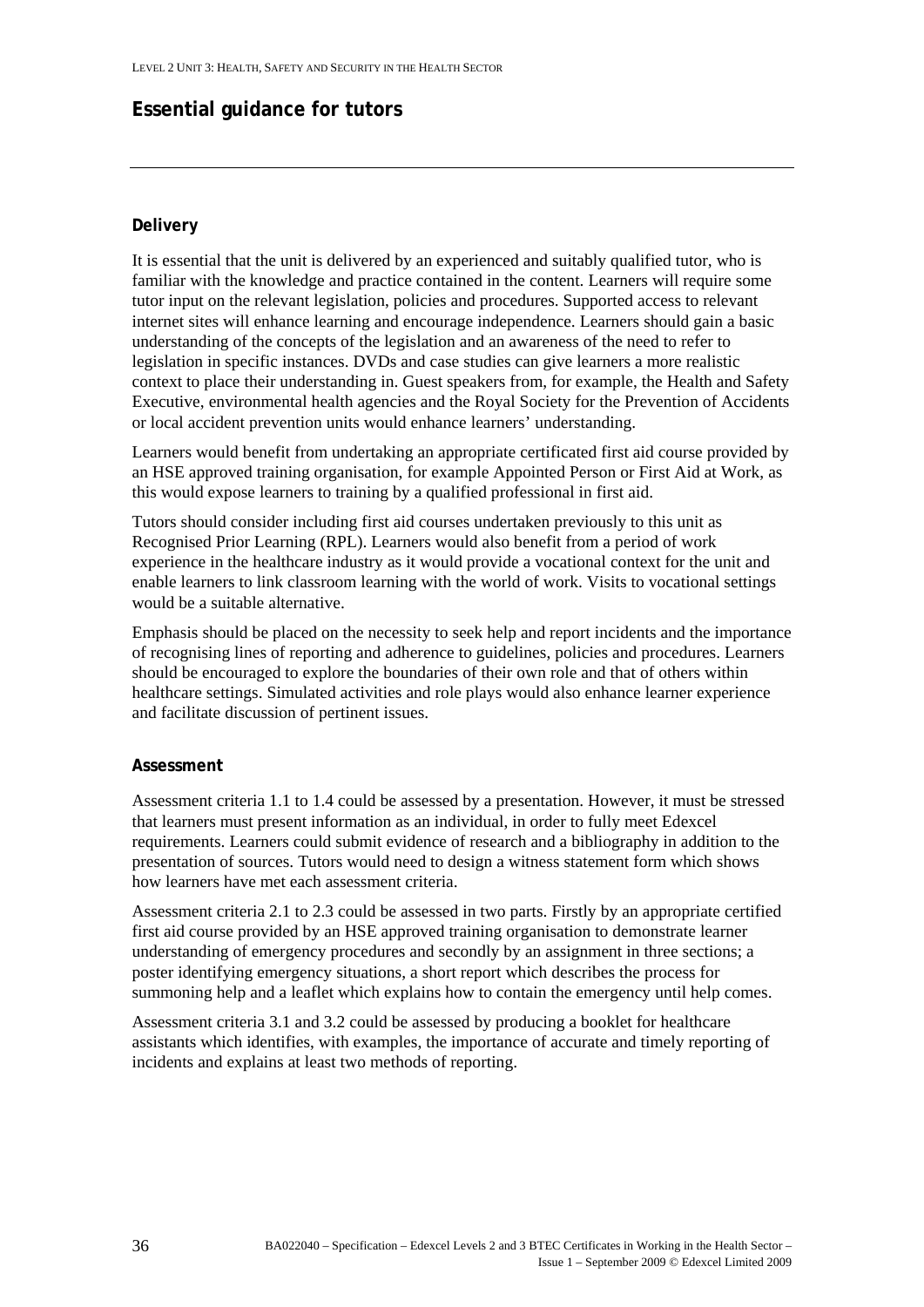# **Essential resources**

Learners will require full access to library facilities, including texts, professional magazines, current newspapers and CD ROMs. They will also benefit from internet access and opportunities to view relevant DVDs and television recordings.

# **Indicative resource materials**

# **Textbooks**

Ashbridge L, Lavers S, Moonie N and Scott J – *BTEC First Health and Social Care* (Heinemann, 2006) ISBN 0435463322

Clarke L – *Health and Social Care GCSE* (Nelson Thornes, 2002) ISBN 0748770720

Eden S – *Society, Health and Development Level 1 Foundation Diploma* (Pearson, 2008) ISBN 9780435500900

Haworth E, Allen B, Forshaw C, Nicol D, Volbracht A and Leach J – *Society, Health and Development Level 2 Higher Diploma* (Pearson, 2008) ISBN 9780435401030

Pritchard J and Kemshall H (editors) – *Good Practice in Risk Assessment and Risk Management* (Jessica Kingsley, 1995) ISBN 9781853023385

# **Journal**

*The Nursing Times* 

# **Websites**

| www.bohs.org               | <b>British Occupational Hygiene Society</b>             |
|----------------------------|---------------------------------------------------------|
| www.doh.gov.uk             | Department of Health                                    |
| www.foodstandards.gov.uk   | Food Standards Agency                                   |
| www.hse.gov.uk             | Health and Safety Executive                             |
| www.skillsforhealth.org.uk | Skills for Health – Sector Skills Council for<br>Health |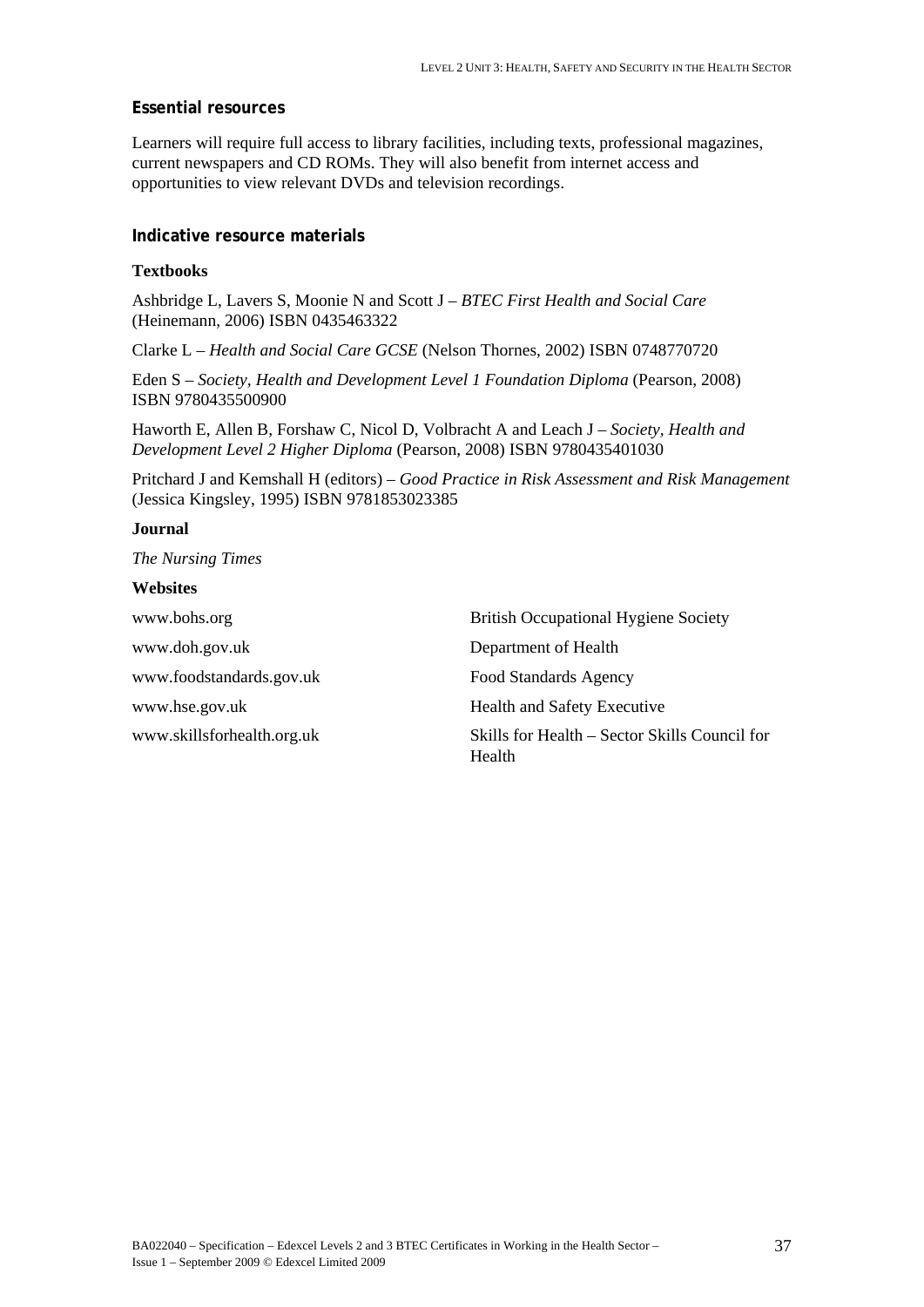# **Functional Skills — Level 2**

| <b>Skill</b>                                                                                                | When learners are                                                                                       |
|-------------------------------------------------------------------------------------------------------------|---------------------------------------------------------------------------------------------------------|
| ICT - Use ICT systems                                                                                       |                                                                                                         |
| Select, interact with and use ICT<br>systems independently for a complex<br>task to meet a variety of needs | conducting independent research to obtain information<br>regarding relevant legislation                 |
| Manage information storage to enable<br>efficient retrieval                                                 | storing incomplete work and documents for use in the<br>assessment tasks                                |
| Follow and understand the need for<br>safety and security practices                                         | saving work onto a appropriate portable electronic<br>storage devises and using a password for security |
| ICT - Find and select<br>information                                                                        |                                                                                                         |
| Select and use a variety of sources of<br>information independently for a<br>complex task                   | selecting and using information from a variety of<br>websites for the assessment tasks                  |
| Access, search for, select and use ICT-<br>based information and evaluate its<br>fitness for purpose        | accessing a variety of internet sites and evaluating their<br>relevance                                 |
| ICT - Develop, present and<br>communicate information                                                       |                                                                                                         |
| Enter, develop and format information<br>independently to suit its meaning and<br>purpose including:        | preparing an electronic presentation, using appropriate<br>software                                     |
| text and tables                                                                                             |                                                                                                         |
| images<br>٠                                                                                                 |                                                                                                         |
| numbers                                                                                                     |                                                                                                         |
| records                                                                                                     |                                                                                                         |
| Bring together information to suit<br>content and purpose                                                   | producing presentations, posters, reports, booklets,<br>producing leaflets                              |
| Present information in ways that are fit<br>for purpose and audience                                        | delivering presentations, presenting posters, reports,<br>booklets, leaflets                            |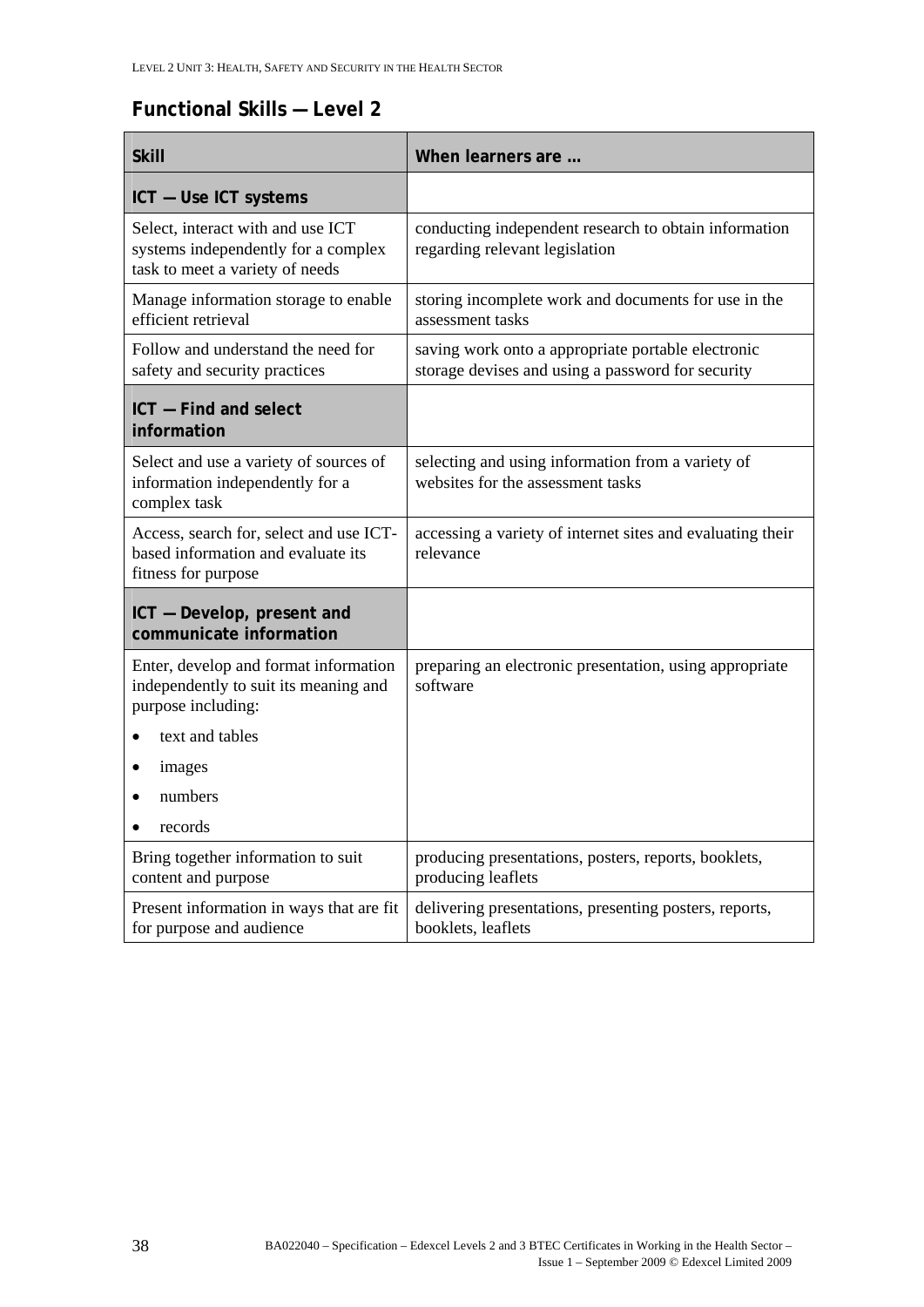| <b>Skill</b>                                                                                                                                       | When learners are                                                                         |
|----------------------------------------------------------------------------------------------------------------------------------------------------|-------------------------------------------------------------------------------------------|
| English                                                                                                                                            |                                                                                           |
| Speaking and listening – make a range<br>of contributions to discussions and<br>make effective presentations in a wide<br>range of contexts        | participating in group discussions and buzz groups<br>listening to the views of others    |
| Reading – compare, select, read and<br>understand texts and use them to<br>gather information, ideas, arguments<br>and opinions                    | conducting literature searches in order to gather<br>information for the assessment tasks |
| Writing – write documents, including<br>extended writing pieces,<br>communicating information, ideas and<br>opinions, effectively and persuasively | writing extended documents for the assessment.                                            |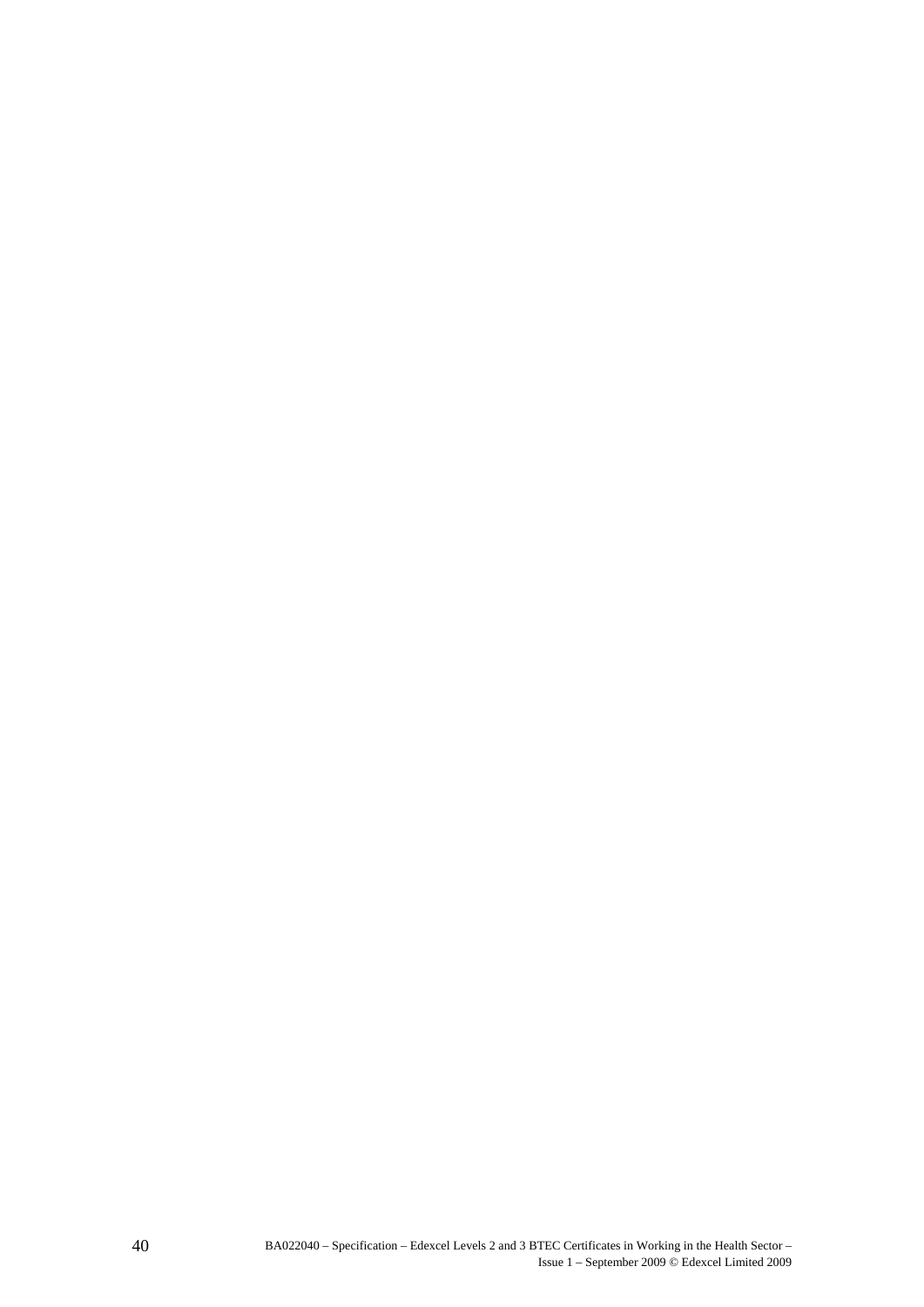# **Unit 4: Maintaining Quality Standards in the Health Sector Unit code: Y/502/3674 QCF Level 2: BTEC Short Course**

**Credit value: 1** 

# **Unit aim**

To gain an understanding of how to deliver quality standards of service that address legislation, policies and procedures in the health sector. Learners will understand the importance of working with others, delivering service within their boundaries of knowledge and expertise and reporting and seeking help to use resources efficiently.

# **Unit introduction**

This unit will enable learners to understand the importance of working with others, delivering services within their boundaries of knowledge and expertise, reporting and seeking help to use resources efficiently. This unit allows learners to explore the boundaries of their knowledge and expertise of quality standards, and also to extend their understanding. Learners are invited to consider the benefits of learning from others as role models, rather than solely consulting sources such as the internet and appropriate texts.

This unit will introduce learners to the concept of competence and will give them an understanding of how to use quality standards to measure this. Learners should be encouraged to link the unit with their work experience in order to provide a relevant context.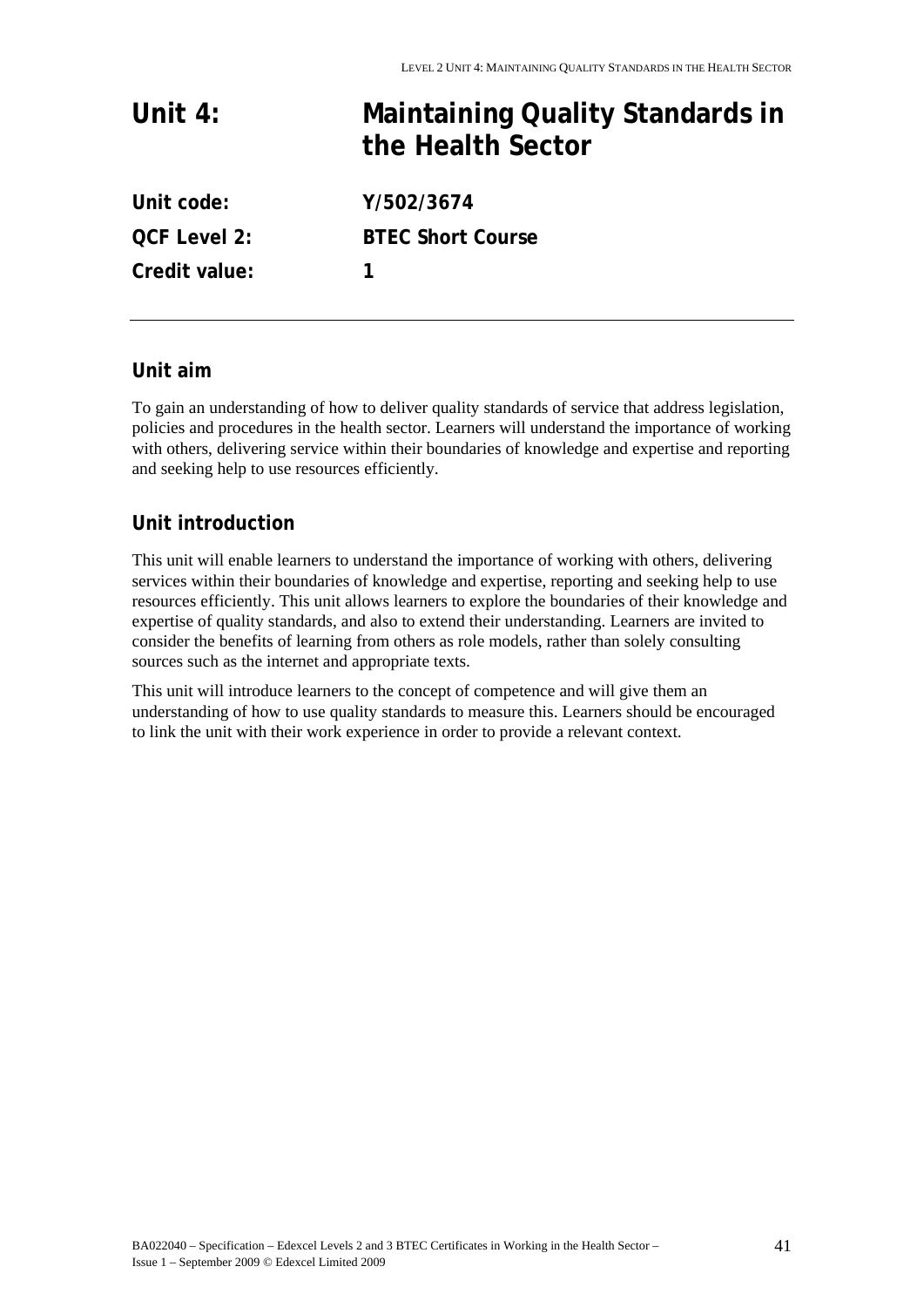# **Learning outcomes and assessment criteria**

In order to pass this unit, the evidence that learners present for assessment needs to demonstrate that they can meet all the learning outcomes for the unit. The assessment criteria determine the standard required to achieve the unit.

|   | Learning outcomes                                                               | Assessment criteria                                                                               |
|---|---------------------------------------------------------------------------------|---------------------------------------------------------------------------------------------------|
| 1 | Know how legislation, policies and<br>procedures determine quality standards of | 1.1 identify how quality standards link to<br>legislation, policy and procedures                  |
|   | work                                                                            | 1.2 describe how personal attitudes and<br>behaviours in a work role impact on<br>service quality |
| 2 | Know the limits of own expertise and<br>knowledge and when to refer to others   | 2.1 describe what is meant by being<br>competent                                                  |
|   |                                                                                 | 2.2 identify examples of when to seek help<br>from others                                         |
|   |                                                                                 | 2.3 state why it is important to seek help and<br>report issues to others                         |
|   |                                                                                 | 2.4 describe the benefits of learning from<br>others                                              |
| 3 | Know how to use resources efficiently to<br>support quality standards.          | 3.1 describe the importance of using and<br>maintaining resources properly                        |
|   |                                                                                 | 3.2 state why it is necessary to report issues<br>related to resources                            |
|   |                                                                                 | 3.3 identify how efficient use of resources<br>contributes to the quality of service.             |

**On completion of this unit a learner should:**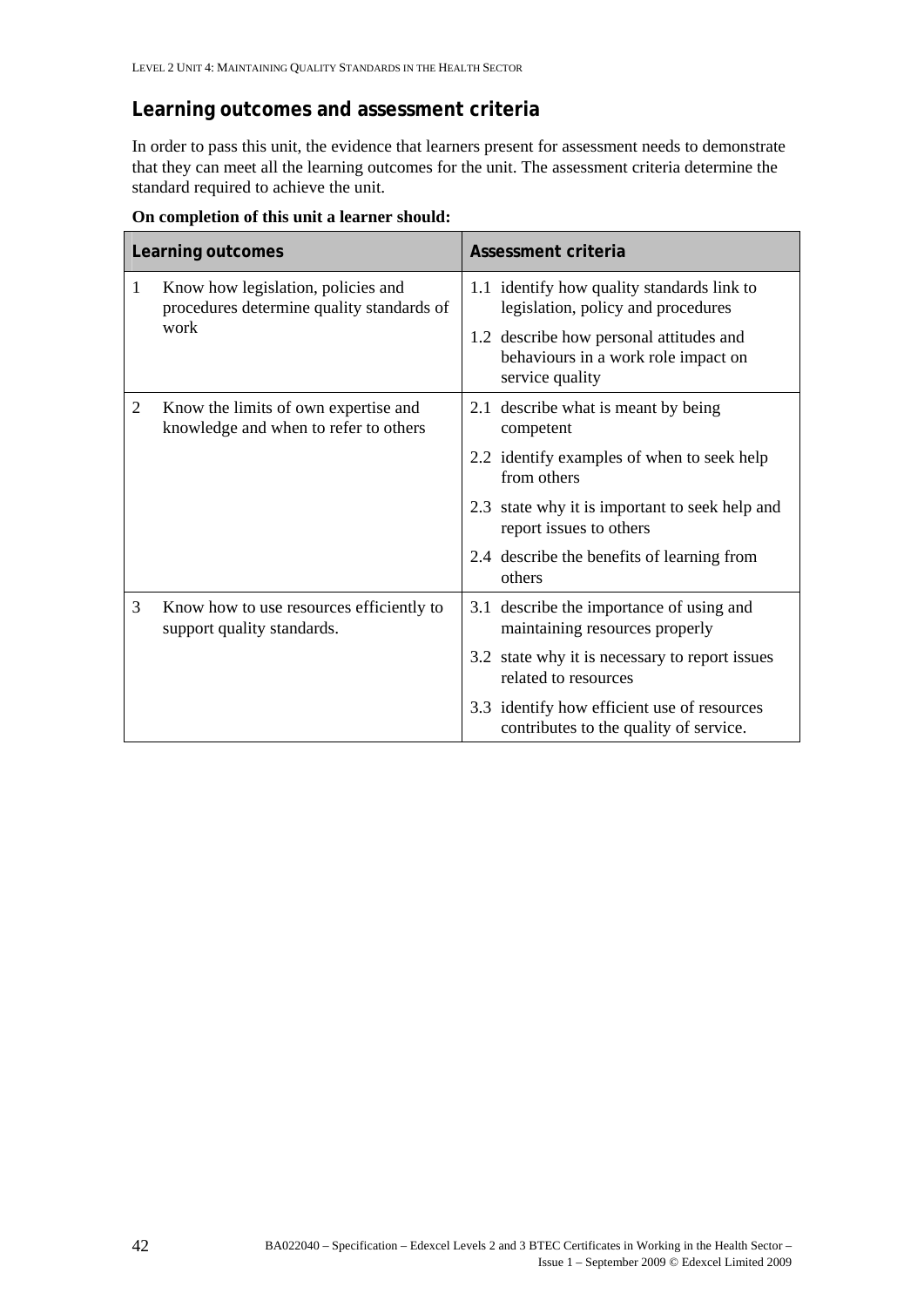#### 1 **Know how legislation, policies and procedures determine quality standards of work**

*Legislation*: relevant sections from past, current and future legislation eg Care Standards Act, Data Protection Act, Health and Safety at Work Act, Health and Social Care Act, Nursing and Residential Care Homes Regulations, Disability Discrimination Act, Mental Health Act, National Minimum Standards

*Policies*: Integrated Workforce Strategy; requirements and regulations of the Sector Skills Council for Health; organisational policies

*Procedures*: National Occupational Standards; organisational procedures; links between quality standards, legislation, policies and procedures

*Effects of personal attitudes and behaviours on the quality of service*: empathy; prejudice; labelling; stereotyping; behaviour eg aggressive, passive, assertive; effects of compliance and non-compliance with legislation, procedures and policies

#### 2 **Know the limits of own experience and knowledge and when to refer to others**

*Definitions*: competence; competencies; measurements of competence

*Boundaries*: importance of recognising personal limits of knowledge and experience; risk to individuals who use services; identifying when to seek help; recognition of roles and responsibilities within the workplace

*Seeking help and reporting issues*: reducing risks; harm minimisation; lines of reporting; hierarchies within the work place; procedures; documentation; confidentiality; data protection issues; the concept of 'need to know'

*Learning from others*: concept of team work; benefits eg the experience of others; peer support; modelling good practice; gaining confidence and competence; positive reinforcement

#### 3 **Know how to use resources efficiently to support quality standards**

*Using and maintaining resources*: reading and following instructions, manuals or procedural documents; following national guidelines and regulations; correct procedures for storing resources; checking understanding of procedures; appropriate use

*Reporting issues*: reduction of risks; harm minimisation; prevention of deterioration of equipment or resources; maintaining resource levels

*Efficient use of resources*: reduction of costs; meeting targets; reduction of waste; increased efficiency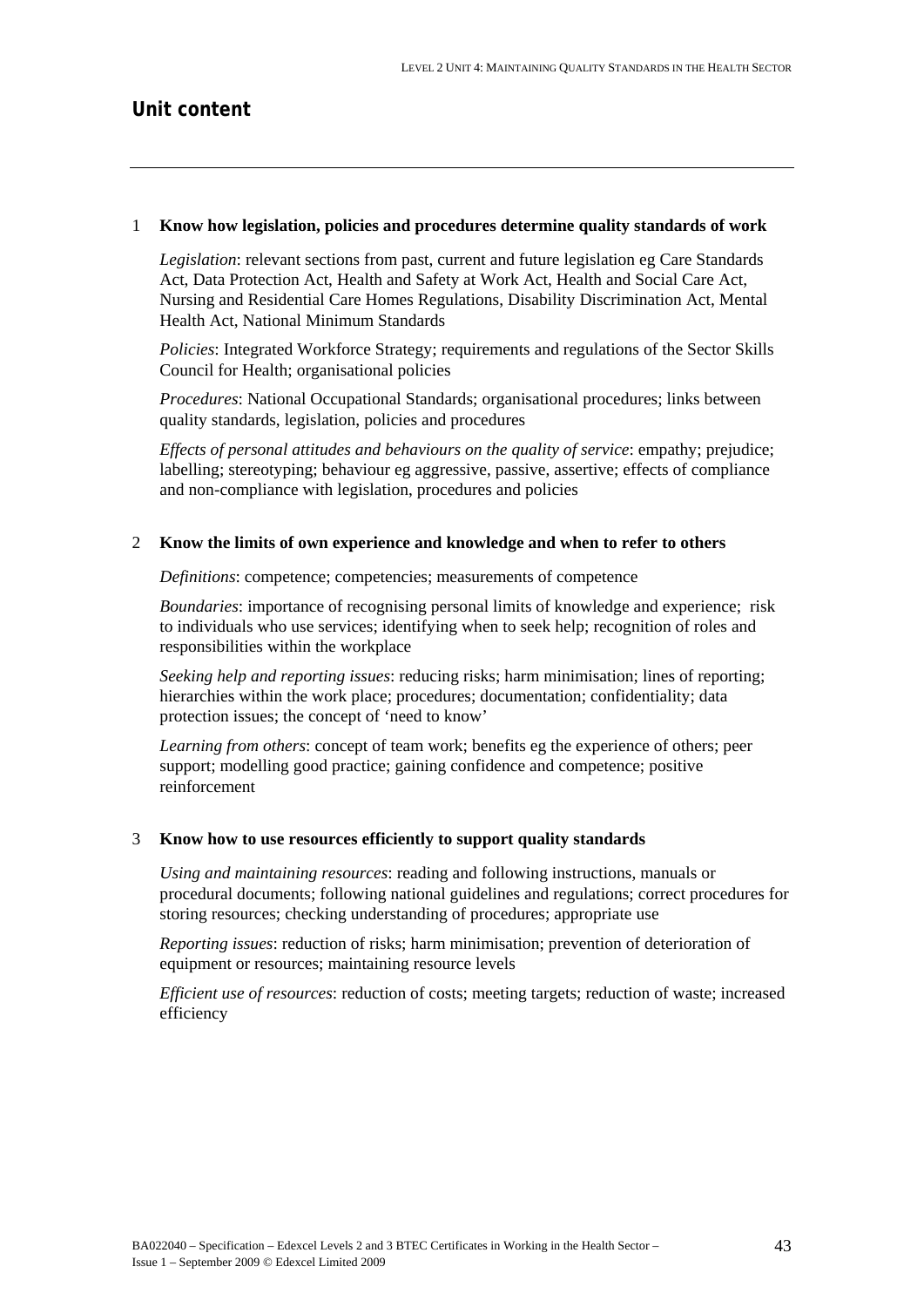# **Essential guidance for tutors**

# **Delivery**

It is essential that the unit is delivered by a suitably qualified and experienced tutor. Learners will require considerable input on the relevant legislation, policies and procedures to ensure a general understanding of the concepts of the legislation and an awareness of the needs to refer to legislation in specific instances.

The emphasis on the relevant sections of legislation is paramount, in order to focus learners on the links with quality standards in the workplace. Learners will also benefit from supported internet research and access to case studies that provide a vocational context for government acts, policies and procedures.

Case studies could also form the basis of learning about the effects of personal attitudes and behaviour on the quality of service. It is recommended that learners participate in simulations and reflect upon their own attitudes and behaviour, focusing particularly on their willingness to undertake and complete tasks. Relevant DVDs or television recordings would also be useful here. Learners would benefit from a period of work experience allowing them to observe the application of quality standards in the workplace.

Reasons for reporting issues and seeking help could be introduced to learners through a buzz group and followed by a group discussion on the benefits of learning from others.

Role play and simulation activities where learners are provided with case studies and a list of available resources and are asked to prioritise could also be useful. It is suggested that such activities could be followed by tutor-led group discussions.

# **Assessment**

Learners will require guidance in all aspects of the assessment as to many the subject will be unfamiliar. The unit should be delivered and assessed with as much vocational input as possible. Learners must be encouraged to make links between quality standards and the support of people who use the service. The learning outcomes for this unit could be met through four separate assignment tasks where learners are asked to present their evidence, using a variety of methods. The chart for assessment criterion 1.1 must clearly link the legislation, policies and procedures with quality standards in the health sector. For assessment criterion 1.2 a leaflet could be produced which clearly shows how personal attitudes and behaviour may affect quality standards in the work place.

For assessment criteria 2.1 to 2.4 learners could be asked to produce a report which identifies and describes examples of, and reasons for, reporting issues and seeking help. Learners could demonstrate their recognition of personal limits with regard to knowledge and experience, and also the benefits of learning from others.

For assessment criterion 3.1 learners could be asked to identify, describe and explain the importance of the correct use and maintenance of resources and provide examples to illustrate their answers.

For assessment criteria 3.2 and 3.3 learners could produce a poster which identifies the reasons for reporting issues related to resources. The poster should clearly demonstrate reasons with potential consequences to quality of service of not reporting.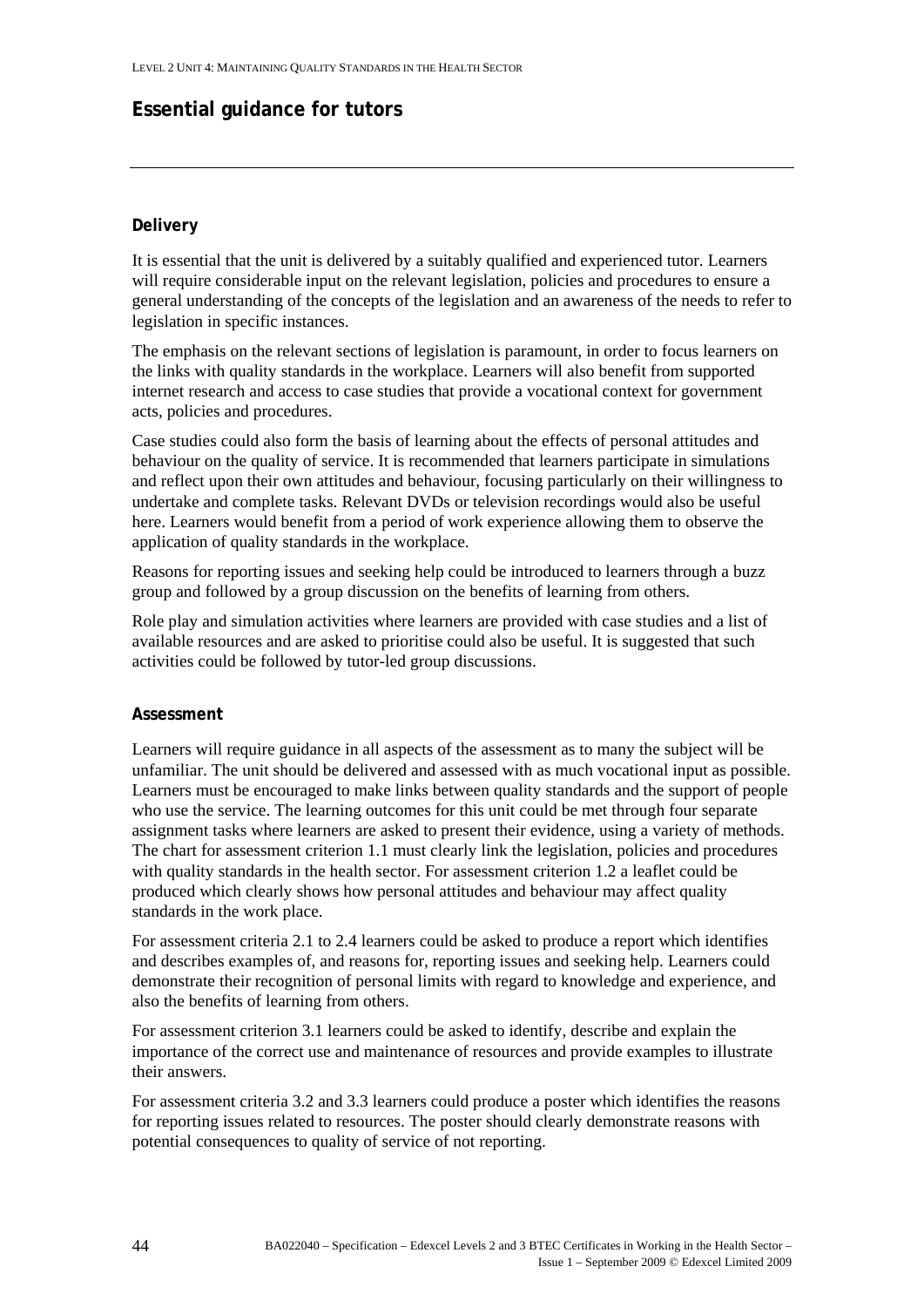# **Essential resources**

Learners will require access to full library facilities including texts, DVDs, CD ROMs, relevant professional magazines and current newspapers. They will also require access to relevant internet sites with tutor support.

#### **Indicative resource materials**

#### **Textbooks**

Ashbridge L, Laver S, Moonie N and Scott J – *BTEC First Health and Social Care*  (Heinemann, 2006) ISBN 0435463322

Clarke L – *Edexcel Health and Social Care GCSE* (Nelson Thornes, 2002) ISBN 0748770720

Fisher A, Seamons S, Wallace I and Webb D – *GCSE Health and Social Care: Student Book*  (Folens Publishers, 2003) ISBN 184303364X

Nolan Y – *S/N/VQ Level 2 Health and Social Care Candidate Handbook* (Heinemann Educational Publishers, 2008) ISBN 139780435450694

#### **Journals**

*Community Care Magazine Meeting the Challenge/Skills for Health Annual Review 2007/2008 Quality Assurance News for Healthcare Education – No 11* 

*The Nursing Times* 

#### **Websites**

| www.dh.gov.uk                   | Department of Health                                    |
|---------------------------------|---------------------------------------------------------|
| www.dh.gov.uk/en                | <b>Publications and Statistics</b>                      |
| www.healthcare-commission.co.uk | <b>Health Care Commission</b>                           |
| www.skillsforhealth.org.uk      | Skills for Health – Sector Skills Council for<br>Health |
| www.suht.nhs.uk                 | <b>Quality Standards from Skills for Health</b>         |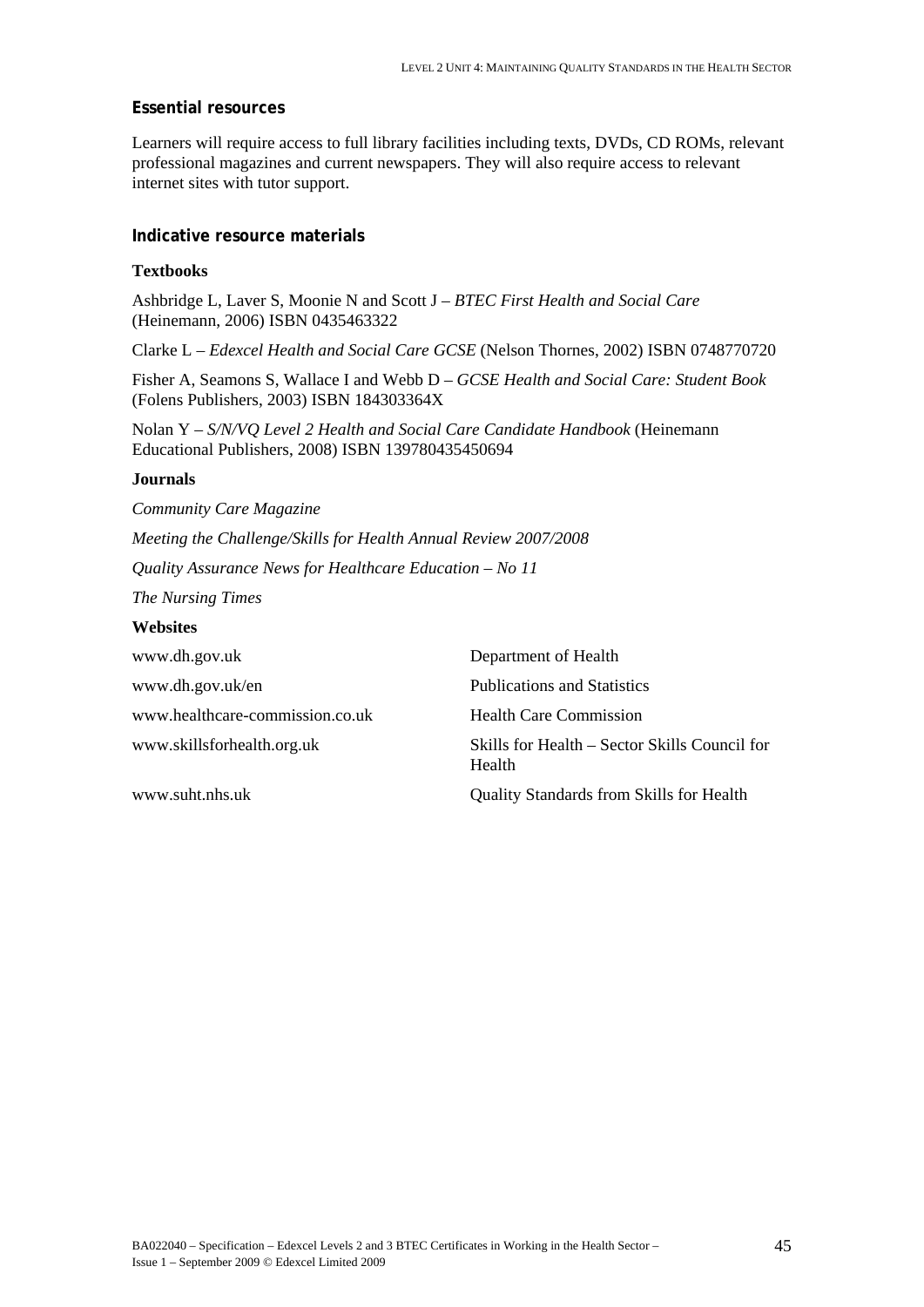# **Functional Skills — Level 2**

| <b>Skill</b>                                                                                                                                            | When learners are                                                                                                                               |
|---------------------------------------------------------------------------------------------------------------------------------------------------------|-------------------------------------------------------------------------------------------------------------------------------------------------|
| ICT - Use ICT systems                                                                                                                                   |                                                                                                                                                 |
| Select, interact with and use ICT<br>systems independently for a complex<br>task to meet a variety of needs                                             | researching information relevant to quality standards,<br>researching current legislation and policies                                          |
| Use ICT to effectively plan work and<br>evaluate the effectiveness of the ICT<br>system they have used                                                  | investigating a variety of internet sites to provide<br>information for the assessment tasks                                                    |
| Manage information storage to enable<br>efficient retrieval                                                                                             | saving incomplete work and articles or documents for<br>use in the assessment tasks                                                             |
| Follow and understand the need for<br>safety and security practices                                                                                     | using an appropriate portable electronic storage devise to<br>save work and relevant information from websites using<br>a password for security |
| ICT - Find and select<br>information                                                                                                                    |                                                                                                                                                 |
| Select and use a variety of sources of<br>information independently for a<br>complex task                                                               | selecting appropriate information from a variety of<br>websites for use in assessment tasks                                                     |
| Access, search for, select and use ICT-<br>based information and evaluate its<br>fitness for purpose                                                    | evaluating the relevance of information obtained from a<br>variety of websites                                                                  |
| ICT - Develop, present and<br>communicate information                                                                                                   |                                                                                                                                                 |
| Bring together information to suit<br>content and purpose                                                                                               | producing charts, leaflets, booklets and posters                                                                                                |
| Present information in ways that are fit<br>for purpose and audience                                                                                    | presenting their charts, leaflets, booklets and posters                                                                                         |
| Select and use ICT to communicate<br>and exchange information safely,<br>responsibly and effectively including<br>storage of messages and contact lists | sending and receiving emails regarding relevant<br>information from organisations in the health sector                                          |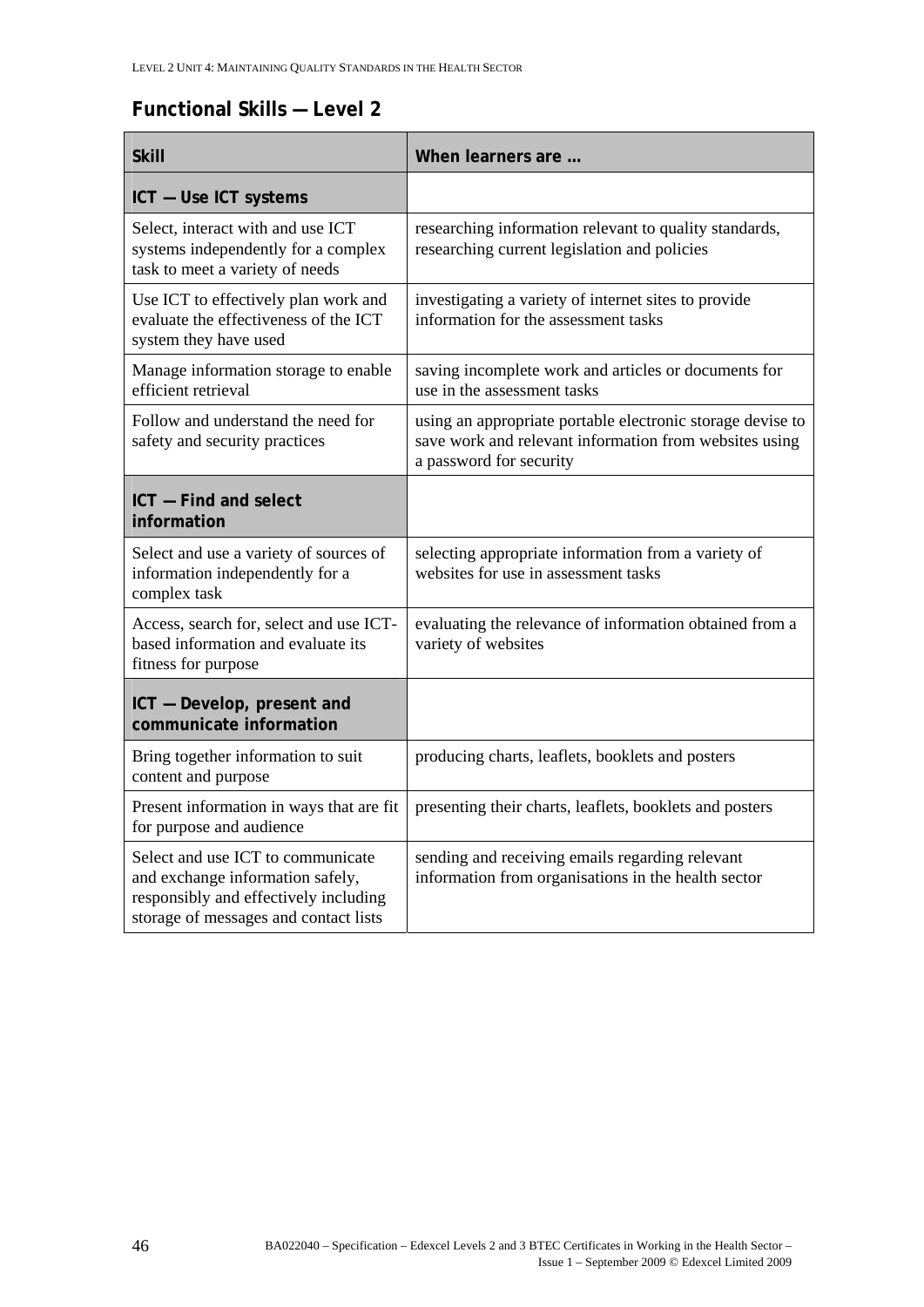| <b>Skill</b>                                                                                                                                       | When learners are                                                                                                                |
|----------------------------------------------------------------------------------------------------------------------------------------------------|----------------------------------------------------------------------------------------------------------------------------------|
| English                                                                                                                                            |                                                                                                                                  |
| Speaking and listening – make a range<br>of contributions to discussions and<br>make effective presentations in a wide<br>range of contexts        | participating in buzz groups and group discussions;<br>questioning visiting speakers; discussing progress with<br>subject tutors |
| Reading – compare, select, read and<br>understand texts and use them to<br>gather information, ideas, arguments<br>and opinions                    | reading information from a variety of sources, in order<br>to determine relevance                                                |
| Writing – write documents, including<br>extended writing pieces,<br>communicating information, ideas and<br>opinions, effectively and persuasively | producing and presenting leaflets, booklets and posters.                                                                         |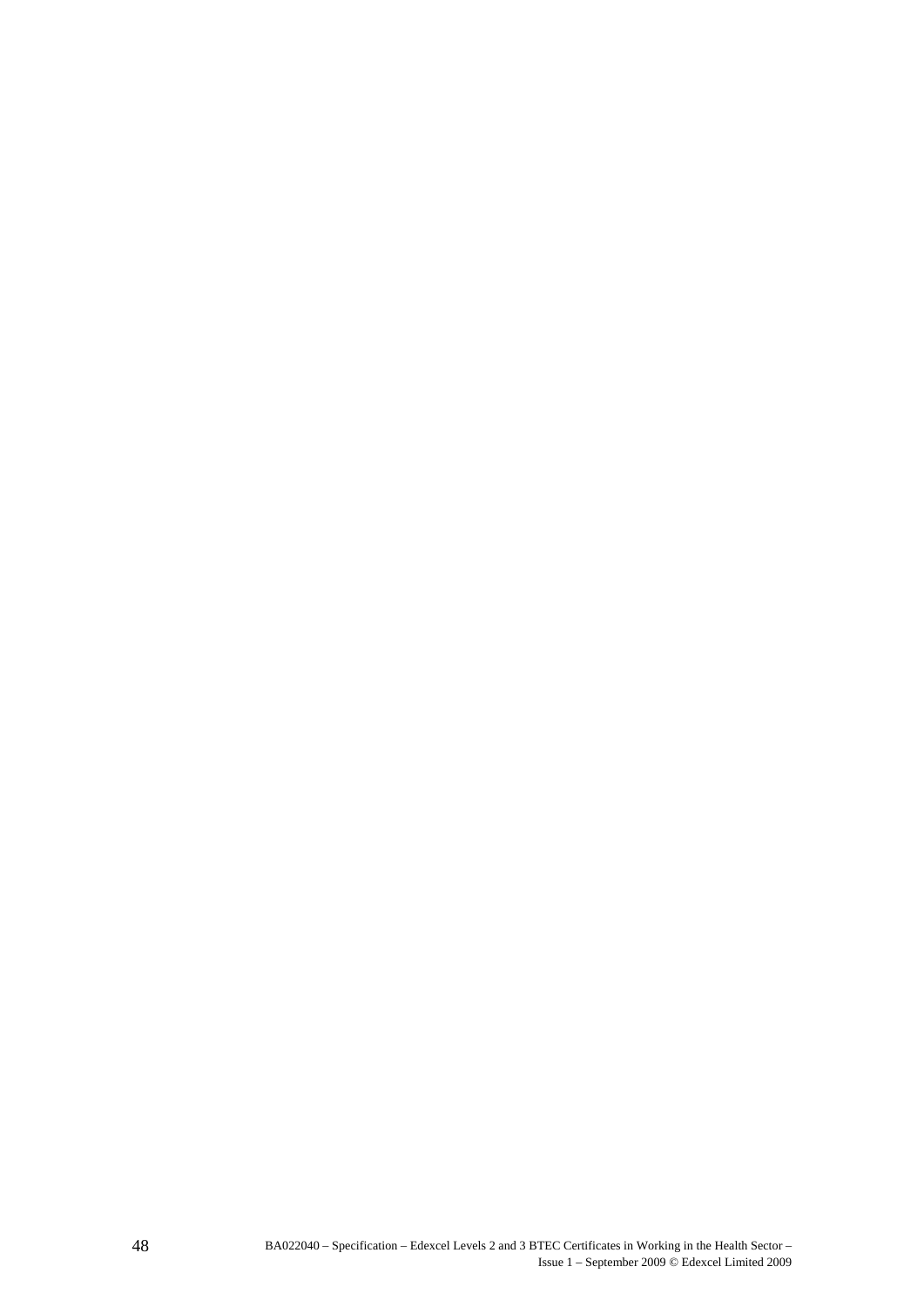| Unit $5:$           | <b>People and Personal</b><br>Development in the Health<br>Sector |
|---------------------|-------------------------------------------------------------------|
| Unit code:          | D/502/3675                                                        |
| <b>QCF Level 2:</b> | <b>BTEC Short Course</b>                                          |
| Credit value:       | 2                                                                 |

# **Unit aim**

To gain an understanding of own personal development in the health sector. This unit covers the expectations of a named work role in relation to the NHS Knowledge and Skills Framework (KSF).

# **Unit introduction**

This unit will encourage learners to develop a positive approach to reflective practice as a tool for personal development. Learners will investigate the various work roles within the health sector, gaining knowledge of their specific requirements.

Learners will explore ways in which they can develop the skills, knowledge and personal attributes needed for a particular work role and consider their own career choices in a more realistic way.

Methods of recording and reviewing development opportunities are identified, to provide learners with an understanding of Continuous Professional Development (CPD). Learners will also consider how to contribute to their own personal development plan.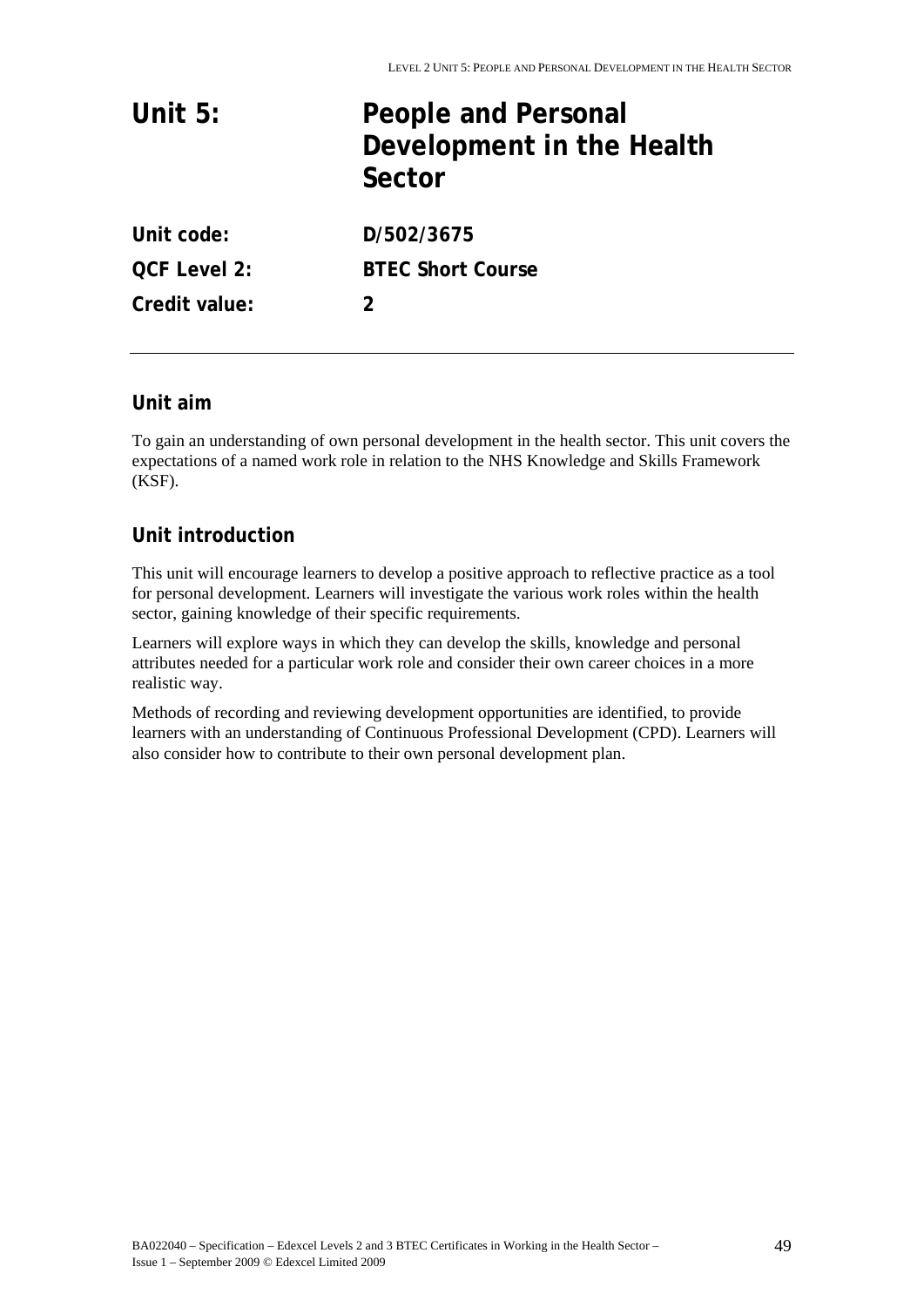# **Learning outcomes and assessment criteria**

In order to pass this unit, the evidence that learners present for assessment needs to demonstrate that they can meet all the learning outcomes for the unit. The assessment criteria determine the standard required to achieve the unit.

| On completion of this unit a learner should: |
|----------------------------------------------|
|----------------------------------------------|

| Learning outcomes |                                                           | Assessment criteria                                                                       |
|-------------------|-----------------------------------------------------------|-------------------------------------------------------------------------------------------|
|                   | Explore a work role in the health sector                  | 1.1 describe the duties and responsibilities of<br>a named work role in the health sector |
|                   |                                                           | 1.2 identify the skills, knowledge and<br>attitudes required for this work role           |
| 2                 | Know how to contribute to a personal<br>development plan. | 2.1 identify own skills for the named work<br>role                                        |
|                   |                                                           | 2.2 identify areas for development                                                        |
|                   |                                                           | 2.3 describe how these development needs<br>could be achieved                             |
|                   |                                                           | 2.4 identify methods to record and review<br>development opportunities.                   |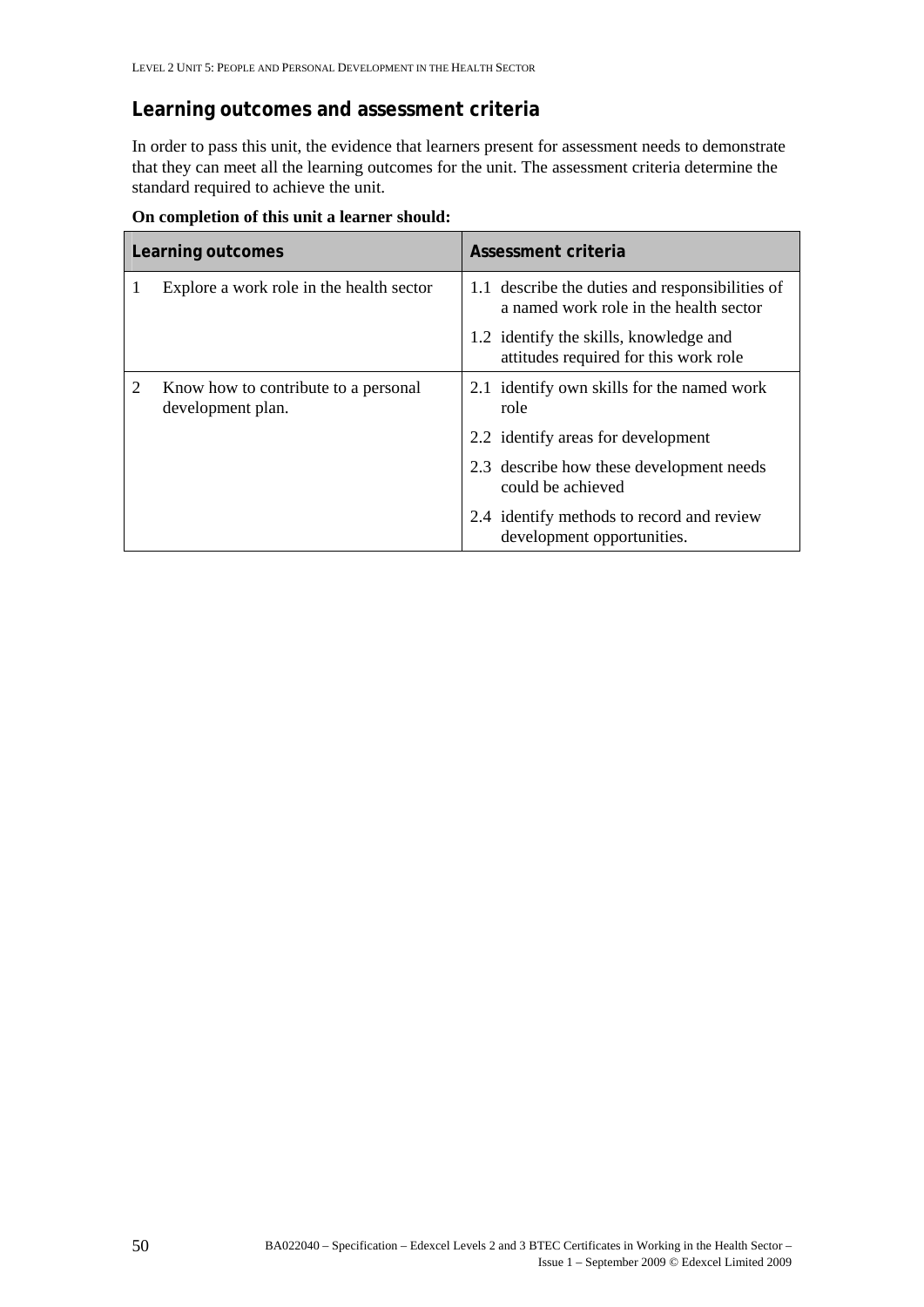# **Unit content**

#### 1 **Explore a work role in the health sector**

*Work roles*: different work roles eg health care assistant, nurse, midwife, operating theatre practitioner, laboratory assistant, ward receptionist, porter, stoma advisor, radiographer

*Duties and responsibilities*: job descriptions; person specifications; named persons; responsibilities according to qualification; specific duties; variation between settings; role within the team; hierarchies

*Attitudes*: approach to team work; use of initiative; respect for authority; commitment to role; effects of prejudice, stereotyping, assumptions, values and beliefs; willingness to complete tasks; professionalism

*Skills and knowledge*: qualifications; requirements of professional bodies; National Occupational Standards; competencies; National Quality Framework

# 2 **Know how to contribute to a personal development plan**

*Identifying own skills*: personal reflection; accepting constructive criticism; appraisal; reflective diaries; peer reviews; continuous professional development; use of supervision; mentors; completing personal development plans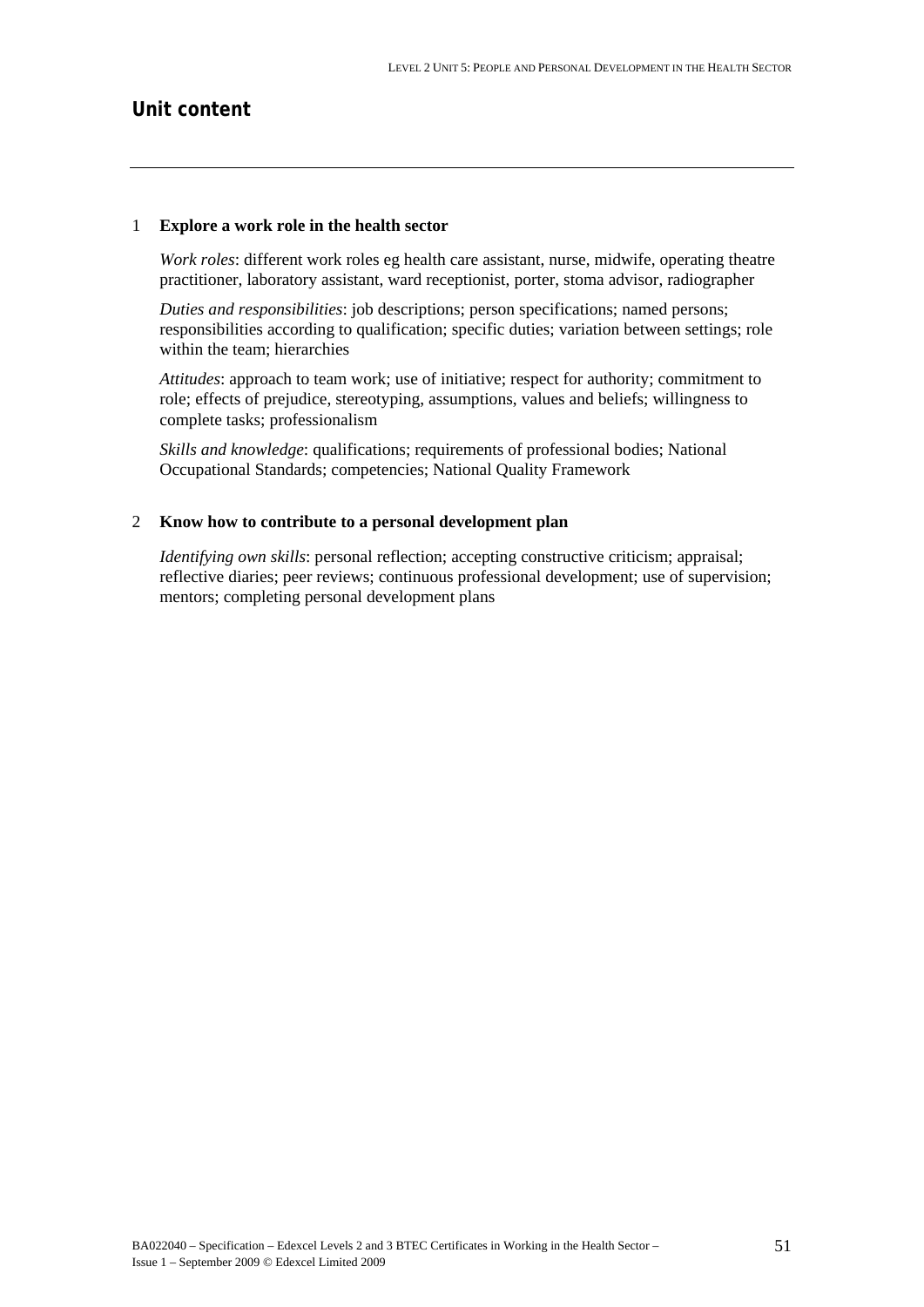# **Essential guidance for tutors**

# **Delivery**

The unit should be delivered by a suitably qualified and experience tutor. The process of selfreflection may be entirely new to many learners and they will require support and encouragement to participate in the suggested activities. Internet research will enable learners to obtain some information about relevant work roles. However, learners will benefit from input from health sector professionals at all levels.

In addition to taught sessions, learners would benefit from participation in buzz groups, group discussions, role plays and simulation activities. Learners should be encouraged to take a realistic approach to career choices and professional progression. Class discussions on the attitudes required for work roles would be beneficial, and learners should be encouraged to explore their own attitudes, values and beliefs and the consequences these have professional practice. Methods for recording development opportunities could be delivered as a taught session, and learners should be introduced to the CPD.

# **Assessment**

Learners could be assessed in a variety of ways. However, there should be a strong thread of self reflection and assessment running throughout. For assessment criteria 1.1 and 1.2 learners could produce an information booklet on their chosen work role.

For assessment criteria 2.1 and 2.2 learners could produce a chart which matches their current skills with those required for their chosen work role and identifies areas of development.

For assessment criterion 2.3 they could write a short description of how they could achieve the required skills.

For assessment criterion 2.4 learners could produce a leaflet which identifies methods of recording development opportunities and reviews how effective these opportunities would be in supporting their progress towards achievement of their career goals.

# **Essential resources**

Learners will require access to full library facilities including journals/professional magazines, relevant texts, CD ROMs and ICT facilities.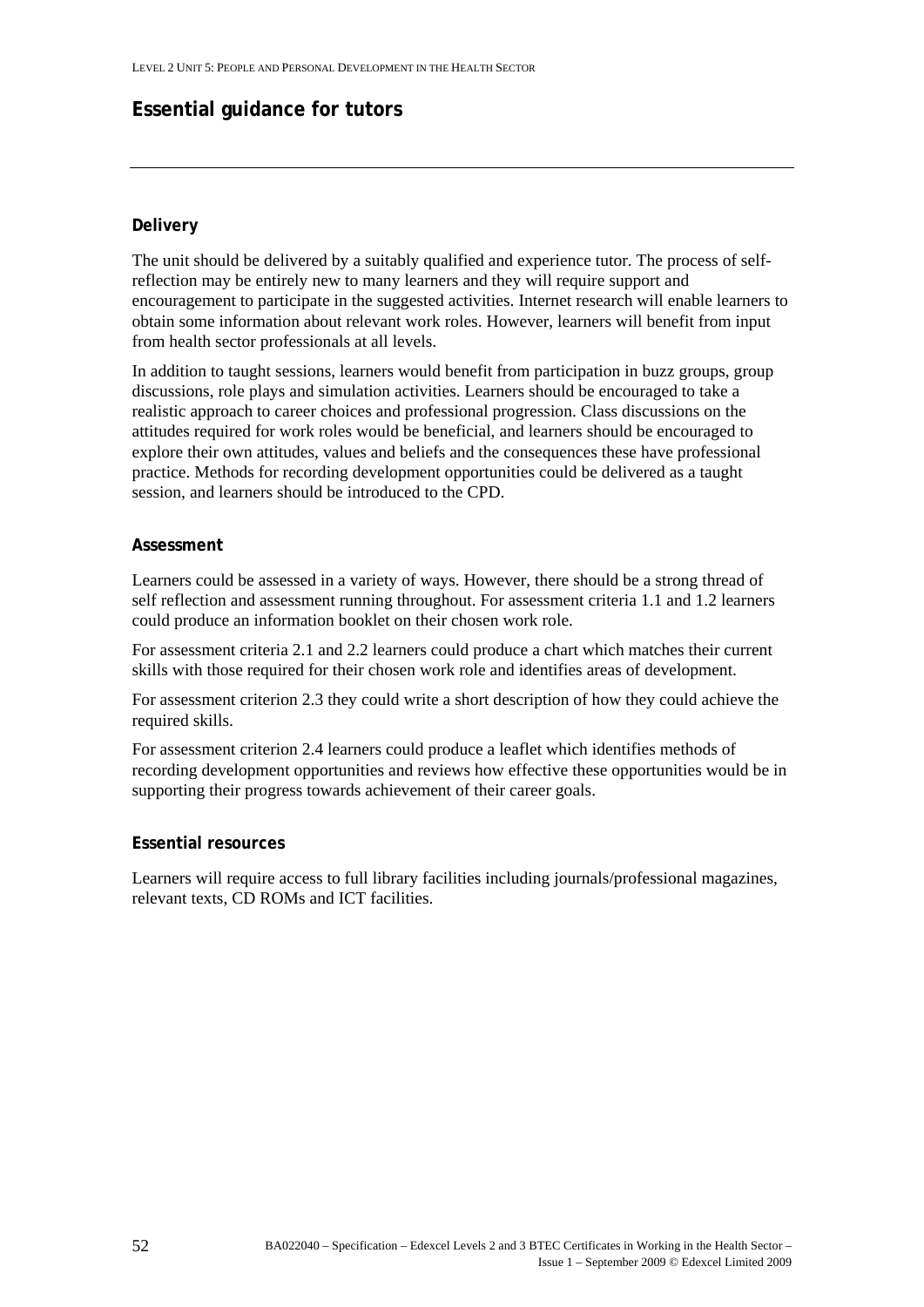#### **Indicative resource materials**

#### **Textbooks**

Ashbridge L, Lavers S, Moonie N and Scott J – *BTEC First Health and Social Care*  (Heinemann, 2006) ISBN 9780435463328

Burnard P and Morrison P – *Caring and Communicating* (Palgrave and Macmillan, 1997) ISBN 0333664396

Edexcel Trident – *BTEC Activator: First Health and Social Care* (Pearson Education Ltd, 2007) ISBN 9781846903250

Michie V – *BTEC First Health and Social Care* (Nelson Thorne 2006) ISBN 978048783892

Miller J – *Social Care Practice* (Hodder and Stoughton, 1996) ISBN 034065516X

#### **Journals**

*Community Care Magazine* 

*The Nursing Times* 

# **Websites**

| www.community-care.co.uk     | <b>Community Care Magazine</b>                          |
|------------------------------|---------------------------------------------------------|
| www.doh.gov.uk               | Department of Health                                    |
| www.nhscareers.nhs.uk        | NHS careers                                             |
| www.recordingachievement.org | Centre for Recording Achievement                        |
| www.roehampton.ac.uk         | <b>Roehampton University</b>                            |
| www.skillsforhealth.org.uk   | Skills for Health – Sector Skills Council for<br>Health |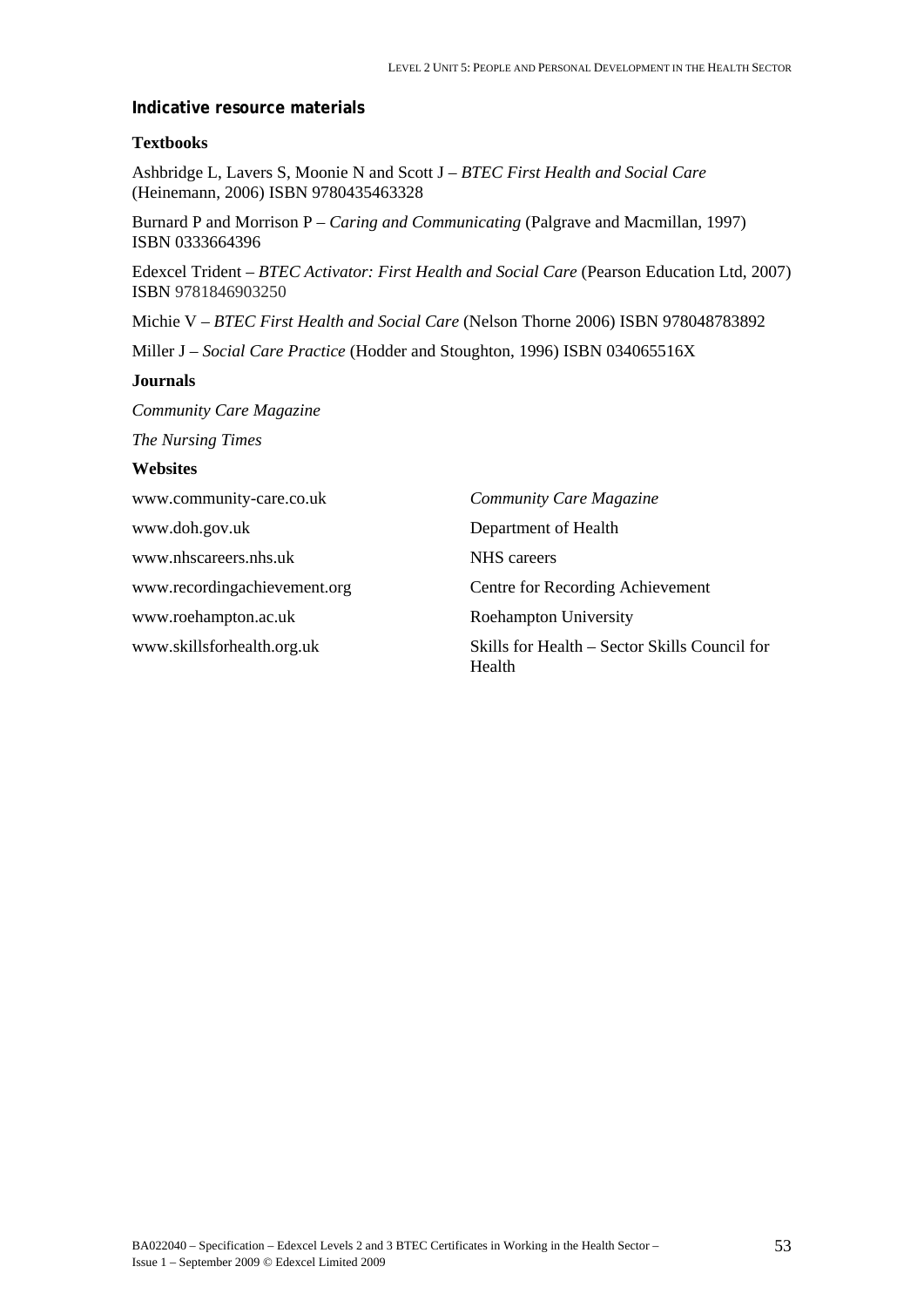# **Functional Skills — Level 2**

| <b>Skill</b>                                                                                                | When learners are                                                                                                                         |
|-------------------------------------------------------------------------------------------------------------|-------------------------------------------------------------------------------------------------------------------------------------------|
| ICT - Use ICT systems                                                                                       |                                                                                                                                           |
| Select, interact with and use ICT<br>systems independently for a complex<br>task to meet a variety of needs | conducting internet searches to investigate the<br>requirements of a named work role                                                      |
| Use ICT to effectively plan work and<br>evaluate the effectiveness of the ICT<br>system they have used      | evaluating a variety of websites with regard to relevance<br>for assessment tasks                                                         |
| Manage information storage to enable<br>efficient retrieval                                                 | storing documents and articles for future use                                                                                             |
| Follow and understand the need for<br>safety and security practices                                         | storing work on an appropriate portable electronic<br>storage devise and using a password for security                                    |
| ICT - Find and select<br>information                                                                        |                                                                                                                                           |
| Select and use a variety of sources of<br>information independently for a<br>complex task                   | selecting information from a variety of websites for use<br>in assessment tasks                                                           |
| Access, search for, select and use ICT-<br>based information and evaluate its<br>fitness for purpose        | accessing, researching and evaluating information from<br>a variety of internet sources, with regard to relevance for<br>assessment tasks |
| ICT - Develop, present and<br>communicate information                                                       |                                                                                                                                           |
| Bring together information to suit<br>content and purpose                                                   | producing leaflets, charts and information booklets                                                                                       |
| Present information in ways that are fit<br>for purpose and audience                                        | presenting leaflets, charts and information booklets                                                                                      |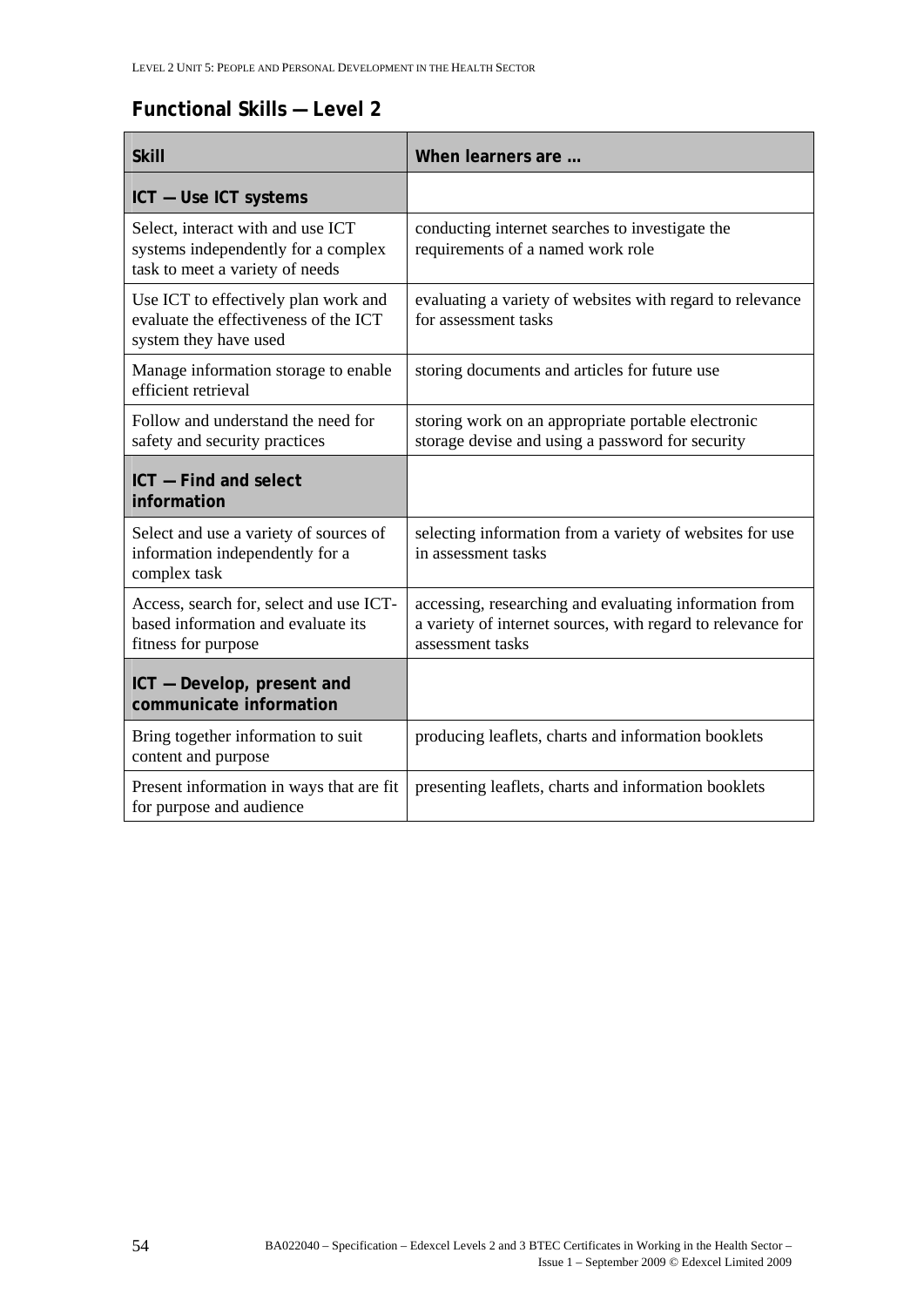| <b>Skill</b>                                                                                                                                       | When learners are                                                                      |
|----------------------------------------------------------------------------------------------------------------------------------------------------|----------------------------------------------------------------------------------------|
| English                                                                                                                                            |                                                                                        |
| Speaking and listening – make a range<br>of contributions to discussions and<br>make effective presentations in a wide<br>range of contexts        | participating in group discussions; questioning guest<br>speakers                      |
| Reading – compare, select, read and<br>understand texts and use them to<br>gather information, ideas, arguments<br>and opinions                    | conducting literature searches and using information<br>from these in assessment tasks |
| Writing – write documents, including<br>extended writing pieces,<br>communicating information, ideas and<br>opinions, effectively and persuasively | producing information booklets and leaflets.                                           |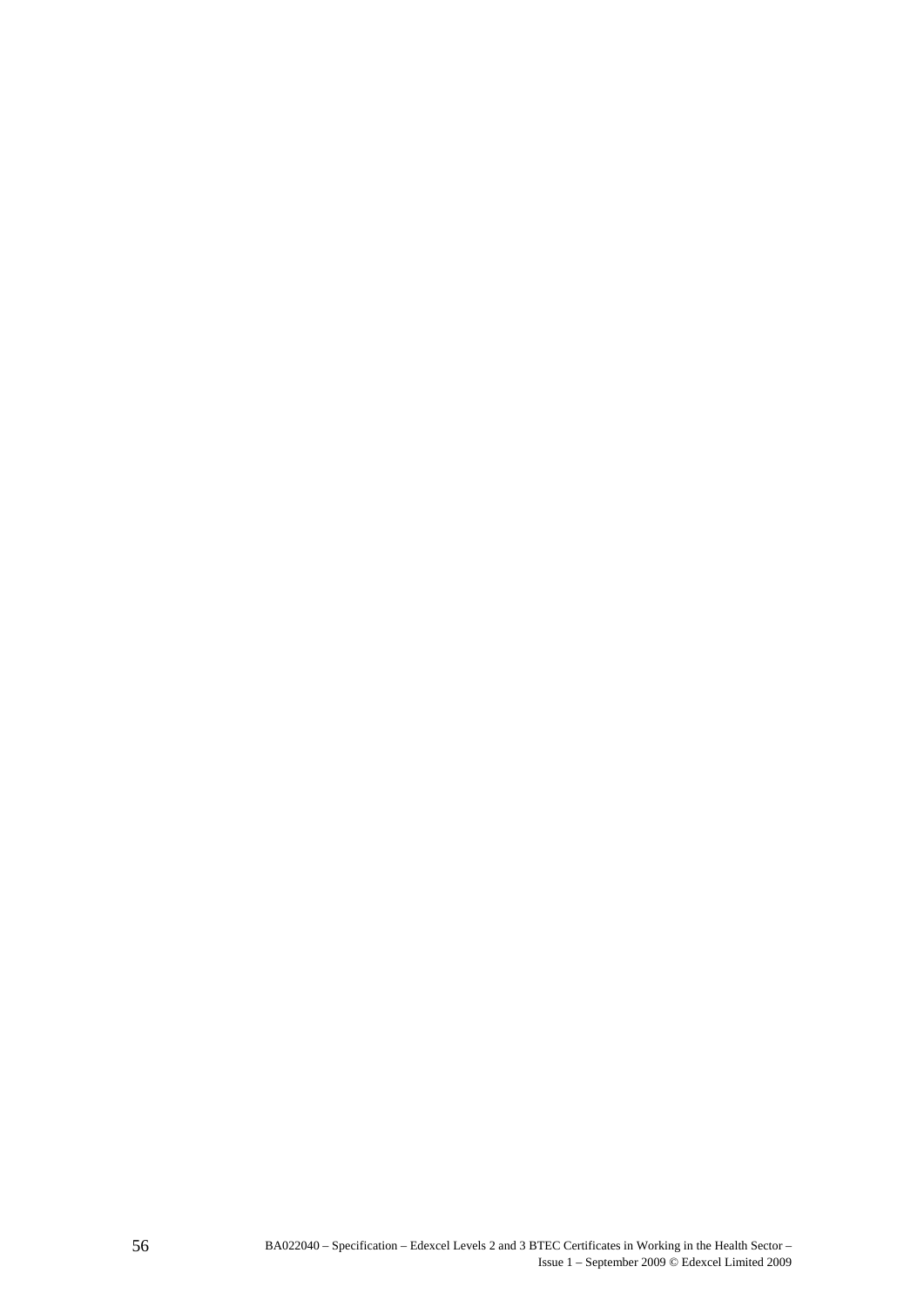# **Unit 6: Service Improvement in the Health Sector**

**Unit code: K/502/3680 QCF Level 2: BTEC Short Course Credit value: 2** 

# **Unit aim**

To develop the ability to contribute to service improvement in the health sector.

To enable learners to make suggestions relating to improvements to service provision. The unit looks at how to carry out evaluative work, identify issues and improvements and implement changes to practice.

# **Unit introduction**

The introduction of government legislation, together with media coverage of some inconsistencies of service, have highlighted the need for standardisation of health provision in all areas. In order to measure service provision, evaluative measures have been introduced by government and also by professional bodies. Therefore it is of paramount importance, that employees in the health sector have a full understanding of the need for and the practice of evaluation and improvement of services.

This unit will provide learners with an understanding of the importance of evaluating services in order to meet the requirements of government legislation, codes of practice and organisational guidelines and policies. Factors which affect the service are explored, as well as those factors which could improve the provision of services.

Learners will examine circumstances when support may be required, in order to make changes to their own practice, to comply with service and legislative requirements and to improve the support of people who use services. Reflection on own performance and the need to progress in areas of weakness will be examined through a consideration of the appraisal system, monitoring of performance and continuing professional development. Learners will also consider the importance of keeping to timelines when implementing effective improvements.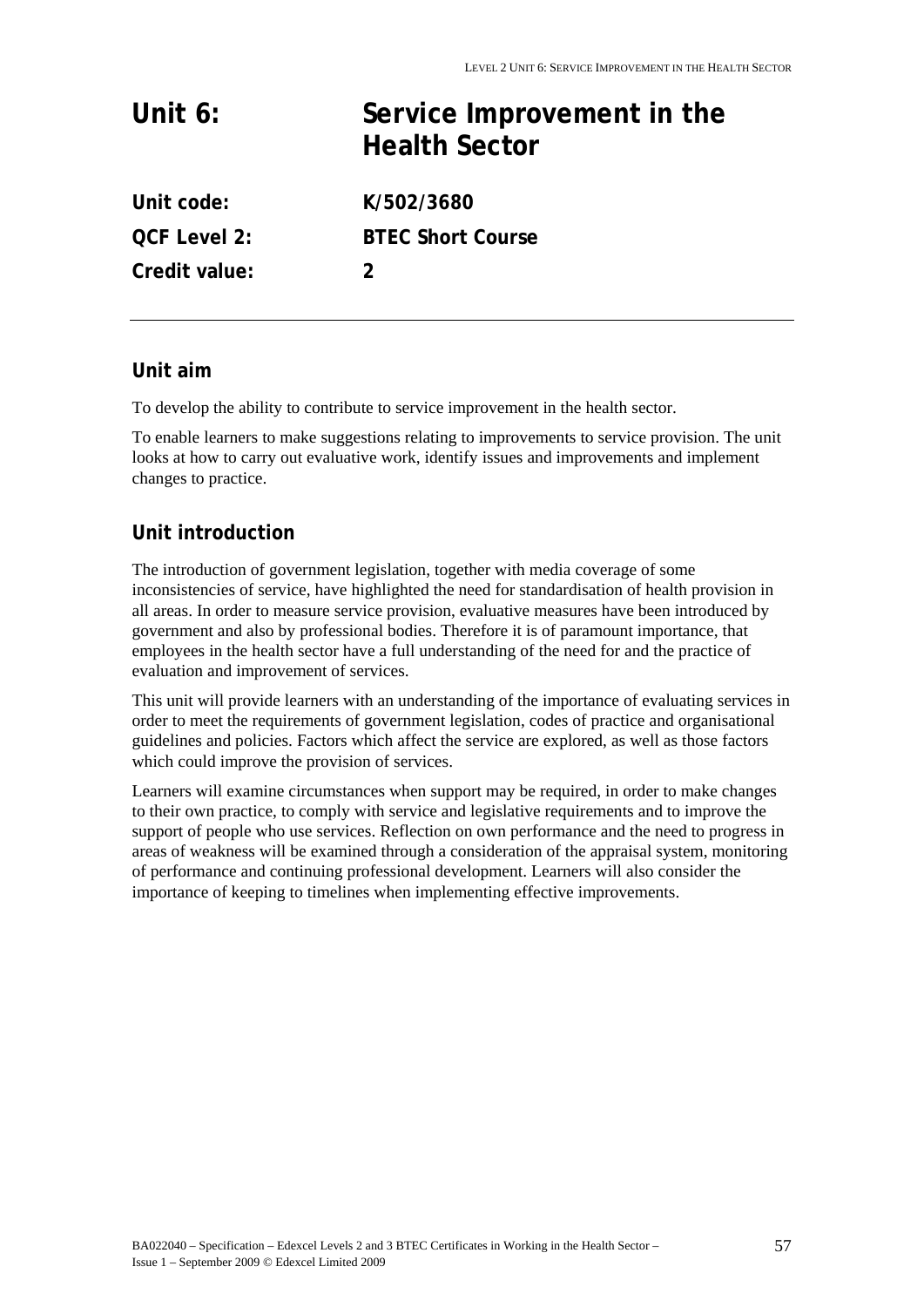# **Learning outcomes and assessment criteria**

In order to pass this unit, the evidence that the learner presents for assessment needs to demonstrate that they can meet all the learning outcomes for the unit. The assessment criteria determine the standard required to achieve the unit.

|   | Learning outcomes                                                         | Assessment criteria                                                                           |
|---|---------------------------------------------------------------------------|-----------------------------------------------------------------------------------------------|
| T | Know how to carry out evaluation of<br>services                           | 1.1 state the importance of evaluating service<br>provision                                   |
|   |                                                                           | 1.2 describe evaluation tasks to be carried out                                               |
| 2 | Know how to pass on constructive ideas<br>for improving service provision | 2.1 identify factors affecting the service                                                    |
|   |                                                                           | 2.2 describe factors that could improve<br>service provision                                  |
|   |                                                                           | 2.3 state how to raise issues and make<br>suggestions about service provision                 |
| 3 | Know how to make changes to own<br>practice to improve service provision. | 3.1 describe circumstances when support may<br>be required to make changes to own<br>practice |
|   |                                                                           | 3.2 state the importance of keeping to<br>timelines to implement effective<br>improvements.   |

**On completion of this unit a learner should:**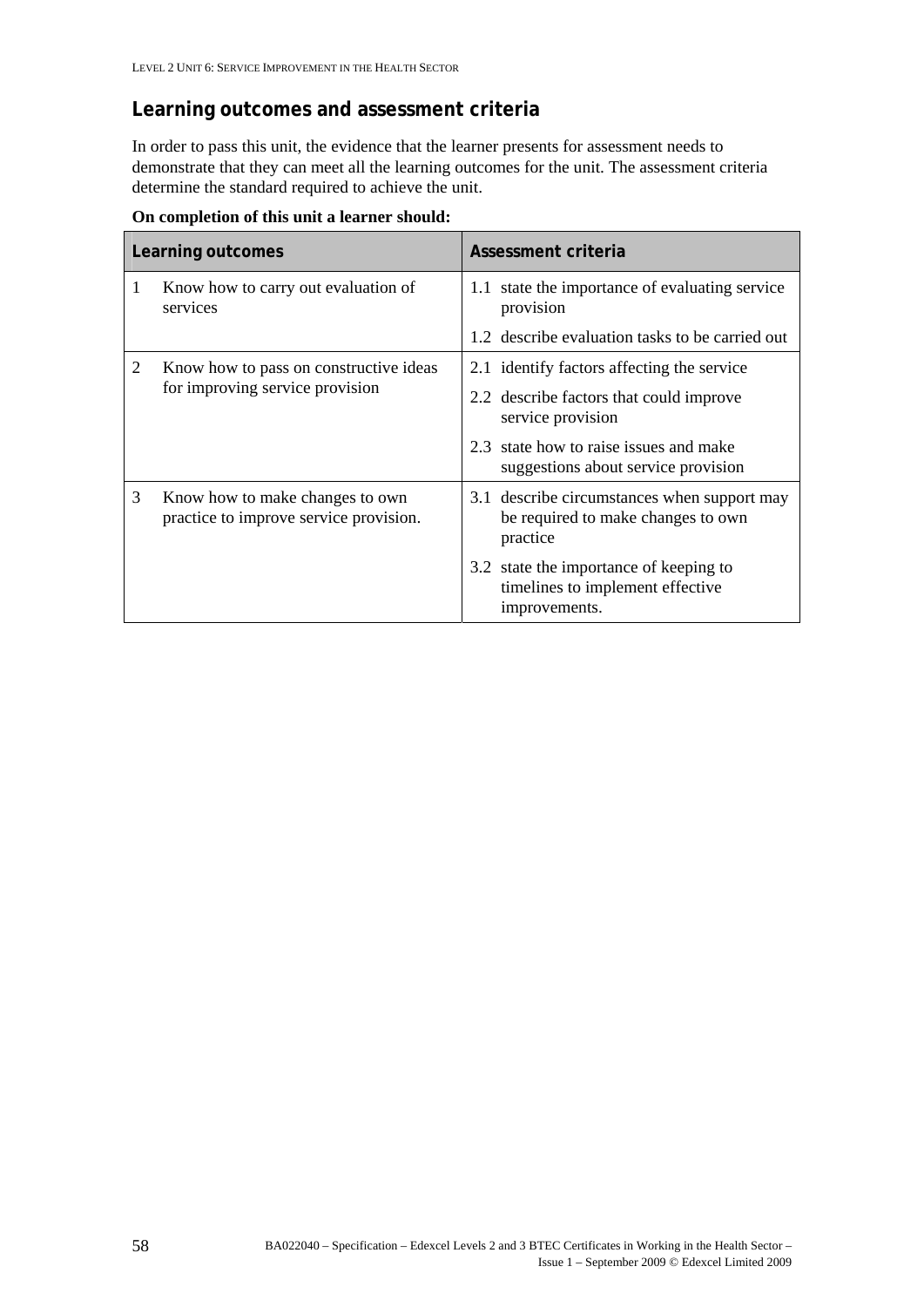#### 1 **Know how to carry out evaluation of services**

*Reasons for evaluation*: ensure effective delivery; meeting government and service led targets and guidelines; identification of areas for improvement; empowerment of individuals who use the service

*Methods of evaluation*: government and organisational reviews; checklists; people who use services forums; surveys; measurement of service delivery against government and organisational standards; staff observations and monitoring; peer observations; staff appraisals; supervision of practice; use of mentors

*Legislation and guidelines*: relevant sections from appropriate past, current and future legislation, eg Care Standards Act, National Health Service (NHS) Act, National Minimum Standards, National Service Frameworks, Nursing and Midwifery Code of Practice, NHS Quality Framework, National Institute for Clinical Excellence Guidelines (NICE), National Institute for Mental Health in England Guidelines (NIMH), Quality and Outcomes Framework, Valuing People, Valuing People Now

#### 2 **Know how to pass on constructive ideas for improving service provision**

*Contribution of ideas*: lines of reporting; knowledge of organisational procedures; staff meetings; use of appropriate forms and documents; methods of reporting; importance of verbal and non-verbal communication; listening skills; use of professional language; knowledge of own role and boundaries; ability to recognise the contributions of others

*Factors which affect the service*: attitudes; assumptions; prejudice; distribution of resources; financial issues; staffing levels; government and organisational targets; guidelines and policies; workloads

*Raising issues*: opportunities to contribute ideas; methods of management; importance of teamwork; multi-disciplinary approach

# 3 **Know how to make changes to own practice to improve service provision**

*Improving own practice*: continuing professional development; training events; upgrading of skills in line with current service standards; use of peer reviews; reflective journals; supervision; mentors; reading appropriate literature, eg professional journals and magazines

*Importance of timelines*: reviewing progress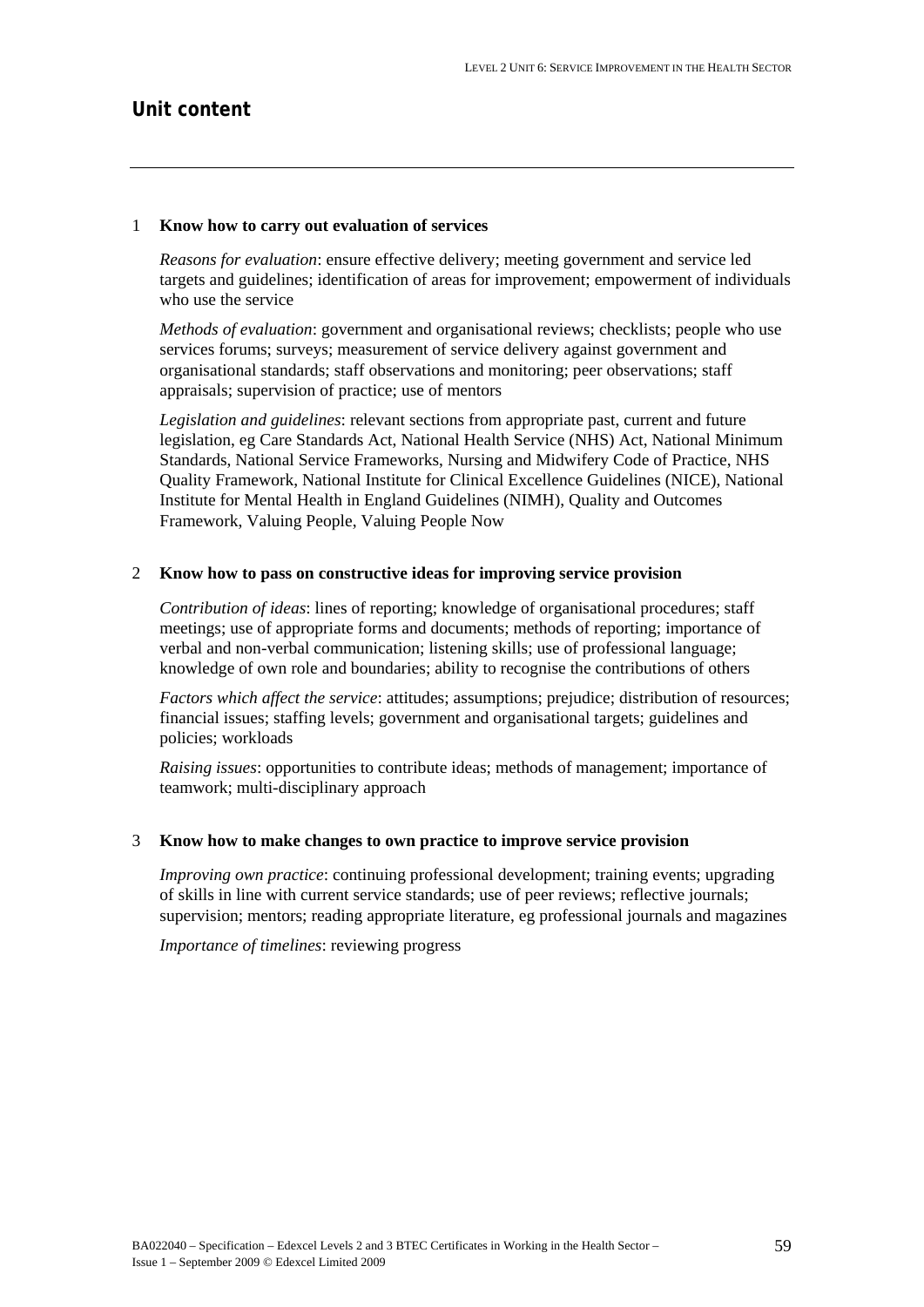# **Essential guidance for tutors**

# **Delivery**

The unit should be delivered by a suitably qualified and experienced tutor, and taught in the context of current health sector issues. Learners will need an explanation of the term 'evaluation' and should be encouraged to evaluate their own performance as an ongoing process.

Promoting the use of a reflective journal would encourage self-evaluation; support would be needed to monitor own performance and recognise areas of weakness. The use of case studies and media coverage of actual events in the sector could provide material for the evaluation of services.

Learners will require some taught input with regard to the legislation and guidelines, but supported access to appropriate internet sites will enhance learning and encourage independence. Learners should have a basic understanding of the concepts of the legislation and an awareness of the needs to refer to legislation in specific instances.

Learners should be encouraged to contribute their own experiences of health sector employment or periods of work experience where appropriate, to provide a realistic context for the unit. Role play and simulation activities could support learners in developing the skills necessary to contribute ideas for service improvement, and enable learners to explore issues of concern.

Input from health sector professionals would benefit learners and enhance their learning. Access to professional journals and magazines would support delivery, particularly with regard to professional updates. Buzz groups and group discussions will enable learners to clarify points and the use of internet and other sources of information will provide some of the underpinning knowledge requirements of the unit.

# **Assessment**

The unit could be assessed by four tasks, all forming one assignment which covers the whole unit. For assessment criteria 1.1 and 1.2 learners could produce a short report stating the importance of evaluating services and describing three evaluation tasks which could be carried out in one area of the health sector. Learners will require guidance with regard to the appropriate format for writing reports.

For assessment criteria 2.1 to 2.2 learners could produce a chart which identifies factors which affect service provision. Assessment criterion 2.3 could be assessed by a written essay, describing three factors which could improve service provision, explain procedures for raising awareness and make suggestions for improvement.

Assessment criterion 3.1 could be assessed by the production of a short essay, discussing three circumstances where a learner may require support in order to improve their professional practice. For assessment criterion 3.2 learners could produce a short presentation on the importance of timelines when implementing improvements. Tutors would need to provide a written statement of achievement, outlining understanding of the relevant course content, and use of verbal and non-verbal communication skills.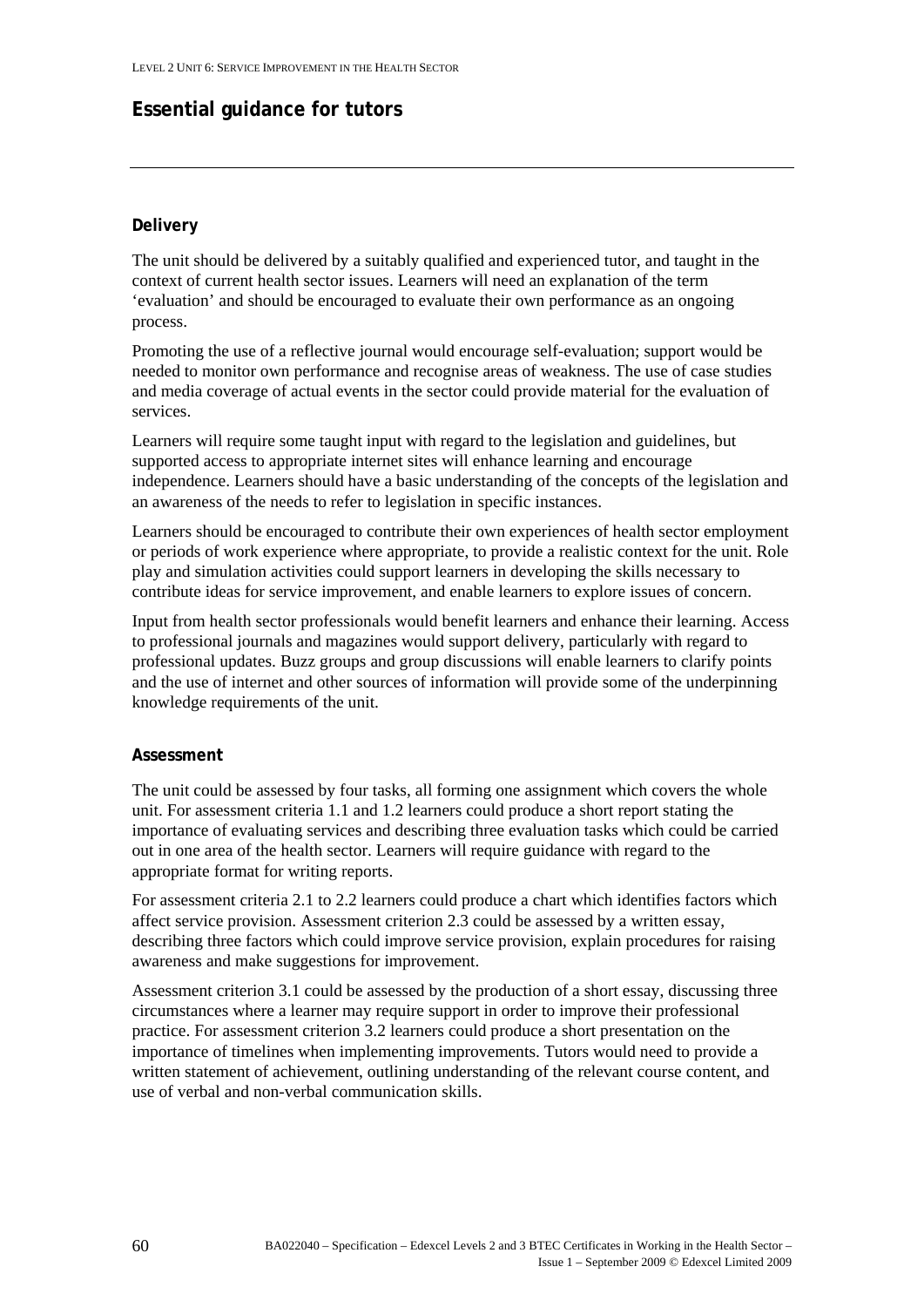# **Essential resources**

Learner will require access to full library facilities, including texts, CD ROM, professional magazines, sector standards, current newspapers and ICT facilities. Relevant case studies and recordings of television programmes such as the Channel Four series 'Dispatches 'would also enhance learning.

# **Indicative resource materials**

# **Textbooks**

Ashbridge L, Lavers S, Moonie N and Scott J – *BTEC First Health and Social Care*  (Heinemann, 2006) ISBN 9870435463328

Burnard P and Morrison P – *Caring and Communicating* (Palgrave Macmillan, 1997) ISBN 033664396

Miller J – *Social Care Practice* (Hodder and Stoughton, 1996) ISBN 034065516X

# **Journals**

*Community Care Magazine The Independent* newspaper *The Nursing Times*  **Websites** 

www.dh.gov.uk/enpublicationsandstatistics NHS Quality Framework

www.performance.doh.gov.uk NHS Performance Indicator

www.skillsforhealth.org.uk Skills for Health – Sector Skills Council for Health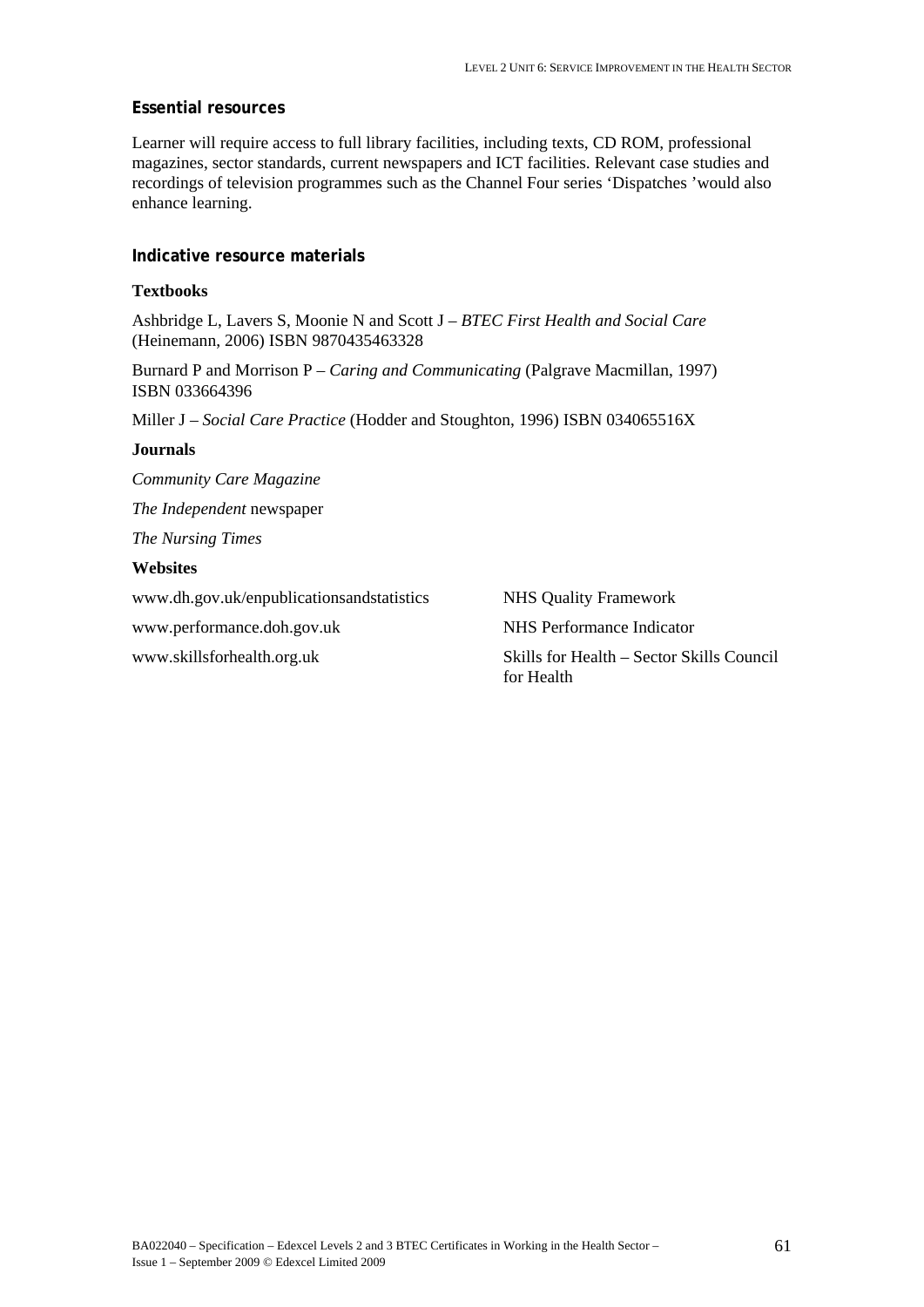# **Functional Skills — Level 2**

| <b>Skill</b>                                                                                                                                            | When learners are                                                                                             |
|---------------------------------------------------------------------------------------------------------------------------------------------------------|---------------------------------------------------------------------------------------------------------------|
| ICT - Use ICT systems                                                                                                                                   |                                                                                                               |
| Select, interact with and use ICT<br>systems independently for a complex<br>task to meet a variety of needs                                             | using a variety of websites to obtain relevant<br>information                                                 |
| Use ICT to effectively plan work and<br>evaluate the effectiveness of the ICT<br>system they have used                                                  | evaluating a variety of websites with regard to relevance<br>and usefulness                                   |
| Manage information storage to enable<br>efficient retrieval                                                                                             | storing incomplete work, documents and articles for<br>later use                                              |
| Follow and understand the need for<br>safety and security practices                                                                                     | storing information on an appropriate portable electronic<br>storage devise and using a password for security |
| ICT - Find and select<br>information                                                                                                                    |                                                                                                               |
| Select and use a variety of sources of<br>information independently for a<br>complex task                                                               | selecting a variety of internet sources when investigating<br>information for assessment tasks                |
| Access, search for, select and use ICT-<br>based information and evaluate its<br>fitness for purpose                                                    | accessing a variety of websites and evaluating their<br>information for relevance to assessment tasks         |
| ICT - Develop, present and<br>communicate information                                                                                                   |                                                                                                               |
| Bring together information to suit<br>content and purpose                                                                                               | producing charts, essays and presentations                                                                    |
| Present information in ways that are fit<br>for purpose and audience                                                                                    | presenting charts, essays and presentations                                                                   |
| Select and use ICT to communicate<br>and exchange information safely,<br>responsibly and effectively including<br>storage of messages and contact lists | emailing attachments of assessment tasks to tutors in<br>order to obtain formative feedback                   |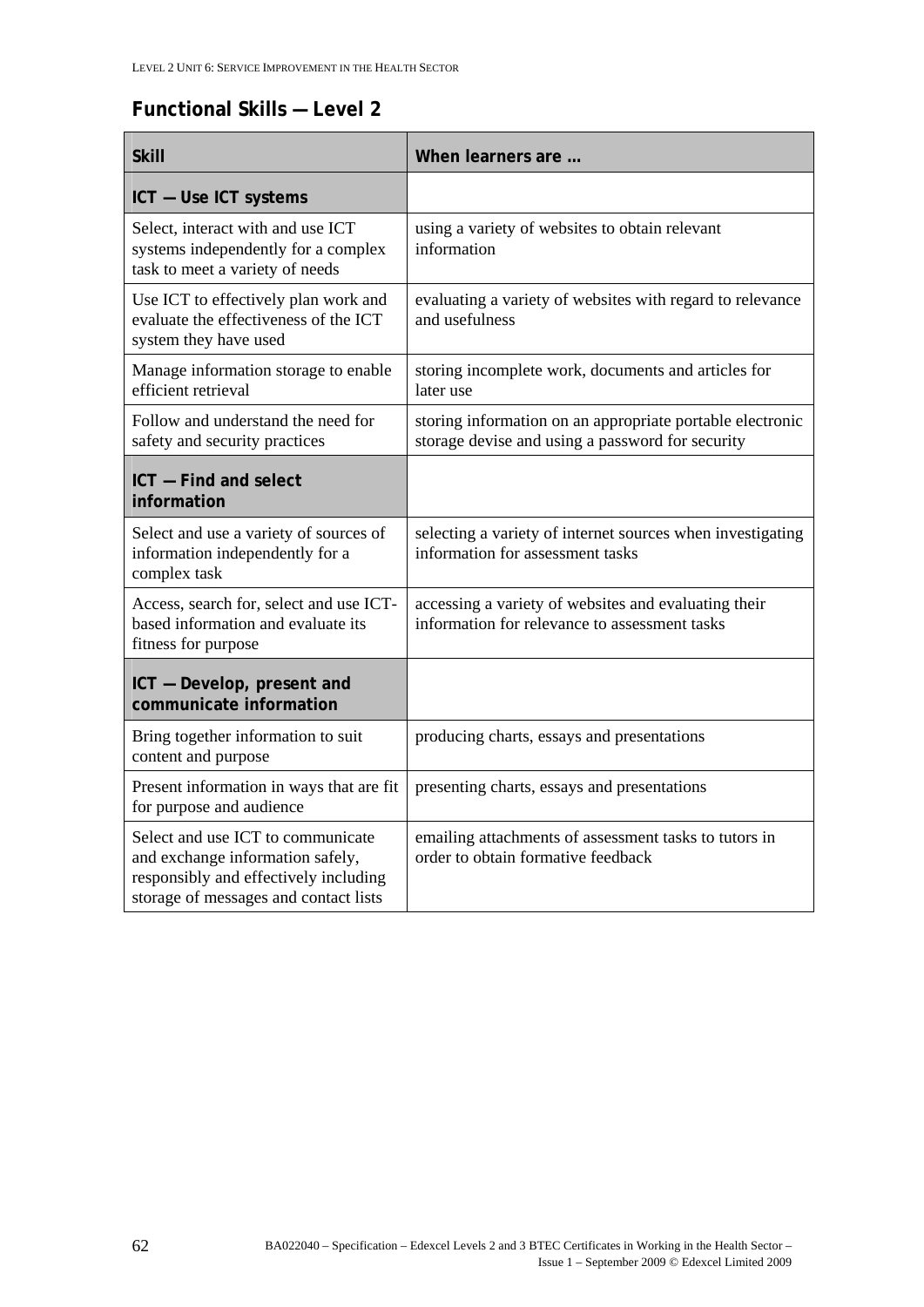| <b>Skill</b>                                                                                                                                       | When learners are                                                                 |
|----------------------------------------------------------------------------------------------------------------------------------------------------|-----------------------------------------------------------------------------------|
| English                                                                                                                                            |                                                                                   |
| Speaking and listening – make a range<br>of contributions to discussions and<br>make effective presentations in a wide<br>range of contexts        | contributing to buzz groups and group discussions;<br>delivering the presentation |
| Reading – compare, select, read and<br>understand texts and use them to<br>gather information, ideas, arguments<br>and opinions                    | conducting literature searches prior to completing<br>assessment tasks            |
| Writing – write documents, including<br>extended writing pieces,<br>communicating information, ideas and<br>opinions, effectively and persuasively | writing essays for assessment.                                                    |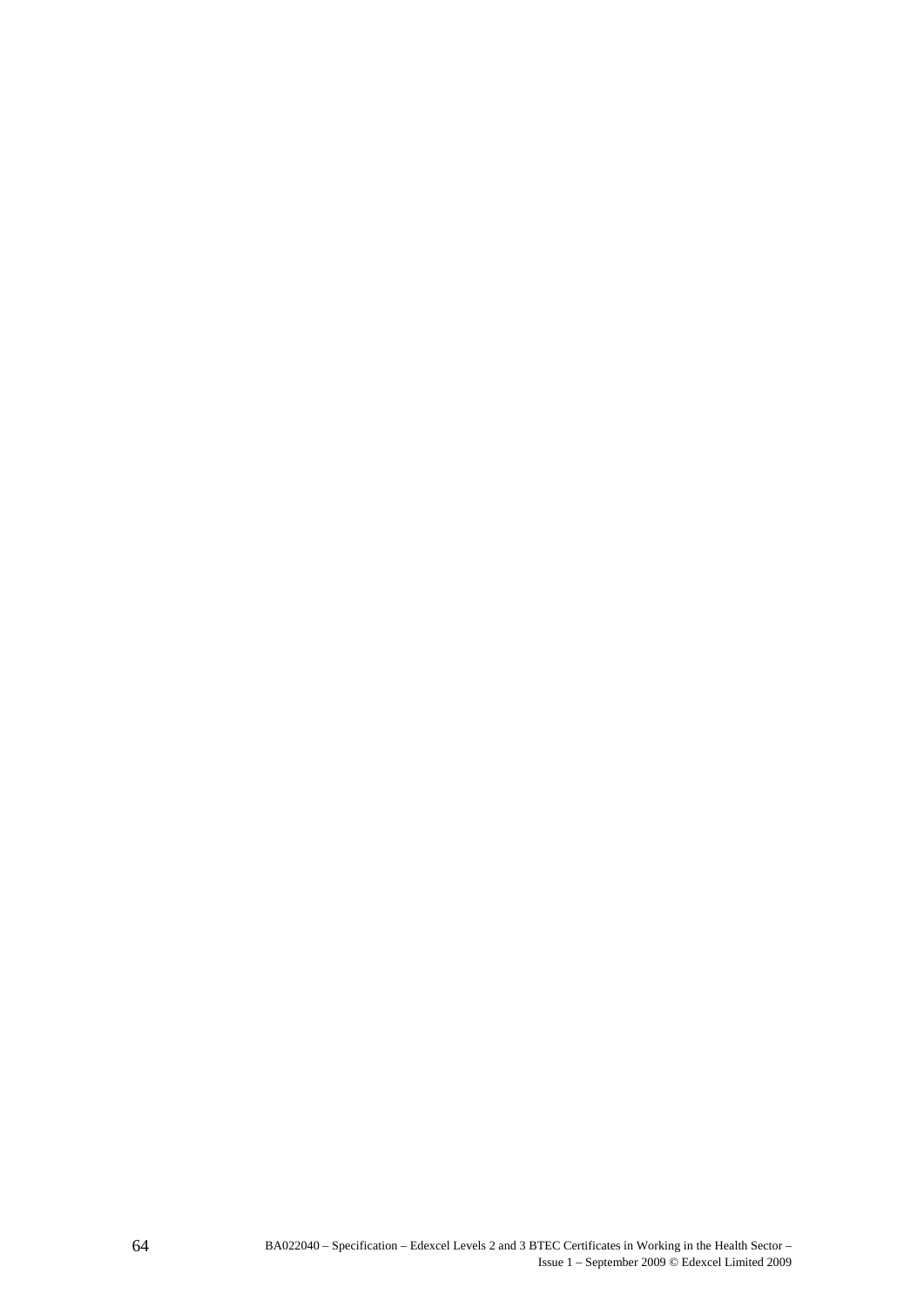# **Level 3 units**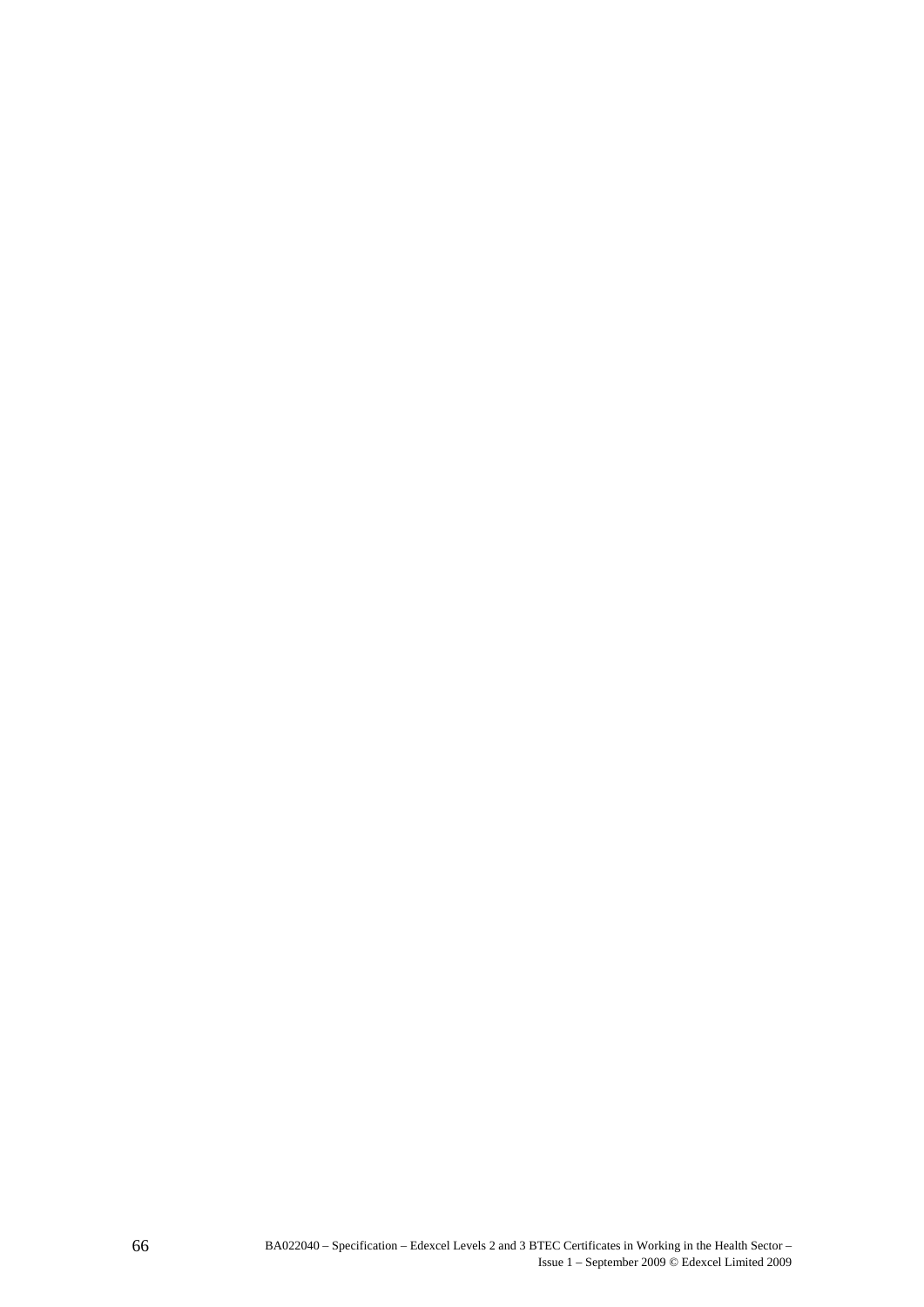# **Unit 1: Communication Skills for Working in the Health Sector Unit code: L/502/3381**

**QCF Level 3: BTEC Short Course Credit value: 3** 

# **Unit aim**

To improve the effectiveness of communication for working in the health sector. The unit covers how barriers to effective communication can be managed working within laws and regulations. Learners will become more effective in communicating with different groups of people consistent with relevant procedures, legislation and policies.

# **Unit introduction**

Learners will examine the factors which should be considered when communicating and the importance of using forms of communication that are appropriate to the situation. This unit outlines the skills required to communicate effectively and in compliance with the relevant policies, procedures and legislation.

Learners will investigate barriers to effective communication and evaluate the effectiveness of the suggested strategies in overcoming barriers.

Learners will examine how to maintain accurate and complete records, essential for the communication of written information in the health sector. Learners will also investigate the relevant legislation, policies and procedures in relation to record keeping requirements.

Learners will investigate how to develop their own communication skills, assess appropriate strategies to improve their own communication and examine the ways in which effective communication can present positive images of self, organisation or service.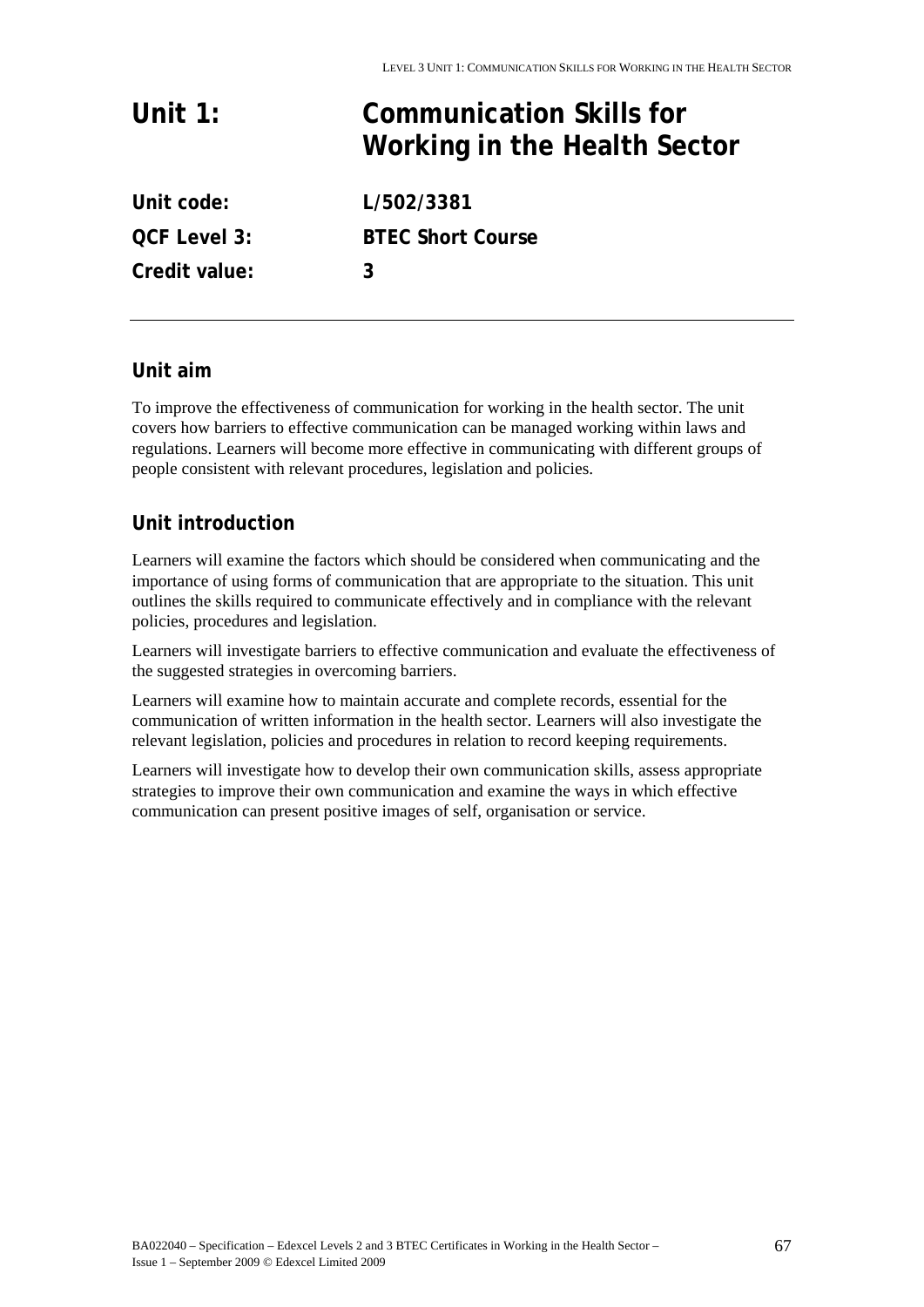# **Learning outcomes and assessment criteria**

In order to pass this unit, the evidence that learners present for assessment needs to demonstrate that they can meet all the learning outcomes for the unit. The assessment criteria determine the standard required to achieve the unit.

|              | Learning outcomes                                                    | Assessment criteria                                                                                                                          |
|--------------|----------------------------------------------------------------------|----------------------------------------------------------------------------------------------------------------------------------------------|
| $\mathbf{1}$ | Understand how to communicate<br>effectively in different situations | 1.1 explain the factors to consider when<br>communicating                                                                                    |
|              |                                                                      | 1.2 explain the importance of using forms of<br>communication that are appropriate to the<br>situation                                       |
|              |                                                                      | 1.3 outline the skills needed for effective<br>communication in different situations                                                         |
|              |                                                                      | 1.4 explain how to communicate according to<br>policies, procedures and legislation                                                          |
| 2            | Understand how to manage barriers to<br>effective communication      | 2.1 describe barriers to effective<br>communication                                                                                          |
|              |                                                                      | 2.2 evaluate strategies to overcome barriers to<br>effective communication                                                                   |
| 3            | Know how to maintain accurate and<br>complete records                | 3.1 describe the requirements of relevant<br>legislation, policies and procedures in<br>relation to record keeping                           |
|              |                                                                      | 3.2 describe how to maintain accurate and<br>complete records                                                                                |
|              |                                                                      | 3.3 describe why it is important to follow<br>relevant legislation, policies and<br>procedures when communicating and<br>sharing information |
| 4            | Understand how to develop own<br>communication skills.               | 4.1 explain how effective communication can<br>present a positive image of self,<br>organisation or service                                  |
|              |                                                                      | 4.2 assess strategies to improve effectiveness<br>of own communication.                                                                      |

**On completion of this unit a learner should:**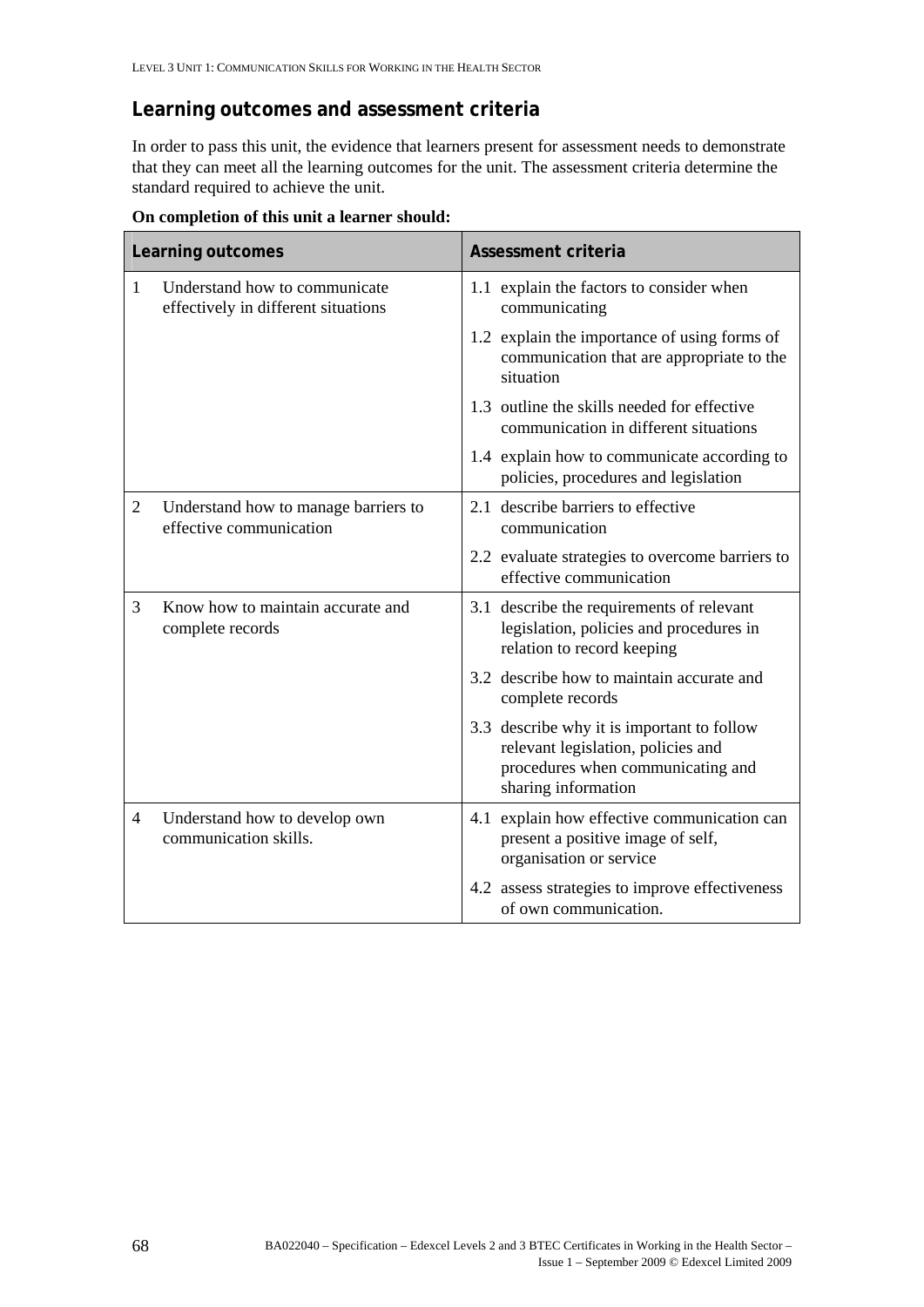# **Unit content**

#### 1 **Understand how to communicate effectively in different situations**

*Factors*: communication needs; preferred spoken language; cognitive and sensory impairment; mental health issues; age; the environment eg lighting, background noise, seating; behaviour eg attitudes, assertive, aggressive, submissive aggressiveness; responses to behaviour; levels of understanding; presence of others; confidentiality

*Forms of communication*: formal and informal; one-to-one; groups; verbal; non-verbal; speech and language eg slang, jargon, dialect; paralanguage; listening skills; paraphrasing; reflection; the communication cycle; communicating with professionals; communication passports; objects of reference; signs, symbols and pictures; technology eg hearing aids, text, mobile phones; written eg reports, letters, memorandum; British Sign Language; Makaton; anti-discriminatory practice in communication

*Skills needed*: listening skills, paraphrasing, reflection; the communication cycle; communicating with professionals; communication passports; objects of reference

*Policies, procedures and legislation*: relevant sections from past, current and future legislation eg Freedom of Information Act, Data Protection Act, Care Standards Act, Children Act, Children Act, Human Rights Act, Mental Health Act; organisational policies and procedures; integrated workforce agenda, communication across organisations and services

#### 2 **Understand how to manage barriers to effective communication**

*Barriers*: language needs and preferences; type of communication eg difficult, sensitive, complex; disability; mental health issues; cultural differences and customs; use and abuse of power; time; self-esteem; assumptions; prejudice; values and beliefs

*Strategies to overcome barriers*: use of technological support eg hearing aids, minicom; use of text facility eg computer software; use of human support eg befrienders, advocates, translators, signers

#### 3 **Know how to maintain accurate and complete records**

*Ways of maintaining and completing records*: correct completion and maintenance; accurate filing and retrieval; storage including electronic storage; use of secure passwords

*Legislation, policies and procedures*: sections of relevant legislation eg Data Protection Act, Freedom of Information Act, Human Rights Act, Mental Health Act; organisational policies and procedures; importance of following relevant legislation, policies and procedures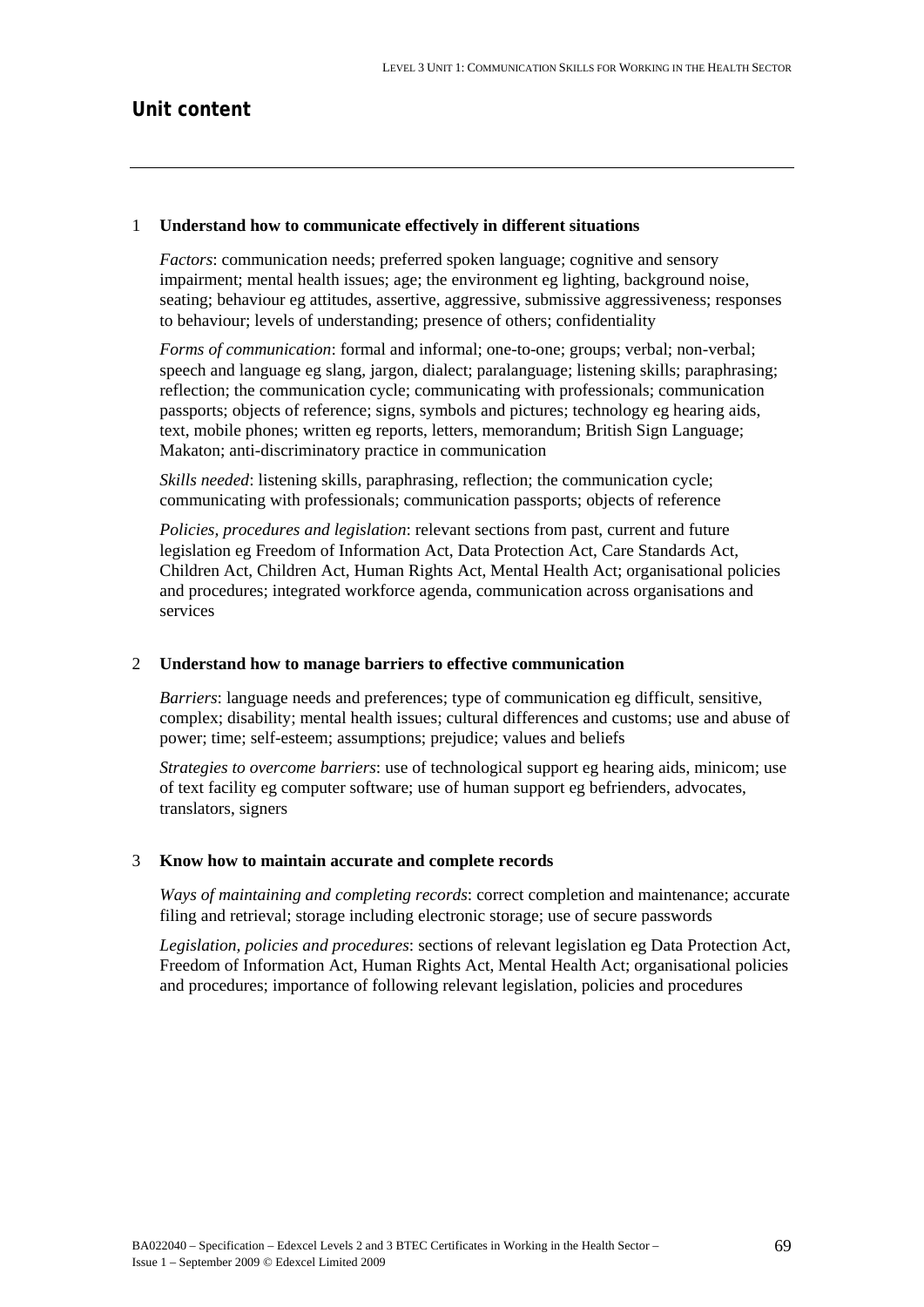#### 4 **Understand how to develop own communication skills**

*Effective communication:* ways effective communication can present positive images of self, organisations and services

*Strategies to improve*: developing self-awareness; use of professional language; appropriate non-verbal communication; awareness of cultural norms; accurate speech; avoiding certain speech eg jargon, slang, dialect; use of supervision and mentors; accepting constructive criticism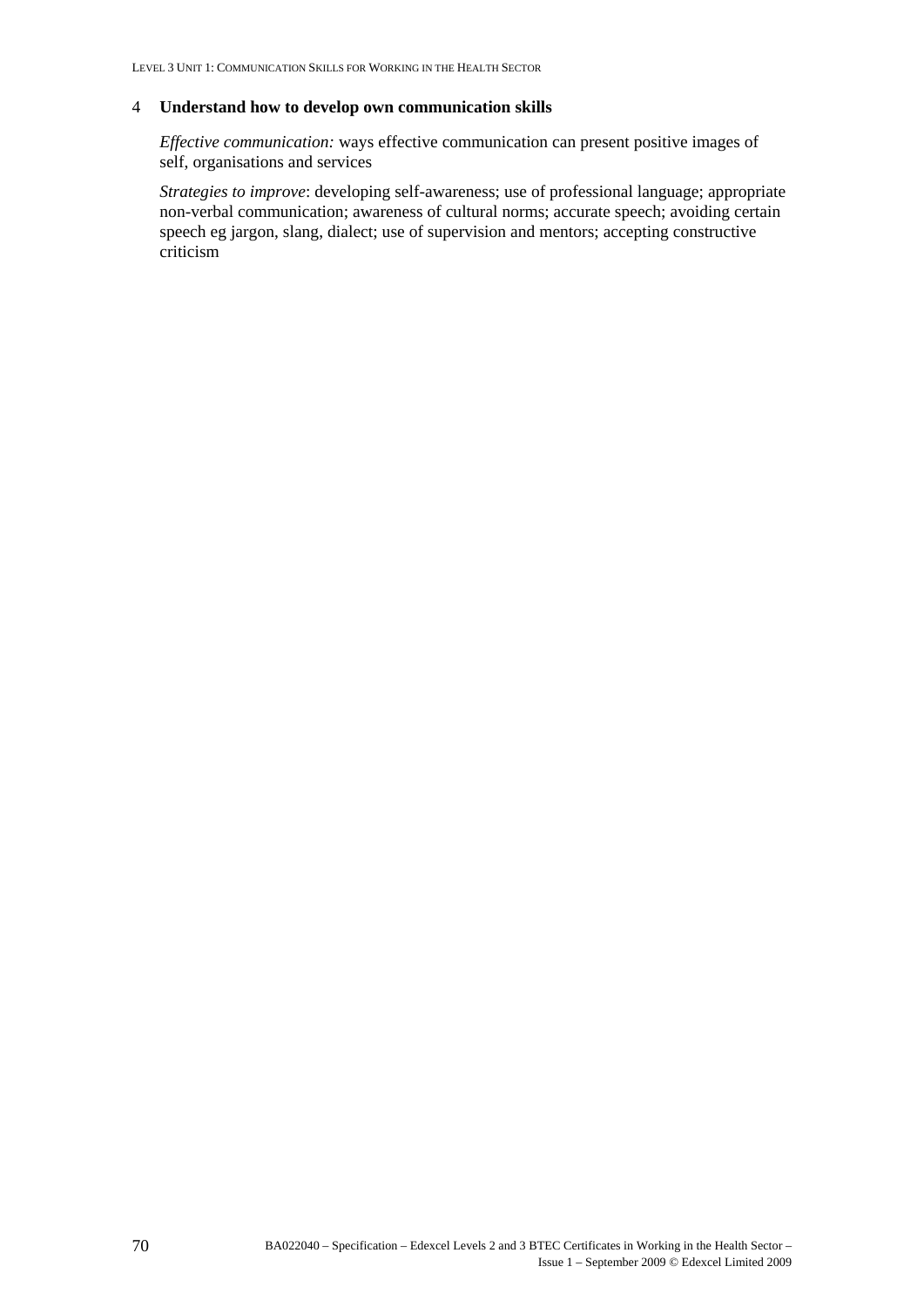# **Essential guidance for tutors**

# **Delivery**

The unit should be delivered by an appropriately qualified and experienced tutor. It is essential that the tutor has experience in demonstrating and modelling appropriate communication skills in order to fully provide learners with sufficient understanding of what this unit requires.

Learners will require tutor input on much of the unit content. However, learners should be encouraged to participate in simulation activities and role play, based on vocational scenarios, in order to practice the skills essential to effective communication. Tutors should ensure learners have a general understanding of the concepts of the legislation and an awareness of the needs to refer to legislation in specific instances.

The use of case studies as a basis for class discussions will enable learners to match communication skills with situations and also to consider potential barriers and their solutions. Learners could also develop their knowledge and understanding of the relevant legislation, policies and procedures by applying them to case studies.

Learners could be encouraged to keep a reflective journal of their progress through the unit, particularly their participation in various role plays and simulation activities. The portrayal of self, organisations and services through communication will require some tutor input, however, learners should be encouraged to discuss issues and reflect upon their own progress in this area. Appropriate DVDs would also enhance learning.

Learners should have access to exemplars of accurately completed records, to enable them to understand the procedures.

#### **Assessment**

Assessment criteria 1.1 to 1.3 could be assessed using as essay which describes effective communication skills, explains factors to be considered and evaluates the importance of using the correct form of communication in order to be effective. Learners must show an ability to apply information to vocational situations in order to meet the criteria.

Assessment criterion 1.4 asks learners to apply legislation, policies and procedures to issues around sharing information in the health sector. This criterion could be assessed by applying them to a potential incident which may be encountered within the health sector in order to provide a relevant context for learners.

For assessment criteria 2.1 and 2.2 learners could produce a brief report which discusses barriers to effective communication and evaluates strategies to minimise or overcome them.

Assessment criteria 3.1, 3.2 and 3.3 could be assessed using an information pack that describes and analyses the important links between records and the relevant legislation, policies and procedures.

Assessment criterion 4.1 could be assessed through learners outlining how effective communication helps present a positive image of self, organisation or service.

Assessment criterion 4.2 could be assessed through learner evaluation of their current communication skills and an assessment of how they could make these more effective.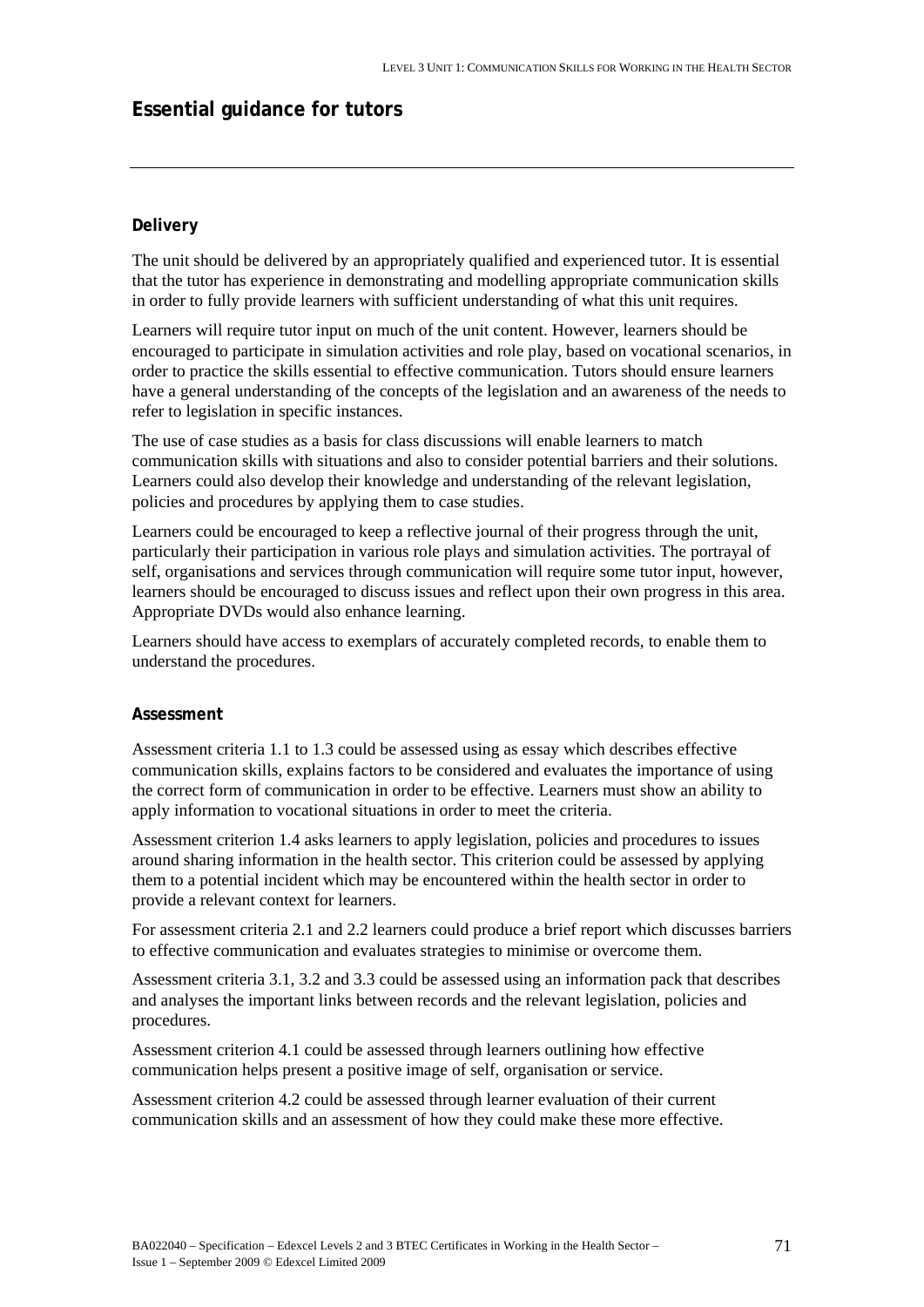# **Essential resources**

Learners will require access to full library facilities including relevant texts, DVDs, CD ROMs, current newspapers, professional magazines and ICT facilities.

# **Indicative resource materials**

### **Textbooks**

Boys D and Langridge E – *BTEC National Health and Social Care Book 1* (Nelson Thornes, 2007) ISBN 0748784047

Crawford P and Bonham P – *Communication in Clinical Settings* (Nelson Thornes, 2006) ISBN 0748797165

Stretch B – *Core Themes in Health and Social Care* (Heinemann, 2007) ISBN 9780435464257

Stretch B and Whitehouse M – *BTEC National Health and Social Care Book 1* (Heinemann, 2007) ISBN 9780435499150

#### **Journals**

*Care and Health Community Care The Nursing Times*  **Websites**  www.dh.gov.uk Department of Health

www.community-care.co.uk *Community Care Magazine* 

www.skillsforhealth.org.uk Skills for Health – Sector Skills Council for Health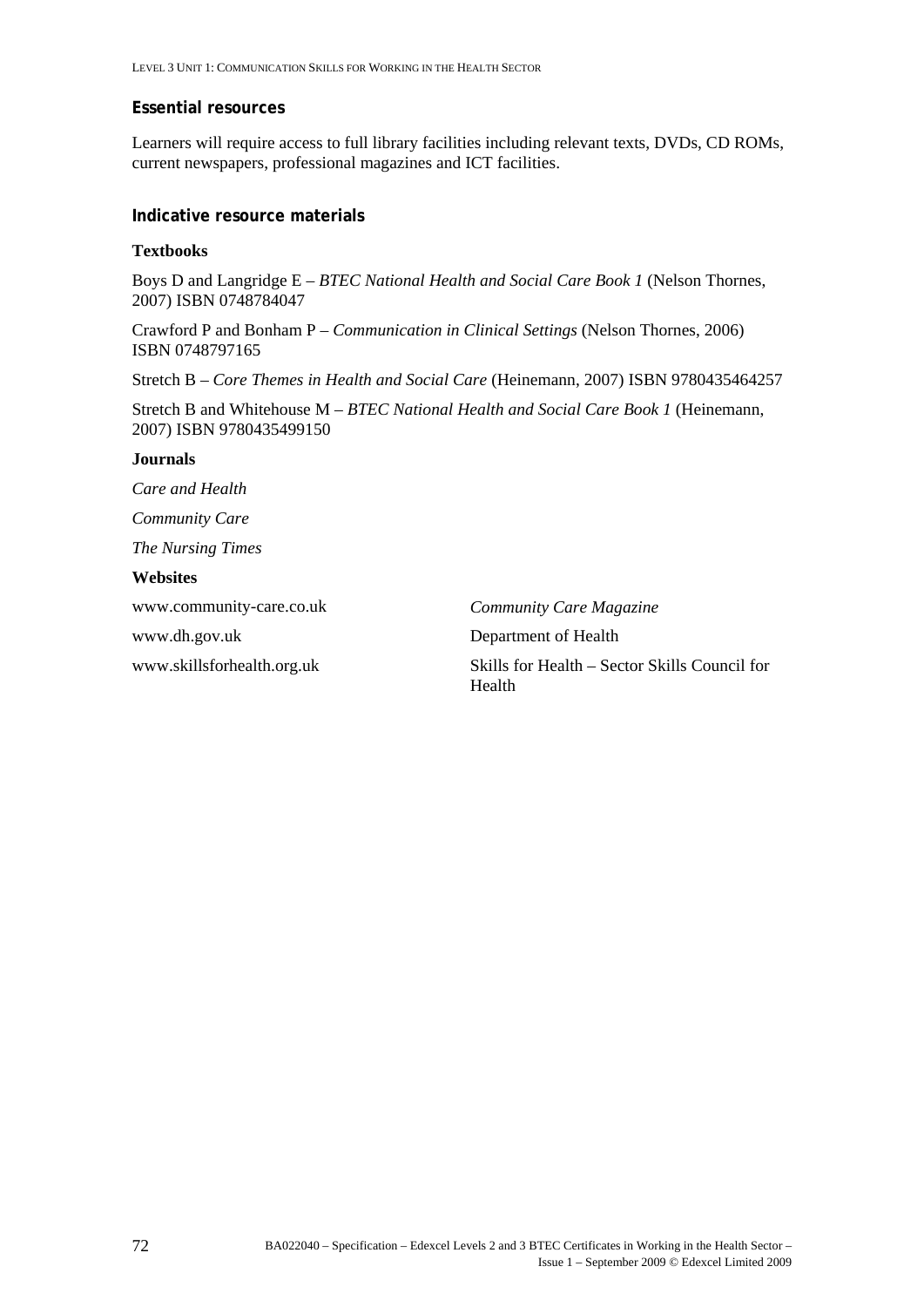# **Functional Skills — Level 2**

| <b>Skill</b>                                                                                                                                            | When learners are                                                                                                  |
|---------------------------------------------------------------------------------------------------------------------------------------------------------|--------------------------------------------------------------------------------------------------------------------|
| ICT - Use ICT systems                                                                                                                                   |                                                                                                                    |
| Select, interact with and use ICT<br>systems independently for a complex<br>task to meet a variety of needs                                             | selecting and using a variety of internet sources to obtain<br>information regarding relevant legislation          |
| Manage information storage to enable<br>efficient retrieval                                                                                             | storing documents and articles for further use in<br>assessments                                                   |
| Follow and understand the need for<br>safety and security practices                                                                                     | storing information onto an appropriate portable<br>electronic storage device and using a password for<br>security |
| ICT - Find and select<br>information                                                                                                                    |                                                                                                                    |
| Select and use a variety of sources of<br>information independently for a<br>complex task                                                               | selecting information from a variety of websites                                                                   |
| Access, search for, select and use ICT-<br>based information and evaluate its<br>fitness for purpose                                                    | accessing websites, searching for relevant information<br>and evaluating its relevance for tasks                   |
| ICT - Develop, present and<br>communicate information                                                                                                   |                                                                                                                    |
| Bring together information to suit<br>content and purpose                                                                                               | collating web-based information for use in assessment<br>tasks                                                     |
| Present information in ways that are fit<br>for purpose and audience                                                                                    | presenting work as essays and information packs                                                                    |
| Select and use ICT to communicate<br>and exchange information safely,<br>responsibly and effectively including<br>storage of messages and contact lists | emailing tutors to gain formative feedback on<br>assessment tasks                                                  |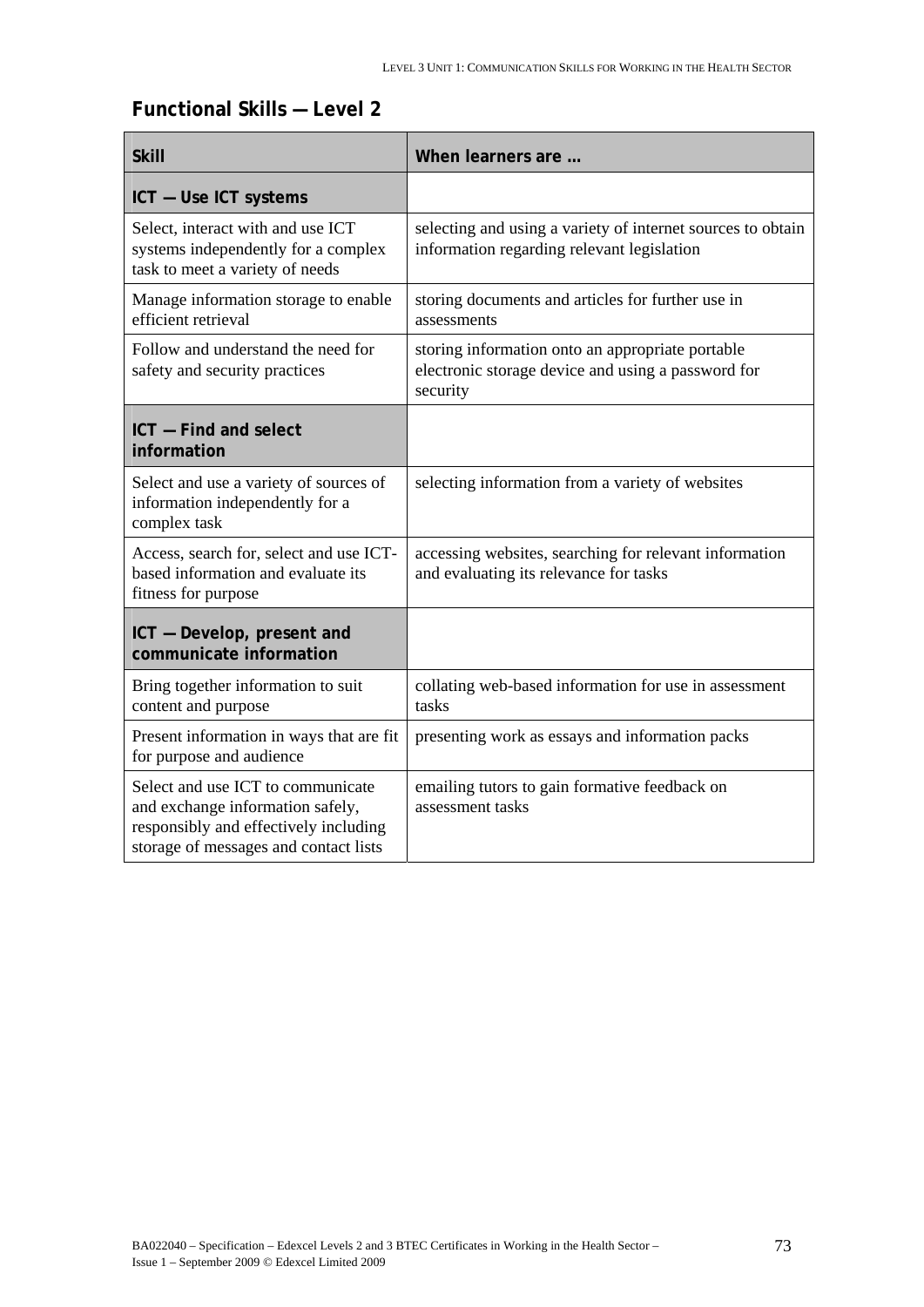| <b>Skill</b>                                                                                                                                       | When learners are                                                                |
|----------------------------------------------------------------------------------------------------------------------------------------------------|----------------------------------------------------------------------------------|
| English                                                                                                                                            |                                                                                  |
| Speaking and listening – make a range<br>of contributions to discussions and<br>make effective presentations in a wide<br>range of contexts        | contributing to class discussions and buzz groups;<br>questioning guest speakers |
| Reading – compare, select, read and<br>understand texts and use them to<br>gather information, ideas, arguments<br>and opinions                    | conducting literature searches to obtain relevant<br>information                 |
| Writing – write documents, including<br>extended writing pieces,<br>communicating information, ideas and<br>opinions, effectively and persuasively | producing essays and information packs.                                          |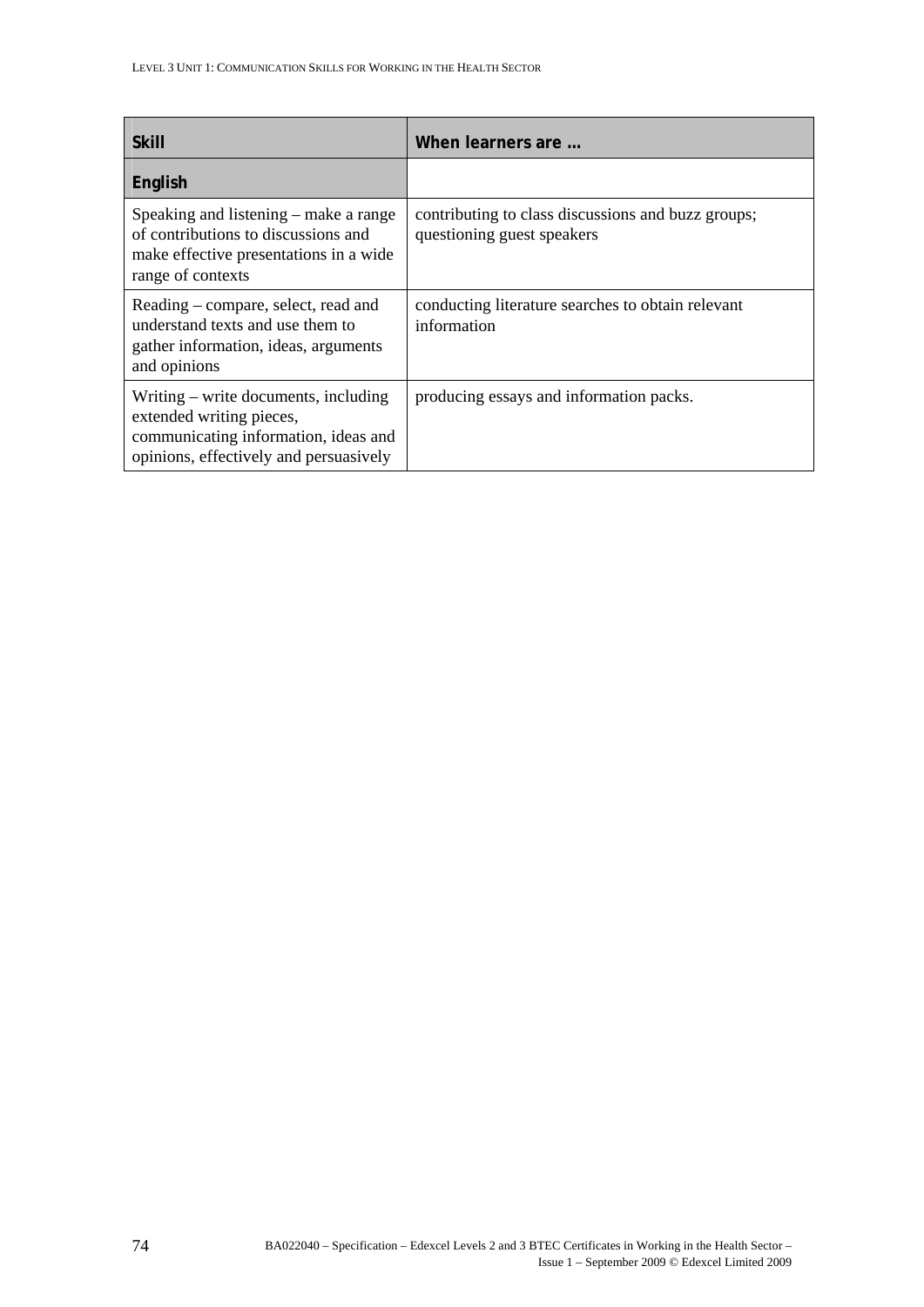| Unit $2:$           | Equality and Diversity in the<br><b>Health Sector</b> |
|---------------------|-------------------------------------------------------|
| Unit code:          | L/502/3400                                            |
| <b>QCF Level 3:</b> | <b>BTEC Short Course</b>                              |
| Credit value:       | 4                                                     |

# **Unit aim**

To increase understanding of equality and diversity for working in the health sector. The unit covers equality and diversity in relation to everyone within the sector, including those who use the services, their supporters, staff, visitors and the general public. Learners will gain an understanding of their responsibility to act in ways that support equality and diversity and how discrimination can affect people. They will gain understanding of the action to take if their own or others' behaviour undermines equality and diversity.

# **Unit introduction**

This unit investigates ways in which relevant legislation, policies and procedures support the rights of people within the organisation or service and provides learners with an understanding of the legislative framework within which they must work.

Learners will consider individual differences in belief and the effects these can have on individual preferences and choices. Learners will investigate ways of working with individuals which respect these beliefs, preferences and choices and supports equality and diversity.

Learners will investigate causes and types of discriminatory behaviour and be encouraged to examine/challenge their own attitudes and behaviour as workers in the health sector.

Learners will also identify how discrimination may occur between organisations and between people and how this may be avoided.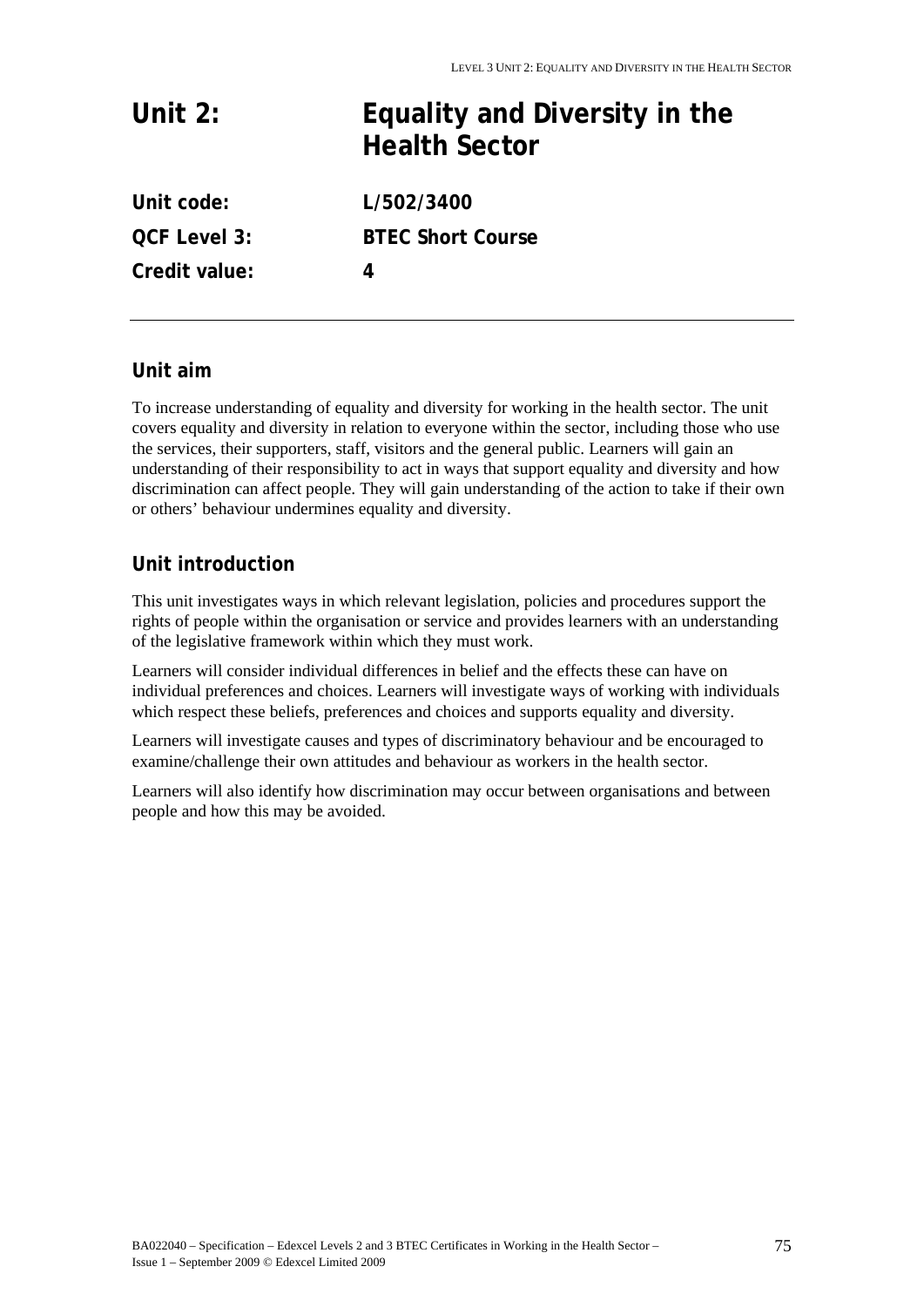# **Learning outcomes and assessment criteria**

In order to pass this unit, the evidence that learners present for assessment needs to demonstrate that they can meet all the learning outcomes for the unit. The assessment criteria determine the standard required to achieve the unit.

| Learning outcomes |                                                                                                                   | Assessment criteria                                                                                                          |
|-------------------|-------------------------------------------------------------------------------------------------------------------|------------------------------------------------------------------------------------------------------------------------------|
| $\mathbf{1}$      | Know how legislation and policy provide<br>guidance for promoting rights and<br>supporting equality and diversity | 1.1 describe ways in which legislation<br>supports people's rights within an<br>organisation or service                      |
|                   |                                                                                                                   | 1.2 describe the procedures to follow to<br>promote rights and support equality and<br>diversity                             |
| 2                 | Understand the need to value<br>individuality and respect diversity                                               | 2.1 explain how individual differences may<br>affect people's beliefs, preferences and<br>choices                            |
|                   |                                                                                                                   | 2.2 explain ways of working which value<br>individuality and respect diversity                                               |
| 3                 | Understand how peoples' behaviour<br>impacts on equality and diversity                                            | 3.1 assess how attitudes and prejudice may<br>lead to behaviour which undermines<br>equality and diversity                   |
|                   |                                                                                                                   | 3.2 explain how people are affected by<br>behaviour which undermines equality and<br>diversity                               |
|                   |                                                                                                                   | 3.3 evaluate the effects of own behaviour on<br>others                                                                       |
| $\overline{4}$    | Know how to respond appropriately to<br>behaviour that is discriminatory or<br>undermines equality and diversity. | 4.1 identify how people or organisations may<br>discriminate against others                                                  |
|                   |                                                                                                                   | 4.2 describe the actions to be taken when<br>equality and diversity is not promoted or<br>if discrimination is taking place. |

**On completion of this unit a learner should:**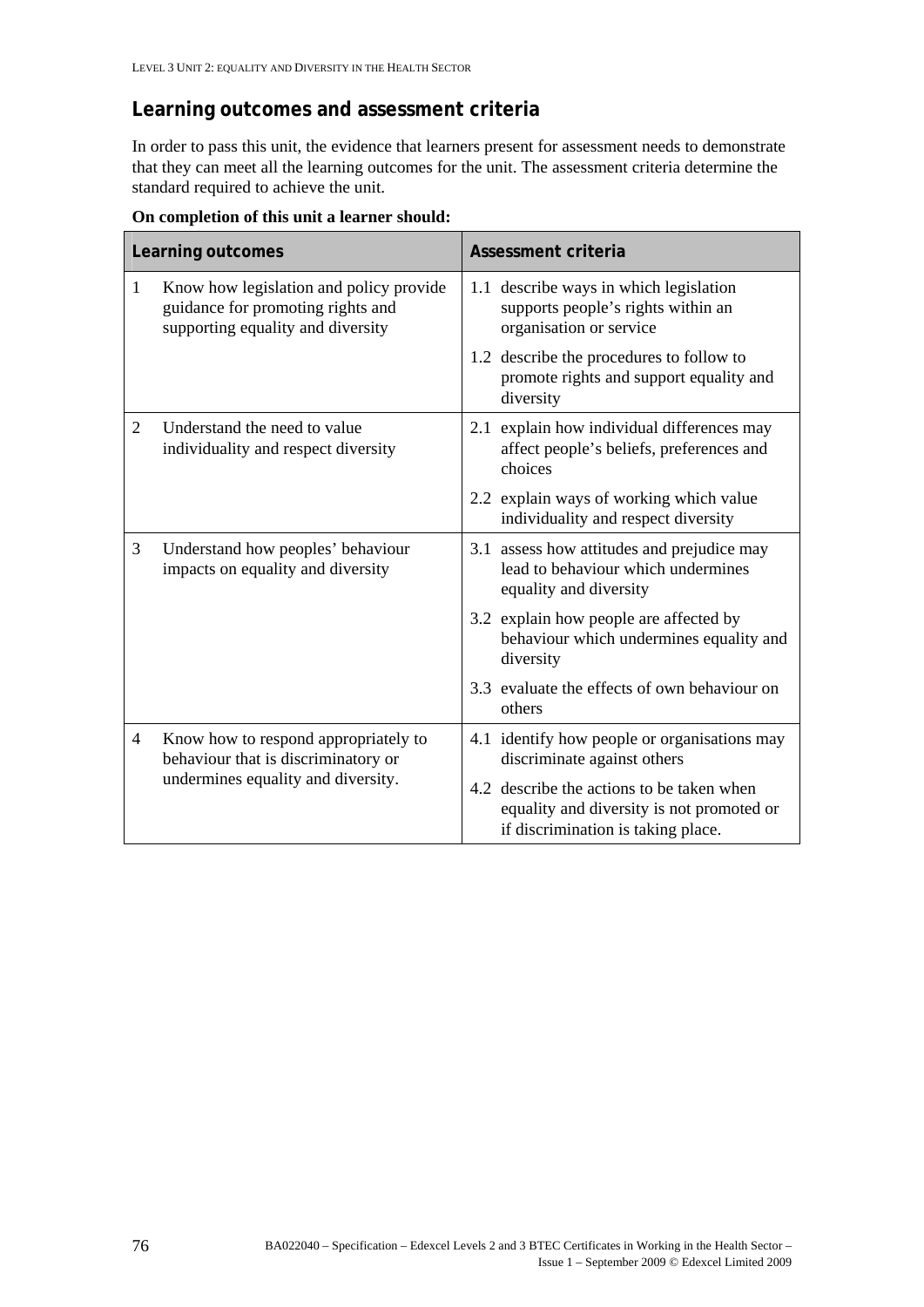# **Unit content**

# 1 **Know how legislation and policy provide guidance for promoting rights and supporting equality and diversity**

*Legislation*: relevant sections from past, current and future legislation eg Sex Discrimination Act, Mental Health Act, Race Relations (Amendment) Act, Disability Discrimination Act, Human Rights Act, Nursing and Residential Care Homes, Care Standards Act, Data Protection Act, Age Discrimination Act

*Policies and procedures*: Valuing People; Valuing People Now; organisational or service policies and procedures eg positive promotion of individual rights, advocacy, work practices, staff development and training, quality issues, complaints procedures; users of services forums; affirmative action; anti-harassment; confidentiality; human rights

### 2 **Understand the need to value individuality and respect diversity**

*Beliefs, preferences and choices*: humanism; religious faith; sexuality; ethnicity; culture; moral beliefs eg pro-life, pro-choice, vegetarianism, veganism

*Positive approaches*: anti-discriminatory practice; promotion of rights; active support consistent with beliefs, choices, preferences, culture, ethnicity, faith; empowerment of individuals; person centred approach to support of individuals; promoting and celebrating diversity; challenging discrimination

#### 3 **Understand how peoples' behaviour impacts on equality and diversity**

*Behaviour which undermines equality and diversity*: prejudice; labelling; stereotyping; direct and indirect discrimination; misunderstanding of situations and people, assumptions; effects of discriminatory behaviour and practice

*Effect of own behaviour on others*: balancing own rights with those of others; evaluating interactions and outcomes

# 4 **Know how to respond appropriately to behaviour that is discriminatory or undermines equality and diversity**

*Forms of discrimination*: direct and indirect discrimination; effects of discriminatory behaviour; making assumptions; preferential treatment of others; use of derogatory terms and descriptions; misuse of names; inaccurate use of individual's names; refusing choices; ignoring preferences; inappropriate support; ignoring celebrations and festivals; organisational policies and procedures

*Dealing with discriminatory behaviour*: lines of reporting; named persons; challenging discriminatory behaviour openly; offering training; challenging prejudice, assumptions, stereotypes and labels; challenging own behaviour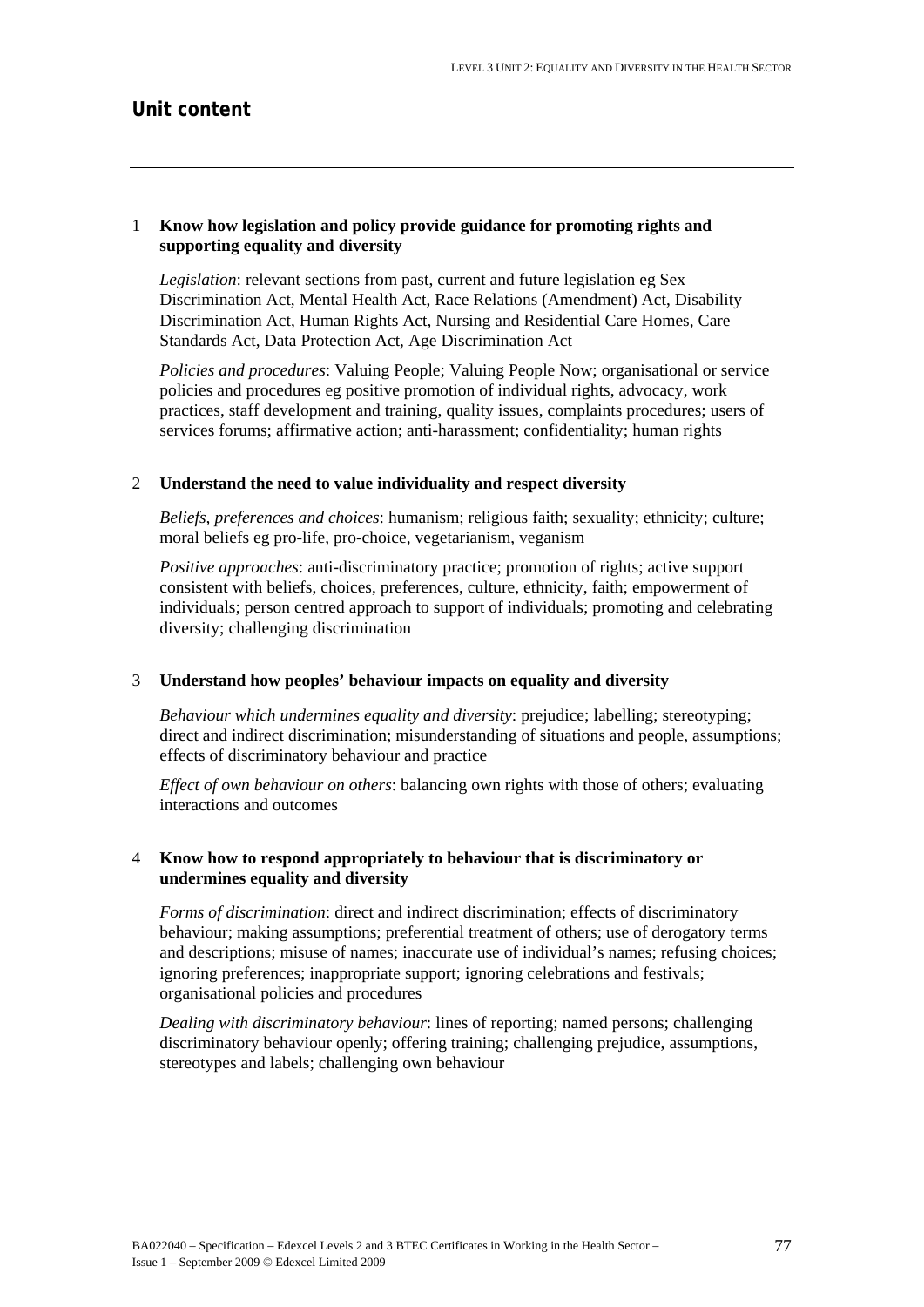# **Essential guidance for tutors**

# **Delivery**

Learners will require considerable guidance when exploring the issues covered by this unit. Furthermore, some measure of structured teaching will be needed in order to introduce the concepts covered by this unit, some of which will be unfamiliar to learners. Learners should be able to discuss issues and views within a safe environment. However, sensitivity, tact and diplomacy will be required in dealing with controversial opinions which may arise. Visiting speakers from centres of religious faith such as churches, synagogues, mosques and Sikh temples, or guest speakers from, for example, the Humanist Society or a Disability Living Centre would enhance learners' experience.

Case studies from the Council for Racial Equality documents could be used to demonstrate the effects of racism and other forms of discrimination to learners. Articles from current broadsheet newspapers such as *The Guardian* and *The Independent* could also offer insight into the issue of racism and discrimination.

Learners need to be provided with accurate information on the current procedures for dealing with discrimination in all of its forms within the health sector and the serious consequences of such behaviour.

Learners will need tutor input in order to gain a general understanding of the concepts of the relevant past, current and future legislation on diversity and an awareness of the needs to refer to legislation in specific instances.

# **Assessment**

This unit may be assessed in a variety of ways, enabling learners to meet the evidence requirements through a range of means. Assessment criteria 1.1 and 1.2 could be assessed by a letter written to a friend which addresses relevant legislation and procedures within the health sector for dealing issues of discrimination.

For assessment criteria 2.1 and 2.2 learners could discuss issues which may arise because of individual differences, beliefs, choices and preferences, in the form of an essay.

Assessment criteria 3.1, 3.2 and 3.3 could be assessed by a report which deals with issues of attitude and prejudice. Learners may need support to deal with the challenges which a report on these issues may present.

Assessment criteria 4.1 and 4.2 could be met by a poster which identifies ways in which discrimination happens and the correct action to take to tackle it.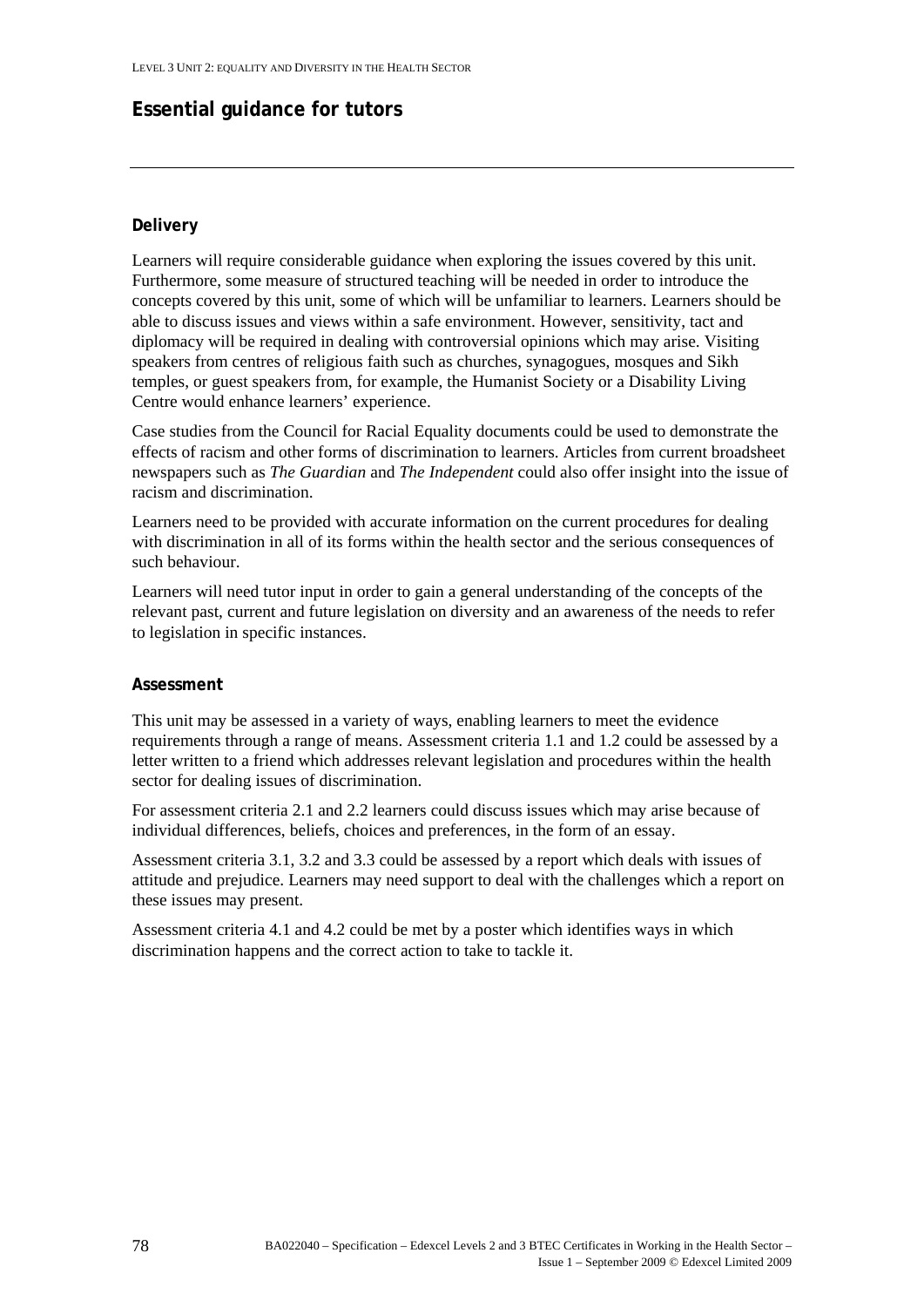# **Essential resources**

Learners will require access to full library facilities including relevant texts, DVDs, CD ROMs, current newspapers, professional magazines and ICT facilities.

# **Indicative resource materials**

### **Textbooks**

Clements P and Jones J – *The Diversity Training Handbook: A Practical Guide to Understanding and Changing Attitudes* (Kogan Page, 2002) ISBN 0749437227

Malik H – *A Practical Guide to Equal Opportunities* (Nelson Thornes, 2003) ISBN 0748770798

Moonie N – *Diversity and Rights in Care* (Heinemann, 2004) ISBN 0435401262

Stretch B and Whitehouse M – *BTEC National Health and Social Care Book 1* (Heinemann, 2007) ISBN 9780435499150

### **Journals**

*Care and Health* 

*Community Care Magazine* 

*Guardian* newspaper

*Independent* newspaper

*The Nursing Times* 

#### **Websites**

www.cre.gov.uk Council for Racial Equality www.kingsfund.org.uk The Kings Fund www.skillsforhealth.org.uk Skills for Health – Sector Skills Council for Health www.tht.org.uk The Terence Higgins Trust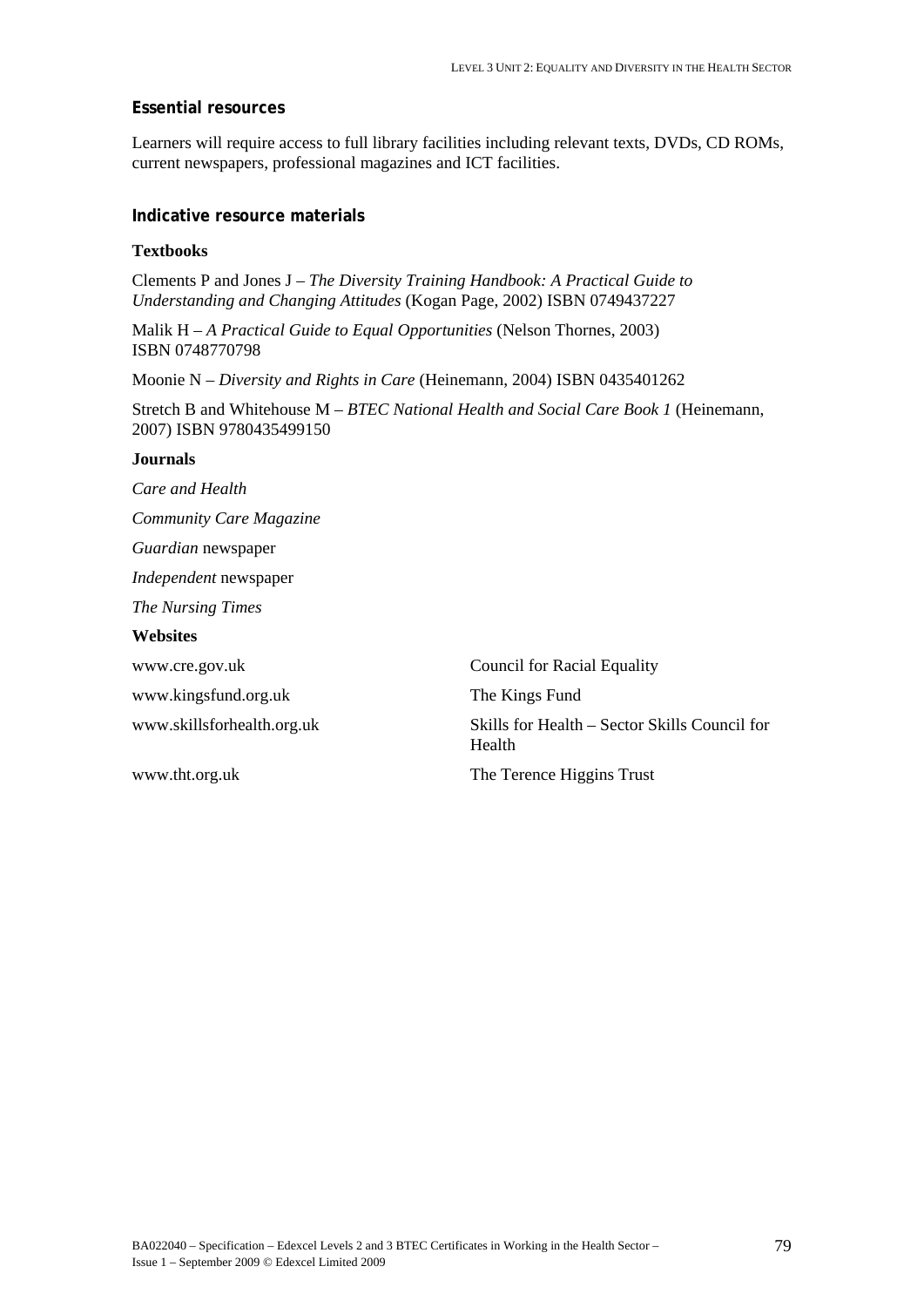# **Functional Skills — Level 2**

| <b>Skill</b>                                                                                                                                            | When learners are                                                                                                  |
|---------------------------------------------------------------------------------------------------------------------------------------------------------|--------------------------------------------------------------------------------------------------------------------|
| ICT - Use ICT systems                                                                                                                                   |                                                                                                                    |
| Select, interact with and use ICT<br>systems independently for a complex<br>task to meet a variety of needs                                             | using internet research to locate pertinent information<br>for assessment tasks                                    |
| Manage information storage to enable<br>efficient retrieval                                                                                             | storing incomplete course work, relevant documents and<br>articles for future use, labelling documents and folders |
| Follow and understand the need for<br>safety and security practices                                                                                     | storing information onto appropriate portable electronic<br>storage devises and using a password for security      |
| ICT - Find and select<br>information                                                                                                                    |                                                                                                                    |
| Select and use a variety of sources of<br>information independently for a<br>complex task                                                               | selecting relevant websites and using the information in<br>assessment tasks                                       |
| Access, search for, select and use ICT-<br>based information and evaluate its<br>fitness for purpose                                                    | accessing a variety of websites and selecting relevant<br>material                                                 |
| ICT - Develop, present and<br>communicate information                                                                                                   |                                                                                                                    |
| Bring together information to suit<br>content and purpose                                                                                               | collating information into appropriate formats for use in<br>assessment tasks                                      |
| Present information in ways that are fit<br>for purpose and audience                                                                                    | producing essays, reports and letters for assessment                                                               |
| Select and use ICT to communicate<br>and exchange information safely,<br>responsibly and effectively including<br>storage of messages and contact lists | using email to contact tutors and peers to discuss<br>progress                                                     |
| English                                                                                                                                                 |                                                                                                                    |
| Speaking and listening - make a range<br>of contributions to discussions and<br>make effective presentations in a wide<br>range of contexts             | questioning guest speakers; participating in buzz groups<br>and group discussions                                  |
| Reading – compare, select, read and<br>understand texts and use them to<br>gather information, ideas, arguments<br>and opinions                         | conducting literature searches                                                                                     |
| Writing – write documents, including<br>extended writing pieces,<br>communicating information, ideas and<br>opinions, effectively and persuasively      | producing the letter, report and essay.                                                                            |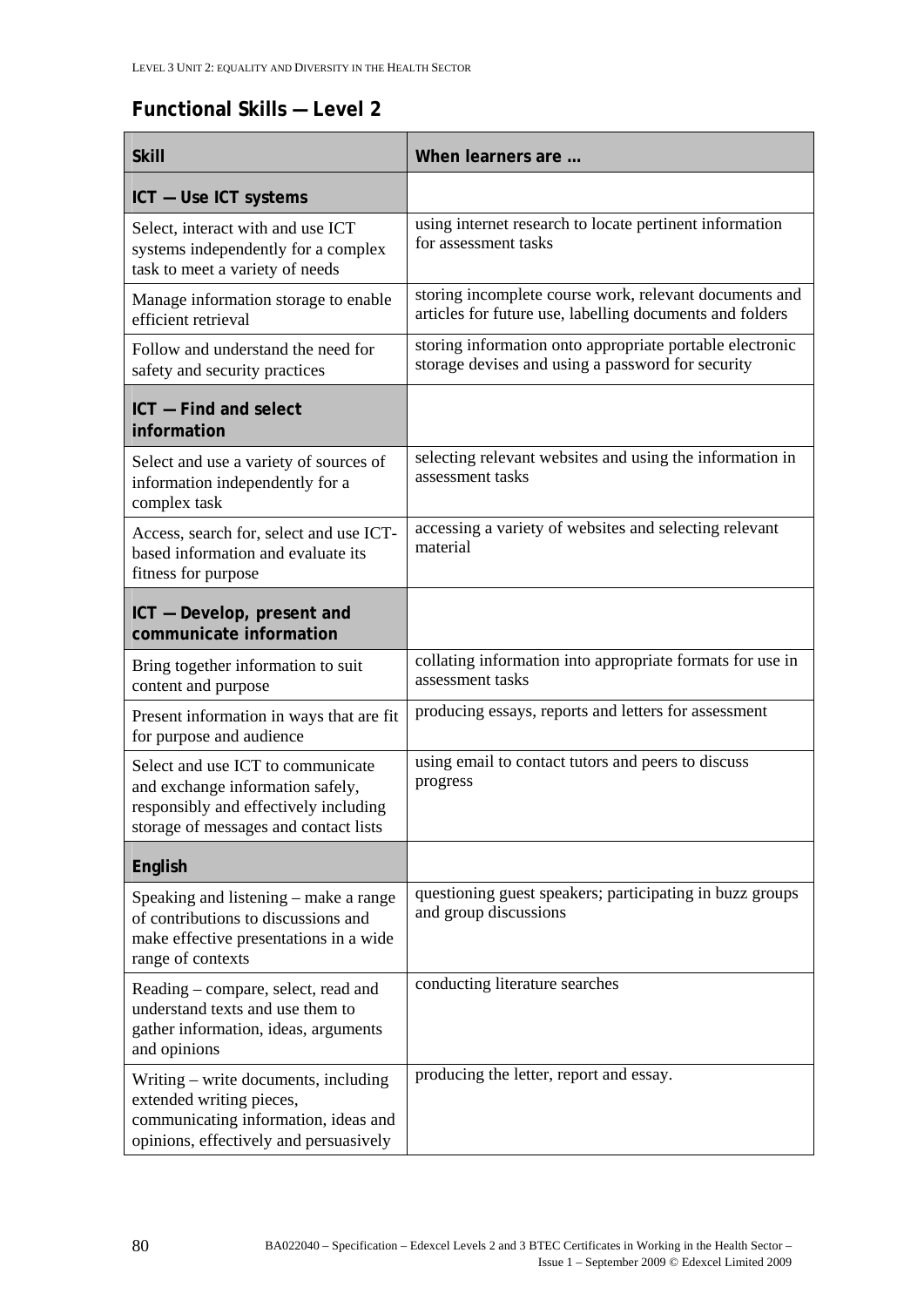| Unit $3:$           | Health, Safety and Security in<br>the Health Sector |
|---------------------|-----------------------------------------------------|
| Unit code:          | R/502/3401                                          |
| <b>QCF Level 3:</b> | <b>BTEC Short Course</b>                            |
| Credit value:       | 3                                                   |

# **Unit aim**

This unit aims to give the learner an understanding of how they can assist in monitoring and maintaining health, safety and security in the healthcare environment. It incorporates aspects such as identifying and managing risk; relevant legislation and workplace policies and procedures; how to report issues and promote the importance of health, safety and security.

# **Unit introduction**

The monitoring and maintenance of health, safety and security is of paramount importance, within the healthcare environment. This unit will introduce learners to the principles and practice of the subject, as well as the legislative framework which guides the safe running of a healthcare environment.

Learners will investigate ways of assessing risks to themselves and to others from identified hazards and how risks may be managed and monitored using organisational policies and procedures.

Learners will review key health, safety and security legislation and explain the policies and procedures which are associated with this.

Learners will gain an understanding of the importance of reporting incidents, within an appropriate timeframe, that may place health, safety and security at risk. Methods of reporting incidents will be examined and emphasis should be placed on the need to adhere to organisational policies and procedures.

Learners will investigate how to alert others to pertinent issues and how to provide information and advice to others about risks to health, safety and security in an organisation or service. This unit will also enable learners to describe ways of promoting health, safety and security and to manage emergency situations.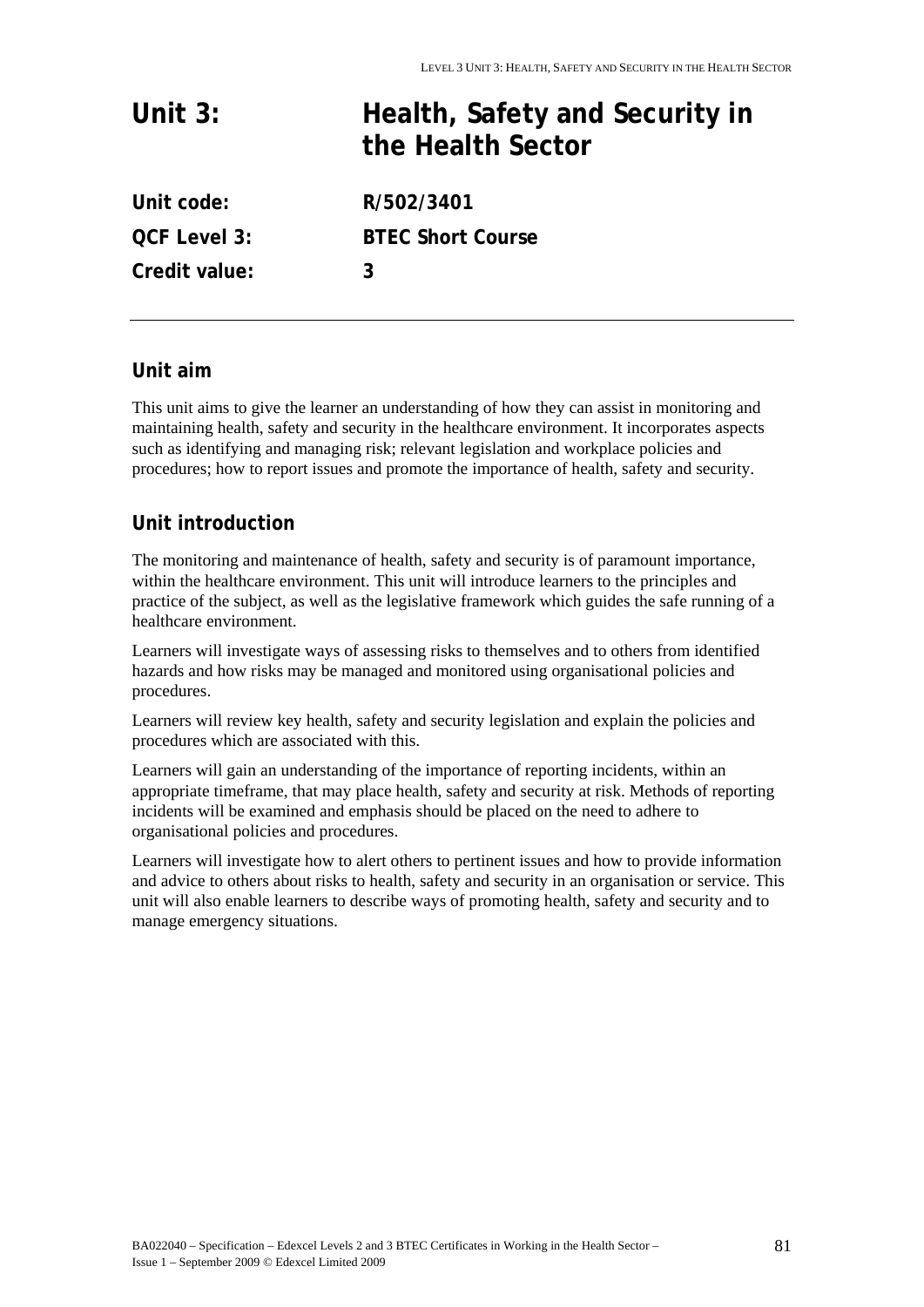# **Learning outcomes and assessment criteria**

In order to pass this unit, the evidence that learners present for assessment needs to demonstrate that they can meet all the learning outcomes for the unit. The assessment criteria determine the standard required to achieve the unit.

|                | Learning outcomes                                                                                                           | Assessment criteria                                                                                                            |
|----------------|-----------------------------------------------------------------------------------------------------------------------------|--------------------------------------------------------------------------------------------------------------------------------|
| $\mathbf{1}$   | Understand how to assess and manage<br>potential risks to the health safety and<br>security of self and others              | 1.1 explain ways to assess risks to self and<br>others for identified hazards                                                  |
|                |                                                                                                                             | 1.2 explain how risks to self can be managed<br>in an organisation or service                                                  |
|                |                                                                                                                             | 1.3 explain how risks to others can be<br>managed and monitored                                                                |
| $\overline{c}$ | Understand how to work in ways that are<br>consistent with legislation and<br>organisational policies and procedures        | 2.1 review the key legislation that relates to<br>health, safety and security in an<br>organisation or service                 |
|                |                                                                                                                             | 2.2 explain the policies of an organisation or<br>service that are associated with the<br>legislation                          |
|                |                                                                                                                             | 2.3 explain how to work in a way that is<br>consistent with these policies or<br>procedures                                    |
| 3              | Understand the importance of, and how to<br>provide reports of actual and potential<br>risks to health, safety and security | 3.1 explain the importance of accurate and<br>timely reporting of incidents that may put<br>health safety and security at risk |
|                |                                                                                                                             | 3.2 explain the method(s) used for reporting<br>incidents in line with organisational<br>procedures                            |
| 4              | Know how to support others in<br>maintaining health, safety and security.                                                   | 4.1 outline how to alert others to issues of<br>health, safety and security                                                    |
|                |                                                                                                                             | 4.2 describe ways in which a healthy, safe<br>and secure working environment can be<br>promoted                                |
|                |                                                                                                                             | 4.3 describe ways of providing information<br>and advice to others about risk in an<br>organisation or service                 |
|                |                                                                                                                             | 4.4 describe the process of managing an<br>emergency situation.                                                                |

**On completion of this unit a learner should:**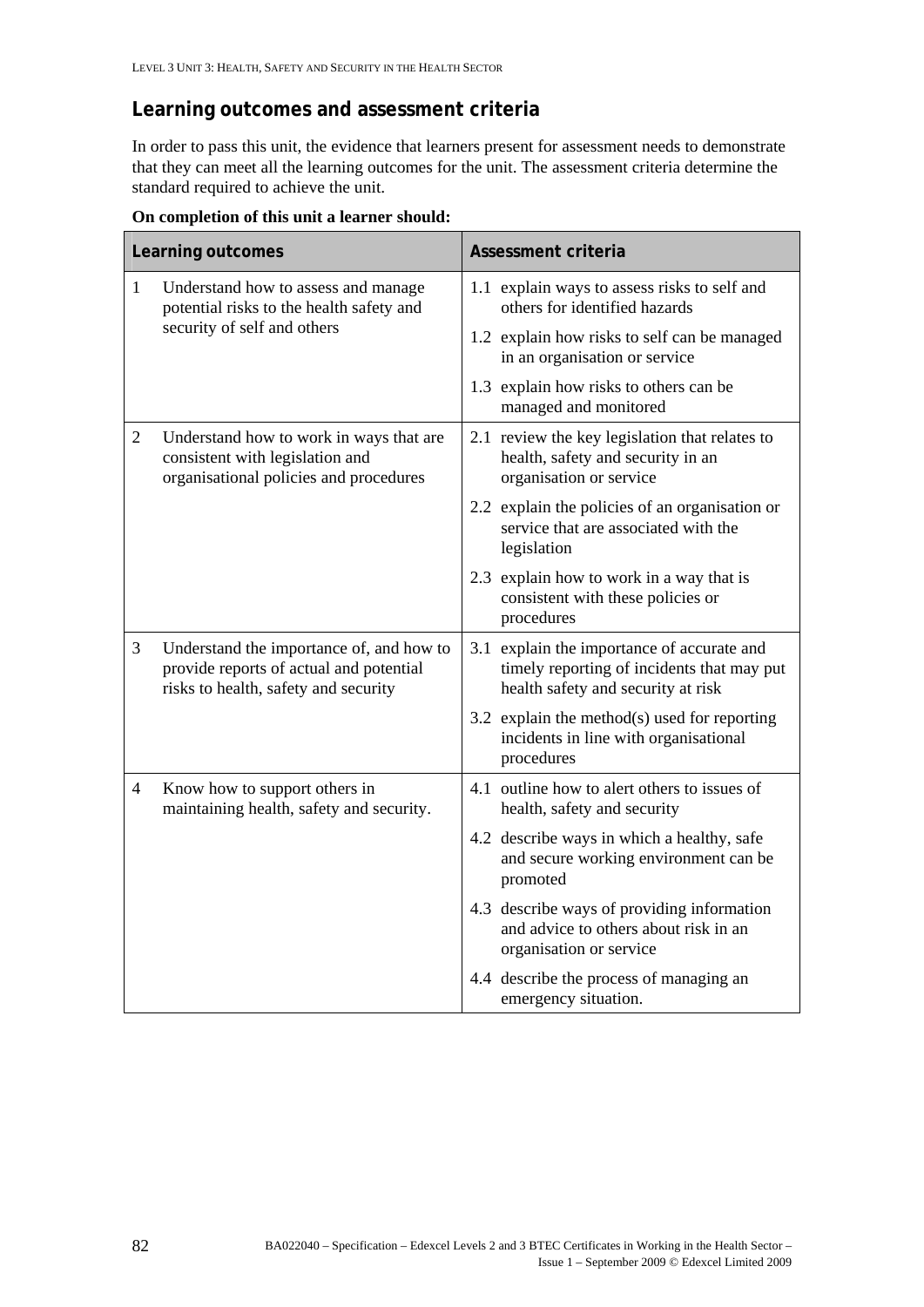# **Unit content**

# 1 **Understand how to assess and manage potential risks to the health, safety and security of self and others**

*Assessing risks*: risk assessments; review of risk assessments

*Risks*: injury or harm to individuals; infection; damage to equipment; damage to the environment; damage to the reputation of the organisation or service

*Managing risks to self and others*: adherence to legislation and organisational policies and procedures; following instructions for equipment and medication; correct storage and disposal of waste and hazardous substances; correct use of personal protective equipment; personal hygiene; completing documentation; monitoring work practices; regular reviews of potential risks, policies and procedures; completion of health and safety records, incident books and accident books

# 2 **Understand how to work in ways that are consistent with legislation and organisational policies and procedures**

*Legislation and guidelines*: relevant sections from past, current and future legislation eg Health and Safety at Work Act, Management of Health and Safety at Work Act, Management of Health and Safety Regulations, Food Safety Act, Food Safety (General Food Hygiene) Regulations, Manual Handling Operations, Reporting of Injuries Diseases and Dangerous Occurrences Regulations (RIDDOR), Control of Substances Hazardous to Health Regulations (COSHH)

*Policies and procedures*: organisational policies and procedures; links with relevant legislation; familiarisation of staff with relevant literature; monitoring work practices to ensure match to relevant legislation; use of supervision; management and peer observations; official reviews; calibration of equipment

# 3 **Understand the importance of, and how to, provide reports of actual and potential risks to health, safety and security**

*Reporting risks*: accurate and timely reporting of incidents eg spillages (chemical, biological), reporting broken or faulty equipment; named persons; health and safety officers; completing of incident and accident books; contacting the Health and Safety Executive; producing reports when appropriate; use of hazard notices eg for wet or slippery surfaces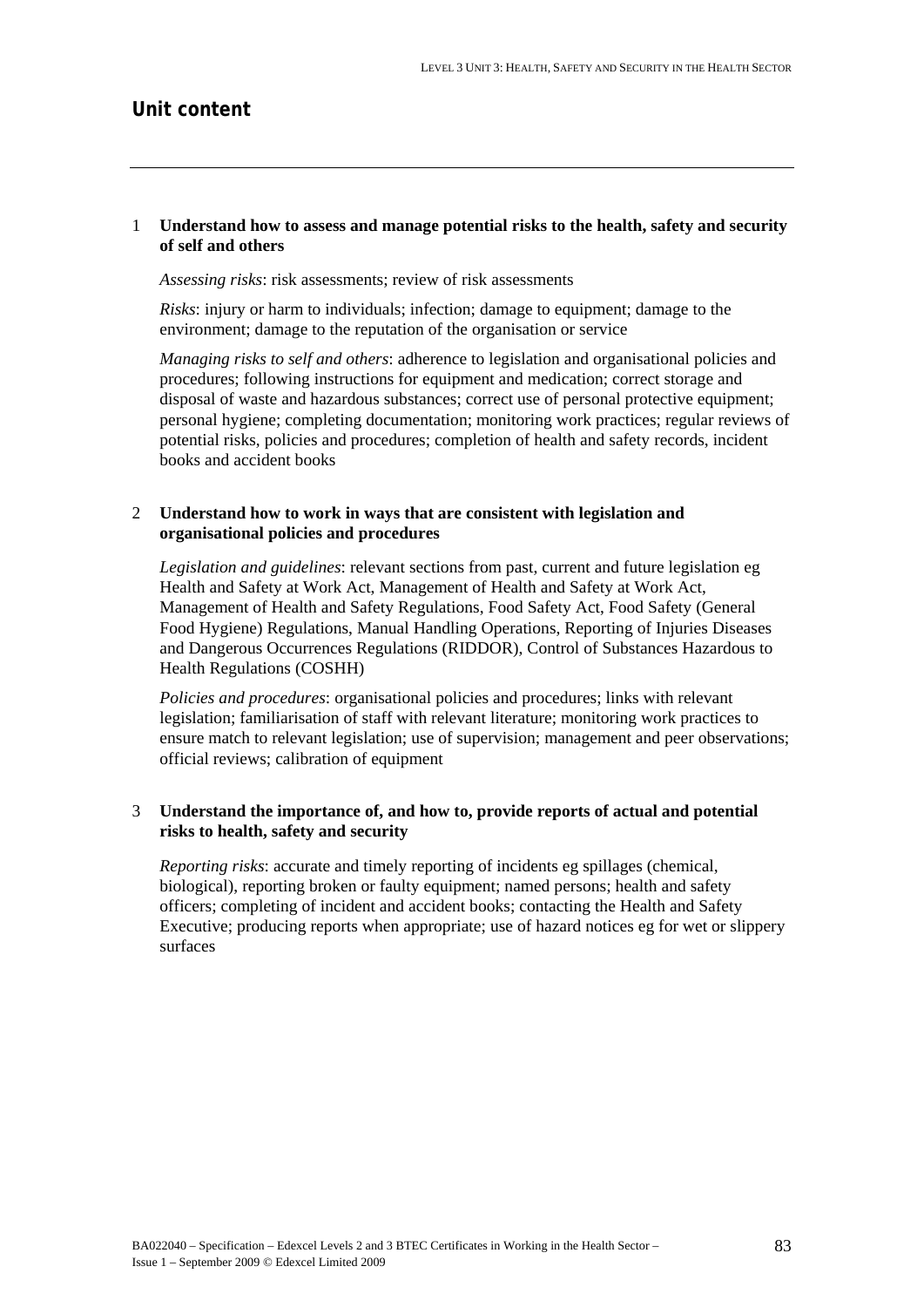# 4 **Know how to support others in maintaining health, safety and security**

*Promoting health, safety and security*: use of health and safety notices; issuing leaflets about particular health, safety and security issues; procedure books; staff training; supervision; monitoring of staff; accurate disposal of waste, sharps, soiled laundry; provision of hand hygiene facilities; provision of personal protective equipment; safe storage of food, substances and medication; locking doors and windows; use of safety gates where appropriate; accurate use of hoists or lifting and handling equipment

*Managing emergency situations*: action at emergency; containing situations; named contacts; contacting emergency services where appropriate; dealing with onlookers; preventing further risks or harm to others and self; need for calm approach; first aid procedures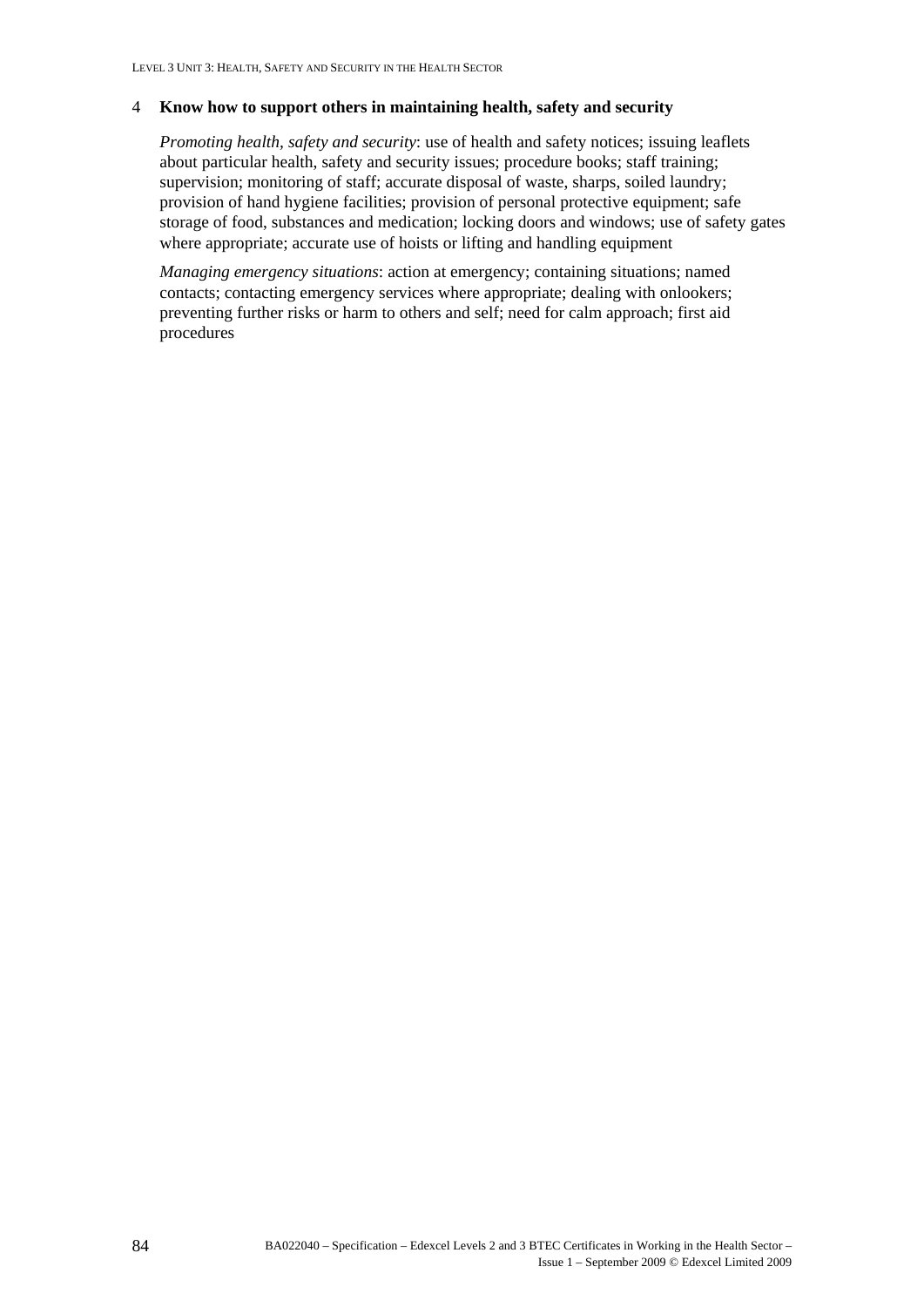# **Essential guidance for tutors**

# **Delivery**

The unit should be delivered by an experienced and appropriately qualified tutor, preferably with a history of employment in the health sector. Learners will require some focused input, to introduce them to the various aspects of the unit. Learners would benefit from a combination of taught sessions and visits from guest speakers, for example health professionals, environmental health officers or personnel from local offices of the Health and Safety Executive.

The concept of risk management could be introduced in the classroom by getting learners to conduct a risk assessment. This could be in the form of a survey of the centre or a local park or other leisure facility. Learners could obtain information on key legislation using the internet and tutor support, and use class discussions to reinforce this knowledge.

Learners need to understand the links between legislation and organisational policies and procedures and the consequences of not adhering to these. Learners should have a general understanding of the concepts of the legislation and an awareness of the need to refer to legislation in specific instances.

The use of 'hazard' pictures of vocational settings and case studies will help learners place the information in context. Newspaper articles on outbreaks of infections, food poisoning and other illnesses could be used to set the unit in context.

Learners could be encouraged to conduct a survey of the health and safety notices and other pertinent information, for example fire exits and fire fighting equipment, within the centre.

Learners should be encouraged to undergo appropriate first aid training and certification. Other relevant qualifications include those in food hygiene and manual handling.

# **Assessment**

The unit may be assessed in a variety of ways but it is strongly recommended that assessments retain the vocational focus of the unit.

Assessment criteria 1.1, 1.2 and 1.3 could be assessed by the production of a leaflet which informs colleagues of methods of dealing with risks. Learners who work in the sector could be encouraged to share the information with their supervisors.

For assessment criteria 2.1, 2.2 and 2.3 learners could write an essay which reviews key legislation and policies and analyses ways of structuring work practice in line with these. The format should enable learners to demonstrate an ability to link theory with practice.

For assessment criteria 3.1 and 3.2 learners could produce an article for a student magazine, describing the importance of accurate and timely reporting of incidents and the methods of reporting them. Learners will need to demonstrate full understanding of the consequences of delays in reporting incidents at this level.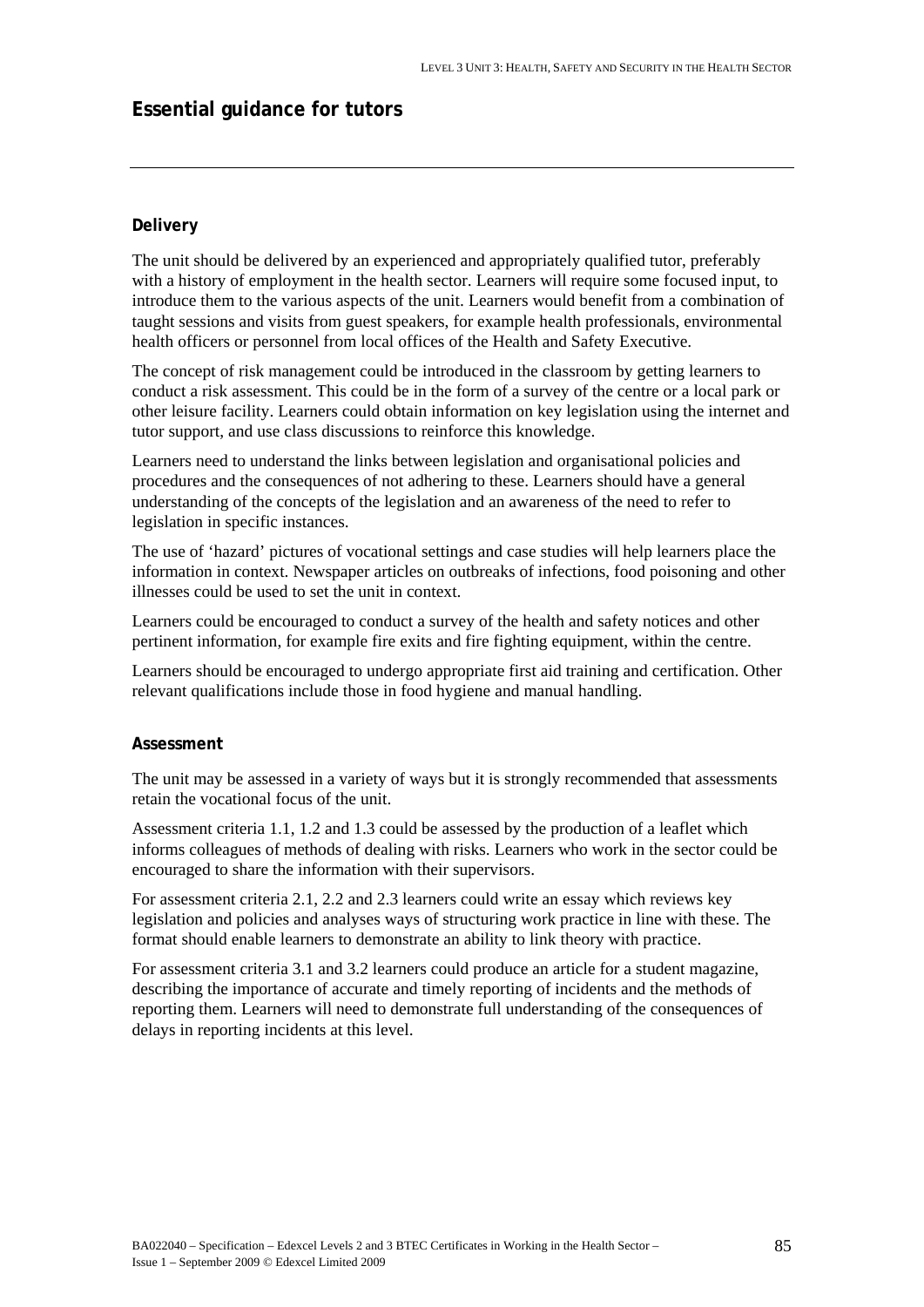For assessment criteria 4.1, 4.3 and 4.4 learners could produce a poster, outlining six ways of alerting colleagues to health, safety and security issues. Learners could also produce an information sheet on managing an emergency situation linked with an earlier identified risk. Learners could produce posters and information sheets to a professional standard and tutors should ensure that identifiable pictures/photographs are not included, in line with Edexcel policy.

For assessment criterion 4.2 learners could write an essay, discussing ways of promoting healthy, safe and secure working environments.

# **Essential resources**

Learners will require access to full library facilities including relevant texts, professional magazines and journals, CD ROMs, current newspapers and ICT facilities. Learners would also benefit from access to information from voluntary organisations such as the Royal Society for the Prevention of Accidents and government offices such as the Health and Safety Executive.

# **Indicative resource materials**

# **Textbooks**

Owens G A – *HACCP Works* (Highfield Publications, 2005) ISBN 1904544363

Sprenger R – *The Foundation HACCP Handbook* (Highfield Publications) ISBN 19045444355

Sprenger R and Fisher I – *The Essentials of Health and Safety (Carers)* (Highfield Publications) ISBN 1871912032

Stretch B and Whitehouse M – *BTEC National Health and Social Care Book 1* (Heinemann, 2007) ISBN 9780435499150

#### **Journals**

*Community Care The Nursing Times*  **Websites**  www.bohs.org **British Occupational Hygiene Society** www.dh.gov.uk Department of Health www.foodstandards.ds.gov.uk Food Standards Agency www.hse.gov.uk Health and Safety Executive www.hsebooks.co.uk Health and Safety Executive Books www.skillsforhealth.org.uk Skills for Health – Sector Skills Council for Health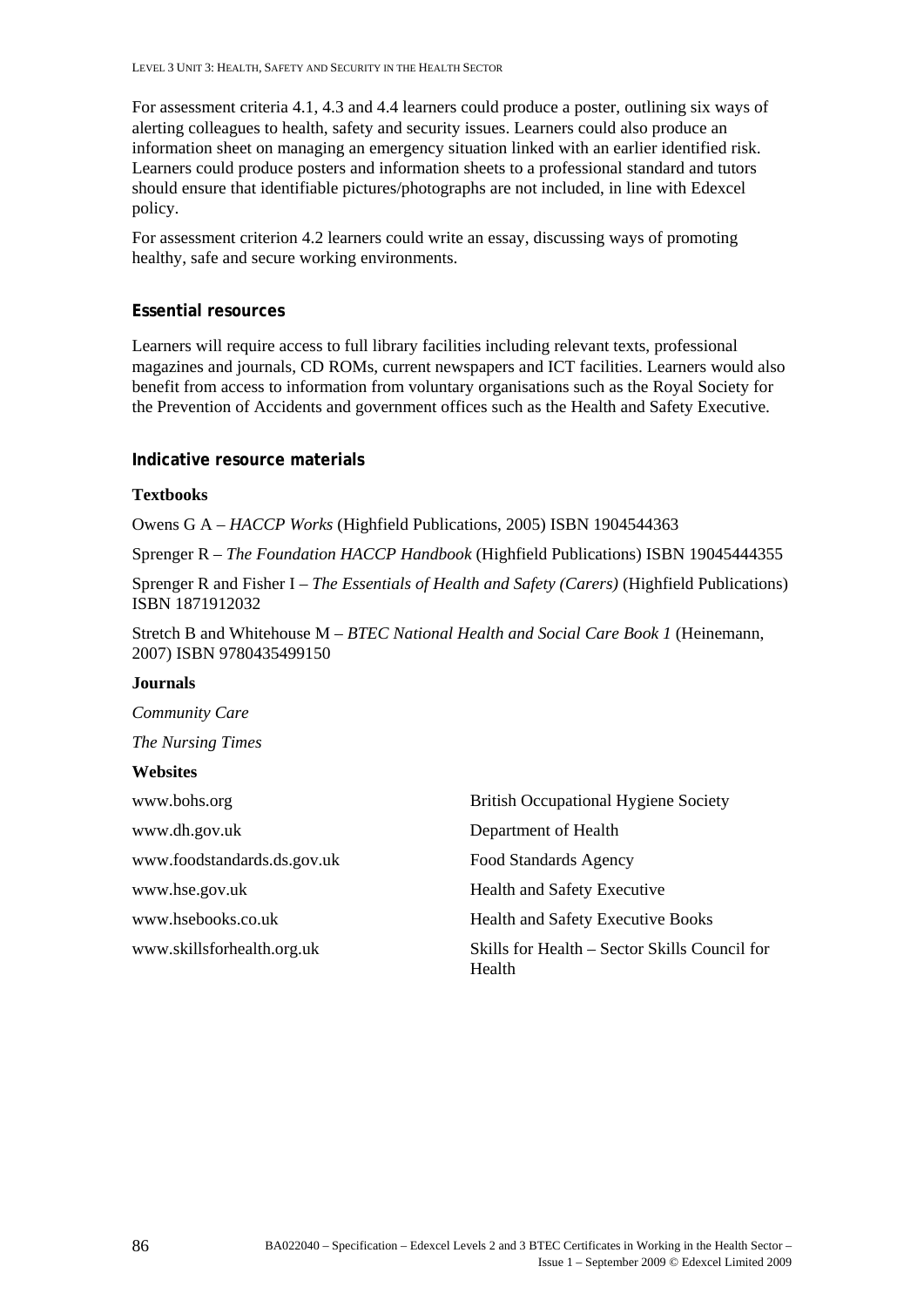# **Functional Skills — Level 2**

| <b>Skill</b>                                                                                                                                       | When learners are                                                                                           |
|----------------------------------------------------------------------------------------------------------------------------------------------------|-------------------------------------------------------------------------------------------------------------|
| ICT - Use ICT systems                                                                                                                              |                                                                                                             |
| Select, interact with and use ICT<br>systems independently for a complex<br>task to meet a variety of needs                                        | selecting a variety of websites for information to include<br>in assessment tasks                           |
| Use ICT to effectively plan work and<br>evaluate the effectiveness of the ICT<br>system they have used                                             | saving information in a variety of formats                                                                  |
| Manage information storage to enable<br>efficient retrieval                                                                                        | storing incomplete work, documents and articles in<br>folders for future use                                |
| Follow and understand the need for<br>safety and security practices                                                                                | storing information on appropriate portable electronic<br>storage devices and using a password for security |
| ICT - Find and select<br>information                                                                                                               |                                                                                                             |
| Select and use a variety of sources of<br>information independently for a<br>complex task                                                          | using a variety of websites to use in essays and<br>magazine articles                                       |
| Access, search for, select and use ICT-<br>based information and evaluate its<br>fitness for purpose                                               | accessing a variety of internet sites, selecting<br>information and evaluating its relevance for the unit   |
| ICT - Develop, present and<br>communicate information                                                                                              |                                                                                                             |
| Bring together information to suit<br>content and purpose                                                                                          | combining information collated from a variety of<br>websites                                                |
| Present information in ways that are fit<br>for purpose and audience                                                                               | presenting work as essays, reports, leaflets and<br>information sheets                                      |
| English                                                                                                                                            |                                                                                                             |
| Speaking and listening – make a range<br>of contributions to discussions and<br>make effective presentations in a wide<br>range of contexts        | contributing to buzz groups and group discussions and<br>questioning guest speakers                         |
| Reading – compare, select, read and<br>understand texts and use them to<br>gather information, ideas, arguments<br>and opinions                    | conducting literature searches, gathering information<br>and using it in assessment tasks                   |
| Writing – write documents, including<br>extended writing pieces,<br>communicating information, ideas and<br>opinions, effectively and persuasively | writing essays, leaflets, information sheets and magazine<br>articles.                                      |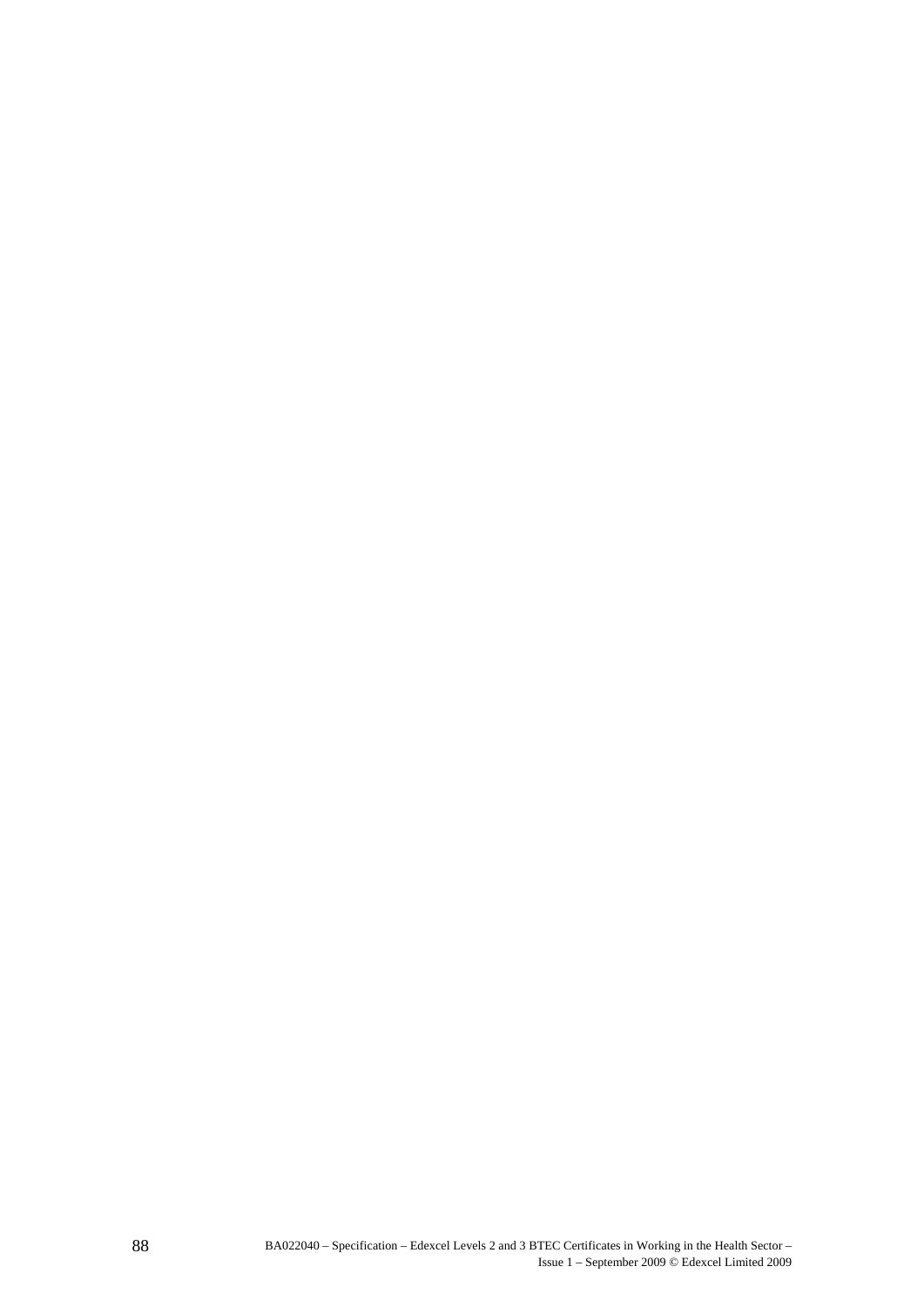| Unit $4:$           | <b>Maintaining Quality Standards in</b><br>the Health Sector |
|---------------------|--------------------------------------------------------------|
| Unit code:          | F/502/3412                                                   |
| <b>QCF Level 3:</b> | <b>BTEC Short Course</b>                                     |
| Credit value:       |                                                              |

# **Unit aim**

To develop an understanding of the importance of maintaining the quality of own work and that of others through monitoring competences to meet quality standards. Learners will learn the importance of prioritising workload, using and maintaining resources and the benefits of working with others. The unit will help the learner understand how legislation, policies and procedures determine quality standards.

# **Unit introduction**

The maintenance of quality standards is a major part of providing 'best practice' in supporting individuals who use services. Media coverage of areas of weakness within the health and care sectors has demonstrated the need to raise and maintain standards which meet the rigour demanded by the people who use services, governments and professional bodies within the sector.

Learners will investigate the essential nature of quality in all areas of health sector provision, including resources, staff issues, team working and the prioritising of workload to support the work life balance. Learners will investigate the concept of accountability when working with others, in order to ensure quality standards and professionalism.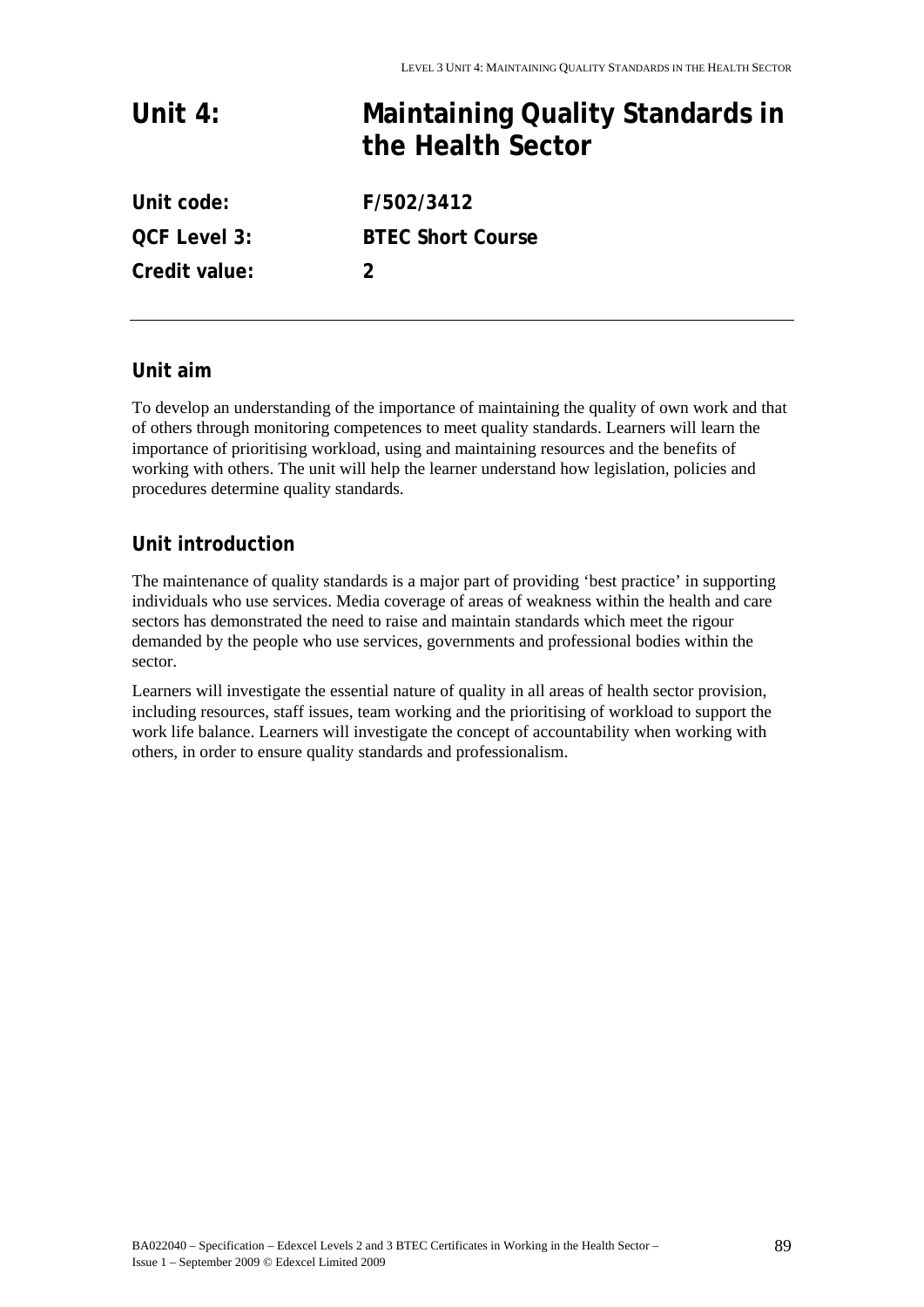# **Learning outcomes and assessment criteria**

In order to pass this unit, the evidence that learners present for assessment needs to demonstrate that they can meet all the learning outcomes for the unit. The assessment criteria determine the standard required to achieve the unit.

|                | Learning outcomes                                                                             | <b>Assessment criteria</b>                                                                                          |
|----------------|-----------------------------------------------------------------------------------------------|---------------------------------------------------------------------------------------------------------------------|
| $\mathbf{1}$   | Understand how to provide a quality<br>service within legislation, policies and<br>procedures | 1.1 explain the importance of meeting quality<br>standards as determined by legislation,<br>policies and procedures |
|                |                                                                                               | 1.2 explain how others could be encouraged<br>to meet quality standards                                             |
|                |                                                                                               | 1.3 explain the benefits of maintaining quality<br>standards                                                        |
| 2              | Understand the importance of working<br>with others to provide a quality service              | 2.1 explain personal responsibilities for<br>working with others                                                    |
|                |                                                                                               | 2.2 explain accountability when working with<br>others                                                              |
|                |                                                                                               | 2.3 explain the importance of working<br>effectively with others to provide a<br>quality service                    |
| 3              | Know how to monitor quality standards                                                         | 3.1 describe methods of monitoring quality<br>standards                                                             |
|                |                                                                                               | 3.2 state how to inform other staff of quality<br>issues                                                            |
|                |                                                                                               | 3.3 describe how resources can be monitored<br>and maintained                                                       |
|                |                                                                                               | 3.4 outline the benefits of monitoring quality<br>to maintain and improve standards                                 |
| $\overline{4}$ | Understand the importance of prioritising<br>own workload to reduce risks to quality.         | 4.1 review factors that can affect own<br>workload                                                                  |
|                |                                                                                               | 4.2 evaluate how prioritising work will ensure<br>the maintenance and improvement of a<br>quality service.          |

**On completion of this unit a learner should:**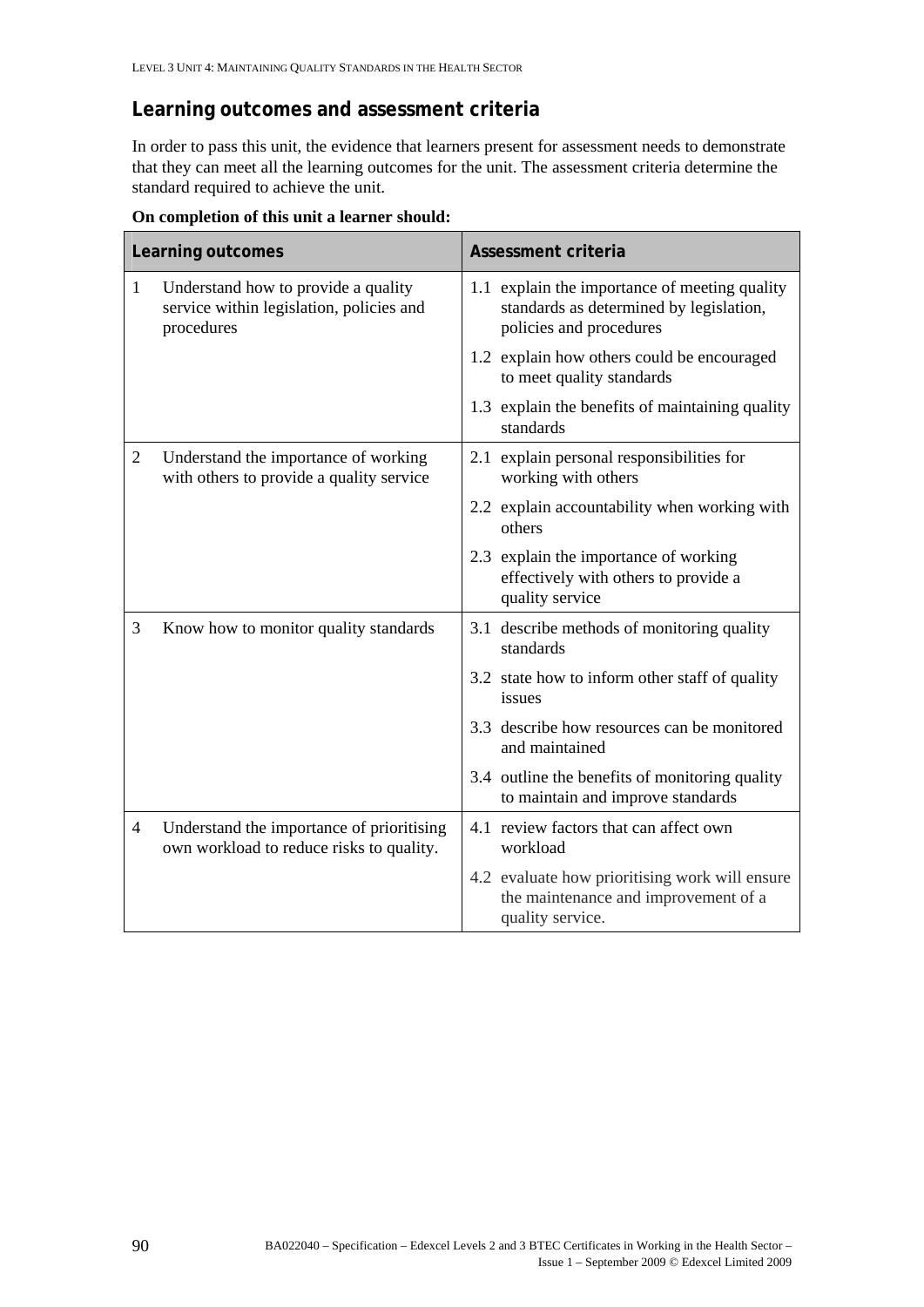#### 1 **Understand how to provide a quality service within legislation, policies and procedures**

*Quality standards, legislation, guidelines and regulations*: relevant sections from past, current and future legislation eg Care Standards Act, National Institute for Clinical Excellence Guidelines, Health and Social Care (Community Health and Standards) Act, Human Rights Act, Nursing and Residential Care Homes Regulations, Mental Health Act and associated codes of practice; National Minimum Standards; Nursing and Midwifery Council Code of Professional Conduct; National Occupational Standards; Quality Standards for Health and Social Care; importance of meeting quality standards as determined by legislation, policies and procedures

*Ways of engaging others*: meeting targets; meeting national minimum standards; accuracy of delivery; standardisation of provision throughout the sector

*Benefits of maintaining quality standards*: increased quality of provision for people who use services; increased work satisfaction; reduction of adverse publicity of the sector; reduction of worker stress; reducing inaccuracies; cost effective; reduction of waste with regard to resources

### 2 **Understand the importance of working with others to provide a quality service**

*Personal responsibilities and accountability*: recognition of personal responsibilities by the team; monitoring of efficiency, and effectiveness; observing models of good practice; health and safety issues

*Benefits of working with others*: greater accountability; shared responsibility for quality; peer support; recognition of personal responsibilities by the team; monitoring of efficiency, and effectiveness; observing models of good practice; health and safety issues

# 3 **Know how to monitor quality standards**

*Methods of monitoring quality standards*: peer reviews; appraisals; personal development plans; use of supervision and mentors; checking and recording use and levels of resources; calibration of equipment; conversance with standards

*Ways of informing staff of quality issues*: use of supervision and mentors

*Ways of monitoring and maintaining resources*: checking and recording use and levels of resources; calibration of equipment

*Benefits of monitoring quality*: ensuring standards; measuring standards against government and sector targets; requirements of people who use services; improvements in service delivery; enhanced reputation of the organisation/service; amending services where necessary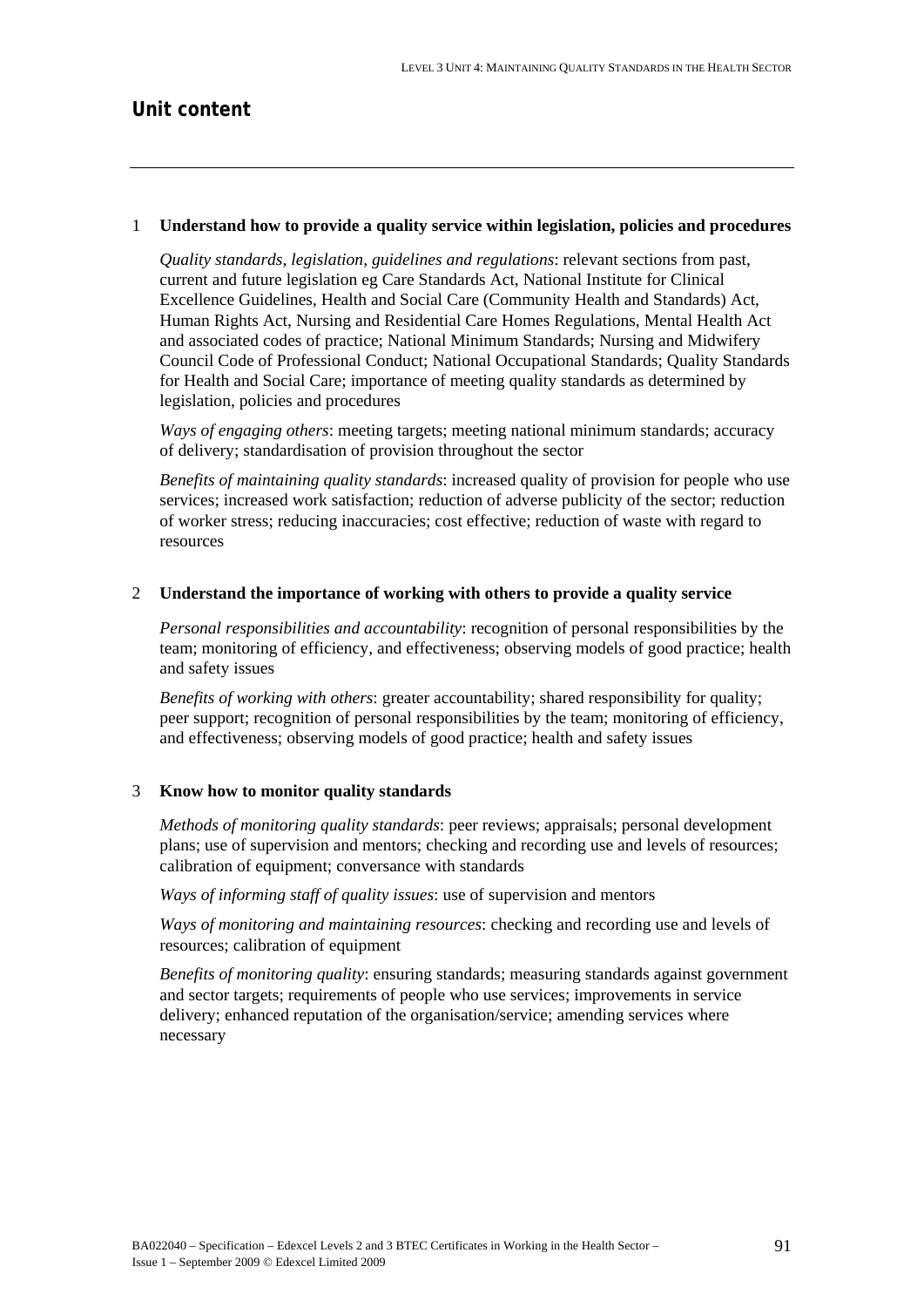# 4 **Understand the importance of prioritising own workload to reduce risks to quality**

*Factors affecting workload*: time constraints; poor time management; inefficiency; inability to delegate; staff shortages; staff illness; increased caseloads; government and service targets; financial constraints

*Reasons for prioritising work*: greater effectiveness and efficiency; reduction in inaccuracies; reduction in stress levels and related illness; attention to quality issues; improved staff relations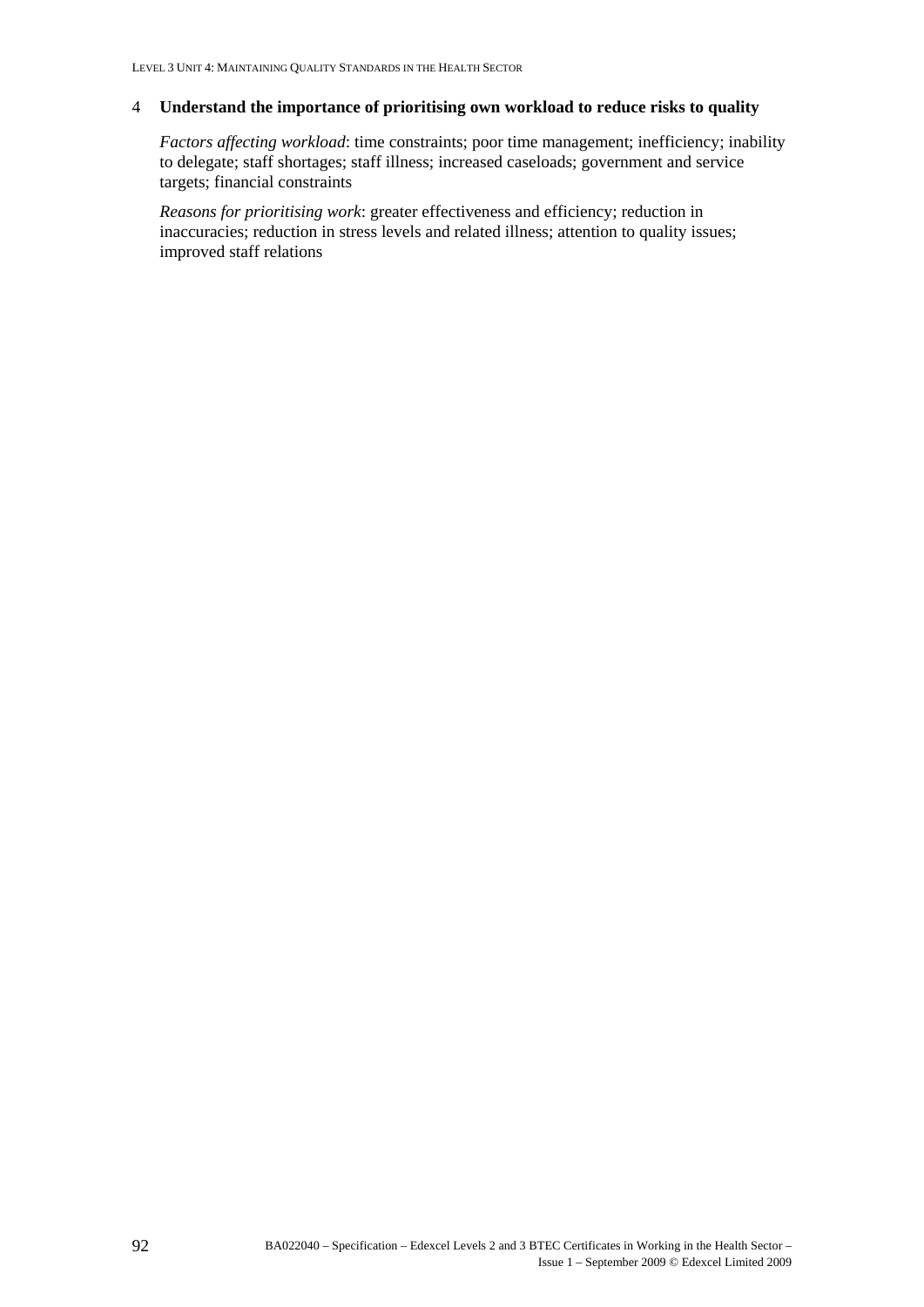# **Essential guidance for tutors**

# **Delivery**

It is essential that the tutor delivering this unit has a thorough understanding of quality standard issues and their effects on service delivery in the health sector. Learners will need to fully understand the essential nature of quality standards and their impact on all aspects of the sector. Although some direct tutor input will be necessary, other methods such as the use of case studies, DVDs, buzz groups, class discussions and relevant visits may be needed to maintain learner interest and provide a vocational context.

Learners should recognise the importance of accountability when working with others and the benefits of peer reviews and feedback with regard to their own approach to quality standards.

The issues surrounding supportive teamwork could be explored through simulation activities and role play, with group discussions used to debrief and evaluate performance.

Media coverage of poor standards of service delivery and monitoring standards should be used to demonstrate the need for quality rather than opportunities to criticise professionals.

Internet and literature searches could be used to supplement taught sessions. Learners who are employed within the sector should be encouraged to contribute experiences where appropriate.

#### **Assessment**

The unit may be assessed in a variety of ways. Assessment criteria 1.1, 1.2 and 1.3 could be assessed by a short report on quality standards, demonstrating learners' ability to apply legislation, policies and procedures to standards and to show understanding of the benefits.

Assessment criteria 2.1 to 2.3 could be assessed in the form of an information pack for new healthcare assistants and assessors should emphasise the need for professionalism in presentation, without extensive decoration and unnecessary pictures.

Assessment criterion 3.4 could be presented in the form of a poster.

Assessment criterion 4.1 and 4.2 could take the form of a personal learning plan and may be included as evidence for personal and professional development for learners employed in the sector.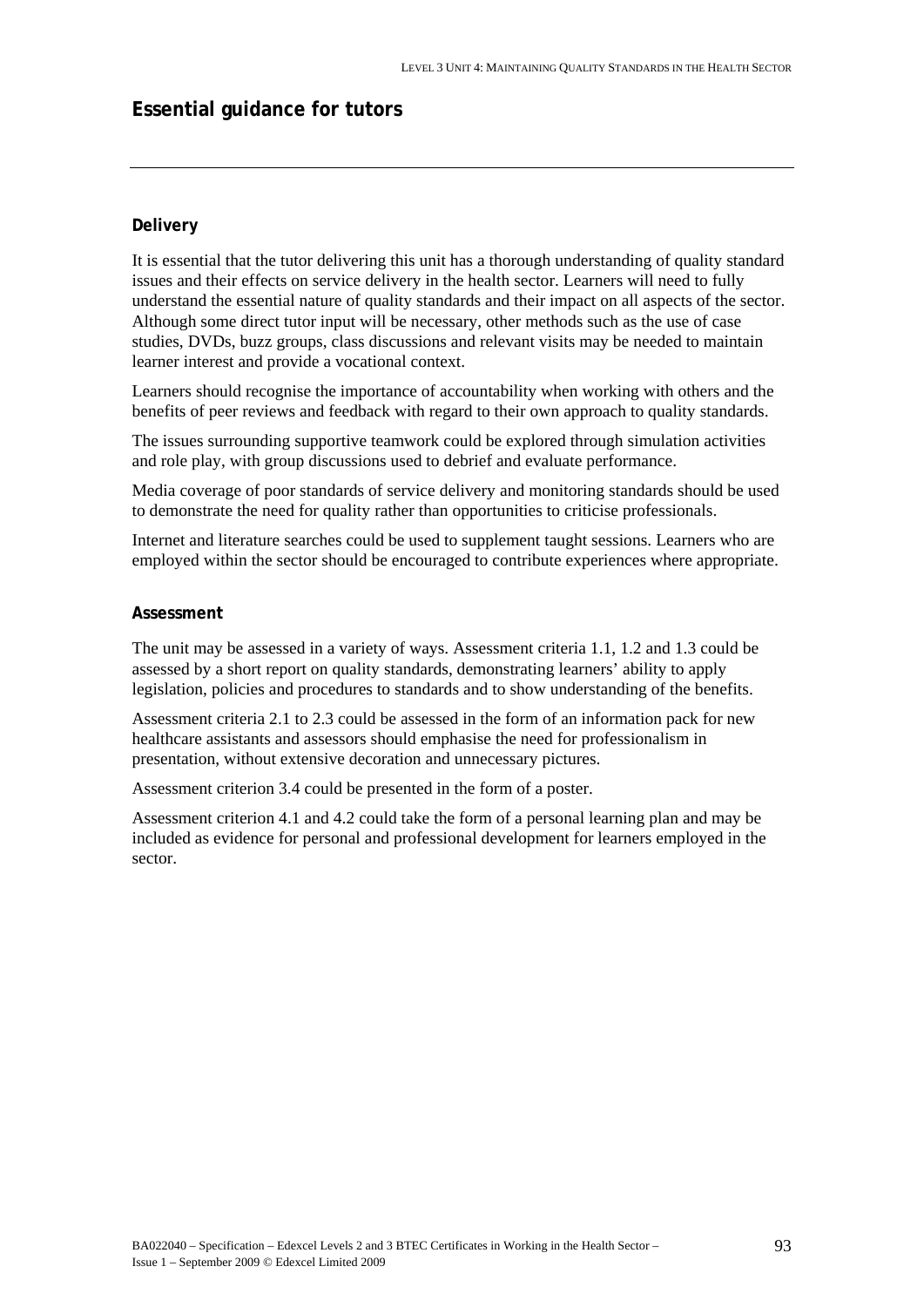# **Essential resources**

Learners will require full access to library facilities including relevant texts, professional magazines, CD ROMs and ICT facilities. Input from personnel management on dealing with the work life balance and time management would be of benefit to learners.

### **Indicative resource materials**

### **Textbooks**

Boys D and Langridge E – *BTEC National Health and Social Care Book 1* (Nelson Thornes, 2007) ISBN 0748784047

Miller J – *Care Practice for S/NVQ 3* (Hodder Arnold, 2005) ISBN 0340889330

Stretch B and Whitehouse M – *BTEC National Health and Social Care Book 1* (Heinemann, 2007) ISBN 9780435499150

Stretch B and Whitehouse M – *BTEC National Diploma Health and Social Care Book 2* (Heinemann, 2007) ISBN 9780435499167

#### **Journals**

*Care and Health* 

*Community Care Magazine* 

*The Nursing Times* 

*Quality Assurance News for Healthcare Education – No 11* 

#### **Websites**

| www.dhsspsni.gov.uk            | Department of Health, Social Services and<br><b>Public Safety</b> |
|--------------------------------|-------------------------------------------------------------------|
| www.dh.gov.uk                  | Department of Health                                              |
| www.healthcarecommision.org.uk | <b>Health Care Commission</b>                                     |
| www.nice.org.uk                | National Institute of Clinical Excellence<br>(NICE)               |
| www.skillsforhealth.org.uk     | Skills for Health – Sector Skills Council for<br>Health           |
| www.suht.nhs.uk                | <b>Quality Standards from Skills for Health</b>                   |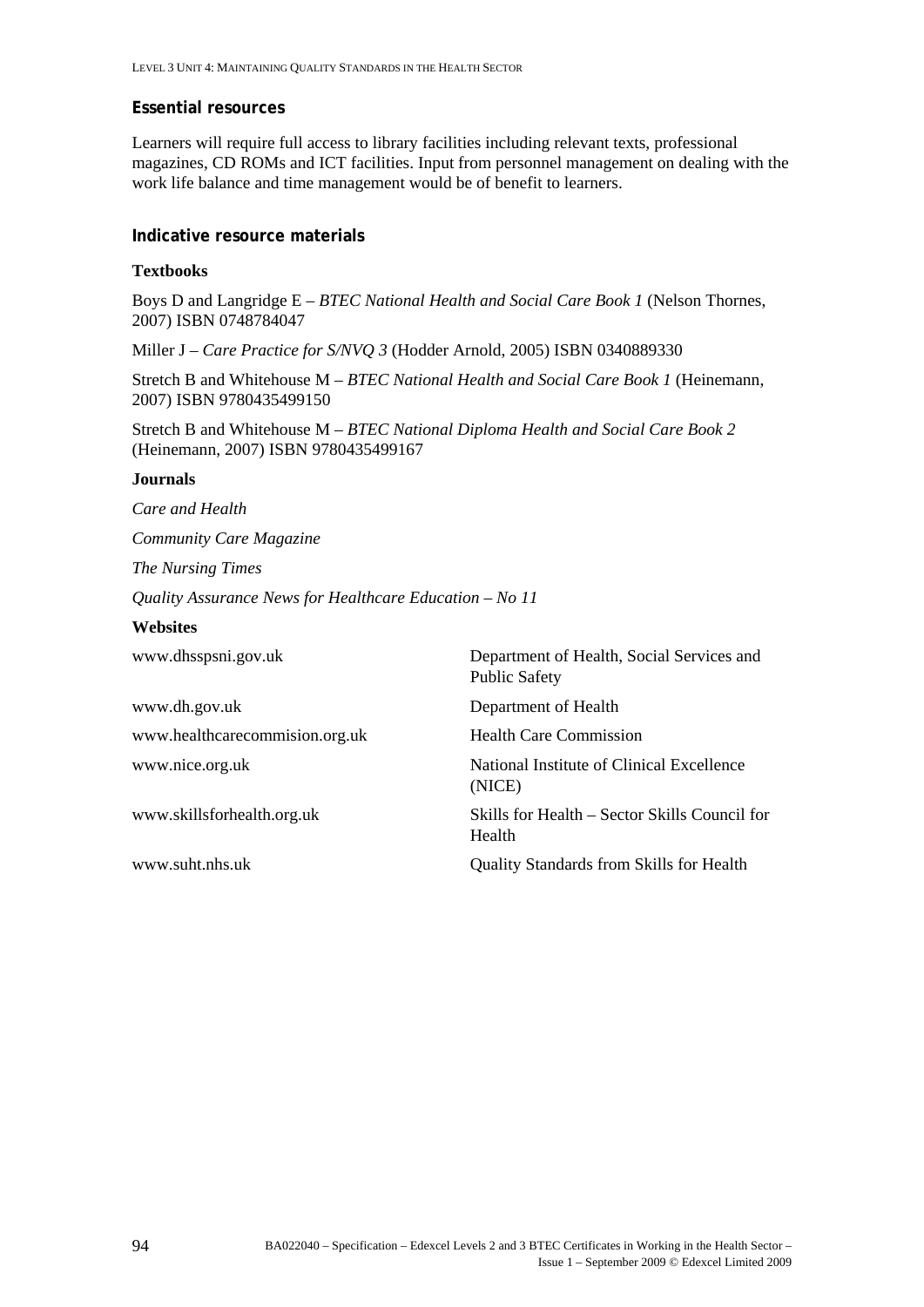# **Functional Skills — Level 2**

| <b>Skill</b>                                                                                                                                       | When learners are                                                                                        |
|----------------------------------------------------------------------------------------------------------------------------------------------------|----------------------------------------------------------------------------------------------------------|
| ICT - Use ICT systems                                                                                                                              |                                                                                                          |
| Select, interact with and use ICT<br>systems independently for a complex<br>task to meet a variety of needs                                        | selecting a variety of websites to obtain relevant<br>information                                        |
| Use ICT to effectively plan work and<br>evaluate the effectiveness of the ICT<br>system they have used                                             | organising work into online folders                                                                      |
| Manage information storage to enable<br>efficient retrieval                                                                                        | saving incomplete work in folders for easy access                                                        |
| Follow and understand the need for<br>safety and security practices                                                                                | storing work onto an appropriate portable electronic<br>storage device and using a password for security |
| ICT - Find and select<br>information                                                                                                               |                                                                                                          |
| Select and use a variety of sources of<br>information independently for a<br>complex task                                                          | selecting and using a variety of websites to produce<br>assessment tasks                                 |
| ICT - Develop, present and<br>communicate information                                                                                              |                                                                                                          |
| Bring together information to suit<br>content and purpose                                                                                          | combining web-based information in essays, posters and<br>information packs                              |
| Present information in ways that are fit<br>for purpose and audience                                                                               | presenting essays, posters and information packs                                                         |
| English                                                                                                                                            |                                                                                                          |
| Speaking and listening – make a range<br>of contributions to discussions and<br>make effective presentations in a wide<br>range of contexts        | contributing to group discussions and buzz groups                                                        |
| Reading – compare, select, read and<br>understand texts and use them to<br>gather information, ideas, arguments<br>and opinions                    | conducting literature searches to obtain relevant<br>materials                                           |
| Writing – write documents, including<br>extended writing pieces,<br>communicating information, ideas and<br>opinions, effectively and persuasively | writing essays and information packs.                                                                    |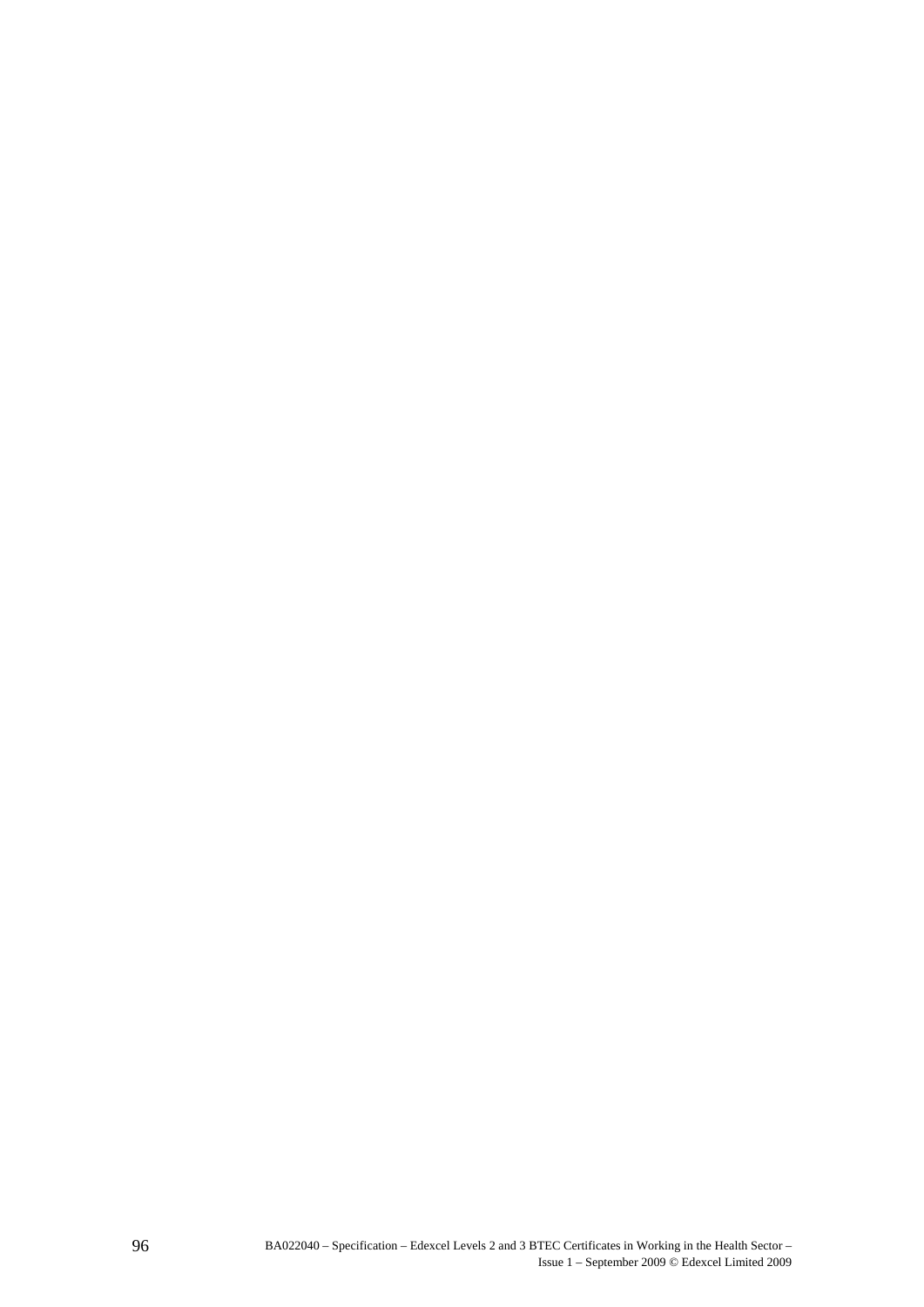| Unit $5:$           | <b>People and Personal</b><br>Development in the Health<br>Sector |
|---------------------|-------------------------------------------------------------------|
| Unit code:          | Y/502/3402                                                        |
| <b>QCF Level 3:</b> | <b>BTEC Short Course</b>                                          |
| Credit value:       | 3                                                                 |

# **Unit aim**

To gain an understanding of own personal development and how to support the development of others within the health sector. Learners should be aware of sources of feedback and use this to inform own personal development. The unit covers how to offer information to others to assist their development.

# **Unit introduction**

Personal and professional development is now a recognised component of any organisational strategy for employees. In addition, the professional bodies who oversee the health and care sectors have incorporated such strategies into their requirements for professional advancement.

It is therefore essential that learners intending to enter the health sector are familiar with the concepts of appraisal and development prior to employment.

Learners will examine a named work role within the health sector and assess that role against relevant standards such as the National Occupational Standards for Health and Social Care.

Learners will also be able to measure their own knowledge and skills, whilst identifying areas for development and opportunities for improvement. A reflective approach to work is encouraged throughout the unit, as learners need to be able to see the benefits of self-assessment and the need for personal and professional development within the framework of legislation and standards.

Learners will investigate the need for interpersonal skills, as they support colleagues in meeting development needs and obtaining pertinent information.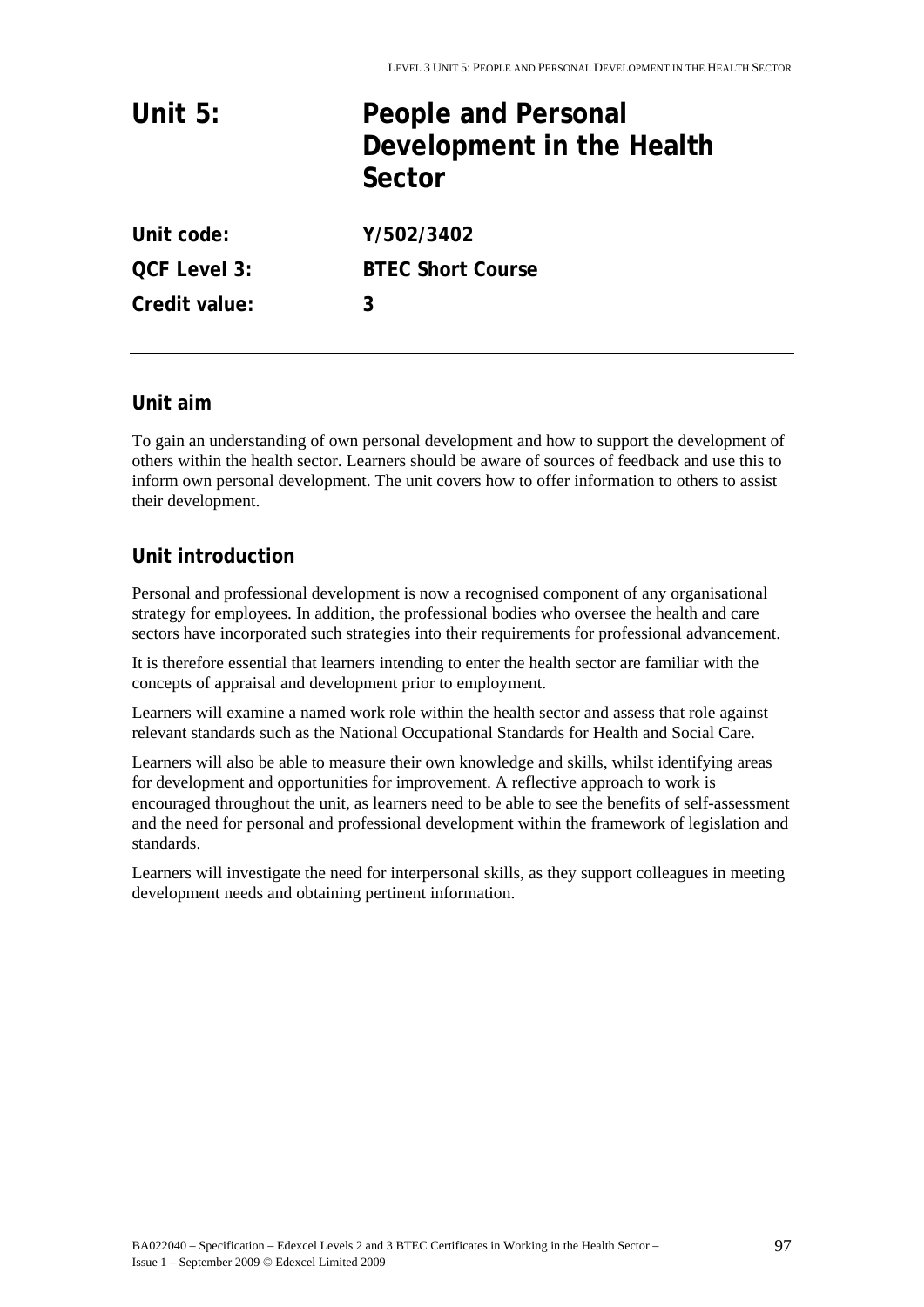# **Learning outcomes and assessment criteria**

In order to pass this unit, the evidence that learners present for assessment needs to demonstrate that they can meet all the learning outcomes for the unit. The assessment criteria determine the standard required to achieve the unit.

|   | Learning outcomes                                                               | Assessment criteria                                                                           |
|---|---------------------------------------------------------------------------------|-----------------------------------------------------------------------------------------------|
| 1 | Understand a work role in the health<br>sector                                  | 1.1 explain the duties and responsibilities of a<br>named work role in the health sector      |
|   |                                                                                 | 1.2 evaluate the expectations of the work role<br>in relation to relevant standards           |
| 2 | Understand the components of a personal<br>development plan                     | 2.1 assess own knowledge and understanding<br>against relevant standards.                     |
|   |                                                                                 | 2.2 explain how to use feedback to inform<br>own development                                  |
|   |                                                                                 | 2.3 identify own learning needs, interests and<br>development opportunities                   |
| 3 | Understand how learning opportunities<br>can contribute to personal development | 3.1 review ways to record own learning<br>opportunities                                       |
|   |                                                                                 | 3.2 evaluate effectiveness of learning<br>opportunities in supporting personal<br>development |
| 4 | Know how to offer information to others<br>to support their development.        | 4.1 identify the information which others may<br>need for their development                   |
|   |                                                                                 | 4.2 describe appropriate methods of offering<br>this information.                             |

**On completion of this unit a learner should:**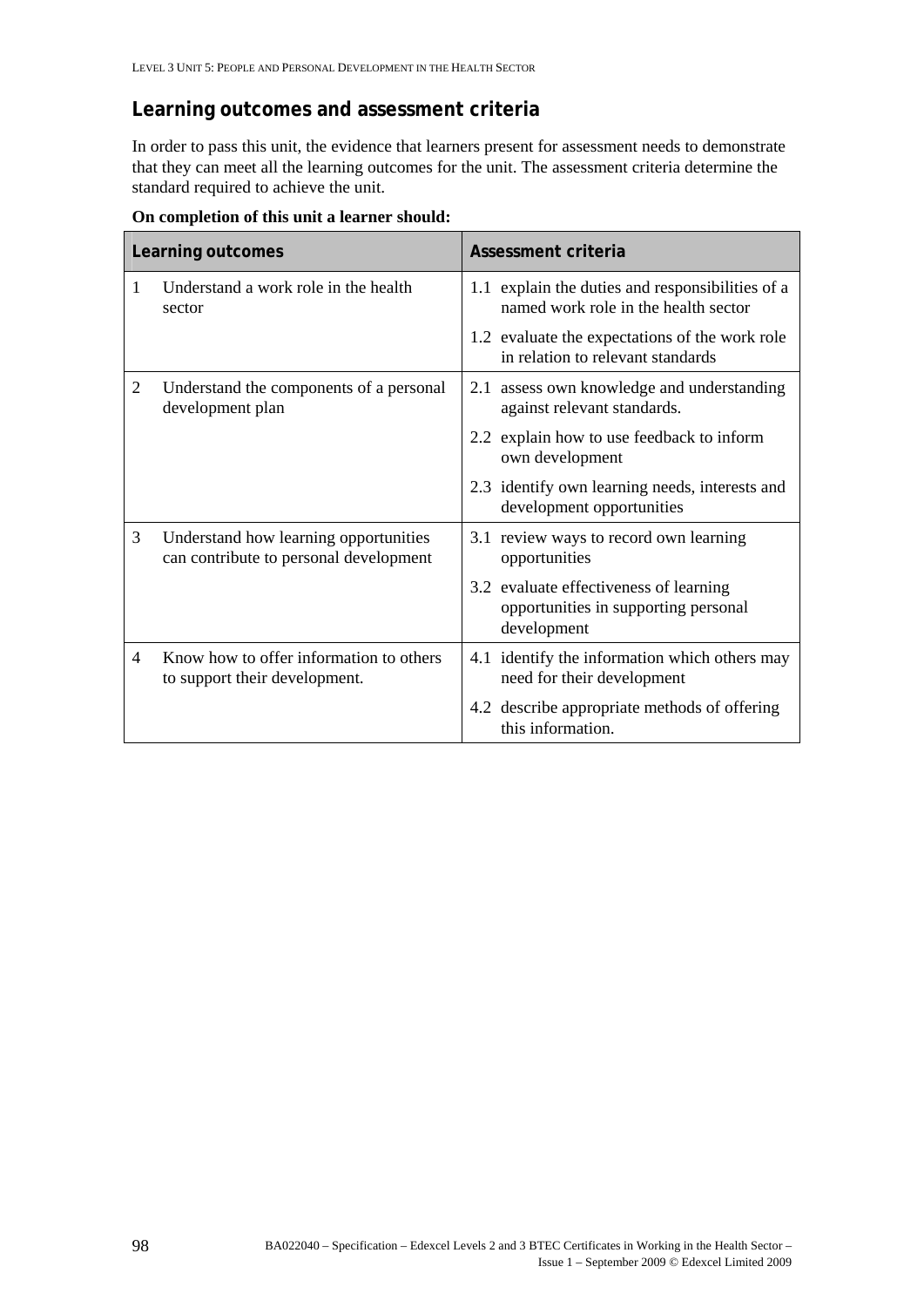# **Unit content**

#### 1 **Understand a work role in the health sector**

*Work roles*: know different work roles eg adult nurse, children's nurse, community nurse, GP practice nurse, midwife, healthcare assistant, operating theatre practitioner, ward receptionist, specialist practitioner nurse, environmental health officer, physiotherapist, speech and language therapist; duties and responsibilities; relevant qualifications; skills and personal attributes

*Relevant standards*: relevant sections from past, current and future legislation eg Care Standards Act, Data Protection Act, Freedom of Information Act, Health and Social Care Act, Health and Social Care (Community Health and Standards) Act, National Minimum Standards, Nursing and Midwifery Code of Professional Conduct, Nursing and Midwifery Council Code of Practice; National Occupational Standards for Health and Social Care; requirements of registration with professional bodies

# 2 **Understand the components of a personal development plan**

*Personal development plans*: appraisal process; defining long-term development; defining short-term goals; need for regular reviews; reflecting on own performance; identifying areas for development; use of supervision, mentors, completing plans, continual professional development; acting on feedback

#### 3 **Understand how learning opportunities can contribute to personal development**

*Learning opportunities*: skills audits; use of mentors and supervision; peer observations; organisational, service or professional bodies training days; study days; use of relevant literature; constructive feedback; evaluation sheets

*Recording learning and development*: reflective journals; personal development plans; compiling a professional development portfolio

#### 4 **Know how to offer information to others to support their development**

*Supporting development*: peer observations; acting as mentor; supervision; appropriate interpersonal skills; constructive feedback; modelling good practice; paired practice; buddy system; sharing examples of good practice; empathy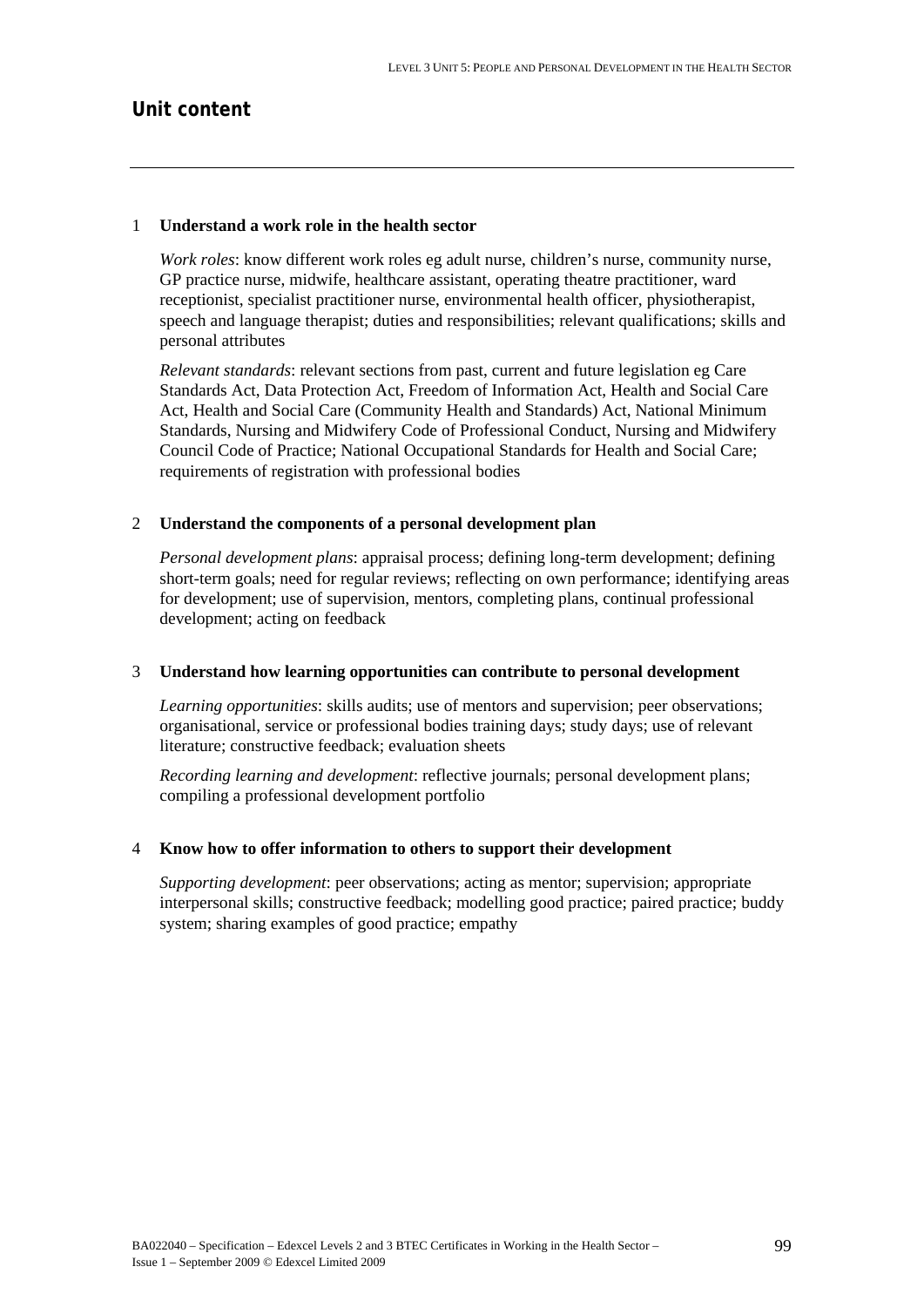# **Essential guidance for tutors**

# **Delivery**

It is essential this unit is delivered by a subject specialist, with appropriate experience, who is able to provide learners with a thorough understanding of the pertinent issues. Learners should be supported when researching their chosen work role and guided towards a realistic view of their own skills and abilities. The emphasis of the unit is on recognising the value of personal development and delivery should reflect this.

Learners should become conversant with the relevant standards and competencies and have a working knowledge of these; not only for assessment purposes but also for personal use in their employment. Supervised internet searches will encourage learners to develop their functional skills in addition to obtaining relevant information regarding occupational standards and pertinent legislation.

Learners should be encouraged to reflect on their own progress and to recognise and value development opportunities as being part of their ongoing progression in the health sector. Learners should be introduced to standard formats of personal development plans and participate in simulation activities, completing development reviews and plans.

The acquisition of appropriate interpersonal skills is an essential component of the unit, and learners will benefit from practical sessions followed by reviews of development in this area. Appropriate videos or DVDs, for example interpersonal training sessions, will be of benefit to learners.

# **Assessment**

This unit may be assessed in a variety of ways, the following suggestions may support tutor decisions. For assessment criteria 1.1 and 1.2 learners could write a short report on the duties and responsibilities of a work role within the sector, including an evaluation of the standards expected of the role, assessing it against relevant standards in the health sector. Learners will need guidance on the format of the report and support in choosing an appropriate, named role.

For assessment criteria 2.1 to 2.4 learners might be asked to measure their current knowledge and understanding of their chosen role. Sensitive guidance will be required here in order to preserve levels of self esteem and encourage learners to progress appropriately. Learners could produce a personal learning plan which they should be encouraged to view as a positive method of progression.

Assessment criteria 3.1 and 3.2 are related to recording learning opportunities and learners could be asked to review methods of recording and evaluate these. Learners should be encouraged to relate the task to their own experience and career aspirations.

For assessment criteria 4.1 and 4.2 learners could produce a leaflet which identifies the information a colleague may require in order to satisfy the requirements of their chosen work role. Learners might also be asked to describe methods of presenting this information to colleagues. The importance of sensitivity and appropriate interpersonal skills and an ability to empathise with others should be included in learners' work.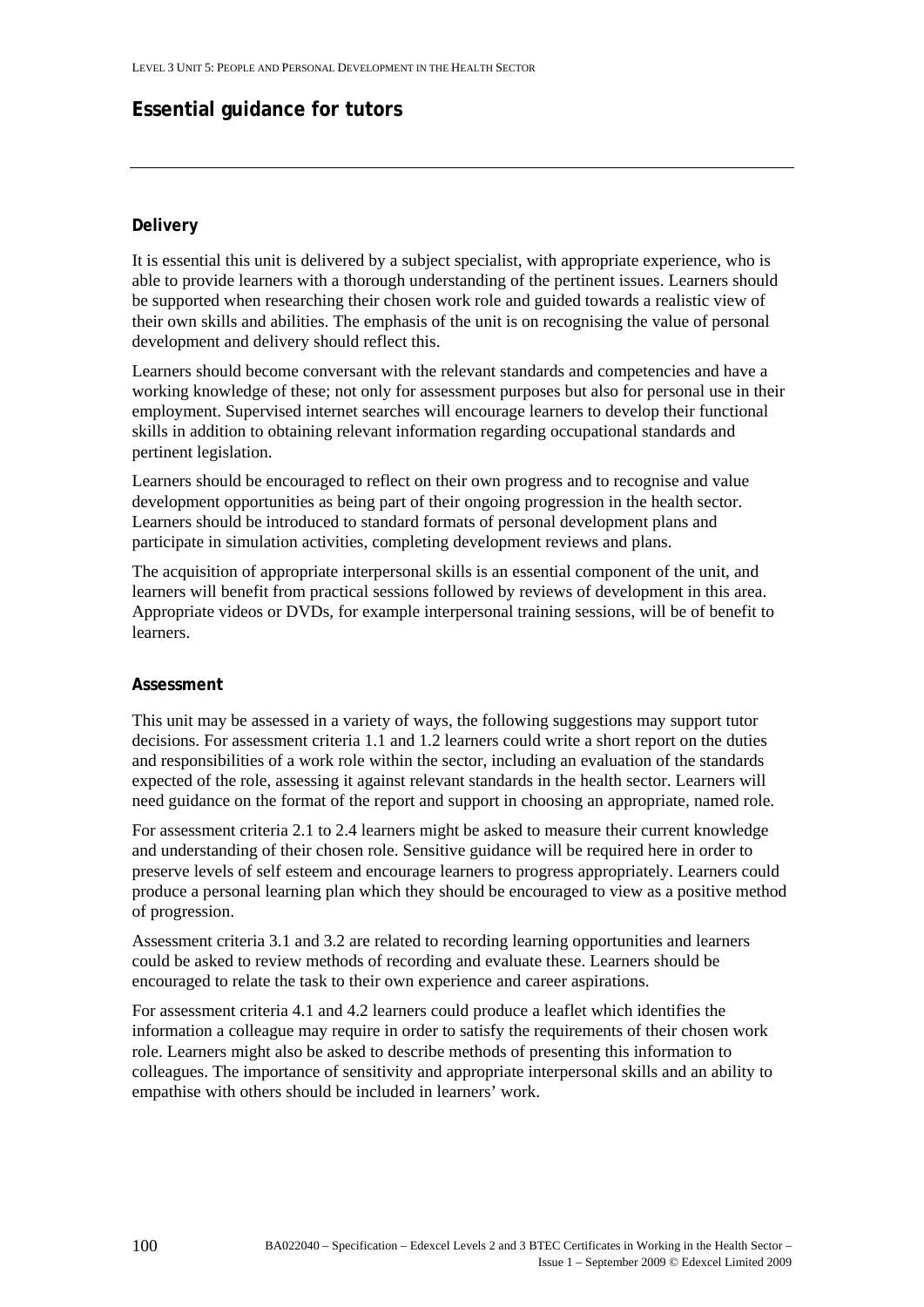# **Essential resources**

Learners will require access to full library facilities including relevant texts, DVDs CD ROMs, current newspapers, professional magazines and ICT. They will also need exemplars of personal development plans and the documentation relevant to personal appraisal.

### **Indicative resource materials**

### **Textbooks**

Crawford P and Bonham P – *Communication in Clinical Settings* (Nelson Thornes, 2006) ISBN 0748797165

Jasper M – *Beginning Reflective Practice* (Nelson Thornes, 2003) ISBN 0748771174

Miller J – *Care Practice for S/NVQ Level 3* (Hodder Arnold, 2005) ISBN 0340889330

Stretch B and Whitehouse M – *BTEC National Health and Social Care Book 1* (Heinemann, 2007) ISBN 9780435499150

# **Journals**

*Care and Health* 

*Community Care* 

*The Nursing Times* 

### **Websites**

| www.healthandsociacare.org       | <b>NHS</b> careers                                            |
|----------------------------------|---------------------------------------------------------------|
| www.medicalmestoday.com/articles | Review of Annual Nursing and Midwifery<br>Council Report      |
| www.nhscareers.nhs.uk            | National Occupational Standards for Health<br>and Social Care |
| www.nmc-uk.org                   | Nursing and Midwifery Council                                 |
| www.roehampton.ac.uk             | Roehampton University                                         |
| www.skillsforhealth.org.uk       | Skills for Health – Sector Skills Council for<br>Health       |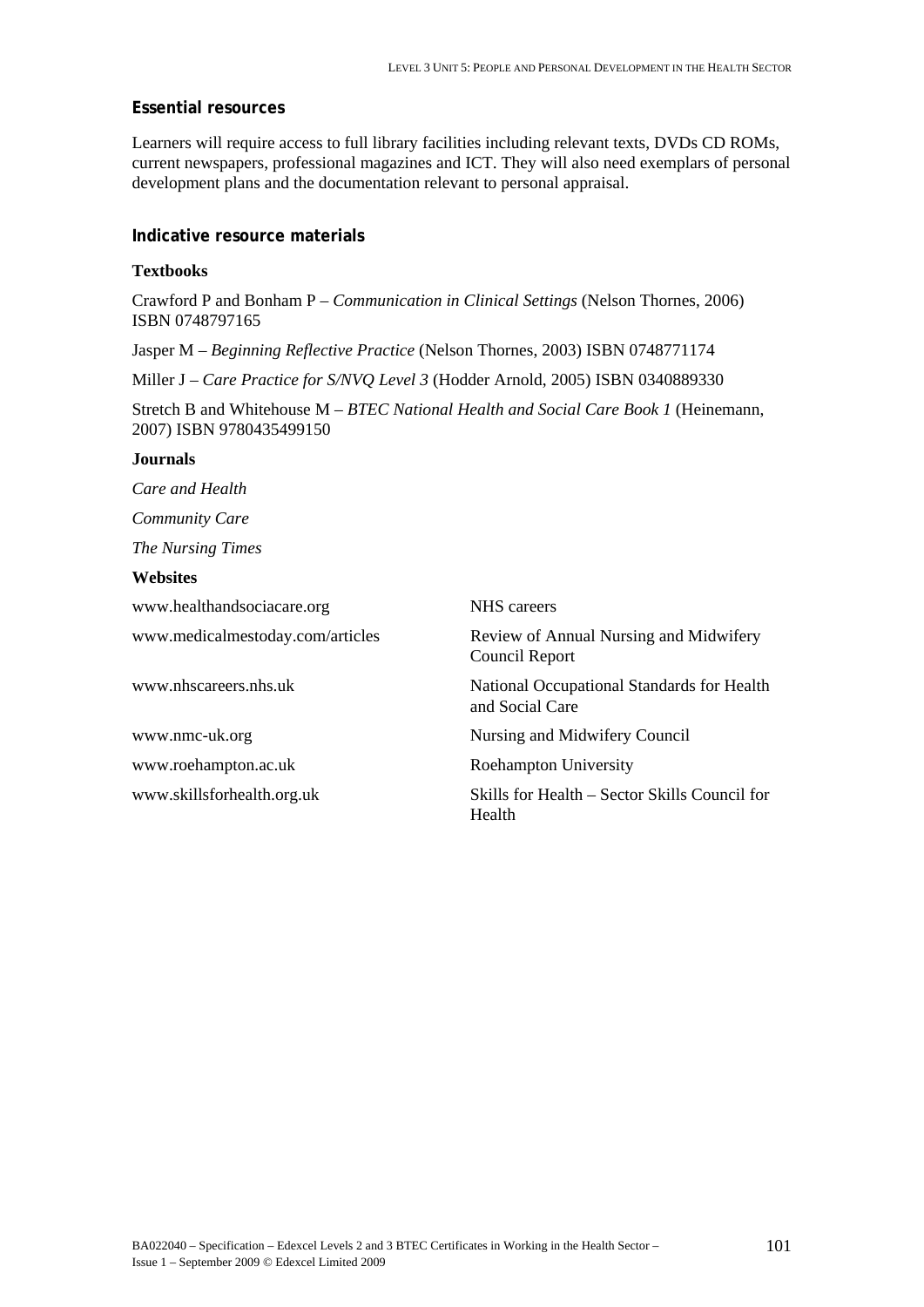# **Functional Skills — Level 2**

| <b>Skill</b>                                                                                                                                       | When learners are                                                                                                  |
|----------------------------------------------------------------------------------------------------------------------------------------------------|--------------------------------------------------------------------------------------------------------------------|
| ICT - Use ICT systems                                                                                                                              |                                                                                                                    |
| Select, interact with and use ICT<br>systems independently for a complex<br>task to meet a variety of needs                                        | selecting relevant websites to use in a variety of<br>assessment tasks                                             |
| Manage information storage to enable<br>efficient retrieval                                                                                        | storing incomplete work, documents and other<br>information for later use                                          |
| Follow and understand the need for<br>safety and security practices                                                                                | storing information onto an appropriate portable<br>electronic storage device and using a password for<br>security |
| ICT - Find and select<br>information                                                                                                               |                                                                                                                    |
| Select and use a variety of sources of<br>information independently for a<br>complex task                                                          | selecting and using a variety of websites to access<br>information for assessment tasks                            |
| Access, search for, select and use ICT-<br>based information and evaluate its<br>fitness for purpose                                               | accessing and evaluating the relevance of web-based<br>information                                                 |
| ICT - Develop, present and<br>communicate information                                                                                              |                                                                                                                    |
| Bring together information to suit<br>content and purpose                                                                                          | collating information obtained from several web-based<br>sources                                                   |
| Present information in ways that are fit<br>for purpose and audience                                                                               | presenting essays and personal development plans                                                                   |
| Select and use ICT to communicate<br>and exchange information safely,                                                                              | using email to contact relevant organisations to obtain<br>information                                             |
| responsibly and effectively including<br>storage of messages and contact lists                                                                     | storing contact lists of tutors to obtain support when<br>needed                                                   |
| English                                                                                                                                            |                                                                                                                    |
| Speaking and listening – make a range<br>of contributions to discussions and<br>make effective presentations in a wide<br>range of contexts        | contributing to group discussions and questioning<br>visiting speakers                                             |
| Reading – compare, select, read and<br>understand texts and use them to<br>gather information, ideas, arguments<br>and opinions                    | conducting literature searches to gather relevant<br>information                                                   |
| Writing – write documents, including<br>extended writing pieces,<br>communicating information, ideas and<br>opinions, effectively and persuasively | writing essays and personal development plans.                                                                     |

102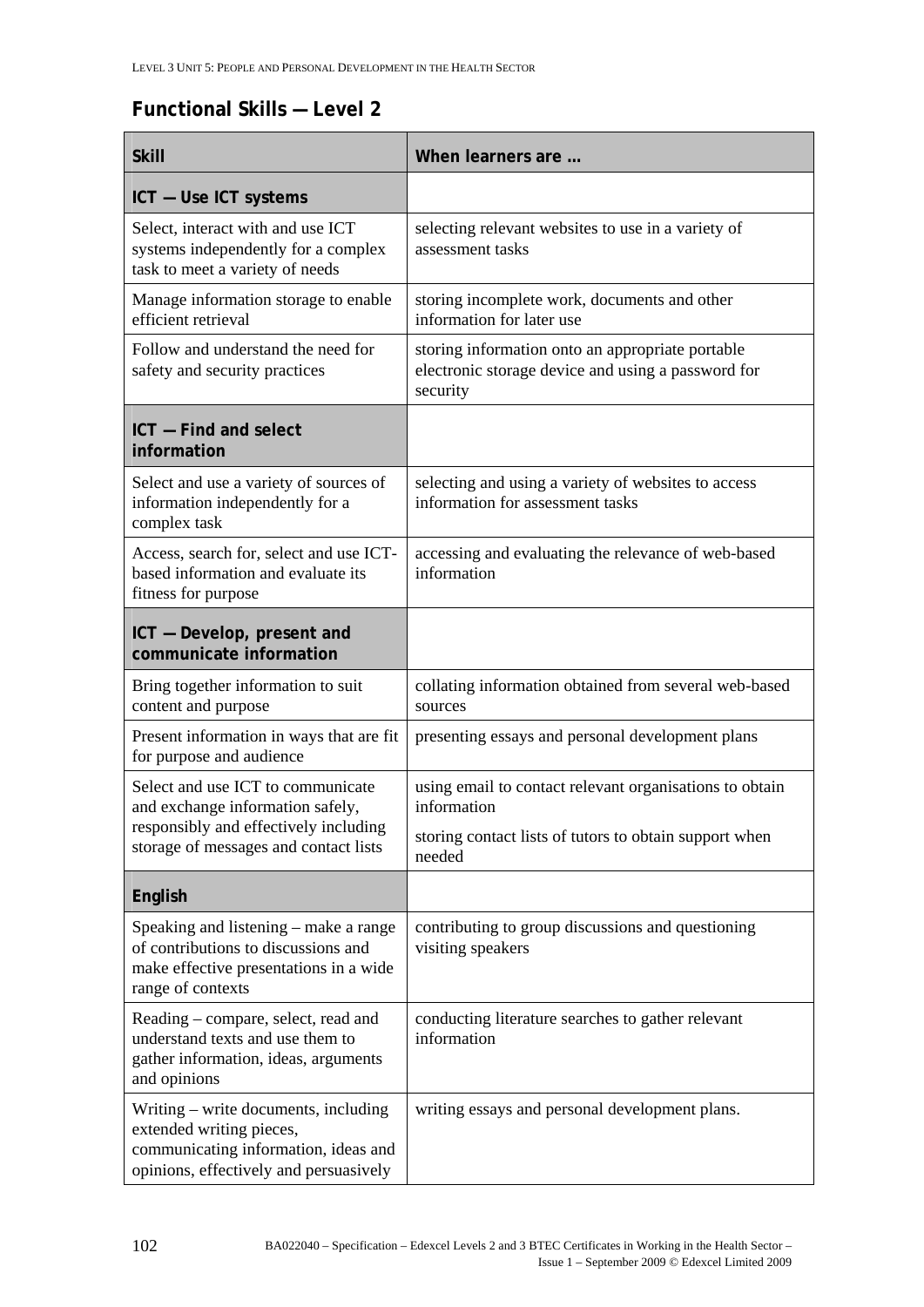# Unit 6: Service Improvement in the **Health Sector**

**Unit code: J/502/3413 QCF Level 3: BTEC Short Course Credit value: 3** 

### **Unit aim**

To develop the ability to contribute to service improvement in the health sector. The unit looks at how to identify, discuss and implement service improvements. Learners will consider how to implement change and how to support others in making changes.

## **Unit introduction**

Service improvement is a continual process within the health sector. Services are generally being measured against government standards and targets, demands of people who use services and professional bodies such as the Sector Skills Councils and the Nursing and Midwifery Council.

This unit will develop learners' understanding of the necessity of continual service improvement, and the need to provide optimum support to the people who use the services.

Learners will investigate and examine key issues relating to potential improvements and discuss how such improvements may be implemented.

Learners will also examine and evaluate the effectiveness of their own work role and devise strategies for improvement. The importance of agreeing changes with others in the health sector workforce is emphasised reflecting the 'team nature' of health sector working.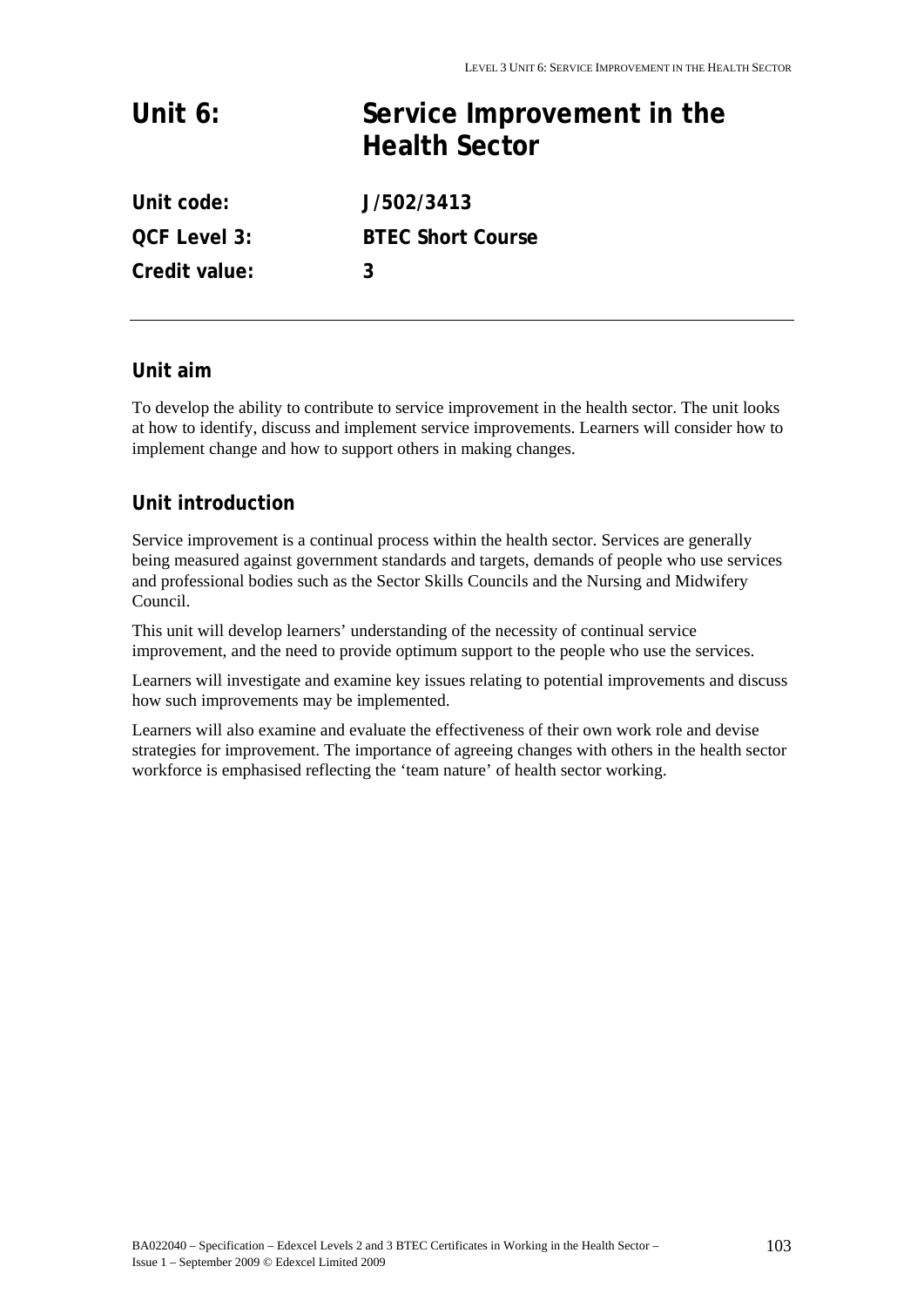## **Learning outcomes and assessment criteria**

In order to pass this unit, the evidence that learners present for assessment needs to demonstrate that they can meet all the learning outcomes for the unit. The assessment criteria determine the standard required to achieve the unit.

|   | Learning outcomes                                                               | Assessment criteria                                                                                |  |  |  |  |  |  |
|---|---------------------------------------------------------------------------------|----------------------------------------------------------------------------------------------------|--|--|--|--|--|--|
| 1 | Understand how to evaluate own work<br>and that of others to identify potential | 1.1 illustrate how to benchmark own work<br>and that of others                                     |  |  |  |  |  |  |
|   | improvements                                                                    | 1.2 explain how feedback can be obtained and<br>used to identify potential service<br>improvements |  |  |  |  |  |  |
|   |                                                                                 | 1.3 review the policies and strategies for<br>service improvements                                 |  |  |  |  |  |  |
| 2 | Understand how to make constructive<br>suggestions about how services can be    | 2.1 explain key issues related to potential<br>improvements                                        |  |  |  |  |  |  |
|   | improved                                                                        | 2.2 explain why service improvements are<br>required                                               |  |  |  |  |  |  |
|   |                                                                                 | 2.3 discuss how service improvements could<br>be implemented                                       |  |  |  |  |  |  |
| 3 | Understand how to discuss and agree<br>improvements with others                 | 3.1 explain the importance of agreeing<br>changes with others                                      |  |  |  |  |  |  |
|   |                                                                                 | 3.2 illustrate how working with others can<br>support service improvements                         |  |  |  |  |  |  |
| 4 | Understand how to make agreed<br>improvements to own work and how to            | 4.1 evaluate strategies for making changes<br>effective within own work role                       |  |  |  |  |  |  |
|   | support others to make changes.                                                 | 4.2 explain how to support others in<br>implementing changes.                                      |  |  |  |  |  |  |

**On completion of this unit a learner should:**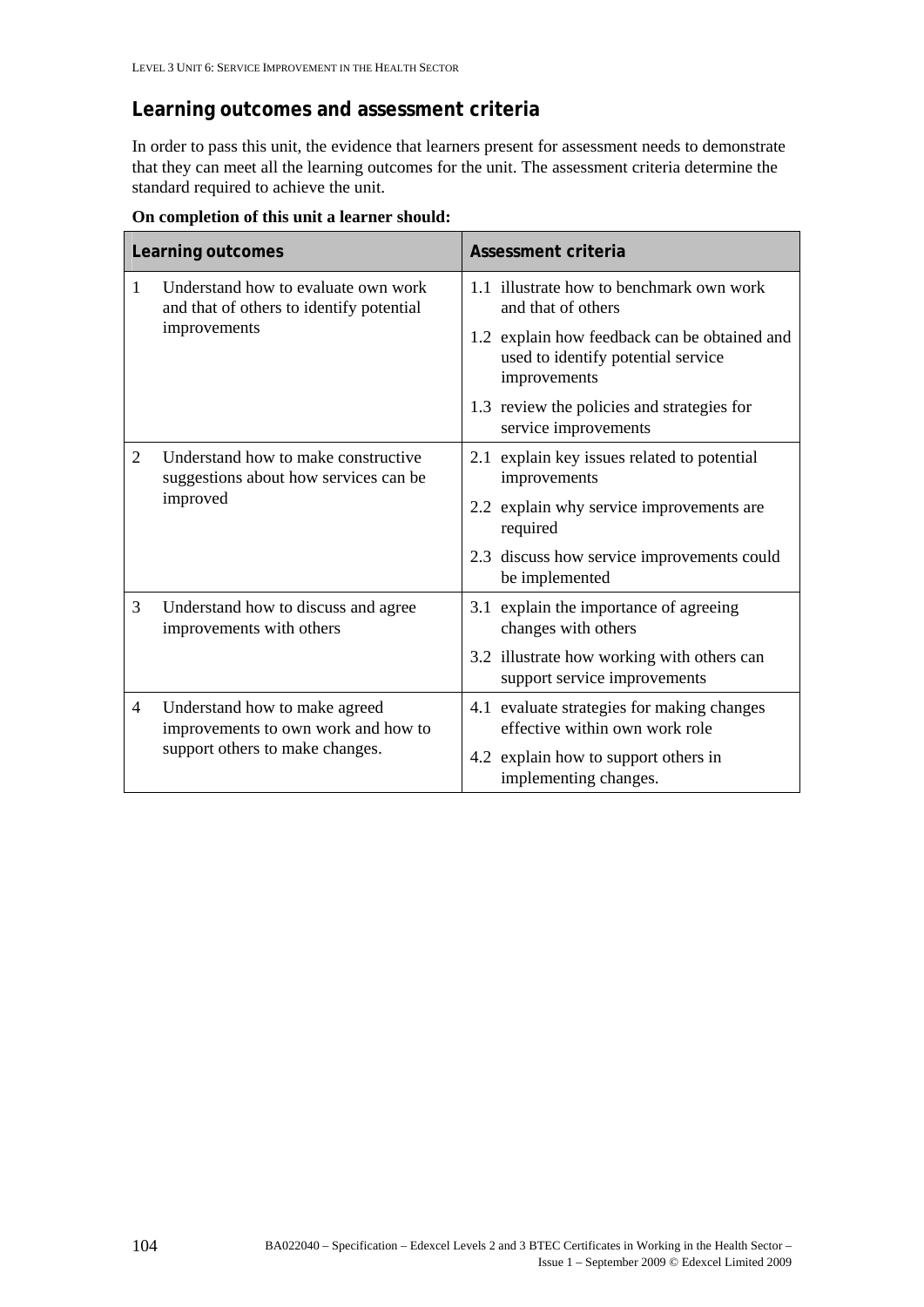### **Unit content**

### 1 **Understand how to evaluate own work and that of others to identify potential improvements**

*Bench marks*: National Occupational Standards; quality standards for health and social care; professional codes of practice; organisational and service benchmarks; organisational and service standards; agenda for change

*Reasons for evaluation*: ensuring effective delivery; meeting government and service led targets; complaints and suggestions from people who use services; identification of areas for improvement; empowerment of people who use services; response to incidents and accidents; to raise standards; continual professional development; empowerment of staff

*Methods of benchmarking and gaining feedback*: appraisals; completion of personal development plans measurement against national occupational standards; national minimum standards; peer reviews; uses of supervision; use of mentors; peer observations; management observations

*Policies and strategies for improvement*: relevant sections from past, current and future legislation eg Care Standards Act, National Minimum Standards, Nursing and Midwifery Codes of Practice, NHS Quality Framework, Quality Outcomes Framework, National Institute for Mental health in England Guidelines (NIMH), National Institute for Clinical Excellence Guidelines; organisational and services policies and guidelines

#### 2 **Understand how to make constructive suggestions about how services can be improved**

*Key issues*: gaps in service; changes in government targets; changes in government guidelines or legislation; responses from forums for people who use services; changes in National Occupational Standards; feedback from Sector Skills Councils; response to research findings eg more efficient methods of delivering services; financial issues; substandard working practices; attitudes; prejudice; assumptions; resistance to change

*Implementing service improvements*: use of interpersonal skills; training days; use of supervision; use of mentors; support for staff through use of appraisal; personal development plans; provision of literature; staff meetings or staff forums; dealing with resistance to change

#### 3 **Understand how to discuss and agree improvements with others**

*Importance of agreeing changes with others*: maintenance of positive working relations; motivation for change; showing respect for individuals; inviting input; smoother implementation of changes; greater levels of cooperation; retention of staff; improved communications

*Supporting improvements through working with others*: cooperative approach; full implementation of changes; positive reinforcement; inclusion of all; supporting weaker team members; sharing issues and problems; dealing with issues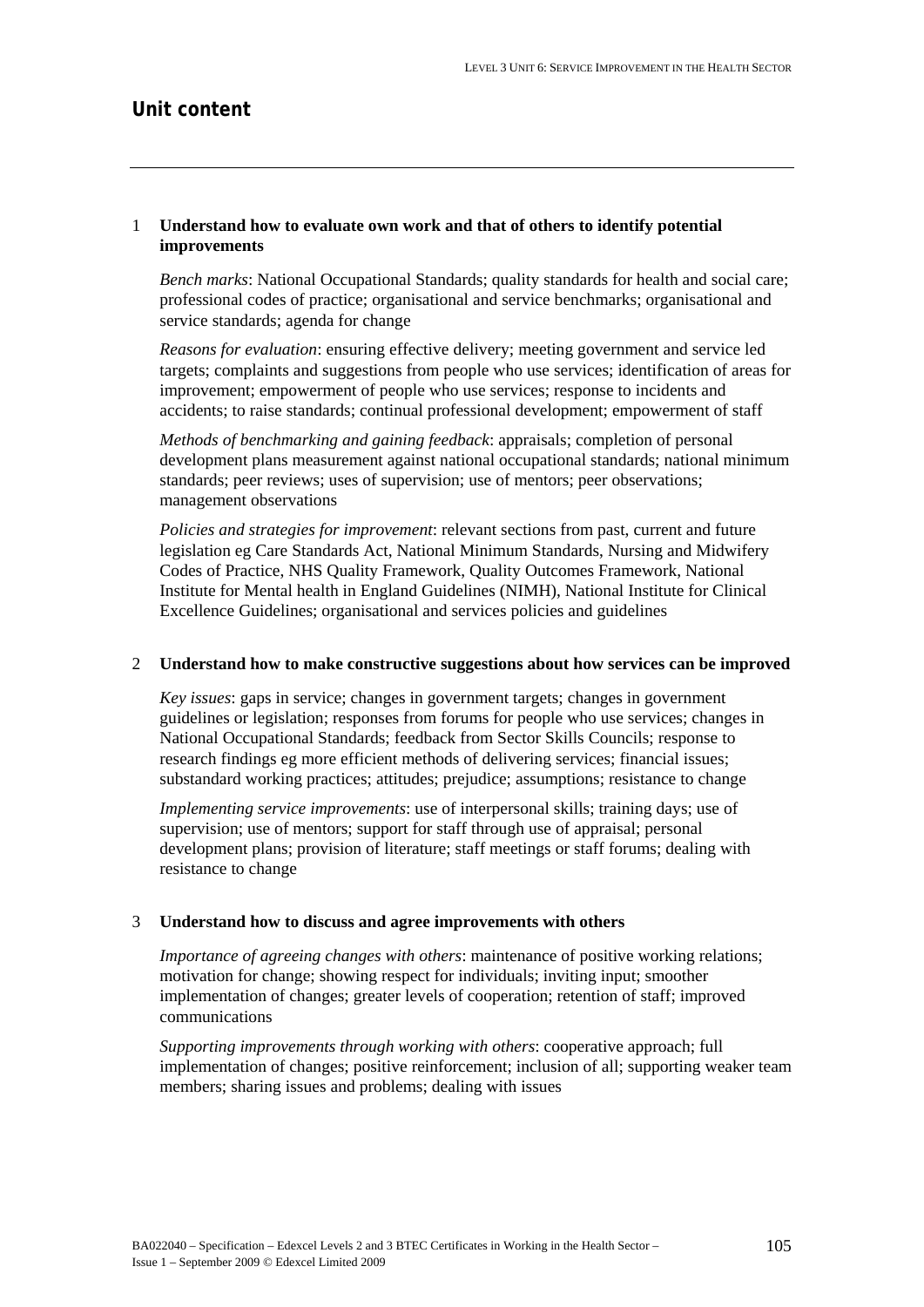### 4 **Understand how to make agreed improvements to own work and how to support others to make changes**

*Strategies for effective change and support for others*: use of reflective diaries; review of appraisals; action plans and review of action plans; use of SMART targets; supervision; mentors; measurement against benchmarks; training days; accepting constructive criticism from others eg supervisors, mentors, peers; acting as mentors; observing and modelling changes as good practice; positive use of interpersonal skills; use of experts or external trainers; use of staff forums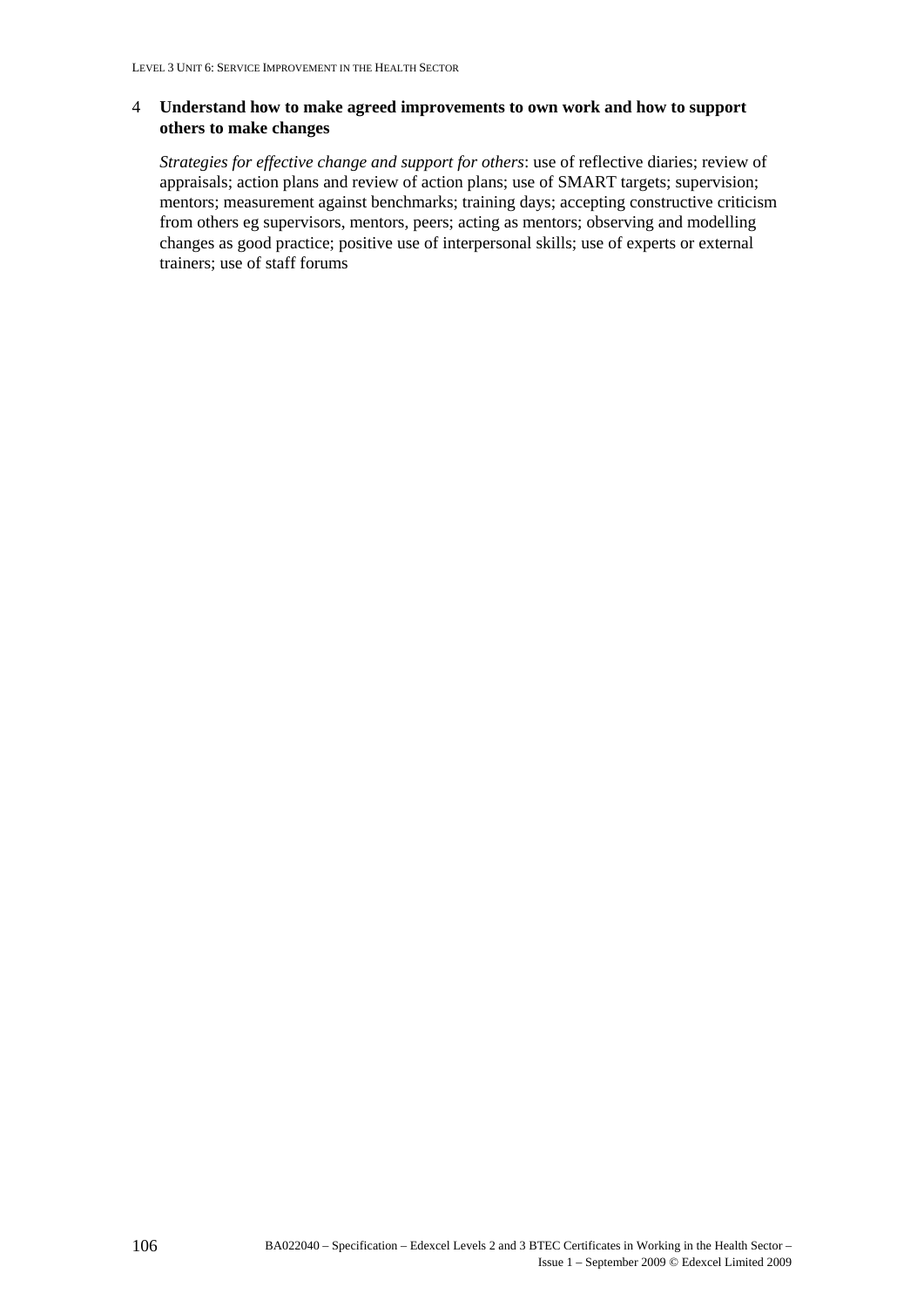### **Essential guidance for tutors**

### **Delivery**

The unit should be delivered by an experienced and well-qualified tutor who ideally has some experience of implementing changes in the health sector, for example at management level. Alternatively, relevant guest speakers could support learning and bring realism to the topics.

Learners who work in the health sector could share their positive experiences and the issues they experienced implementing change in the services. Learners without employment would benefit from a period of work experience.

It is essential that learners consider all of the issues in some depth and whilst internet-based research are appropriate, learners will need opportunities to discuss their findings and to clarify any misunderstandings. Positive and negative aspects of change should be discussed, with emphasis on the necessity of continual service improvement. The interests of people who use the service at the centre of consideration.

The use of the Belbin self-assessment inventory will enable learners to explore their own role within a team and recognise the boundaries and expectations within that. Practise at providing constructive feedback will benefit learners and tutors must stress that staff have boundaries and official procedures which must be followed when giving feedback.

#### **Assessment**

The unit can be assessed in a variety of ways. Assessment criteria 1.1 to 1.3 could be assessed by means of an essay which discusses benchmarking, using feedback received and analysing policies and strategies for improving services. Learners should be encouraged to demonstrate their understanding of the benefits of feedback in supporting the improvements to their working practices.

Assessment criteria 2.1 to 2.3 could be assessed producing a leaflet on service improvements.

For assessment criteria 3.1 and 3.2 learners could write a short report on team work and agreement on necessary changes. Learners will need guidance on the appropriate format for report writing.

Evidence for assessment criteria 4.1 and 4.2 could be in the form of an essay which asks the learner to discuss how to support others in implementing changes and how to evaluate strategies for making effective change in their own work role. Learners should be encouraged to take a realistic approach, particularly with regard to recommended strategies.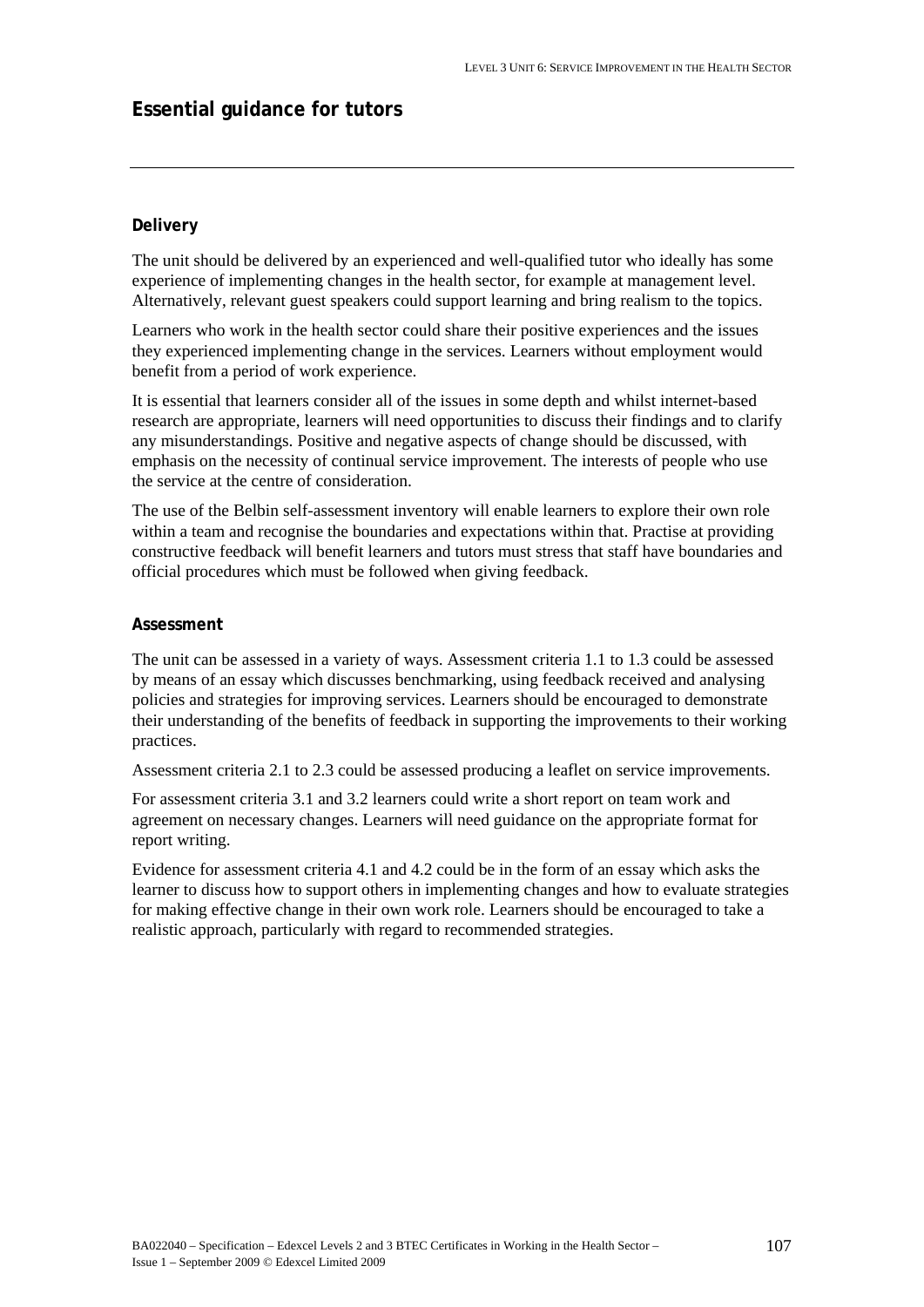#### **Essential resources**

Learners will need full access to relevant texts, professional magazines, CD ROMs and ICT facilities. Guest speakers who have been, or are involved with, implementing service improvements will be an invaluable resource for learners, as will the experiences of learners who are currently working in the health sector in some capacity. The Belbin self-assessment inventory can be obtained free online and is a useful tool for enabling learners to understand their place in a team and the role they can play in implementing changes to improve services.

### **Indicative resource materials**

#### **Textbooks**

Aslangul S and Meggitt C – *Further Studies for Social Care* (Hodder Arnold, 2002) ISBN 0340804246

Jasper M – *Beginning Reflective Practice* (Nelson Thornes, 2003) ISBN 0748771174

Stretch B and Whitehouse M – *BTEC National Health and Social Care Book 1* (Heinemann, 2007) ISBN 139780435499150

Stretch B and Whitehouse M – *BTEC National Health and Social Care Book 2* (Heinemann, 2007) ISBN 9780435499167

#### **Journals**

*Care and Health Community Care Guardian* newspaper *Times Educational Supplement* 

#### **Websites**

www.bmj.bmjjournals.com *British Medical Journal*  www.dh.org.uk Department of Health www.nursingtimes.net *The Nursing Times* 

www.nice.org.uk National Institute for Clinical Excellence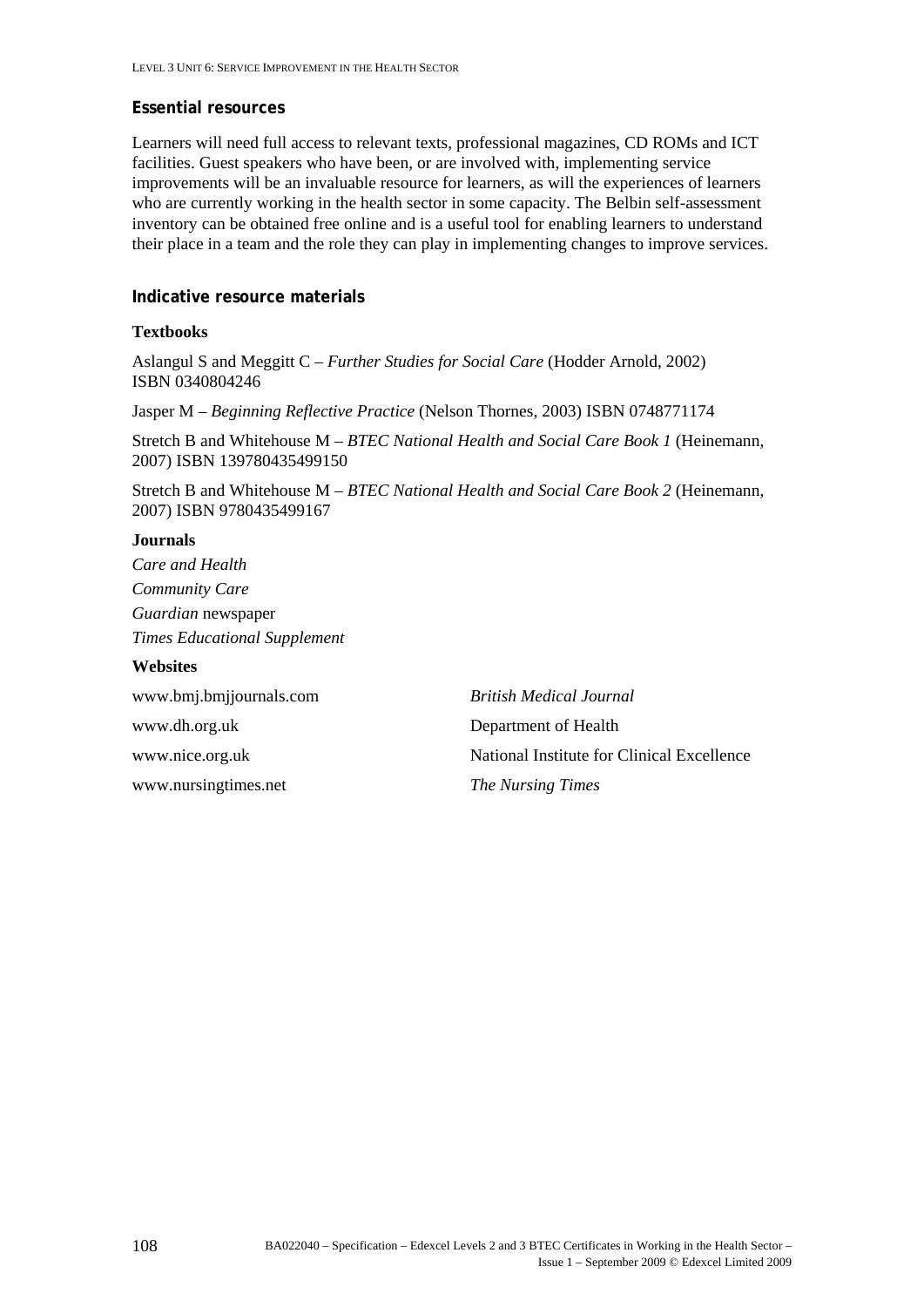# **Functional Skills — Level 2**

| <b>Skill</b>                                                                                                                                | When learners are                                                                                                  |
|---------------------------------------------------------------------------------------------------------------------------------------------|--------------------------------------------------------------------------------------------------------------------|
| ICT - Use ICT systems                                                                                                                       |                                                                                                                    |
| Select, interact with and use ICT<br>systems independently for a complex<br>task to meet a variety of needs                                 | selecting a variety of websites for use in assessment<br>tasks                                                     |
| Manage information storage to enable<br>efficient retrieval                                                                                 | storing information into online folders for future use                                                             |
| Follow and understand the need for<br>safety and security practices                                                                         | storing information onto an appropriate portable<br>electronic storage device and using a password for<br>security |
| ICT - Find and select<br>information                                                                                                        |                                                                                                                    |
| Select and use a variety of sources of<br>information independently for a<br>complex task                                                   | selecting appropriate information from a variety of<br>internet sites for use in assessment                        |
| Access, search for, select and use ICT-<br>based information and evaluate its<br>fitness for purpose                                        | conducting internet searches and evaluating the<br>relevance of the information                                    |
| ICT - Develop, present and<br>communicate information                                                                                       |                                                                                                                    |
| Bring together information to suit<br>content and purpose                                                                                   | collating internet information to produce essays, leaflets,<br>posters and reports                                 |
| Present information in ways that are fit<br>for purpose and audience                                                                        | presenting essays, leaflets, posters and reports for<br>assessment                                                 |
| English                                                                                                                                     |                                                                                                                    |
| Speaking and listening – make a range<br>of contributions to discussions and<br>make effective presentations in a wide<br>range of contexts | participating in group discussions and questioning guest<br>speakers                                               |
| Reading - compare, select, read and<br>understand texts and use them to<br>gather information, ideas, arguments<br>and opinions             | conducting literature searches for information which will<br>be included in assessment tasks                       |
| Writing – write documents, including<br>extended writing pieces,<br>communicating information, ideas and                                    | writing essays and reports for assessment.                                                                         |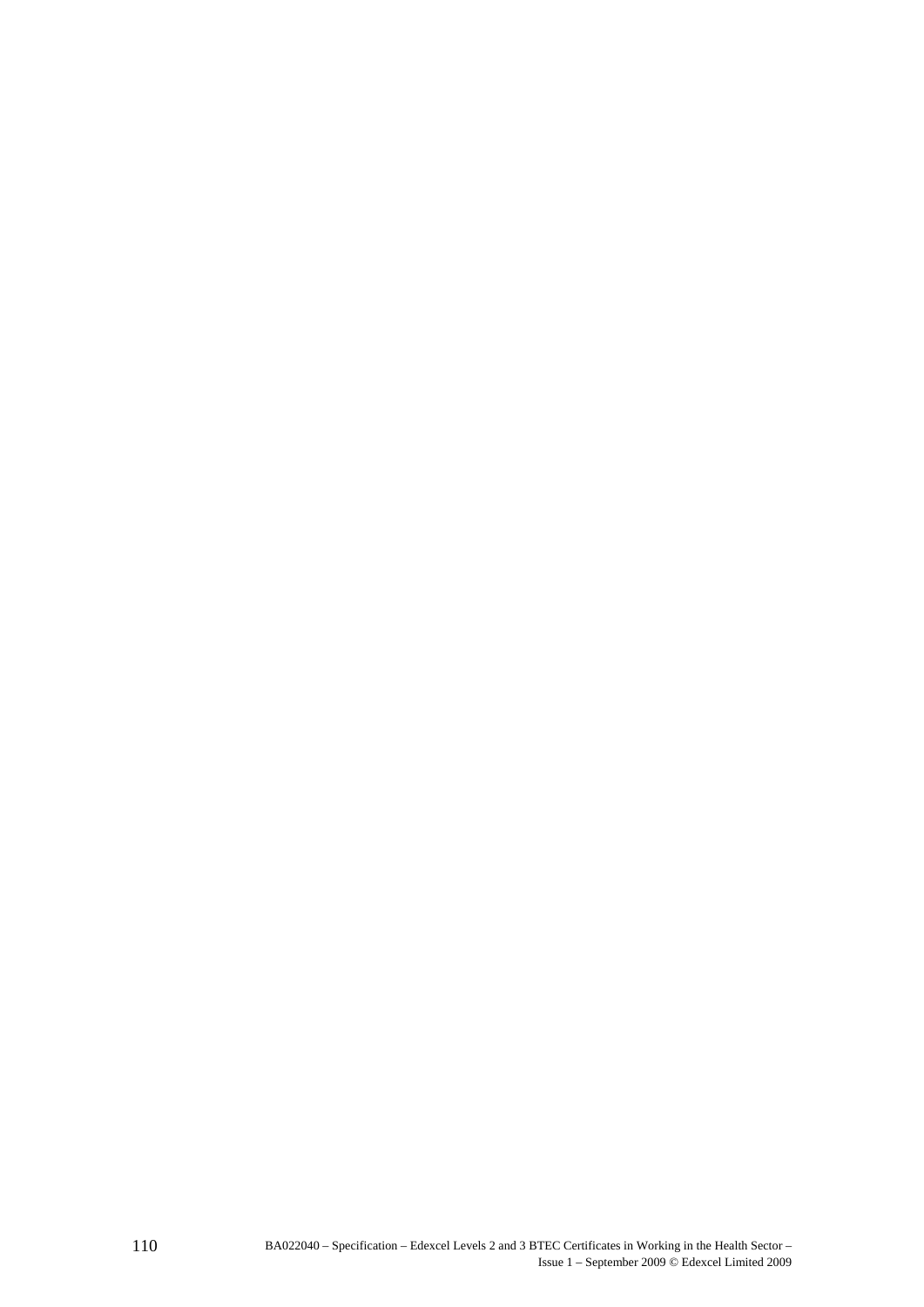# **Further information**

For further information please call Customer Services on 0844 576 0026 (calls may be recorded for training purposes) or visit our website [\(www.edexcel.com](http://www.edexcel.com/)).

# **Useful publications**

Further copies of this document and related publications can be obtained from:

Edexcel Publications Adamsway Mansfield Nottinghamshire NG18 4FN

Telephone: 01623 467 467 Fax: 01623 450 481 Email: publications@linney.com

Related information and publications include:

- *Guidance for Centres Offering Edexcel/BTEC QCF Accredited Programmes* (Edexcel, distributed to centres annually)
- Functional Skills publications specifications, tutor support materials and question papers
- *Regulatory arrangements for the Qualification and Credit Framework* (Ofqual, August 2008)
- the current Edexcel publications catalogue and update catalogue.

Edexcel publications concerning the Quality Assurance System and the internal and external verification of vocationally related programmes can be found on the Edexcel website and in the Edexcel publications catalogue.

NB: Some of our publications are priced. There is also a charge for postage and packing. Please check the cost when you order.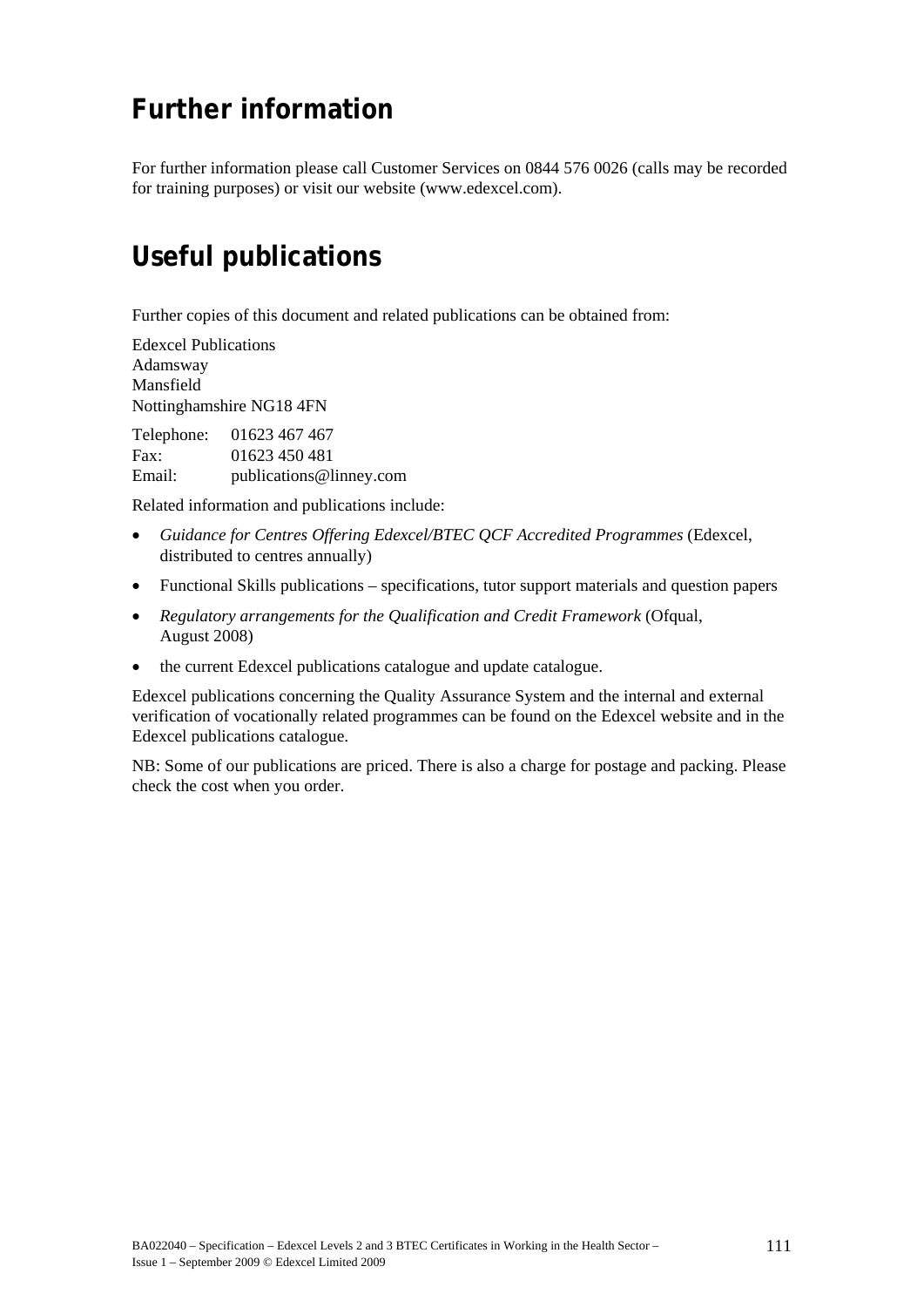# **Professional development and training**

Edexcel supports UK and international customers with training related to BTEC qualifications. This support is available through a choice of training options offered in our published training directory or through customised training at your centre.

The support we offer focuses on a range of issues including:

- planning for the delivery of a new programme
- planning for assessment and grading
- developing effective assignments
- building your team and teamwork skills
- developing student-centred learning and teaching approaches
- building Functional Skills into your programme
- building in effective and efficient quality assurance systems.

The national programme of training we offer can be viewed on our website ([www.edexcel.com/training\)](http://www.edexcel.com/resources/training/Pages/home.aspx). You can request customised training through the website or by contacting one of our advisers in the Training from Edexcel team via Customer Services to discuss your training needs.

Our customer service numbers are:

| BTEC and NVQ                  | 0844 576 0026 |
|-------------------------------|---------------|
| <b>GCSE</b>                   | 0844 576 0027 |
| <b>GCE</b>                    | 0844 576 0025 |
| The Diploma                   | 0844 576 0028 |
| DIDA and other qualifications | 0844 576 0031 |

Calls may be recorded for training purposes.

The training we provide:

- is active-ideas are developed and applied
- is designed to be supportive and thought provoking
- builds on best practice.

Our training is underpinned by the LLUK standards for those preparing to teach and for those seeking evidence for their continuing professional development.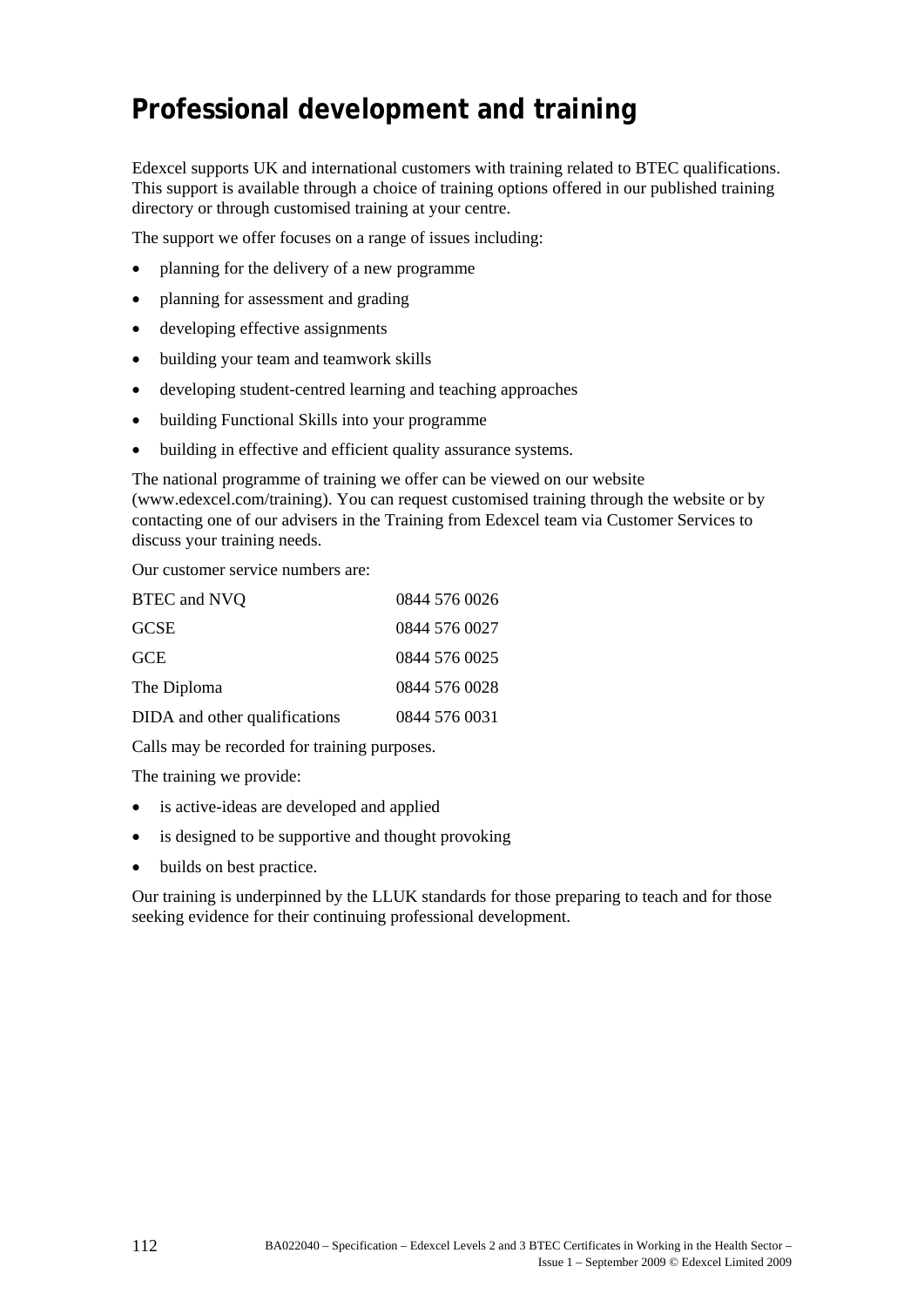# **Annexe A**

## **The Edexcel/BTEC qualification framework for the health sector**

Progression opportunities within the framework.

| <b>QCF</b><br>Level | <b>General qualifications</b>      | <b>BTEC full vocationally-related</b><br>qualifications              | <b>BTEC Short Courses</b>                                                                                                                                                                                                                                                                                                | NVQ/occupational                                                                |
|---------------------|------------------------------------|----------------------------------------------------------------------|--------------------------------------------------------------------------------------------------------------------------------------------------------------------------------------------------------------------------------------------------------------------------------------------------------------------------|---------------------------------------------------------------------------------|
| 5                   |                                    | <b>BTEC Higher Nationals in Health</b><br>and Social Care            |                                                                                                                                                                                                                                                                                                                          |                                                                                 |
| $\overline{4}$      |                                    | <b>BTEC Higher Nationals in Health</b><br>and Social Care            |                                                                                                                                                                                                                                                                                                                          | NVQ Health and Social Care                                                      |
| 3                   |                                    | <b>BTEC</b> Nationals in Health and<br>Social Care                   | <b>Health and Social Care</b><br>(Certificate); Society, Health and<br>Development (Award/Extended<br>Certificate/Diploma); Developing<br>Counselling Skills (Diploma)                                                                                                                                                   | NVQ Health; NVQ Health and<br>Social Care                                       |
| $\overline{2}$      | <b>GCSE Health and Social Care</b> | <b>BTEC</b> Firsts in Health and Social<br>Care                      | <b>Health and Social Care</b><br>(Certificate); Safe Learning in the<br>Workplace (Award); Society,<br><b>Health and Development</b><br>(Award/Certificate/Extended<br>Certificate); Nutrition Awareness<br>(Award); Introduction to<br>Counselling Skills (Award);<br><b>Ambulance Care Assistance</b><br>(Certificate) | NVQ Health; NVQ Health and<br>Social Care; NVQ Support Service<br>in Healthcare |
|                     |                                    | <b>BTEC Introductory Qualifications</b><br>in Health and Social Care | Healthy Eating (Award)                                                                                                                                                                                                                                                                                                   |                                                                                 |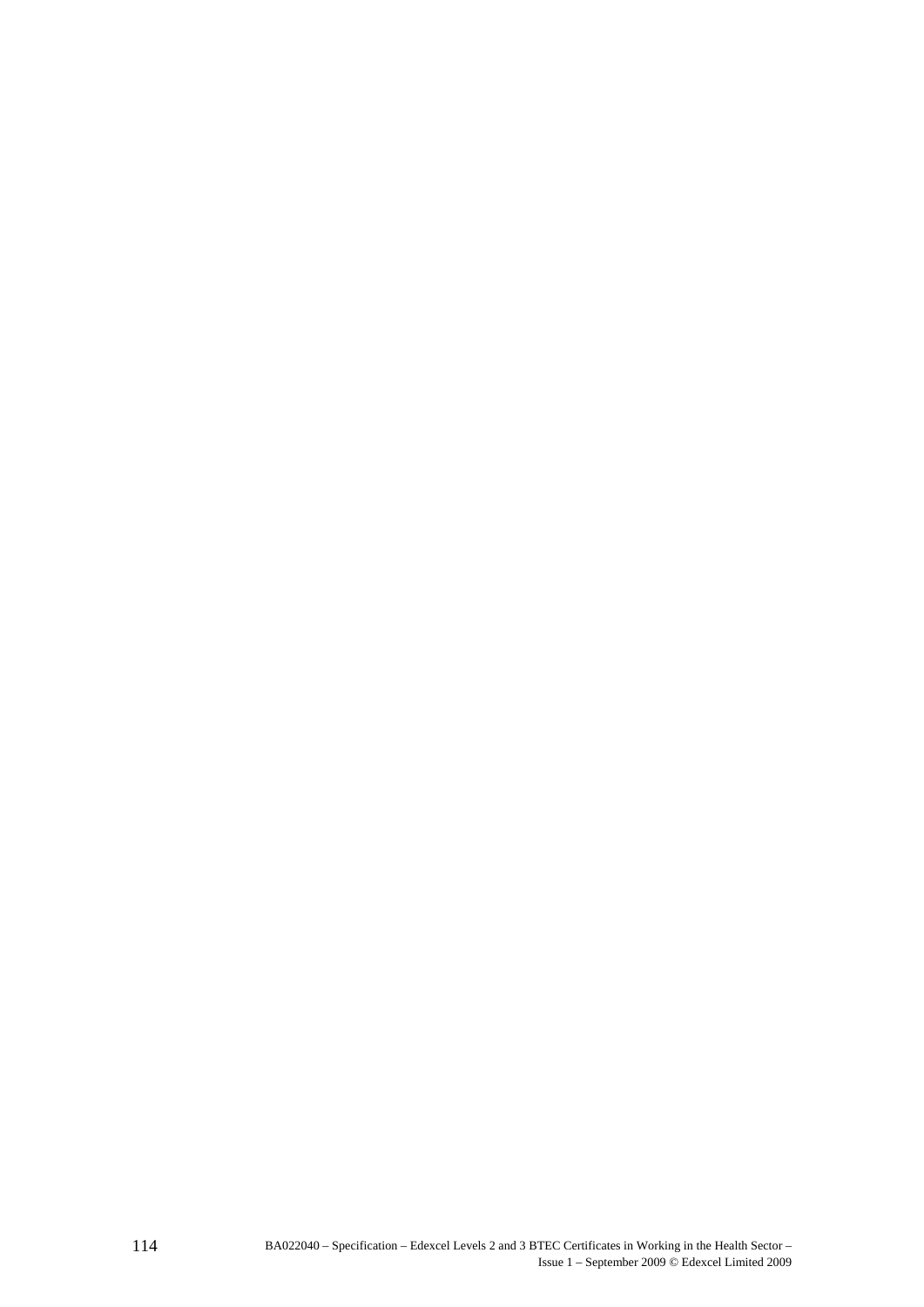# **Annexe B**

### **Wider curriculum mapping**

Study of the Edexcel Levels 2 and 3 BTEC (QCF) qualifications gives learners opportunities to develop an understanding of spiritual, moral, ethical, social and cultural issues as well as an awareness of citizenship, environmental issues, European developments, health and safety considerations and equal opportunities issues.

### **Spiritual, moral, ethical, social and cultural issues**

Throughout the delivery of these qualifications learners will have the opportunity to actively participate in different kinds of decision making. They will have to consider fair and unfair situations and explore how to resolve conflict. Working in small groups they will learn how to respect and value others' beliefs, backgrounds and traditions.

### **Citizenship**

Learners undertaking these qualifications will have the opportunity to develop their understanding of citizenship issues.

### **Environmental issues**

Developing a responsible attitude towards the care of the environment is an integral part of this qualification. Learners are encouraged to minimise waste and discuss controversial issues.

### **European developments**

Much of the content of the qualification applies throughout Europe, even though the delivery is in a UK context.

### **Health and safety considerations**

Health and safety is embedded within many of the units in this qualification. Learners will consider their own health and safety at work, how to identify risks and hazards and how to minimise those risks.

### **Equal opportunities issues**

There will be opportunities throughout this qualification to explore different kinds or rights and how these affect both individuals and communities, for example learners will consider their rights at work and the rights of employers and how these rights affect the work community.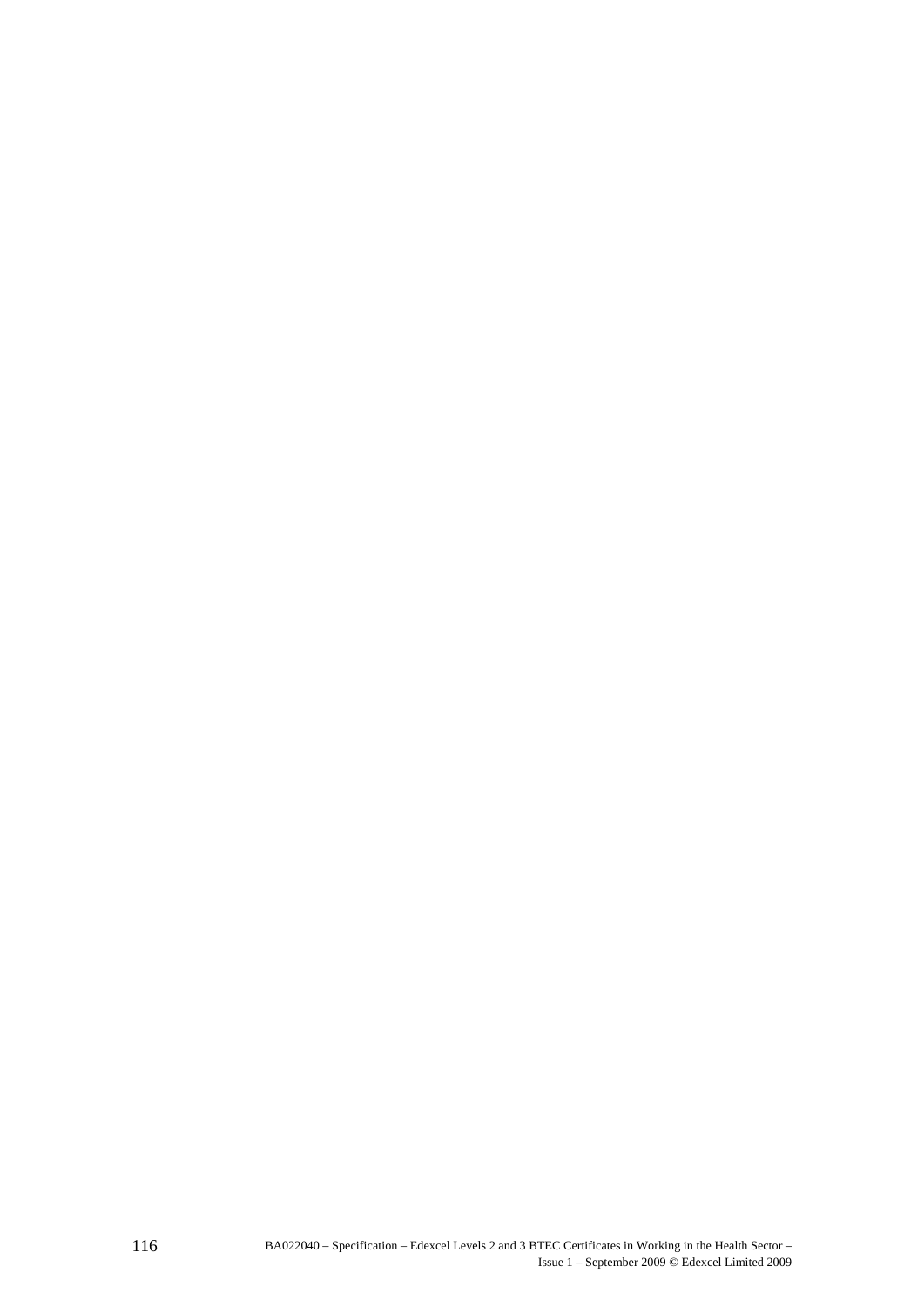# **Annexe C**

### **NHS Knowledge and Skills Framework mapping**

The grid below maps the knowledge covered in the Edexcel Level 2 BTEC (QCF) qualifications in Working in the Health Sector against the NHS Knowledge and Skills Framework (KSF).

| <b>KSF Core dimensions</b>      | Level 2 unit                                             |
|---------------------------------|----------------------------------------------------------|
| Communication                   | Communication Skills for Working in the Health<br>Sector |
| Equality and diversity          | Equality and Diversity in the Health Sector              |
| Health, safety and security     | Health, Safety and Security in the Health Sector         |
| Quality                         | Maintaining Quality Standards in the Health<br>Sector    |
| Personal and people development | People and Personal Development in the Health<br>Sector  |
| Service improvements            | Service Improvement in the Health Sector                 |

The grid below maps the knowledge covered in the Edexcel Level 3 BTEC (QCF) qualifications in Working in the Health Sector against the NHS Knowledge and Skills.

| <b>KSF Core dimensions</b>      | Level 3 unit                                             |
|---------------------------------|----------------------------------------------------------|
| Communication                   | Communication Skills for Working in the Health<br>Sector |
| Equality and diversity          | Equality and Diversity in the Health Sector              |
| Health, safety and security     | Health, Safety and Security in the Health Sector         |
| Quality                         | Maintaining Quality Standards in the Health<br>Sector    |
| Personal and people development | People and Personal Development in the Health<br>Sector  |
| Service improvements            | Service Improvement in the Health Sector                 |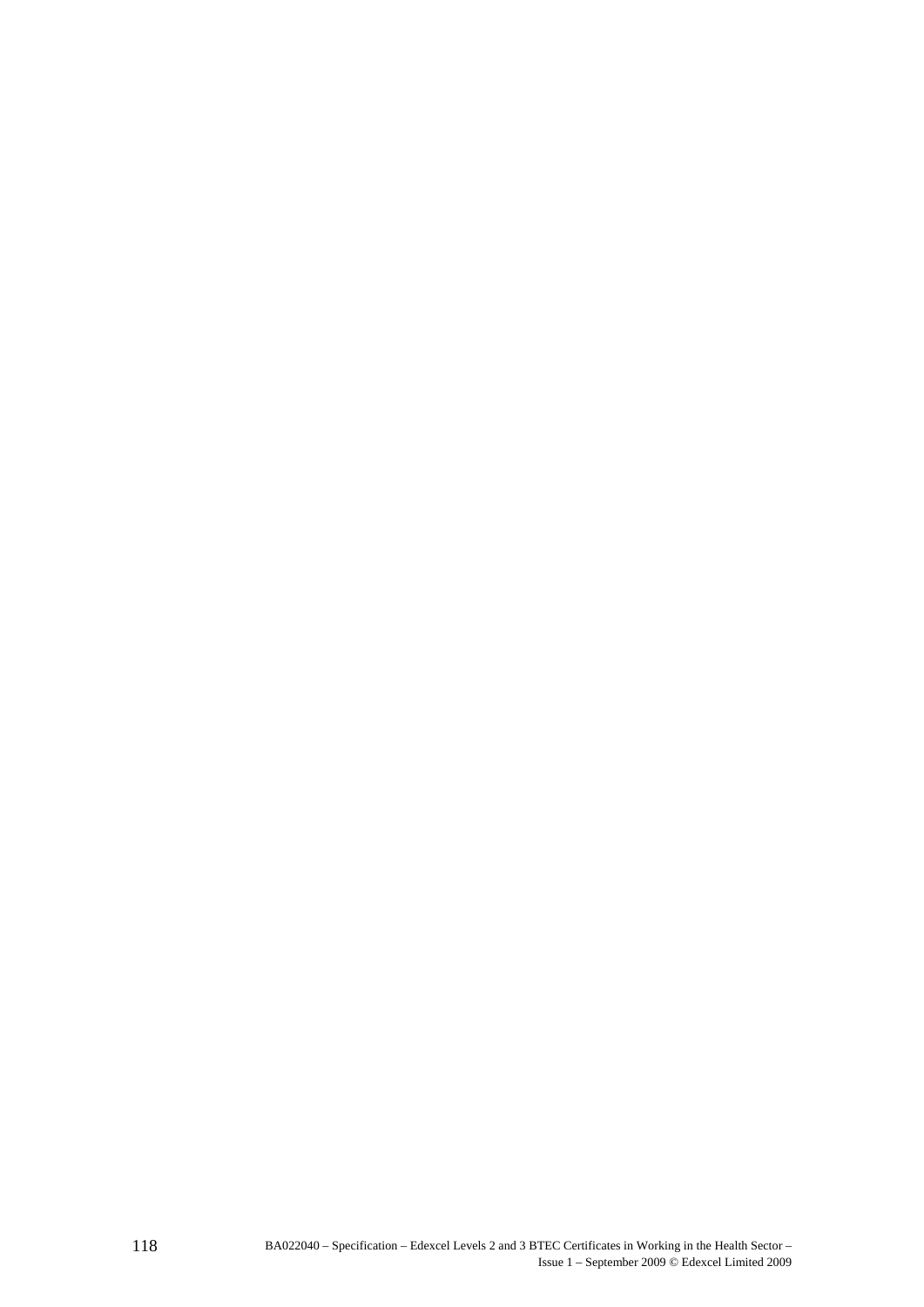# **Annexe D**

### **Mapping to Functional Skills**

| Level <sub>2</sub>                                                                                                                       |   | Unit                               |  |  |              |            |   |                |         |                |   |   |  |
|------------------------------------------------------------------------------------------------------------------------------------------|---|------------------------------------|--|--|--------------|------------|---|----------------|---------|----------------|---|---|--|
|                                                                                                                                          |   | Level <sub>2</sub>                 |  |  |              |            |   |                | Level 3 |                |   |   |  |
| English-Speaking and listening                                                                                                           | 1 | $\overline{2}$<br>3<br>5<br>6<br>4 |  |  |              |            | 1 | $\overline{2}$ | 3       | $\overline{4}$ | 5 | 6 |  |
| Make a range of contributions to<br>discussions and make effective<br>presentations in a wide range of<br>contexts                       |   |                                    |  |  |              |            |   |                |         |                |   |   |  |
| English - Reading                                                                                                                        |   |                                    |  |  |              |            |   |                |         |                |   |   |  |
| Compare, select, read and understand<br>texts and use them to gather<br>information, ideas, arguments and<br>opinions                    |   |                                    |  |  | $\checkmark$ |            |   |                |         |                |   |   |  |
| English - Writing                                                                                                                        |   |                                    |  |  |              |            |   |                |         |                |   |   |  |
| Write documents, including extended<br>writing pieces, communicating<br>information, ideas and opinions,<br>effectively and persuasively |   |                                    |  |  | $\checkmark$ | $\sqrt{2}$ |   |                |         |                |   |   |  |

| Level 2                                                                                                     |              | Unit                                            |  |                    |   |                    |              |                |   |   |   |  |  |
|-------------------------------------------------------------------------------------------------------------|--------------|-------------------------------------------------|--|--------------------|---|--------------------|--------------|----------------|---|---|---|--|--|
|                                                                                                             |              |                                                 |  | Level <sub>2</sub> |   | Level <sub>3</sub> |              |                |   |   |   |  |  |
| ICT - Use ICT systems                                                                                       | 1            | 3<br>$\overline{2}$<br>$\overline{4}$<br>5<br>6 |  |                    |   |                    |              | $\overline{2}$ | 3 | 4 | 5 |  |  |
| Select, interact with and use ICT<br>systems independently for a complex<br>task to meet a variety of needs |              |                                                 |  |                    |   |                    |              |                |   |   |   |  |  |
| Use ICT to effectively plan work and<br>evaluate the effectiveness of the ICT<br>system they have used      |              |                                                 |  |                    |   |                    |              |                |   |   |   |  |  |
| Manage information storage to enable<br>efficient retrieval                                                 | $\checkmark$ |                                                 |  |                    | ✓ | ✓                  | $\checkmark$ |                | ✓ |   |   |  |  |
| Follow and understand the need for<br>safety and security practices                                         |              | √                                               |  | √                  | √ | √                  | $\checkmark$ |                | ✓ |   |   |  |  |
| Troubleshoot                                                                                                |              |                                                 |  |                    |   |                    |              |                |   |   |   |  |  |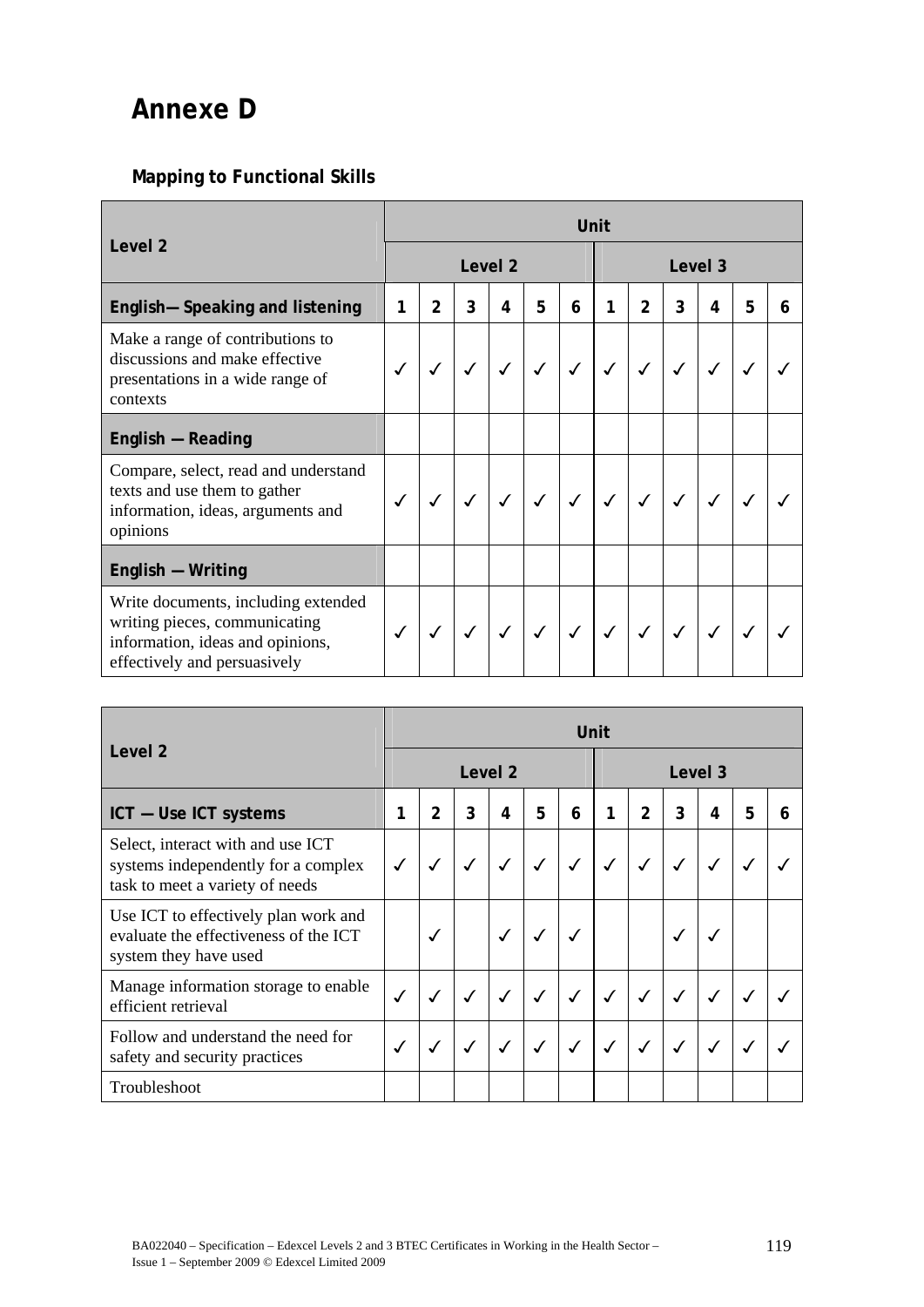|                                                                                                                                                         |                    | Unit           |              |              |              |              |              |                |              |              |              |   |  |
|---------------------------------------------------------------------------------------------------------------------------------------------------------|--------------------|----------------|--------------|--------------|--------------|--------------|--------------|----------------|--------------|--------------|--------------|---|--|
| Level <sub>2</sub>                                                                                                                                      | Level <sub>2</sub> |                |              |              |              |              |              | Level 3        |              |              |              |   |  |
| ICT - Find and select<br>information                                                                                                                    | 1                  | $\mathfrak{p}$ | 3            | 4            | 5            | 6            | 1            | $\mathcal{P}$  | 3            | 4            | 5            | 6 |  |
| Select and use a variety of sources of<br>information independently for a<br>complex task                                                               | $\checkmark$       | $\checkmark$   | $\checkmark$ | $\checkmark$ | $\checkmark$ | $\checkmark$ | $\checkmark$ | $\checkmark$   | $\checkmark$ | $\checkmark$ | $\checkmark$ | ✓ |  |
| Access, search for, select and use ICT-<br>based information and evaluate its<br>fitness for purpose                                                    | ✓                  | ✓              | ✓            | ✓            | $\checkmark$ | $\checkmark$ | $\checkmark$ | ✓              | ✓            |              | ✓            |   |  |
| ICT - Develop, present and<br>communicate information                                                                                                   | 1                  | $\mathfrak{p}$ | 3            | 4            | 5            | 6            | 1            | $\overline{2}$ | 3            | 4            | 5            | 6 |  |
| Enter, develop and format information<br>independently to suit its meaning and<br>purpose including:                                                    |                    |                |              |              |              |              |              |                |              |              |              |   |  |
| text and tables                                                                                                                                         |                    |                | ✓            |              |              |              |              |                |              |              |              |   |  |
| images<br>٠                                                                                                                                             |                    |                |              |              |              |              |              |                |              |              |              |   |  |
| numbers                                                                                                                                                 |                    |                |              |              |              |              |              |                |              |              |              |   |  |
| records                                                                                                                                                 |                    |                |              |              |              |              |              |                |              |              |              |   |  |
| Bring together information to suit<br>content and purpose                                                                                               | ✓                  | $\checkmark$   | $\checkmark$ | $\checkmark$ | $\checkmark$ | $\checkmark$ | $\checkmark$ | $\checkmark$   | $\checkmark$ | ✓            | ✓            | J |  |
| Present information in ways that are<br>fit for purpose and audience                                                                                    | J                  |                | $\cal{L}$    | ℐ            | ✓            | ✓            | $\checkmark$ | $\checkmark$   | J            | ℐ            |              |   |  |
| Evaluate the selection and use of ICT<br>tools and facilities used to present<br>information                                                            |                    |                |              |              |              |              |              |                |              |              |              |   |  |
| Select and use ICT to communicate<br>and exchange information safely,<br>responsibly and effectively including<br>storage of messages and contact lists | √                  |                |              | $\checkmark$ |              | ✓            | $\checkmark$ |                |              |              | $\checkmark$ |   |  |

2847rl080908S:\LT\PD\Short Courses\BA022040 BTEC Cert in Working in the Health Sector L23.doc.1–127/1